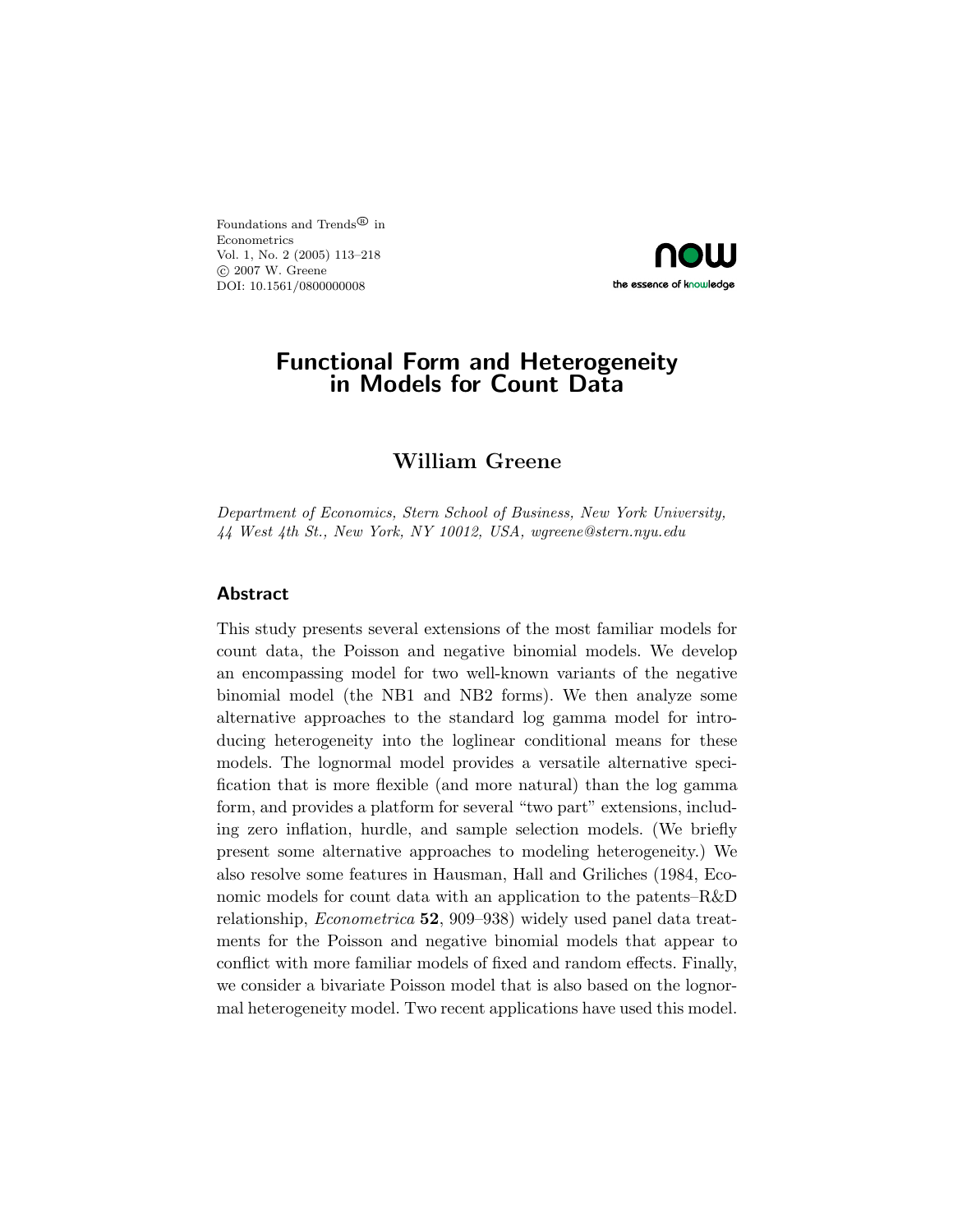We suggest that the correlation estimated in their model frameworks is an ambiguous measure of the correlation of the variables of interest, and may substantially overstate it. We conclude with a detailed application of the proposed methods using the data employed in one of the two aforementioned bivariate Poisson studies.

*Keywords*: Poisson regression; negative binomial; panel data; heterogeneity; lognormal; bivariate poisson; zero inflation; two part model; hurdle model.

*JEL codes*: C14, C23, C25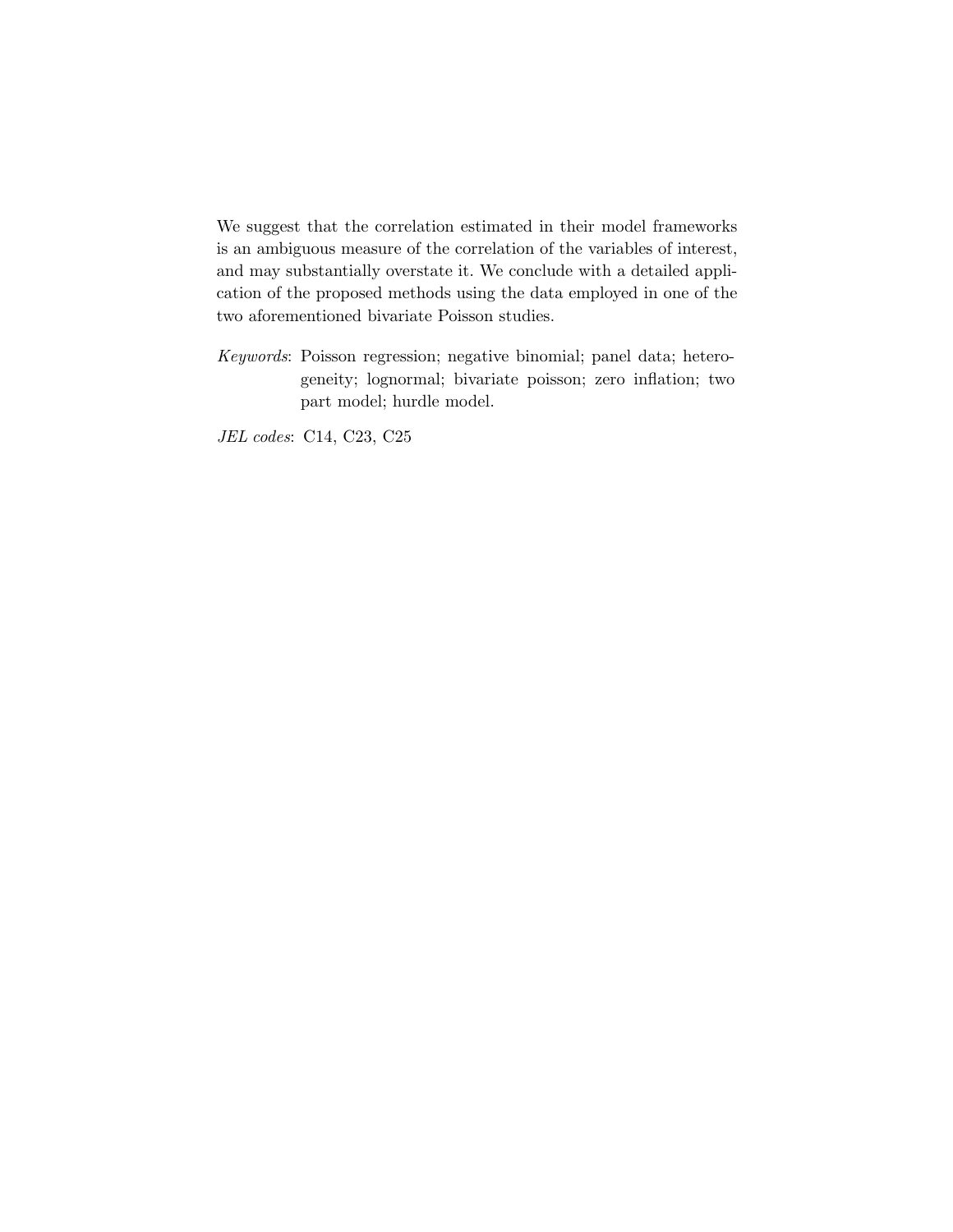# **1 Introduction***∗*

Models for count data have been prominent in many branches of the recent applied literature, for example, in health economics (e.g., in numbers of visits to health facilities<sup>1</sup>) management (e.g., numbers of patents<sup>2</sup>), and industrial organization (e.g., numbers of entrants to mar $kets<sup>3</sup>$ ). The foundational building block in this modeling framework is the Poisson regression model.<sup>4</sup> But, because of its implicit restriction on the distribution of observed counts — in the Poisson model, the variance of the random variable is constrained to equal the mean researchers routinely employ more general specifications, usually the negative binomial (NB) model which is the standard choice for a basic count data model.<sup>5</sup> There are also many applications that extend the

<sup>\*</sup> This study has benefited from the helpful comments of Andrew Jones on an earlier version. Any remaining errors are the author's responsibility.

<sup>1</sup> Jones (2000), Munkin and Trivedi (1999), Riphahn et al. (2003). See, as well, Cameron and Trivedi (2005).

 $2$  Hausman et al. (1984) and Wang et al. (1998).

<sup>3</sup> Asplund and Sandin (1999).

<sup>4</sup> Hausman et al. (1984), Cameron and Trivedi (1986, 1998), and Winkelmann (2003).

 $5$  The NB model is by far the most common specification. See Hilbe (2007). The latent class (finite mixture) and random parameters forms have also been employed. See, e.g., Wang et al., op. cit., Deb and Trivedi (1997) and Bago d'Uva (2006).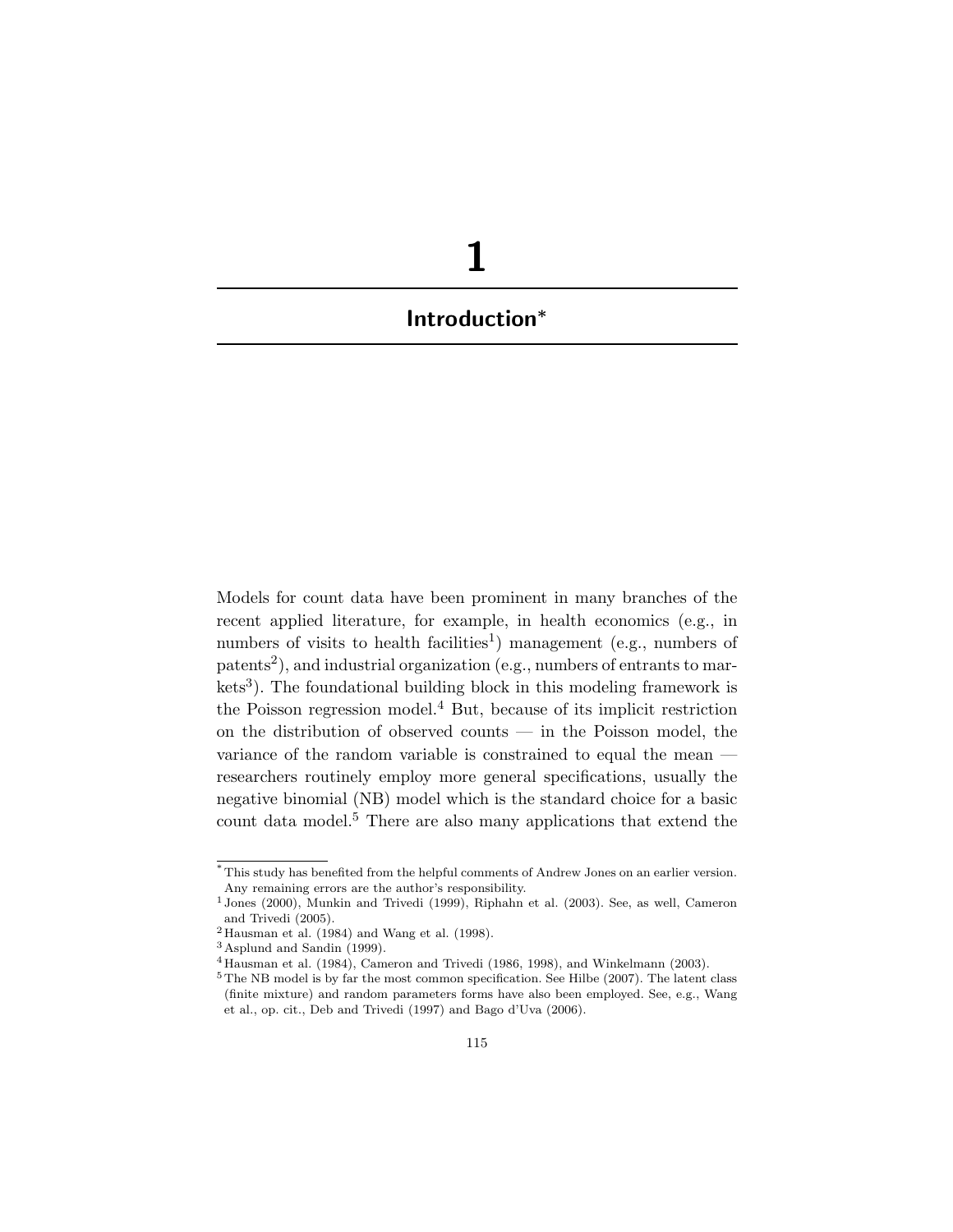#### 116 *Introduction*

Poisson and NB models to accommodate special features of the data generating process, such as hurdle effects,  $6 \text{ zero inflation}$ , and sample selection.<sup>8</sup> The basic models for panel data, fixed and random effects, have also been extended to the Poisson and NB models for counts.<sup>9</sup> Finally, there have been several proposals for extending the Poisson model to bivariate and multivariate settings.<sup>10</sup> This list includes a substantial fraction of the received extensions of the basic Poisson and NB models. There have, however, been scores of further refinements and extensions that are documented in a huge literature and several book length treatments such as Cameron and Trivedi (CT) 1998, Winkelmann (2003), and Hilbe (2007).

This paper will survey some practical extensions of the Poisson and NB models that practitioners can employ to refine the specifications or broaden their reach into new situations. We will also resolve some apparent inconsistencies of the panel data models with other more familiar results for the linear regression model.

- There are two well known, nonnested forms of the negative binomial model, denoted NB1 and NB2 in the literature. (See CT (1986)). Researchers have typically chosen one form or the other (typically NB2), but not generally formed a preference for one or the other. We propose an encompassing model that nests both of them parametrically and allows a statistical test of the two functional forms against a more general alternative.
- The NB model arises as the result of the introduction of log gamma distributed unobserved heterogeneity into the loglinear Poisson mean. A lognormal model provides a suitable alternative specification that is more flexible than the

 $6$  See, e.g., Mullahy (1986), Rose et al. (2006) and Yen and Adamowicz (1994) on separately modeling participation and usage.

<sup>7</sup> See, e.g., Heilbron (1994) and Lambert (1992) on industrial processes, Greene (1994) on credit defaults and Zorn (1998) on Supreme Court Decisions.

<sup>8</sup> See, e.g., Greene (1995) on derogatory credit reports and Terza (1998).

<sup>9</sup> See, again, Hausman et al. (1984) on the relationship between patents and research and development.

 $^{10}$  See King (1989), Munkin and Trivedi (1999) and Riphahn et al. (2003).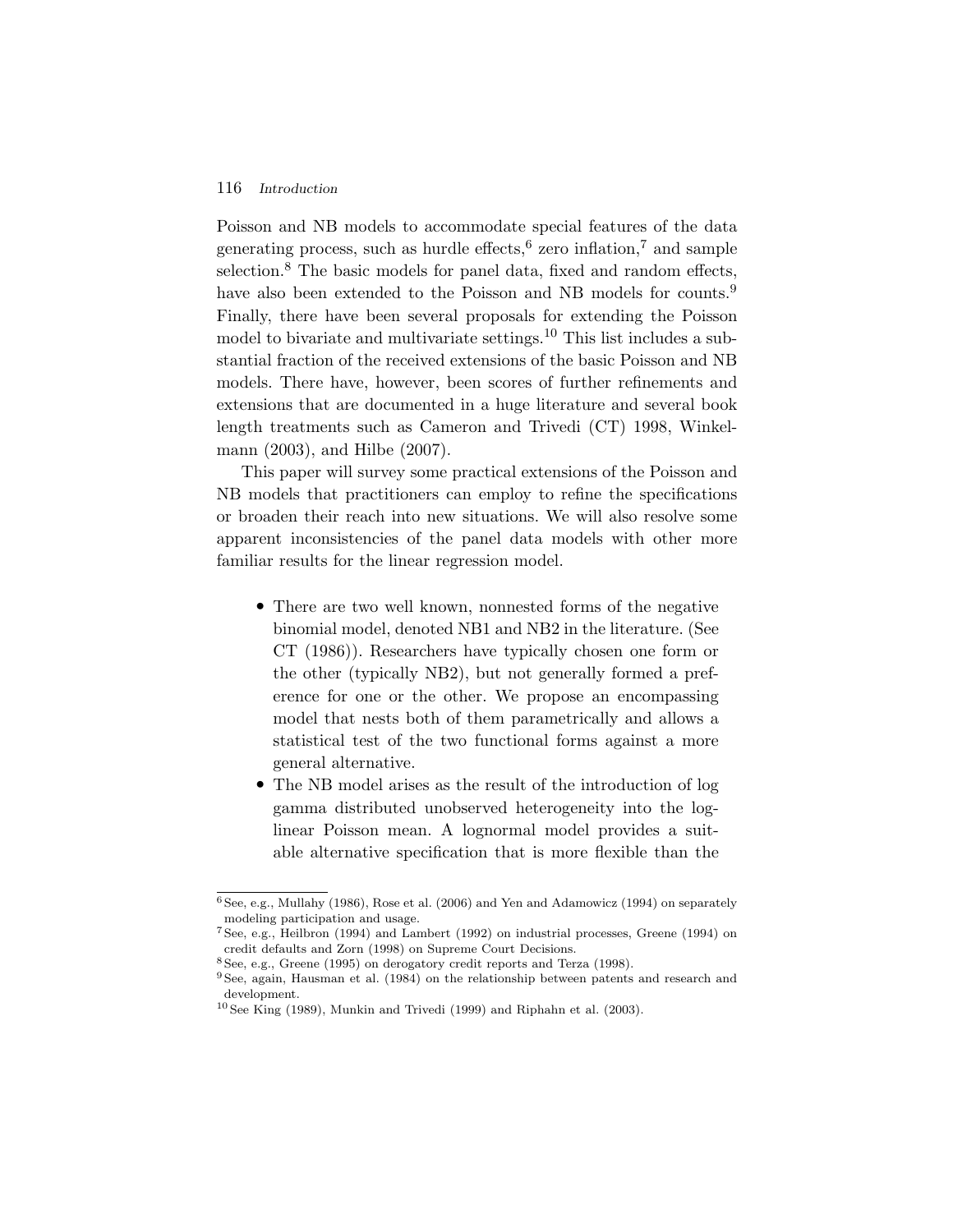log gamma form, and provides a platform for several useful extensions, including hurdle, zero inflation, and sample selection models.<sup>11</sup> We will develop this alternative to the NB model, then show how it can be used to accommodate in a natural fashion, e.g., sample selection, hurdle effects, and a new model for zero inflation.

- The most familiar panel data treatments, fixed effects (FE) and random effects (RE), for count models were proposed by Hausman et al. (HHG) (1984). The Poisson FE model is particularly simple to analyze, and has long been recognized as one of a very few known models in which the incidental parameters problem (see Neyman and Scott (1948) and Lancaster (2000)) is, in fact, not a problem. The same is not true of the NB model. Researchers are sometimes surprised to find that the HHG formulation of the FE NB model allows an overall constant — a quirk that has also been documented elsewhere. (See Allison (2000) and Allison and Waterman (2002), for example.) We resolve the source of the ambiguity, and consider the difference between the HHG FE NB model and a "true" FE NB model that appears in the familiar index function form. The true FE NB model has not been used by applied researchers, probably because of the absence of a computational method. We have developed a method of computing the true FE NB model that allows a comparison to the HHG formulation.
- The familiar RE Poisson model using a log gamma heterogeneity term produces the NB model. We consider the lognormal model as an alternative, again, as a vehicle for more interesting specifications, and compare it to the HHG formulation. The HHG RE NB model is also unlike what

<sup>&</sup>lt;sup>11</sup> The Poisson lognormal mixture model has a long history, apparently beginning with Pielou (1969) and Bulmer (1974), both of whom build on a Gaussian model proposed by Preston (1948). Hinde (1982) describes the context of "generalized linear models." It appears in the econometrics literature with Greene (1994, 1995), Terza (1998), Million (1998), Geil et al. (1997), and several recent applications including, e.g., Winkelmann (2003), Van Ourti (2004), and Riphahn et al. (2003).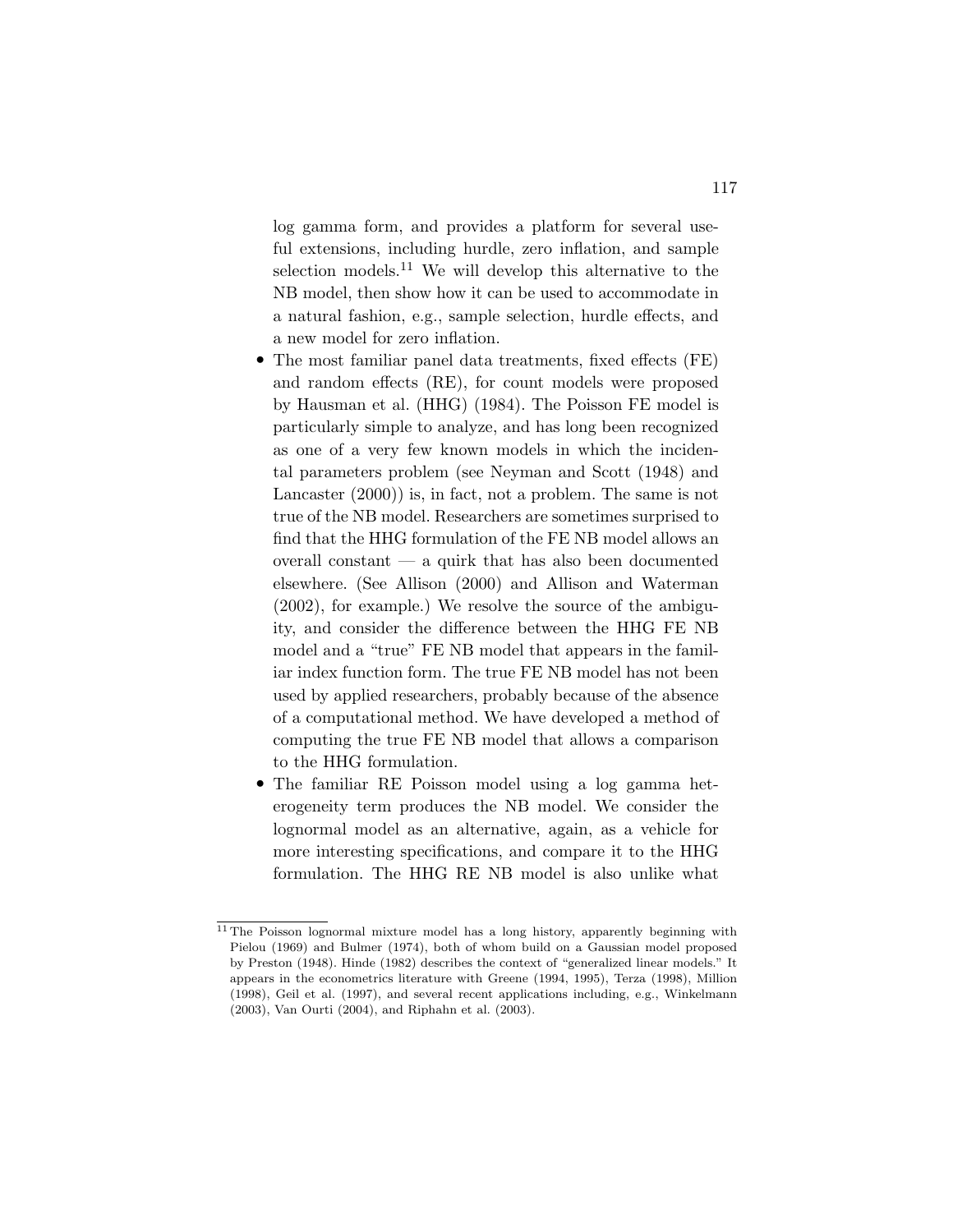#### 118 *Introduction*

might seem the natural application in which the heterogeneity term appears as an additive common effect in the conditional mean. Once again, this was a practical solution to the problem. The lognormal model provides a means of specifying the RE NB model in a natural index function form. We will develop this model, and, once again, compare it to the HHG formulation.

• Two recent applications, Munkin and Trivedi (1999) and RWM (2003), have used a form of the bivariate Poisson model in which the correlation is introduced through additive correlated variables in the conditional mean functions. Both of these studies have misinterpreted (and overstated) the correlation coefficient estimated in their model frameworks. What they have specified is correlation between the logs of the conditional mean functions. How this translates to correlation between the count variables themselves is quite unclear. We will examine this in detail.

The study is organized as follows: Section 2 will detail the basic modeling frameworks for count data, the Poisson and NB models and will propose models for observed and unobserved heterogeneity in count data. This section will suggest a parameterization of the NB model that introduces measured heterogeneity into the scaling parameter. We then develop the NBP model to encompass NB1 and NB2. Finally, we propose the lognormal model as an alternative to the log gamma model that produces the NB specification. Section 3 will extend the lognormal model to several two part models. Section 4 will examine the fixed and random effects models for panel data. Section 5 will consider applications of the Bivariate Poisson model. The various model extensions proposed are applied to the RWM panel data on health care utilization in Section 6. Some conclusions are drawn in Section 7.

As documented in a vast literature, there are many aspects of modeling count data. This study is focused on two large issues, first, the accommodation of overdispersion and heterogeneity in the basic count framework and, second, the functional form of the conditional mean and the extension of models of heterogeneity to models for panel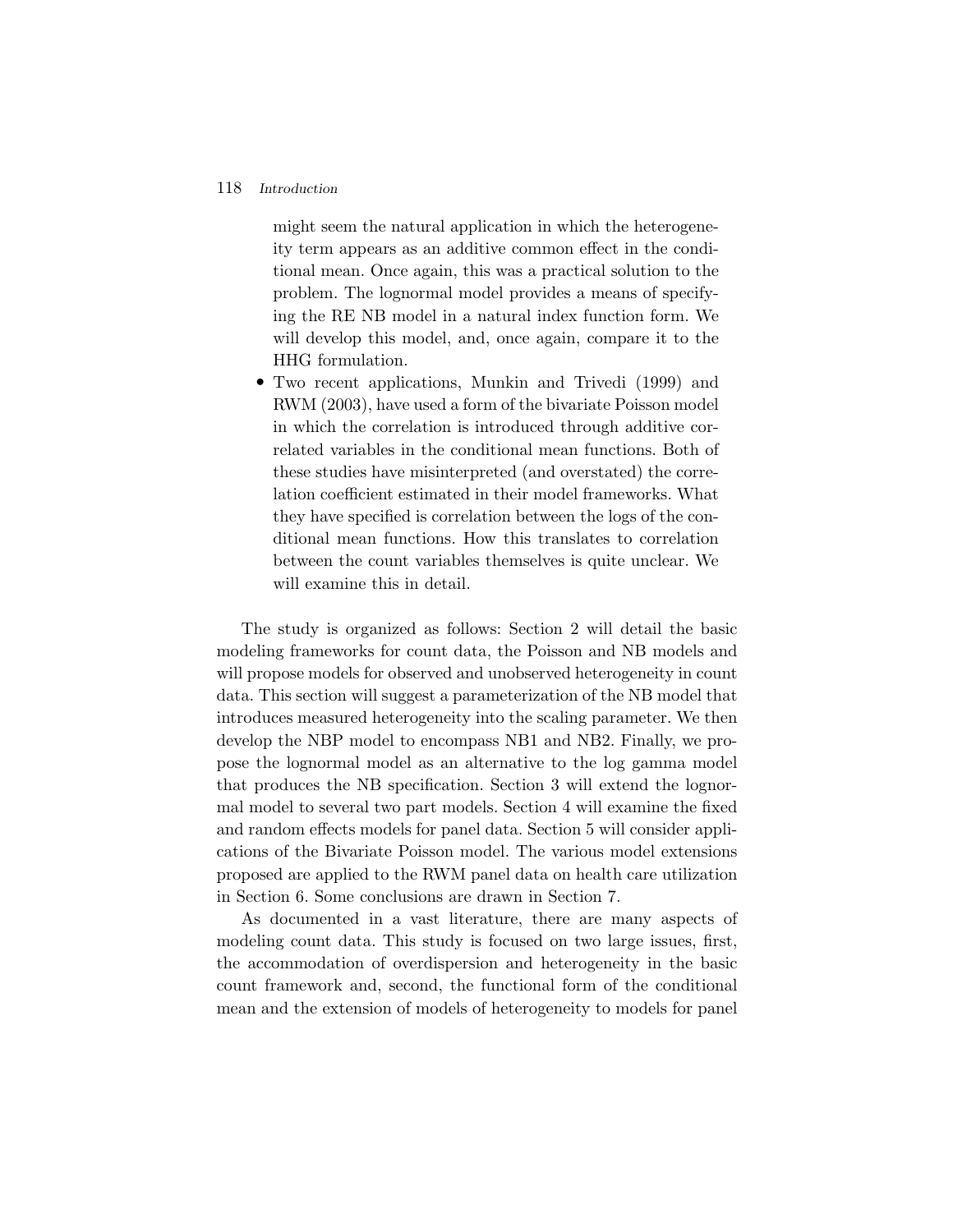data and sources of correlation across outcomes. The first of these is more straightforward. In principle, these are elements of the conditional variance of the distribution of counts that can be analyzed apart from the conditional mean. Robust inference methods for basic models can be relied upon to preserve the validity of estimation and inference procedures. The second feature motivates the development of more intricate models such as the two part, panel and bivariate models presented in what follows.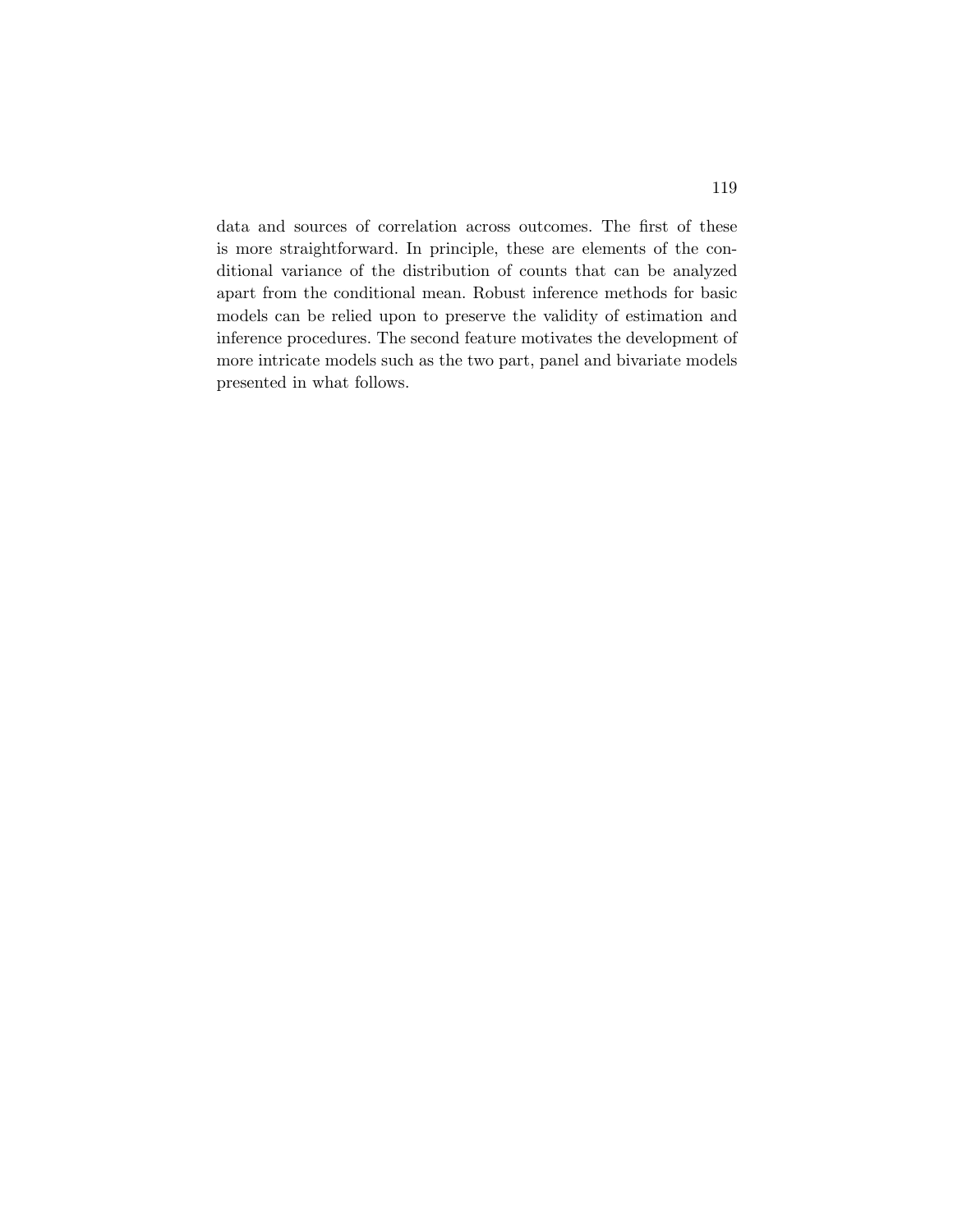## **2**

## **Basic Functional Forms for Count Data Models**

This section details the basic functional forms for count data models. The literature abounds with alternative models for counts — see, e.g., CT (1998) and Winkelmann (2003). However, the Poisson and a few forms of the negative binomial model overwhelmingly dominate the received applications. (See, as well, Hilbe (2007).) We will summarize the basic forms of the model and propose a few extensions that provide the departure point for more elaborate two part models in Part 3.

#### **2.1 The Poisson Regression Model**

The canonical regression specification for a variable  $Y$  that is a count of events is the Poisson regression

$$
\text{Prob}[Y = y_i | \mathbf{x}_i] = \frac{\exp(-\lambda_i)\lambda_i^{y_i}}{\Gamma(1+y_i)}, \quad \lambda_i = \exp(\alpha + \mathbf{x}_i'\boldsymbol{\beta}),
$$

$$
y_i = 0, 1, \dots, i = 1, \dots, N, \quad (2.1)
$$

where  $\mathbf{x}_i$  is a vector of covariates and,  $i = 1, \ldots, N$ , indexes the N observations in a random sample. For reasons that will emerge below, we explicitly assume that there is a constant term in the model. (The regression model is developed in detail in a vast number of standard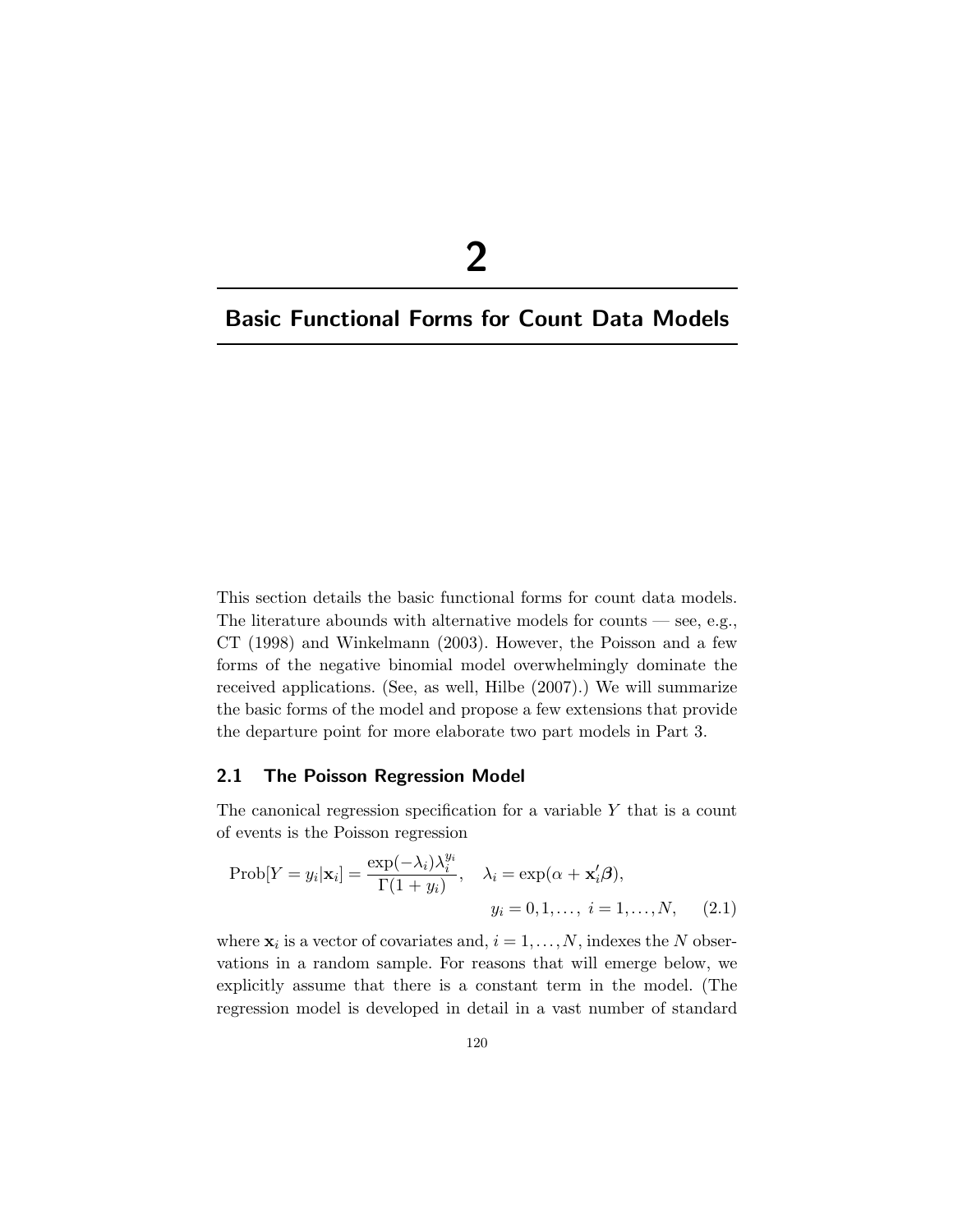references such as CT (1986, 1998, 2005), Winkelmann (2003) and Greene (2008a), so we will refer the reader to one of these sources for background results.) The Poisson model has the convenient feature that

$$
E[y_i|\mathbf{x}_i] = \lambda_i. \tag{2.2}
$$

It has the undesirable characteristic that

$$
Var[y_i|x_i] = \lambda_i. \tag{2.3}
$$

This is the "equidispersion" aspect of the model. Since observed data will almost always display pronounced *over*dispersion, analysts typically seek alternatives to the Poisson model, such as the negative binomial model described below.<sup>1</sup>

Estimates of the parameters of the model using a sample of N observations on  $(y_i, \mathbf{x}_i)$ ,  $i = 1, ..., N$ , are obtained by maximizing the log likelihood function,<sup>2</sup>

$$
\ln L = \sum_{i=1}^{N} \left[ y_i(\alpha + \mathbf{x}_i'\boldsymbol{\beta}) - \lambda_i - \ln \Gamma(1 + y_i) \right]. \tag{2.4}
$$

The likelihood equations take the characteristically simple form<sup>3</sup>

$$
\partial \ln L/\partial \begin{pmatrix} \alpha \\ \beta \end{pmatrix} = \sum_{i=1}^{N} \begin{pmatrix} 1 \\ \mathbf{x}_i \end{pmatrix} (y_i - \lambda_i) = \sum_{i=1}^{N} \begin{pmatrix} 1 \\ \mathbf{x}_i \end{pmatrix} e_i = 0.
$$
 (2.5)

The partial effects in the Poisson model are

$$
\partial E[y_i|\mathbf{x}_i]/\partial \mathbf{x}_i = \lambda_i \boldsymbol{\beta} = \mathbf{g}_\mathbf{x}.
$$
 (2.6)

<sup>&</sup>lt;sup>1</sup>The case of underdispersion is of less empirical importance, though it has been studied in both applied and theoretical treatments. Certain models, such as the gamma model (see Winkelmann (2003)) and the generalized event count model (see, e.g., King (1989)). A few applications are cited in Jones (2000). The models and applications discussed in this study will not be concerned with this possibility.

<sup>&</sup>lt;sup>2</sup>The conditions on the data generating mechanism for  $\mathbf{x}_i$  that are necessary for the MLE to be well behaved and to have the familiar properties of consistency, asymptotic normality, efficiency, and invariance to one to one transformations are all assumed, and will not be treated separately. The assumptions are carried through to the other models discussed below. Aside from some complications arising from the need to approximate certain integrals by quadrature or simulation, the models examined here are all amenable to straightforward maximum likelihood estimation.

<sup>3</sup> Estimation and inference for the Poisson regression model are discussed in standard sources such as CT (1998) and Greene (2008a).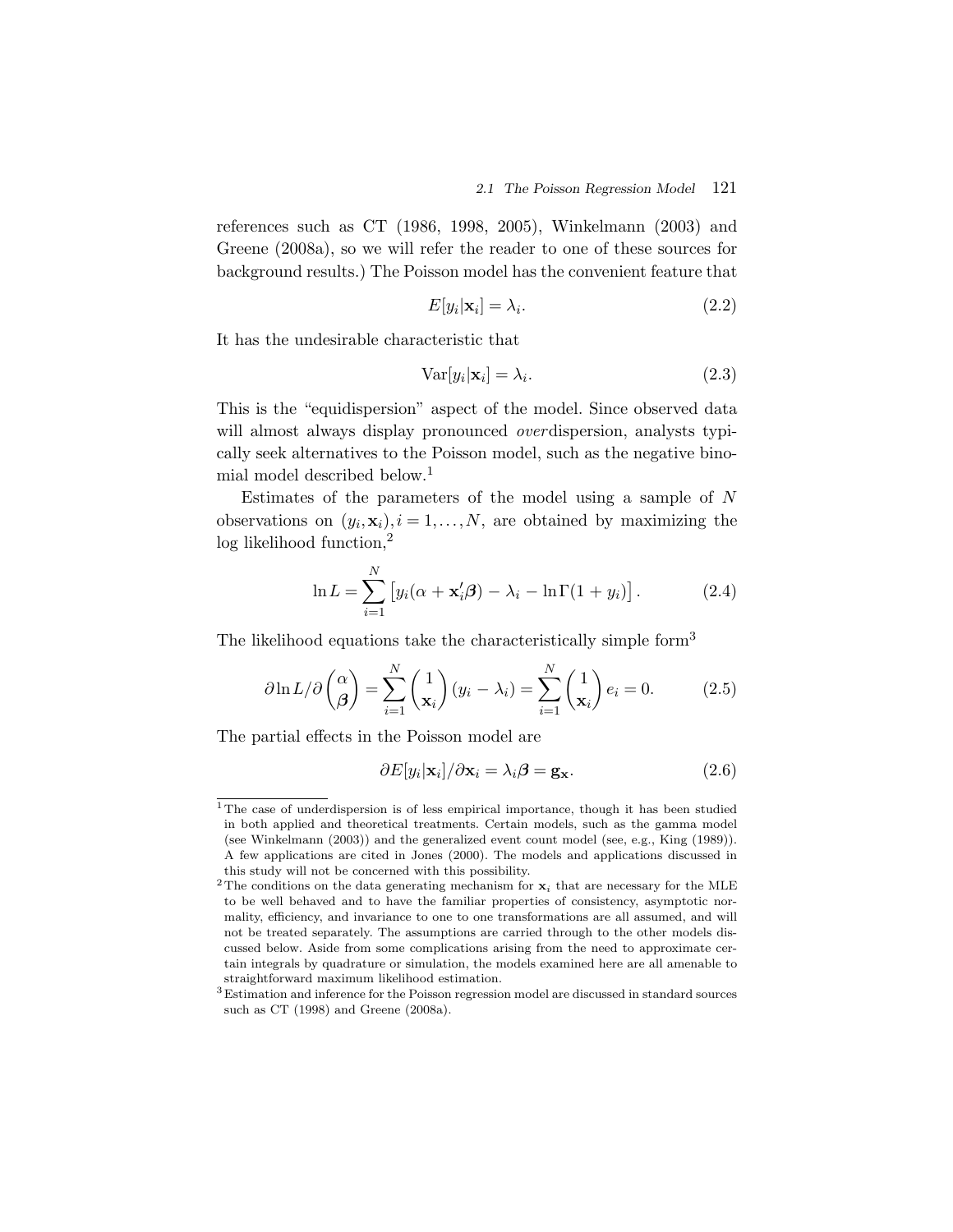The delta method can be used for inference about the partial effects. The necessary Jacobian is

$$
\mathbf{J} = \frac{\partial \mathbf{g}_{\mathbf{x}}}{\partial(\alpha, \beta')} = \mathbf{g}_{\mathbf{x}}(1, \mathbf{x}'_i) + \lambda_i [\mathbf{0} \mathbf{I}],
$$
 (2.7)

where **0** indicates a conformable column vector of zeros. The estimator of the asymptotic covariance for  $g_x$  evaluated at a particular  $(1, x_i)$  (or the sample mean,  $(1,\bar{x})$  would be

Est. Asy. Var 
$$
[\hat{\mathbf{g}}_{\mathbf{x}}] = \hat{\mathbf{J}}(\text{Est. Asy. Var}[\hat{\alpha}, \hat{\boldsymbol{\beta}}])\hat{\mathbf{J}}',
$$
 (2.8)

where "∧" indicates a matrix or vector evaluated at the maximum likelihood estimates. In the various developments below, we will present the only elements of the Jacobians, **J**, for each estimator of the partial effects. Computation of asymptotic covariance matrices follow along these lines in all cases.

As noted in the introduction, many extensions of the count data models preserve the functional form of the conditional mean function,

$$
E[y|x_i] = \lambda_i = \exp(\alpha + \mathbf{x}_i'\boldsymbol{\beta})
$$
\n(2.9)

even in the presence of unobserved heterogeneity (such as the NB model). Under conditions that one could be expect to be met in most applications, this would imply the moment conditions

$$
E\left[ (y_i - \lambda_i) \frac{\partial \lambda_i}{\partial \mathbf{x}_i} \right] = E\left[ (y_i - \lambda_i) \lambda_i x_i \right] = \mathbf{0}.
$$
 (2.10)

Assuming strict exogeneity of the variables in  $x_i$ , we can extend this to the simpler condition

$$
E\left[ (y_i - \lambda_i) \binom{1}{\mathbf{x}_i} \right] = \mathbf{0}.\tag{2.11}
$$

The empirical counterpart to (2.11) is

$$
\frac{1}{n}\sum_{i=1}^{N} \begin{pmatrix} 1\\ \mathbf{x}_i \end{pmatrix} (y_i - \lambda_i) = \frac{1}{n}\sum_{i=1}^{N} \begin{pmatrix} 1\\ \mathbf{x}_i \end{pmatrix} e_i = \mathbf{0},
$$
\n(2.12)

which implies that the estimator defined by (2.12) is a GMM estimator for a broader class of models than just the Poisson regression.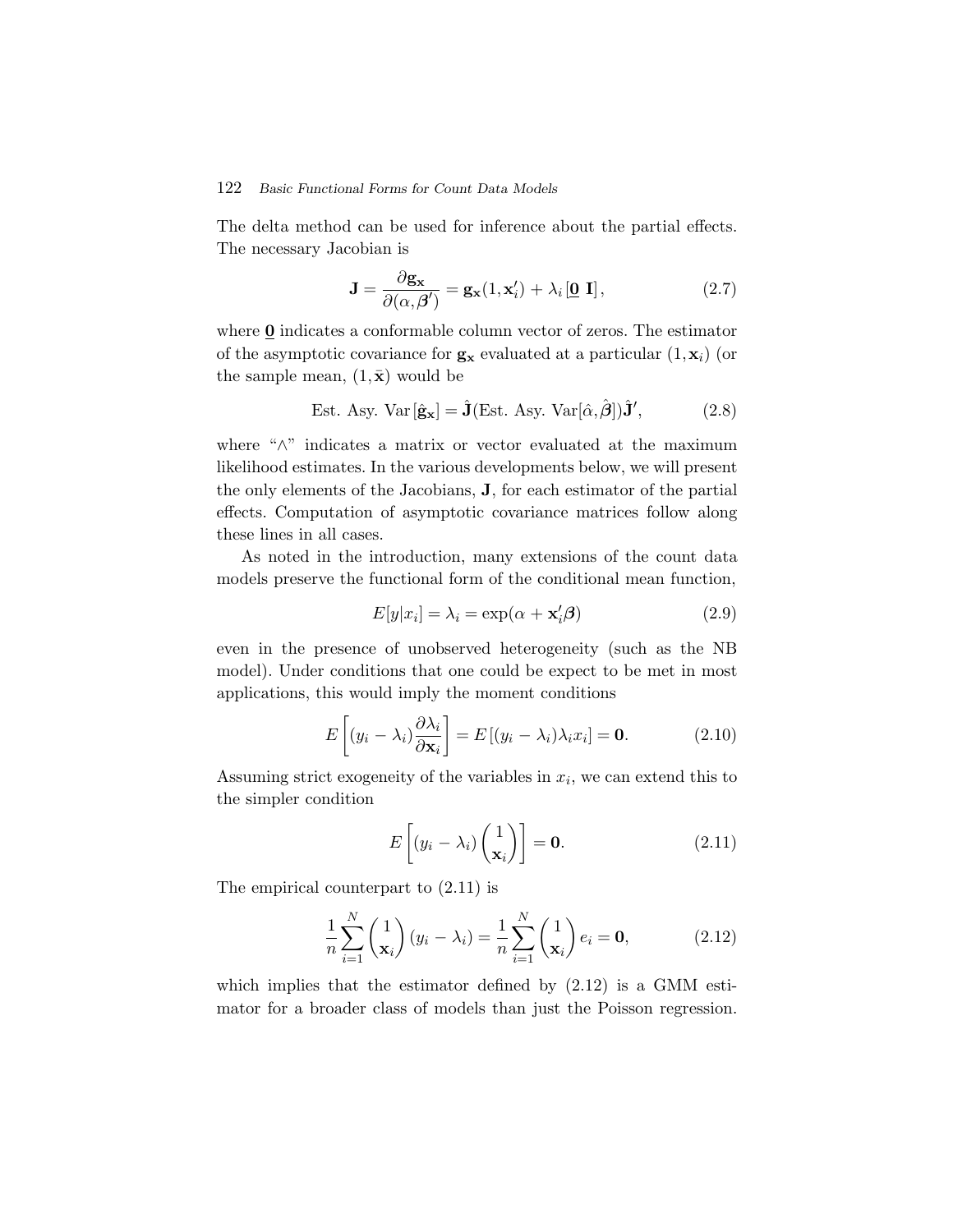The implied asymptotic covariance matrix estimator for this exactly identified model would be

Asy. Var[
$$
\hat{\beta}_{\text{GMM}}
$$
] =  $\frac{1}{n} \left\{ \left[ \frac{1}{n} \sum_{i=1}^{N} -\lambda_i \begin{pmatrix} 1 \\ \mathbf{x}_i \end{pmatrix} \begin{pmatrix} 1 \\ \mathbf{x}_i \end{pmatrix}' \right] \right\}$   
  $\times \left[ \frac{1}{n} \sum_{i=1}^{N} e_i^2 \begin{pmatrix} 1 \\ \mathbf{x}_i \end{pmatrix} \begin{pmatrix} 1 \\ \mathbf{x}_i \end{pmatrix}' \right]^{-1}$   
  $\times \left[ \frac{1}{n} \sum_{i=1}^{N} -\lambda_i \begin{pmatrix} 1 \\ \mathbf{x}_i \end{pmatrix} \begin{pmatrix} 1 \\ \mathbf{x}_i \end{pmatrix}' \right] \right\}^{-1}$  (2.13)

(This is the standard "robust" covariance matrix estimator.) Since this formulation includes many of the models of heterogeneity and various other functional forms for count data models, the Poisson MLE with this asymptotic covariance matrix is robust at least to some of these extensions. (The "pseudo-MLE" treatment of Gourieroux et al. (1984) produces the same conclusions.)

#### **2.2 The Negative Binomial and Poisson Lognormal Regression Models**

As noted in (2.2) and (2.3), the Poisson model imposes the (usually) transparently restrictive assumption that the conditional variance equals the conditional mean. The typical alternative is the negative binomial (NB) model. The model can be motivated as an attractive functional form simply in its own right that allows overdispersion. However, it is useful for present purposes to obtain the specification through the introduction of unobserved heterogeneity in the Poisson regression model. We consider two possible cases, the conventional approach based on the log gamma distribution and, we will argue, a more flexible approach based on the lognormal distribution.

#### **2.2.1 The Negative Binomial Model**

To introduce latent heterogeneity into the count data model, we write

$$
E[y_i|\mathbf{x}_i, \varepsilon_i] = \exp(\alpha + \mathbf{x}_i'\boldsymbol{\beta} + \varepsilon_i) = h_i\lambda_i,
$$
\n(2.14)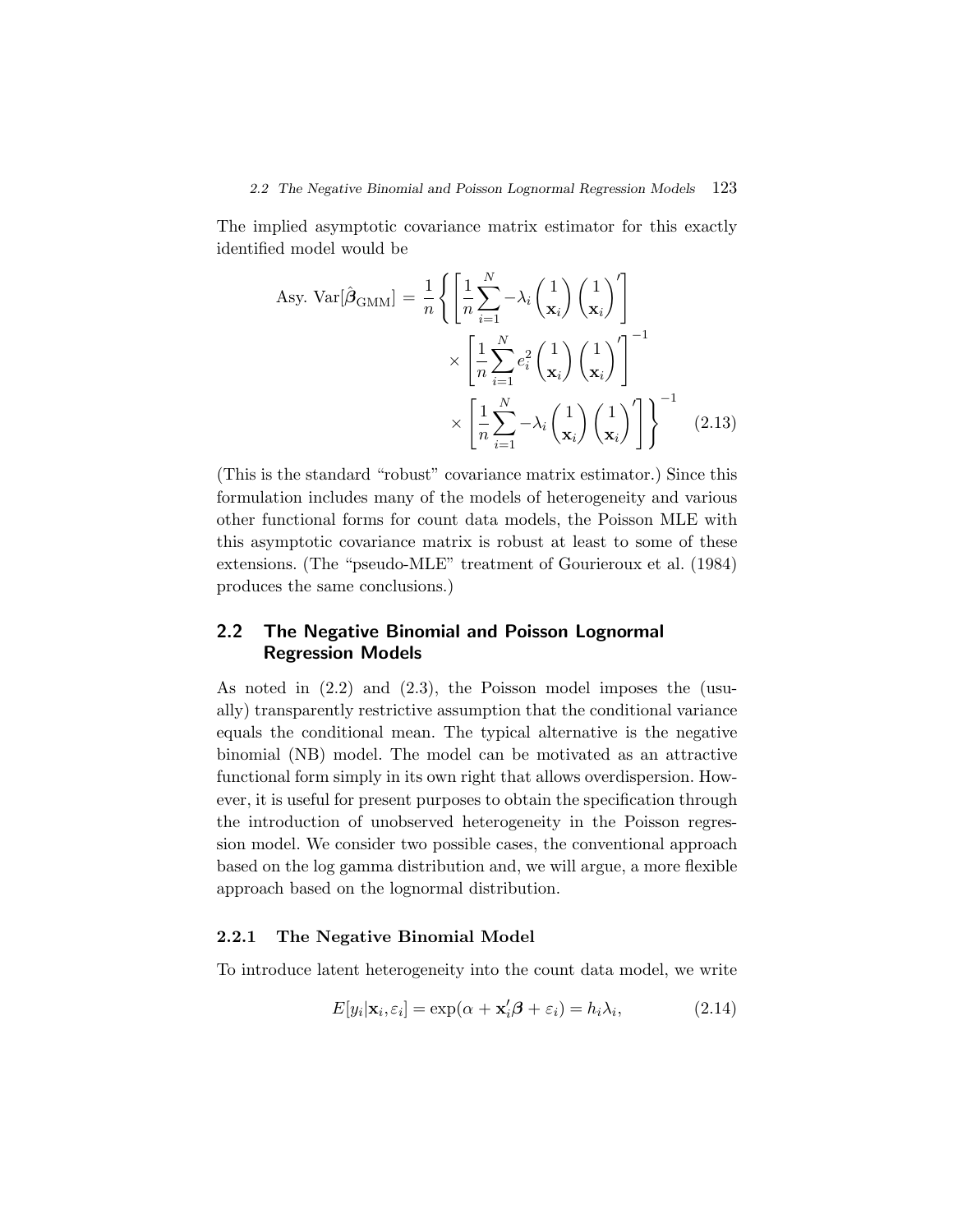where  $h_i = \exp(\varepsilon_i)$  is assumed to have a one parameter gamma distribution,  $G(\theta, \theta)$  with mean 1 and variance  $1/\theta = \kappa$ . That is

$$
f(h_i) = \frac{\theta^{\theta} \exp(-\theta h_i) h_i^{\theta - 1}}{\Gamma(\theta)}, \ h_i \ge 0, \ \theta > 0.^4
$$
 (2.15)

The nonzero mean of  $\varepsilon_i$  will be absorbed in the constant term of the index function. Making the change of variable to  $\varepsilon_i = \ln h_i$  produces the log gamma variate with density

$$
f(\varepsilon_i) = \frac{\theta^{\theta} \exp\left[-\theta \exp(\varepsilon_i)\right] \left[\exp(\varepsilon_i)\right]^{\theta}}{\Gamma(\theta)}, \ -\infty < \varepsilon_i < \infty, \ \theta > 0. \tag{2.16}
$$

It will be useful for the empirical results below to obtain the mean and variance of the random variable  $\varepsilon_i$ . The end result is

$$
E[\varepsilon_i] = \psi(\theta) - \ln \theta,
$$
  
Var $[\varepsilon_i] = \psi'(\theta),$ 

where  $\psi(\theta)$  is the digamma function,  $d\ln\Gamma(\theta)/d\theta$  and  $\psi'(\theta)$  is the trigamma function,  $d^2 \ln \Gamma(\theta) / d\theta$ . To prove this, we will use an indirect method of derivation so as to employ some simple known results. For convenience, we drop the observation subscript. Taking logs in (2.15),

$$
\ln f(h) = \theta \ln \theta - \ln \Gamma(\theta) - \theta h + (\theta - 1) \ln h.
$$

The density in (2.15) is "regular" according by the Fischer criteria for the properties of maximum likelihood estimation. (See Greene (2008a, Ch. 16).) Thus,

$$
E[\partial \ln f(h)/\partial \theta] = 1 + \ln \theta - \psi(\theta) - E[h] + E[\ln h] = 0.
$$

We know that  $E[h]$  equals 1 from earlier results for the gamma distribution, so the first part of the result for  $E[\varepsilon_i]$  follows immediately, since  $\ln h = \varepsilon$ . For the second result, we know from the information matrix equality that

$$
Var[\partial \ln f(h)/\partial \theta] = -E[\partial^2 \ln f(h)/\partial \theta^2] = \psi'(\theta) - 1/\theta.
$$

<sup>&</sup>lt;sup>4</sup>This general approach is discussed at length by Gourieroux et al. (1984), Cameron and Trivedi (1986, 1997), Winkelmann (2003) and Hausman et al. (1984).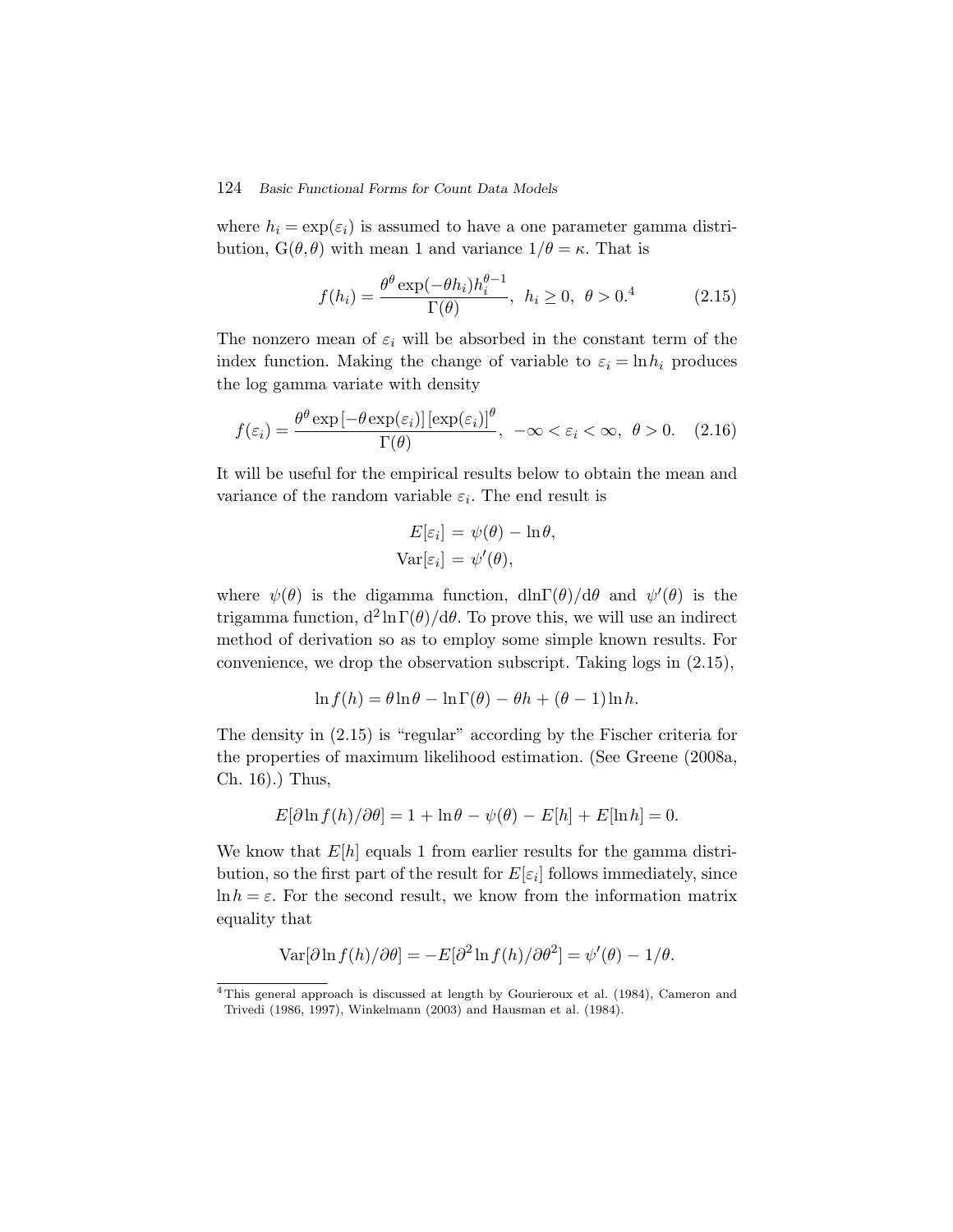But,

$$
Var[\partial \ln f(h)/\partial \theta] = Var[h] + Var[\ln h] - 2Cov[h, \ln h]
$$

and

$$
Var[h] = 1/\theta,
$$

so

$$
\psi'(\theta) - 1/\theta = \text{Var}[\ln h] + 1/\theta - 2\text{Cov}[h, \ln h].
$$

We need  $Cov[h,\ln h]$  to obtain  $Var[\ln h] = Var[\varepsilon]$ ;

$$
Cov[h, \ln h] = E[h \ln h] - E[h]E[\ln h]
$$
  
= 
$$
E[h \ln h] - 1 \times (\psi(\theta) - \ln \theta).
$$

Once again reverting to the gamma density for  $h$ ,

$$
E[h\ln h] = \int_0^\infty h \ln h \frac{\theta^{\theta} \exp(-\theta h)h^{\theta-1}}{\Gamma(\theta)} dh
$$
  
= 
$$
\int_0^\infty \ln h \frac{\theta^{\theta} \exp(-\theta h)h^{\theta}}{\Gamma(\theta)} dh
$$
  
= 
$$
\int_0^\infty \ln h \frac{\theta^{\theta+1} \exp(-\theta h)h^{(\theta+1)-1}}{\Gamma(\theta+1)} dh.
$$

We have used the recursion  $\Gamma(\theta + 1) = \theta \Gamma(\theta)$  in the third line. The third line gives  $E[\ln h]$  when h has a gamma  $(\theta, \theta + 1)$  density, so it follows from our earlier result that  $E[h\ln h] = \psi(\theta + 1) - \ln \theta$ . Collecting terms,

$$
\psi'(\theta) - 2/\theta = \text{Var}[\ln h] - 2[(\psi(\theta + 1) - \ln \theta) - (\psi(\theta) - \ln \theta)].
$$

Finally, we use the recursion  $\psi(\theta + 1) = \psi(\theta) + 1/\theta$ . (See Abramovitz and Stegun (1971).) Inserting this in the line above produces the final result for  $\text{Var}[\ln h] = \text{Var}[\varepsilon] = \psi'(\theta)$ .

The conditional Poisson regression model is, therefore,

$$
Prob[Y = y_i | \mathbf{x}_i, \varepsilon_i] = \frac{\exp[-\exp(\varepsilon_i)\lambda_i][\exp(\varepsilon_i)\lambda_i]^{y_i}}{\Gamma(1+y_i)},
$$

$$
\lambda_i = \exp(\alpha + \mathbf{x}_i'\boldsymbol{\beta}), \quad y_i = 0, 1, ... \qquad (2.17)
$$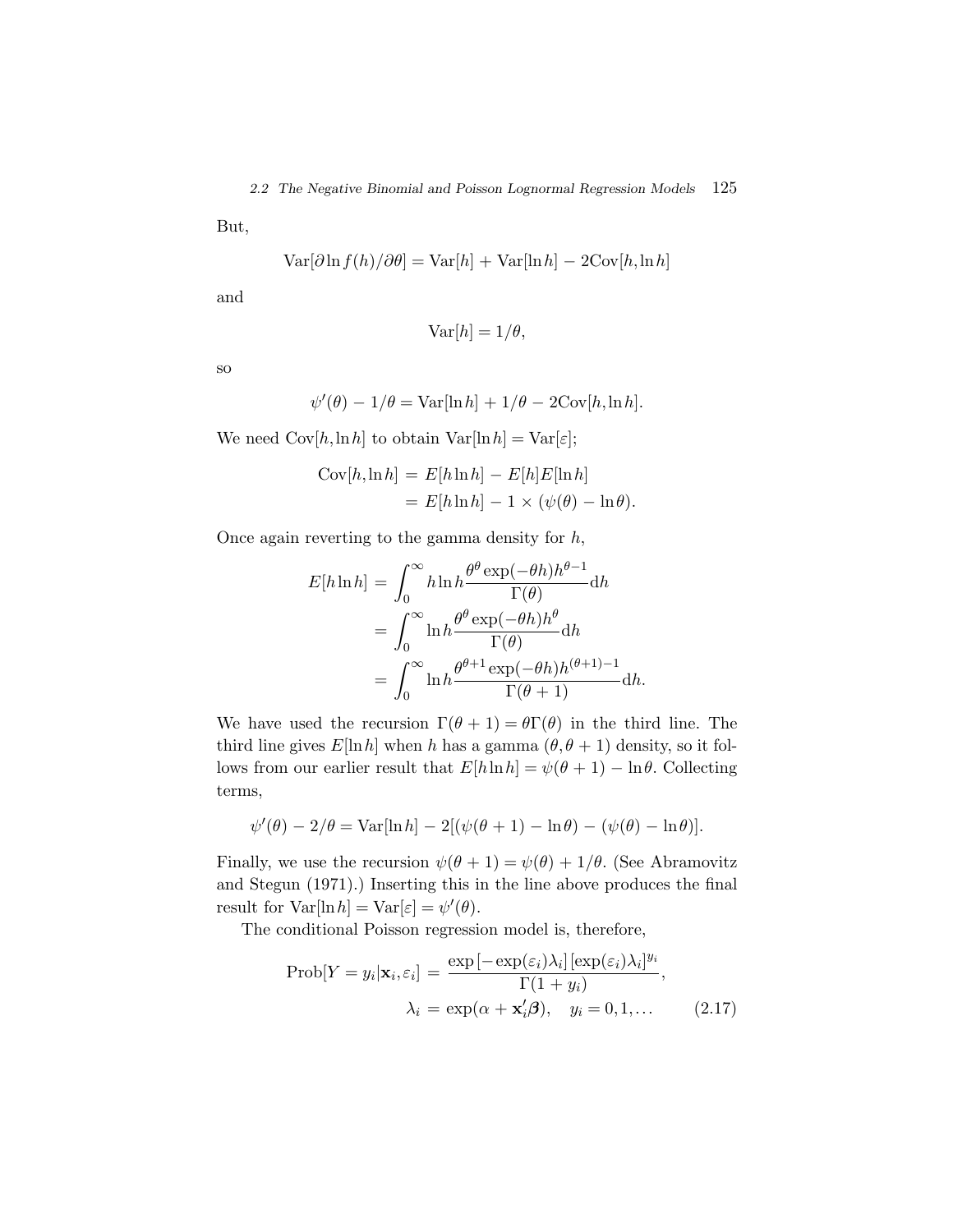The unconditional density, that is, conditioned only on  $x_i$ , is obtained by integrating  $\varepsilon_i$  out of the joint density. That is,

$$
\text{Prob}[Y = y_i | \mathbf{x}_i] = \int_{\varepsilon_i} \text{Prob}[Y = y_i | \mathbf{x}_i, \varepsilon_i]_f(\varepsilon_i) \text{d}\varepsilon_i
$$
\n
$$
= \int_0^\infty \frac{\exp(-\lambda_i \exp(\varepsilon_i)) (\lambda_i \exp(\varepsilon_i))^{y_i}}{\Gamma(1 + y_i)}
$$
\n
$$
\times \frac{\theta^{\theta} \exp(-\theta \exp(\varepsilon_i)) [\exp(\varepsilon_i)]^{\theta}}{\Gamma(\theta)} \text{d}\varepsilon_i. \quad (2.18)
$$

At this point, it is convenient to make the change of variable back to  $h_i = \exp(\varepsilon_i)$ . Then, the conditional density is

$$
\text{Prob}[Y = y_i | \mathbf{x}_i, h_i] = \frac{\exp(-h_i \lambda_i)(h_i \lambda_i)^{y_i}}{\Gamma(1 + y_i)},
$$

$$
\lambda_i = \exp(\alpha + \mathbf{x}_i/\beta), \ y_i = 0, 1, \dots \qquad (2.19)
$$

and the unconditional density is

$$
\text{Prob}[Y = y_i | \mathbf{x}_i] = \int_{h_i} \text{Prob}[Y = y_i | \mathbf{x}_i, h_i] f(h_i) \, \text{d}h_i
$$
\n
$$
= \int_0^\infty \frac{\exp(-h_i \lambda_i)(h_i \lambda_i)^{y_i}}{\Gamma(1+y_i)} \frac{\theta^\theta \exp(-\theta h_i) h_i^{\theta-1}}{\Gamma(\theta)} \, \text{d}h_i
$$
\n
$$
= \frac{\theta^\theta \lambda_i^{y_i}}{\Gamma(1+y_i)\Gamma(\theta)} \int_0^\infty \exp(-h_i(\lambda_i + \theta)) h_i^{\theta+y_i-1} \, \text{d}h_i
$$
\n
$$
= \frac{\theta^\theta \lambda_i^{y_i}}{\Gamma(1+y_i)\Gamma(\theta)} \frac{\Gamma(\theta + y_i)}{(\lambda_i + \theta)^{\theta+y_i}}.
$$
\n(2.20)

Defining  $r_i = \theta/(\theta + \lambda_i)$  produces

$$
Prob[Y = y_i | \mathbf{x}_i] = \frac{\Gamma(\theta + y_i) r_i^{\theta} (1 - r_i)^{y_i}}{\Gamma(1 + y_i) \Gamma(\theta)}, \ y_i = 0, 1, ..., \ \theta > 0, \ \ (2.21)
$$

which is the probability density function for the NB distribution.

The conditional mean and variance of the NB random variable relate to the Poisson moments as follows:

$$
E[y_i|\mathbf{x}_i] = \lambda_i,\tag{2.22}
$$

$$
\partial E[y_i|\mathbf{x}_i]/\partial \mathbf{x}_i = \lambda_i \boldsymbol{\beta} = \mathbf{g}_\mathbf{x},\tag{2.23}
$$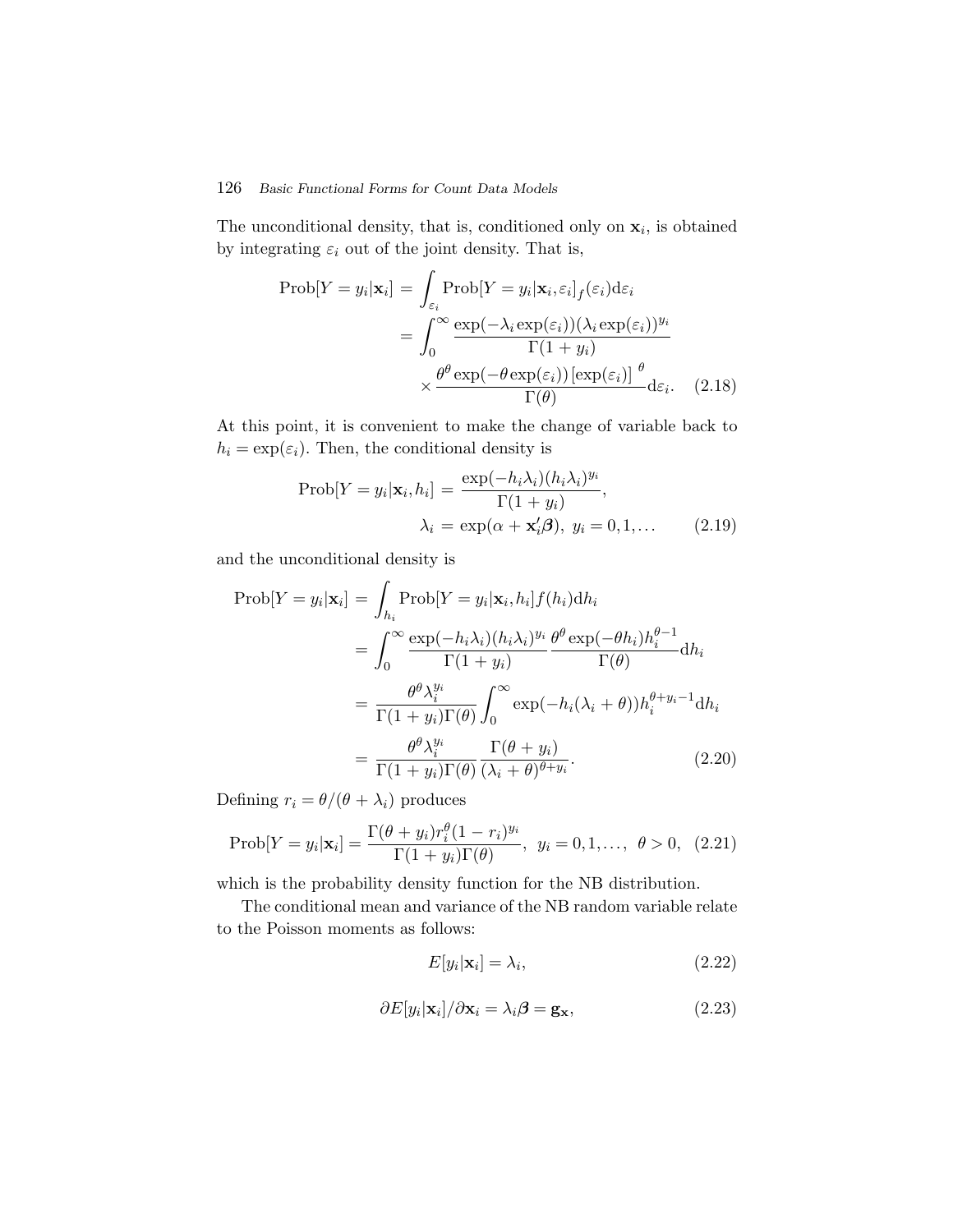*2.2 The Negative Binomial and Poisson Lognormal Regression Models* 127

$$
\mathbf{J} = \frac{\partial \mathbf{g}_{\mathbf{x}}}{\partial(\alpha, \beta', \theta)} = \mathbf{g}_{\mathbf{x}}(1, \mathbf{x}'_i, 0) + \lambda_i [\mathbf{0} \ \mathbf{I} \ \mathbf{0}], \tag{2.24}
$$

(the same as in the Poisson model) and

$$
Var[y_i|\mathbf{x}_i] = \lambda_i[1 + (1/\theta)\lambda_i] = \lambda_i[1 + \kappa \lambda_i], \qquad (2.25)
$$

where  $\kappa = \text{Var}[h_i]$ .

Maximum likelihood estimation of the parameters of the NB model  $(\alpha, \beta, \theta)$  is straightforward, as documented in, e.g., Greene (2007). Inference proceeds along familiar lines.<sup>5</sup> Inference about the specification, specifically the presence of overdispersion, is the subject of a lengthy literature, as documented, e.g., in CT (1990, 1998, 2005) and Hilbe (2007).

#### **2.2.2 Poisson Lognormal Mixture Model**

Consider, instead, introducing the heterogeneity in (2.14) as a normally distributed variable with mean zero and standard deviation  $\sigma$ , which we introduce into the model explicitly by standardizing  $\varepsilon_i$ .<sup>6</sup> Then, the Poisson model is

$$
P(y_i|\mathbf{x}_i, \varepsilon_i) = \frac{\exp(-h_i \lambda_i)(h_i \lambda_i)^{y_i}}{\Gamma(1+y_i)},
$$
  
\n
$$
h_i \lambda_i = \exp(\alpha + \mathbf{x}_i' \boldsymbol{\beta} + \sigma \varepsilon_i), \quad \varepsilon_i \sim N[0, 1].
$$
 (2.26)

The unconditional density would be

$$
P(y_i|\mathbf{x}_i) = \int_{-\infty}^{\infty} \frac{\exp[-\exp(\sigma \varepsilon_i)\lambda_i][\exp(\sigma \varepsilon_i)\lambda_i]^{y_i}}{\Gamma(1+y_i)} \phi(\varepsilon_i) \mathrm{d}\varepsilon_i, \qquad (2.27)
$$

<sup>5</sup> It is common to base inference about the parameters on "robust" covariance matrices (the familiar "sandwich" estimator). See, e.g., Stata (2006). Since the model has been obtained through the introduction of latent heterogeneity, which is now explicitly accounted for; it is unclear what additional specification failure the MLE (or pseudo-MLE) would be robust to. See Freedman (2006).

 $6$ The Poisson lognormal mixture appears at a few points in the earlier literature. Bulmer (1984) and Pielou (1969) suggest an equivalent hierarchical model in which  $y_i|\lambda_i$  is distributed as Poisson with mean  $\lambda_i$  and in which the marginal distribution of  $\lambda_i$  is lognormal. The specific form used here, with the appearance of the exponent of a normally distributed carrier of latent heterogeneity appears in Greene (1995) and Million (1998) and the several applications noted in the introduction. In Greene (1995) and Terza (1998), the lognormal form is suggested in the context of the sample selection model in Section 3.1. Million (1998) proposed the model in the simpler single equation form as a formal model of heterogeneity.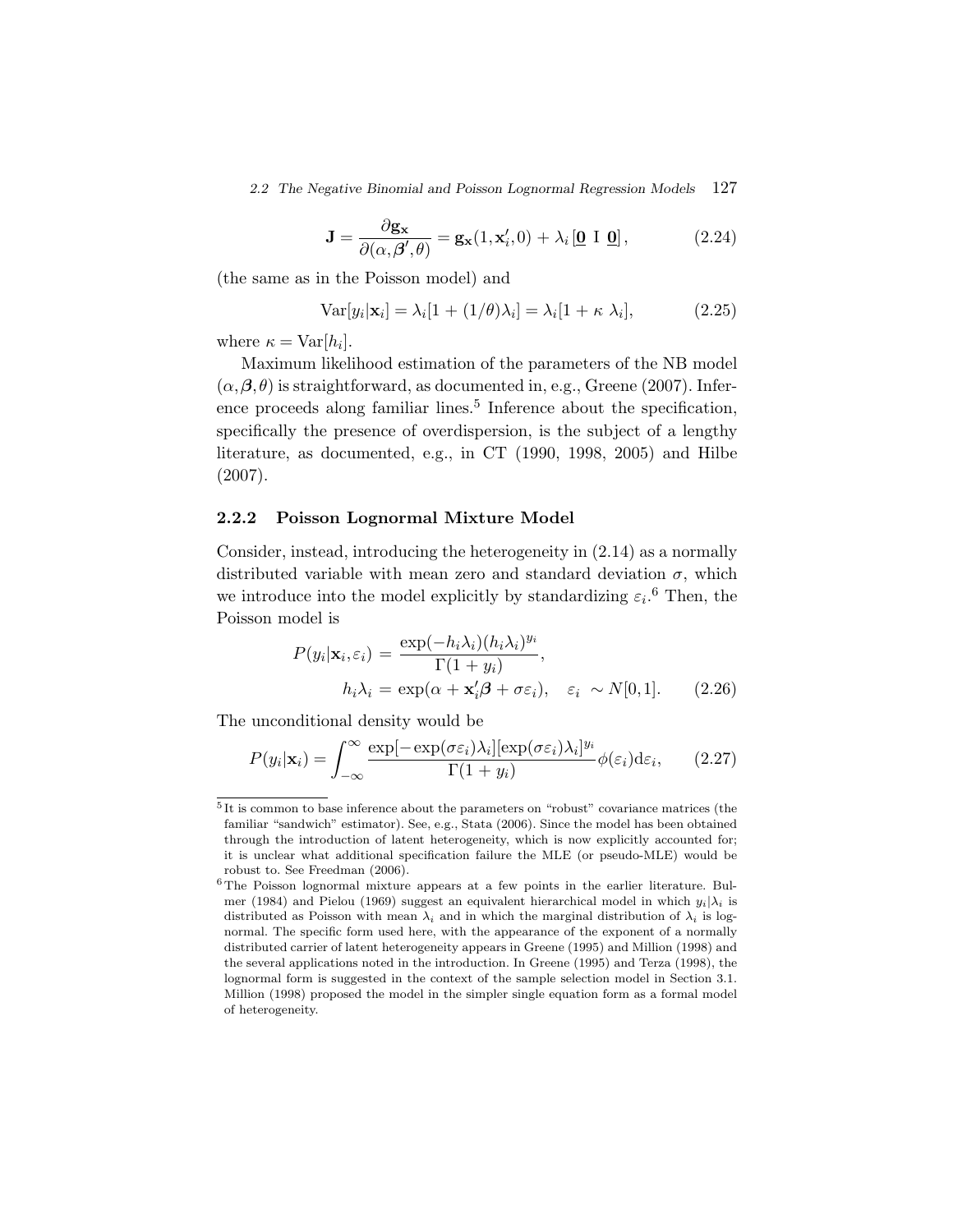where here and in what follows,  $\phi(\varepsilon_i)$  denotes the standard normal density. The unconditional log likelihood function is

$$
\ln L = \sum_{i=1}^{N} \ln P(y_i | \mathbf{x}_i)
$$
  
= 
$$
\sum_{i=1}^{N} \ln \left\{ \int_{-\infty}^{\infty} \frac{\exp[-\exp(\sigma \varepsilon_i) \lambda_i][\exp(\sigma \varepsilon_i) \lambda_i]^{y_i}}{\Gamma(1+y_i)} \phi(\varepsilon_i) d\varepsilon_i \right\}.
$$
 (2.28)

Maximum likelihood estimates of the model parameters are obtained by maximizing the unconditional log likelihood function with respect to the model parameters  $(\alpha, \beta, \sigma)$ .

The integrals in the log likelihood function do not exist in closed form.<sup>7</sup> The quadrature based approach suggested by Butler and Moffitt (1982) is a convenient method of approximating them. Let

$$
v_i = \varepsilon_i / \sqrt{2}
$$

and

$$
\omega = \sigma \sqrt{2}.
$$

After making the change of variable from  $\varepsilon_i$  to  $v_i$  and reparameterizing the probability, we obtain

$$
P(y_i|\mathbf{x}_i) = \frac{1}{\sqrt{\pi}} \int_{-\infty}^{\infty} \exp(-v_i^2) P(y_i|\mathbf{x}_i, v_i) \mathrm{d}v_i, \tag{2.29}
$$

where the conditional mean is now  $E[y_i|\mathbf{x}_i, v_i] = \exp(\alpha + \beta' \mathbf{x}_i + \omega v_i).$ Maximum likelihood estimates of  $(\alpha, \beta, \omega)$  are obtained by maximizing the reparameterized log likelihood. In this form, lnL can be approximated by Gauss–Hermite quadrature. The approximation is

$$
\ln L_Q = \sum_{i=1}^{N} \ln \left[ \frac{1}{\sqrt{\pi}} \sum_{h=1}^{H} W_h P(y_i | \mathbf{x}_i, V_h) \right],
$$
 (2.30)

 $^7\rm{Hinde}$  (1982) suggested a combination of numerical integration and the EM algorithm for estimation of the model parameters. Winkelmann (2003) suggests the Hermite quadrature method described here as an alternative, straightforward procedure. Simulation seems to have appeared only in the most recent applications, including, e.g., Munkin and Trivedi (1999).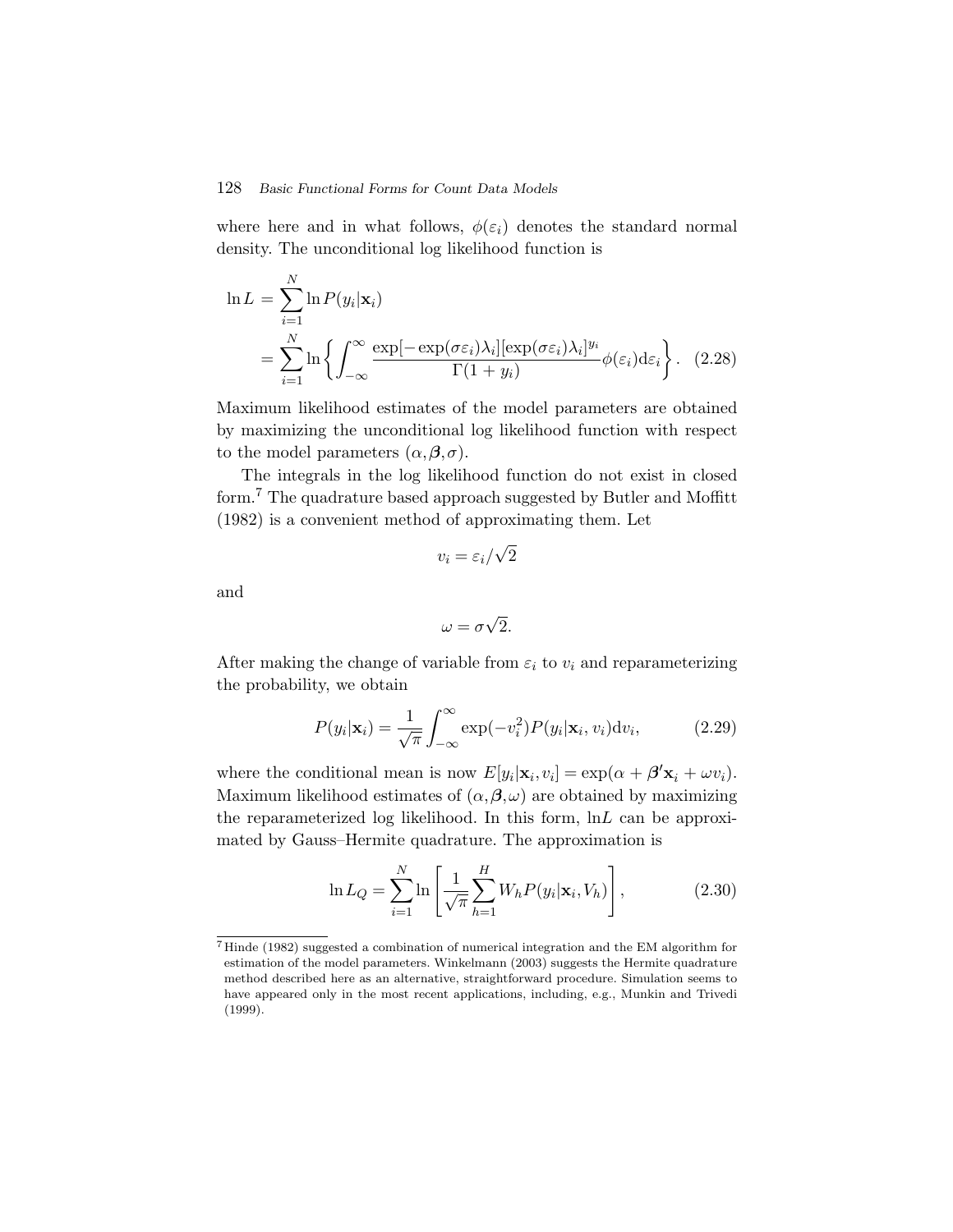where  $V_h$  and  $W_h$  are the nodes and weights for the quadrature. The BHHH estimator of the asymptotic covariance matrix for the parameter estimates is a natural choice given the complexity of the function. The first derivatives must be approximated as well. To save some notation, denote the individual terms summed in the log likelihood as  $\ln L_{Q,i}$ . We also use the result that  $\partial P(.,.)/\partial z = P \times \partial \ln P(.,.)/\partial z$  for any argument z which appears in the function. Then,

$$
\partial \ln L_Q / \partial \begin{pmatrix} \alpha \\ \beta \\ \omega \end{pmatrix} = \sum_{i=1}^N \frac{1}{L_{Q,i}} \frac{1}{\sqrt{\pi}} \sum_{h=1}^H W_h P(y_i | \mathbf{x}_i, V_h)
$$

$$
\times \{ y_i - [\exp(\omega V_h) \lambda_i] \} \begin{pmatrix} 1 \\ \mathbf{x}_i \\ V_h \end{pmatrix} . \tag{2.31}
$$

The estimate of  $\sigma$  is recovered from the transformation  $\sigma = \omega/\sqrt{2}$ .

Simulation is another effective approach to maximizing the log likelihood function. (See Train (2003) and Greene (2008a).) In the original parameterization in (2.26), the log likelihood function is

$$
\ln L = \sum_{i=1}^{N} \ln \int_{-\infty}^{\infty} P(y_i | \mathbf{x}_i, \varepsilon_i) \, d\varepsilon_i.
$$
 (2.32)

The simulated log likelihood would be

$$
\ln L_S = \sum_{i=1}^{N} \ln \frac{1}{M} \sum_{m=1}^{M} P(y_i | \mathbf{x}_i, \sigma \varepsilon_{im})],
$$
\n(2.33)

where  $\varepsilon_{im}$  is a set of M random draws from the standard normal population. (We would propose to improve this part of the estimation by using Halton sequences, instead. See Train (2003, pp. 224–238) and Greene (2008a).) Extensive discussion of maximum simulated likelihood estimation appears in Gourieroux and Monfort (1996), Munkin and Trivedi (1999), Train (2003) and Greene (2008a).<sup>8</sup> Derivatives of

<sup>&</sup>lt;sup>8</sup> One could preserve the log gamma specification by drawing  $h_{im}$  from a gamma (1,1) population and using the logs in the simulation, rather than using draws from N[0,1] for  $w_{im}$ . This approach, which obviates deriving the unconditional distribution analytically, was used in Munkin and Trivedi (1999).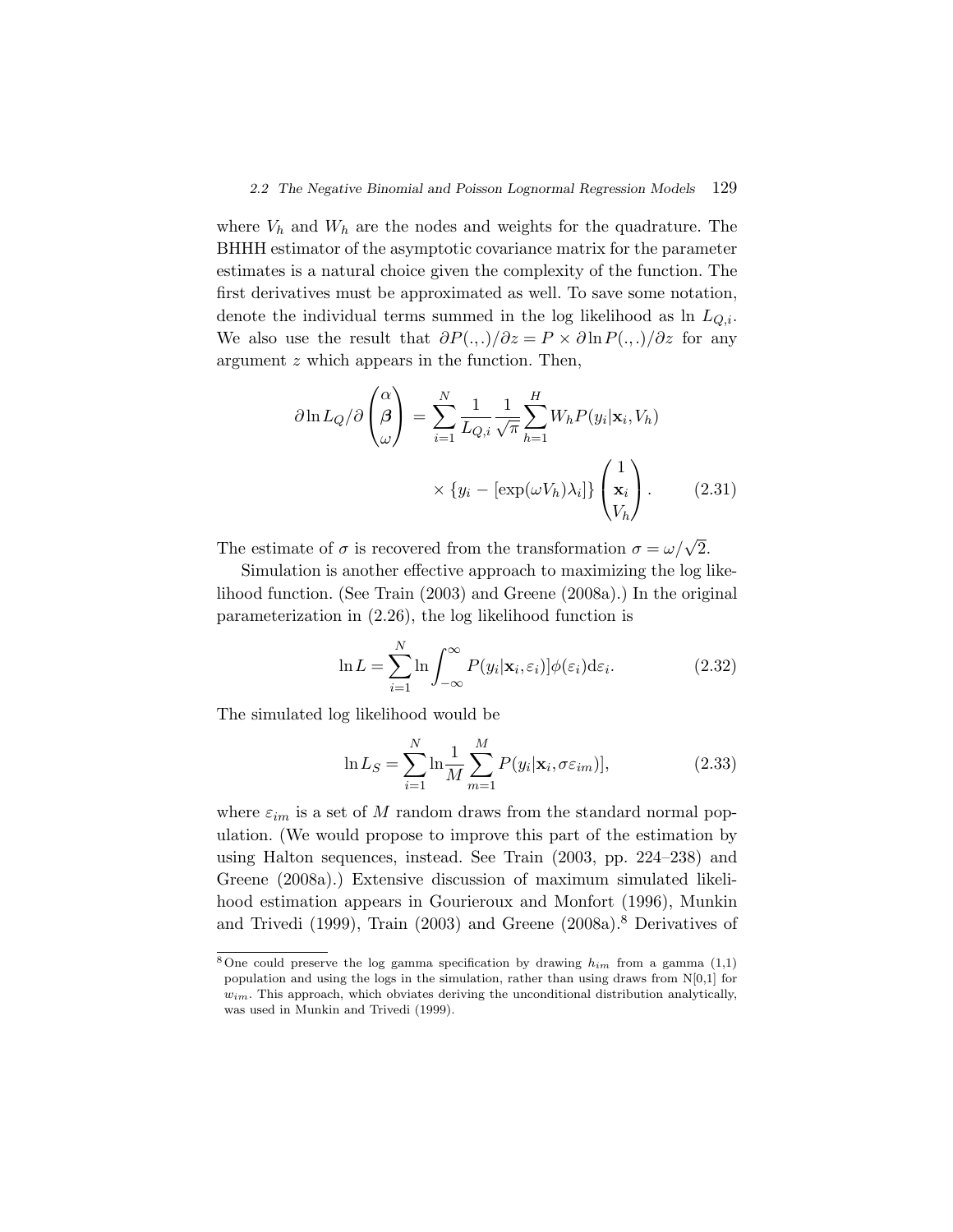the simulated log likelihood for the ith observation are

$$
\partial \ln L_{S,i} / \partial \begin{pmatrix} \alpha \\ \beta \\ \sigma \end{pmatrix}
$$
  
=  $\frac{1}{\ln L_{S,i}} \frac{1}{M} \sum_{m=1}^{M} P(y_i | \mathbf{x}_i, \varepsilon_{im}) [y_i - \exp(\sigma \varepsilon_{im}) \lambda_i] \begin{pmatrix} 1 \\ \mathbf{x}_i \\ \varepsilon_{im} \end{pmatrix}$ . (2.34)

The mean and variance of the lognormal variable are

$$
E[\exp(\sigma \varepsilon_i)] = \exp(\sigma^2/2)
$$
\n(2.35)

and

$$
Var[exp(\sigma \varepsilon_i)] = E[exp(\sigma \varepsilon_i)^2] - \{E[exp(\sigma \varepsilon_i)]\}^2
$$
  
=  $exp(\sigma^2)[exp(\sigma^2) - 1].$ 

The conditional mean in the Poisson lognormal model is

$$
E[y_i|\mathbf{x}_i, \varepsilon_i] = \lambda_i \exp(\sigma \varepsilon_i). \tag{2.36}
$$

It follows that

$$
E[y_i|\mathbf{x}_i] = E_{\varepsilon}[E[y_i|\mathbf{x}_i, \varepsilon_i]] = \lambda_i \exp(\sigma^2/2)
$$
  
=  $\exp[(\alpha + \sigma^2/2) + \mathbf{x}_i'\boldsymbol{\beta}].$  (2.37)

To obtain the unconditional variance, we use

$$
\text{Var}[y_i|\mathbf{x}_i] = E_{\varepsilon_i}[\text{Var}[y_i|\mathbf{x}_i, \varepsilon_i] + \text{Var}_{\varepsilon_i}[E[y_i|\mathbf{x}_i, \varepsilon_i]].
$$
\n(2.38)

Combining the results above, we find

$$
\begin{aligned} \text{Var}[y_i|\mathbf{x}_i] &= \lambda_i \exp(\sigma^2/2) \{ 1 + \lambda_i \exp(\sigma^2/2) [\exp(\sigma^2) - 1] \} \\ &= E[y_i|\mathbf{x}_i, \varepsilon_i] \{ 1 + \tau E[y_i|\mathbf{x}_i, \varepsilon_i] \}, \ \tau = [\exp(\sigma^2) - 1]. \end{aligned} \tag{2.39}
$$

Thus, the variance in the lognormal model has the same quadratic form as that in the NB model in (2.25).

For the log gamma model, the partial effects and Jacobian have the same form as in the Poisson model

$$
\mathbf{g}_{\mathbf{x}} = \exp(\sigma^2/2)\lambda_i
$$
  

$$
\mathbf{J} = \frac{\partial \mathbf{g}_{\mathbf{x}}}{\partial(\alpha, \beta', \sigma)} = \mathbf{g}_{\mathbf{x}}(1, \mathbf{x}'_i, \sigma) + \exp(\sigma^2/2)\lambda_i [\mathbf{0} \mathbf{I} \mathbf{0}].
$$
 (2.40)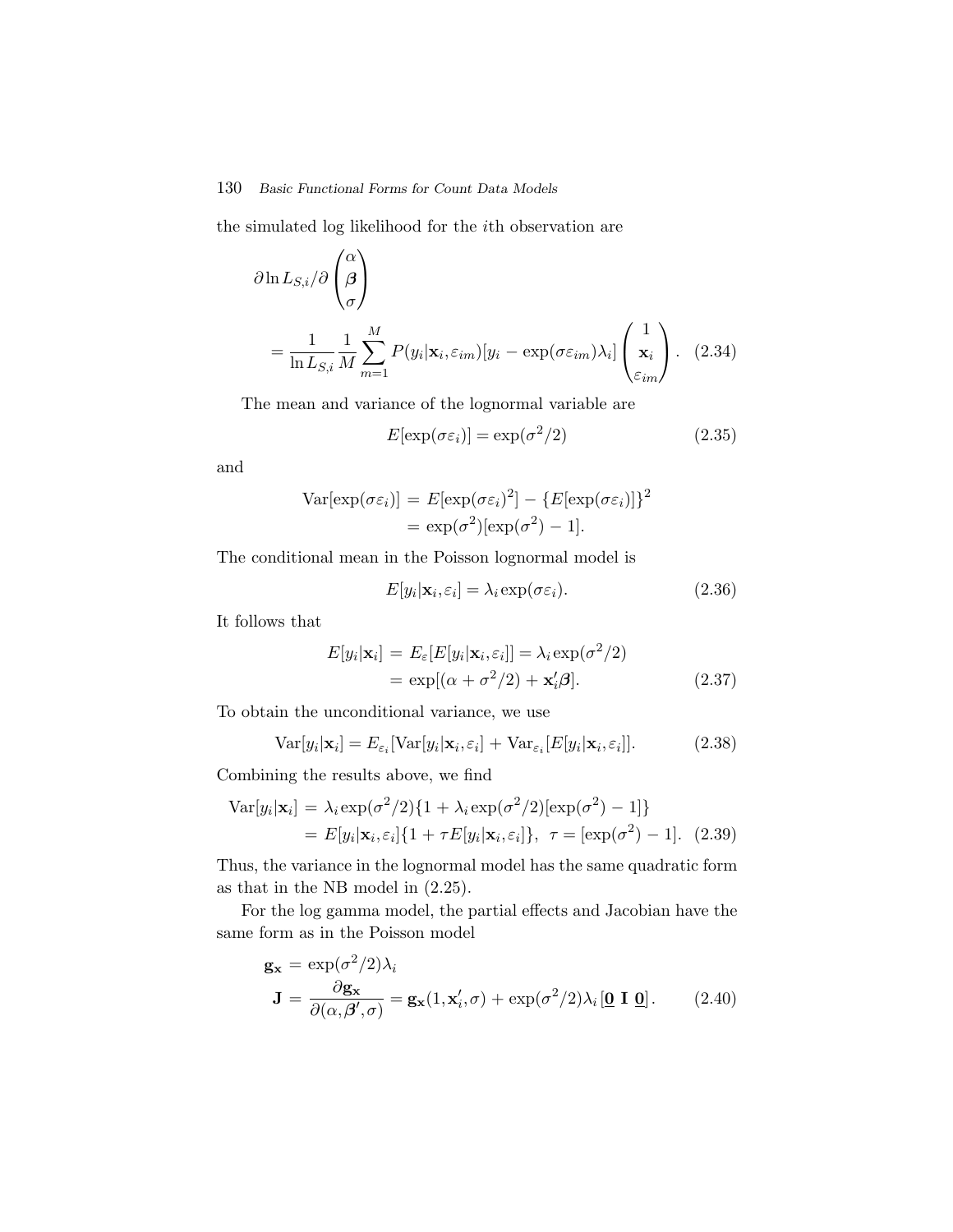One could argue that the lognormal model is a more natural specification. If the heterogeneity captures the aggregate of individually small influences, then an appeal to the central limit theorem would motivate the normal distribution more than the log gamma. (See Winkelmann (2003).) The attraction in this development is the ease with which the normal mixture model can be extended and adapted to new models and formulations, such as the two part models below. The log gamma model that underlies the familiar NB specification provides no means doing so. (See, as well, RWM (2003, p. 395) and Million (1998).)

#### **2.2.3 Poisson Finite Mixture Models**

An alternative approach to modeling latent heterogeneity in the count data models is through a finite mixture model. The models for heterogeneity considered thus far can be viewed as models in which the constant term in the conditional mean has a continuous distribution over individuals in the sample. Thus, the preceding models are written

$$
E[y_i|\mathbf{x}_i] = \exp(\alpha_i + \mathbf{x}'_i\boldsymbol{\beta})
$$

$$
\alpha_i = \alpha + \varepsilon_i,
$$

where  $\varepsilon_i$  has either log gamma or lognormal distribution in the treatments thus far. As an alternative to this fully parametric treatment, a semiparametric finite mixture approach to heterogeneity suggests a discrete distribution over the entire parameter vector,

$$
(\alpha_i, \beta_i) = \delta_i \sim [\delta_1, \delta_2, \dots, \delta_J]
$$
with probabilities  $\pi_1, \dots, \pi_J$   
where  $\pi_j \ge 0$  and  $\Sigma_j \pi_j = 1$ .<sup>9</sup>

It is convenient to formulate this as a "latent class" model. (The heterogeneous population of individuals is segregated into J classes,

<sup>9</sup> Jochmann and Leon-Gonzalez (2004) propose what amounts to a full random parameters treatment with continuous distribution of the parameters. This is the same as the full lognormal random parameters treatment implemented in Greene (2007 and the 2004 version, 8.0). They also describe a semiparametric extension of the model that is essentially a Bayesian treatment of the full latent class model with Dirichlet mixing process. This would be a generalization of Deb and Trivedi (1997) model. Their models are estimating using a subset of the data used in the applications in this paper.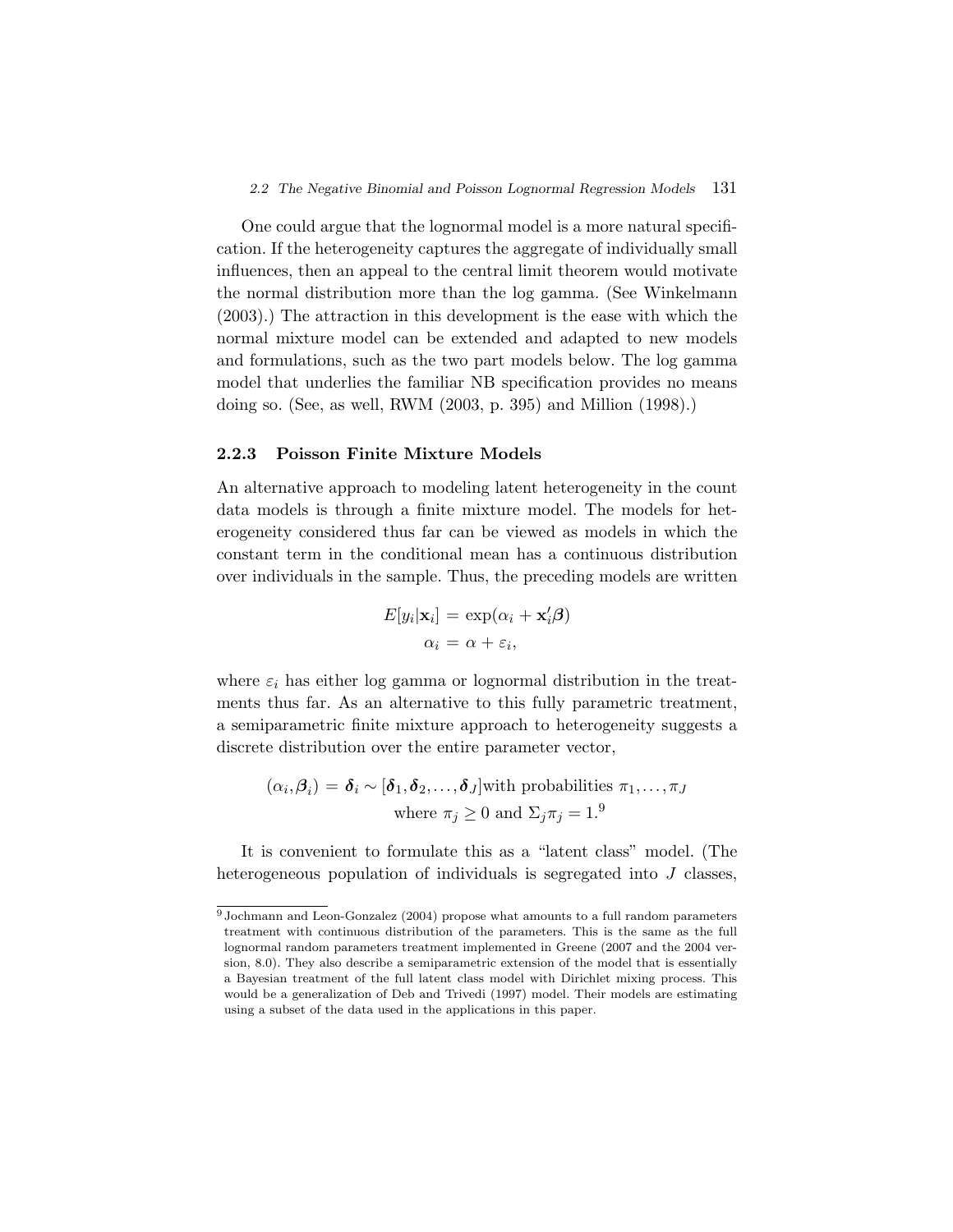where individual membership is unknown to the analyst.) The likelihood function for this model is built up from the unconditional density

$$
Prob(Y_i = y_i | \mathbf{x}_i) = \sum_{j=1}^{J} Prob(Y_i = y_i | \mathbf{x}_i, class = j)\pi_j.
$$

A variety of applications of this model appear in the recent literature, including Deb and Trivedi (1997), Wang et al. (1998) and Bago d'Uva (2006). A further extension developed in Greene (2007) is extension of observable in the class probabilities in the form of a multinomial logit model,

$$
\pi_{ij} = \frac{\exp(\mathbf{z}'_i \boldsymbol{\phi}_j)}{\sum_{m=1}^J \exp(\mathbf{z}'_i \boldsymbol{\phi}_m)}
$$

.

The finite mixture approach has also been extended to a variety of models, including negative binomial models (Deb and Trivedi (1997)) and the hurdle model discussed below (Bago d'Uva (2006)). The heterogeneous class probabilities formulation suggested above is employed in Clark et al. (2005), Clark and Etile (2006) and Bago d'Uva (2006). In principle, this formulation can be easily applied to any model. (See, e.g., Greene (2007).)

#### **2.3 Observed and Unobserved Heterogeneity in the NB Model — A Heterogeneous NB Model**

The NB random variable with density in (2.21) is heteroscedastic as can be seen in (2.25). However, the scedastic function is a simple function of the mean  $\lambda_i$ ;  $\text{Var}[y_i|\mathbf{x}_i] = \lambda_i[1 + (1/\theta)\lambda_i]$ . In this model,  $1/\theta$  represents a scaling parameter. A logical extension of the model is to allow this parameter to be heterogeneous, in the form<sup>10</sup>

$$
\theta_i = \exp(\mathbf{z}_i' \boldsymbol{\gamma}).\tag{2.41}
$$

 $10$  This specification has been labeled the "generalized negative binomial model." (See, e.g., Stata (2006) and Econometric Software (2007).) However, that term was applied to a much earlier (no longer current) model. (See Amid (1978) and Jain and Consul (1971).) What Stata calls the "generalized NB model" is more appropriately labeled the heterogeneous NB model, so we will use that label here. What might rightfully be called the generalized NB model would be the NB P model developed in the next section. However, the name NegBin P, or NB P, will turn out to be much more useful as a descriptor of the model. We note, finally, there is a well established "generalized Poisson model,"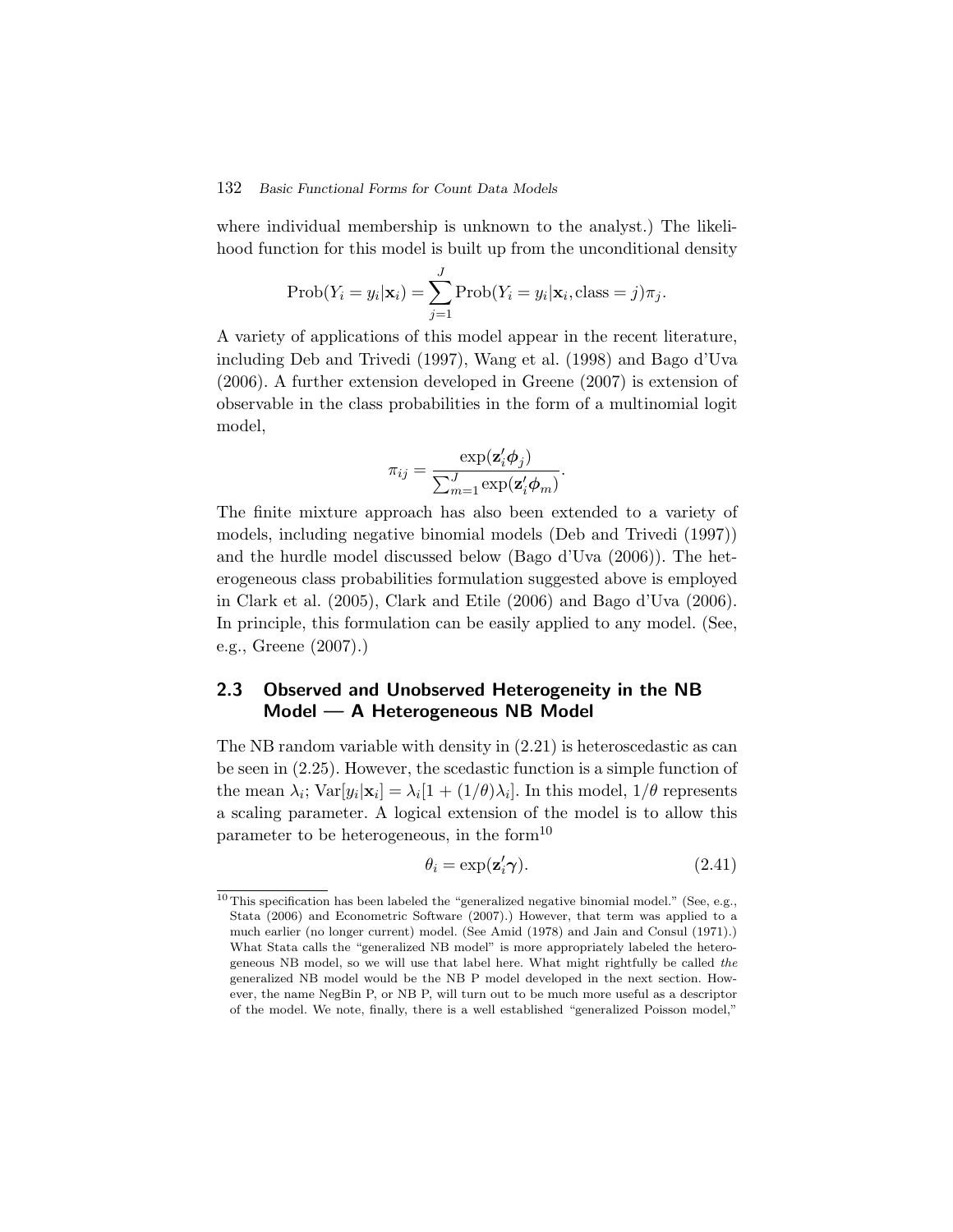The conditional mean and partial effects in  $(2.22)$ – $(2.24)$  are unchanged by this modification of the model. This is a straightforward extension of the NB model. Maximum likelihood estimation and inference are routine.

Assuming that the NB model is the functional form of choice, not through the introduction of heterogeneity, but as the base model in its own right, one might be tempted to (re)introduce latent heterogeneity in the conditional mean function as in (2.14). The full model would be

$$
\text{Prob}[Y = y_i | \mathbf{x}_i, \varepsilon_i] = \frac{\Gamma(\theta_i + y_i) r_i^{\theta_i} (1 - r_i)^{y_i}}{\Gamma(1 + y_i) \Gamma(\theta_i)}, \ y_i = 0, 1, \dots, \ \theta_i > 0,
$$
\n
$$
\tag{2.42}
$$

where

$$
r_i = \theta_i / (\theta_i + h_i \lambda_i),
$$
  
\n
$$
\theta_i = \exp(\mathbf{z}_i' \boldsymbol{\gamma}),
$$
  
\n
$$
h_i = \exp(\varepsilon_i).
$$

The distribution of  $\varepsilon_i$  remains to be specified. Assuming, once again, a log gamma distribution,  $G(\mu,\mu)$ , does not produce the same benefit as before, since the functional form of the NB model is not conjugate with respect to a gamma $(\mu, \mu)$  model for  $h_i$ . The normal distribution would provide a useful alternative, though the model would still have to be estimated by maximum simulated likelihood or by using quadrature to eliminate the open form integral. The simulated log likelihood for this extended NB model for a sample of n observations would be

$$
\ln L_S(\alpha, \beta, \gamma, \sigma) = \sum_{i=1}^N \ln \frac{1}{M} \sum_{m=1}^M \frac{\Gamma(\theta_i + y_i) r_{im}^{\theta_i} (1 - r_{im})^{y_i}}{\Gamma(1 + y_i) \Gamma(\theta_i)},
$$
  
\n
$$
r_{im} = \frac{\exp(\mathbf{z}'_i \gamma)}{\exp(\mathbf{z}'_i \gamma) + \exp(\alpha + \mathbf{x}'_i \beta + \sigma w_{im})} = \frac{\theta_i}{\theta_i + h_{im} \lambda_i},
$$
\n(2.43)

 $P(y_i|\mathbf{x}_i)=(\lambda_i/a_i)^{yi}[a_i/\Gamma(1+y_i)]\exp[-\lambda_i(1+\theta y_i)/a_i]$ ,  $a_i=1+\theta\lambda_i$ , that reverts to the Poisson model if  $\theta = 0$ . (See Econometric Software (2007), Sec. 24.4.2, and Wong and Famoye (1997).) However, this generalization of the Poisson model has no obvious connection to the generalizations of the NB model we consider here.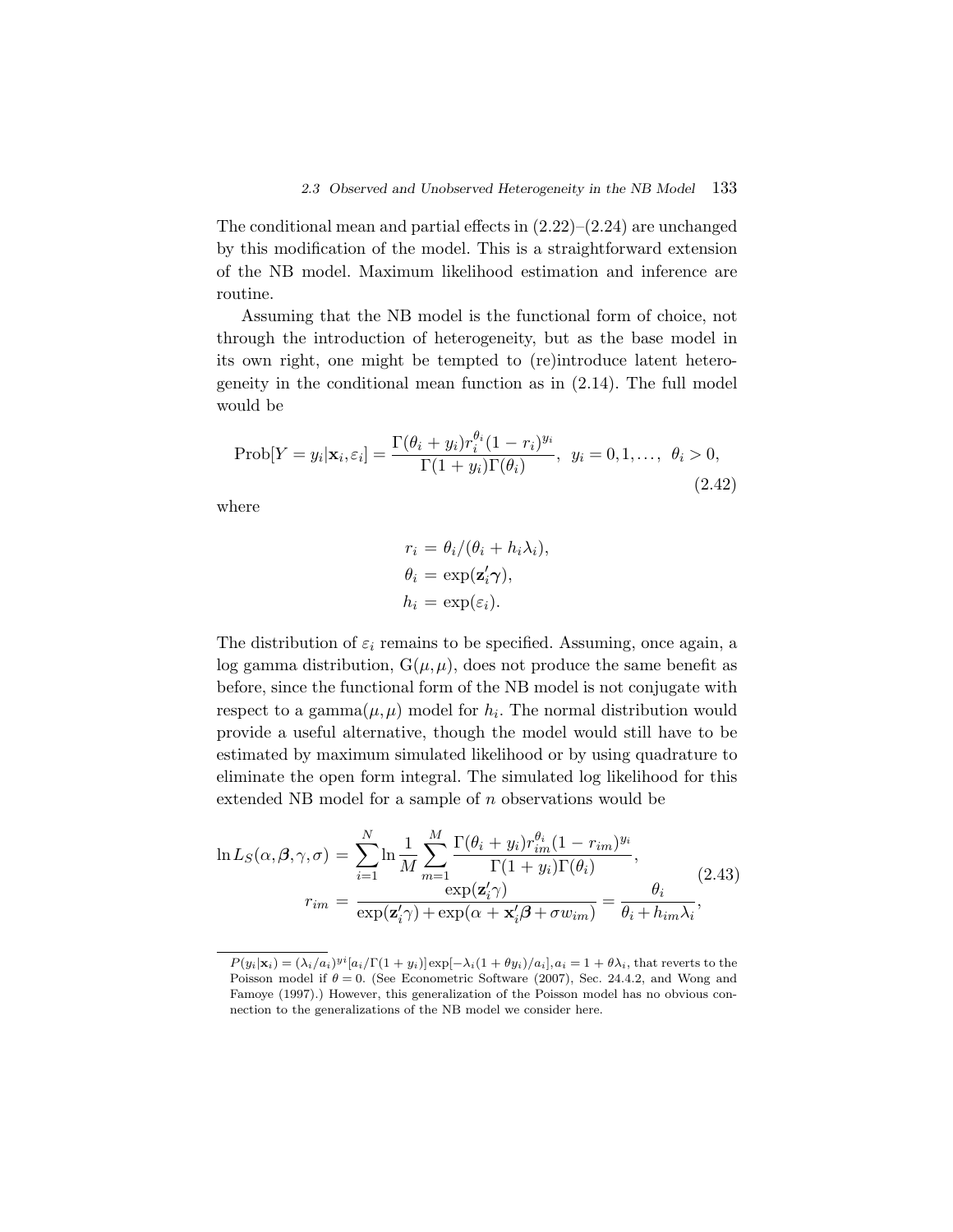where M is the number of draws for the simulation,  $w_{im} \sim N[0,1], m =$  $1,\ldots,M$  and  $\sigma$  is the standard deviation of the latent variable,  $\varepsilon_i = \sigma w_i$ . (Further results on simulation appear in Section 3.1).

From the general form of the model, we have

$$
E[y_i|\mathbf{x}_i, \varepsilon_i] = \exp(\alpha + \mathbf{x}_i'\boldsymbol{\beta} + \varepsilon_i). \tag{2.44}
$$

Since  $\varepsilon_i$  is unobserved, in order to obtain the conditional mean function, we seek

$$
E[y_i|\mathbf{x}_i] = E_{\varepsilon}\{E[y_i|\mathbf{x}_i, \varepsilon_i]\} = \lambda_i E_{\varepsilon}[\exp(\varepsilon_i)] = \lambda_i E[h_i]. \tag{2.45}
$$

The result is straightforward for the two cases we have considered. For a  $Gamma(\mu, \mu)$  model, the same result as before is obtained, since  $E[\exp(\varepsilon_i)] = E[h_i] = 1$ . Thus, in this case, we still have  $E[y_i|\mathbf{x}_i] = \lambda_i$ , though the unconditional distribution is not the negative binomial. Likewise, if the heterogeneity is assumed to be normally distributed, then the conditional mean is, once again,  $\exp(\sigma^2/2)\lambda_i$ .

Since the NB model ultimately arises from the introduction of latent heterogeneity into the Poisson model, arguably, the NB model with latent heterogeneity is overspecified. There could be different explanations for a finding of a "significant" estimate of  $\sigma$  (or,  $1/\mu$ ). It could be explained in terms of functional form of the assumed distribution of  $h_i$ in the Poisson model, or misspecification of the Poisson or NB models, themselves. If the assumptions of the Poisson model with log gamma heterogeneity are all correct, then it would seem that  $\sigma$  should equal zero by construction.

#### **2.4 The NEGBIN** *P* **Model**

The NB model in (2.21) was labeled the NEGBIN 2 (NB2) model by CT (1986), in reference to the appearance of the quadratic term for  $\lambda_i$ in the conditional variance function:

$$
\operatorname{Var}[y_i|\mathbf{x}_i] = \lambda_i + (1/\theta_i)\lambda_i^2 = \lambda_i[1 + (1/\theta_i)\lambda_i]
$$
  
=  $\lambda_i + \kappa_i \lambda_i^2, \ \kappa_i = \exp(-\mathbf{z}_i'\boldsymbol{\gamma}).$  (2.46)

(We have also incorporated (2.41).) CT (1986) suggested a reparameterization of the model,

$$
Var[y_i|\mathbf{x}_i] = \lambda_i + \kappa_i \lambda_i^1 = \lambda_i [1 + \kappa_i],
$$
\n(2.47)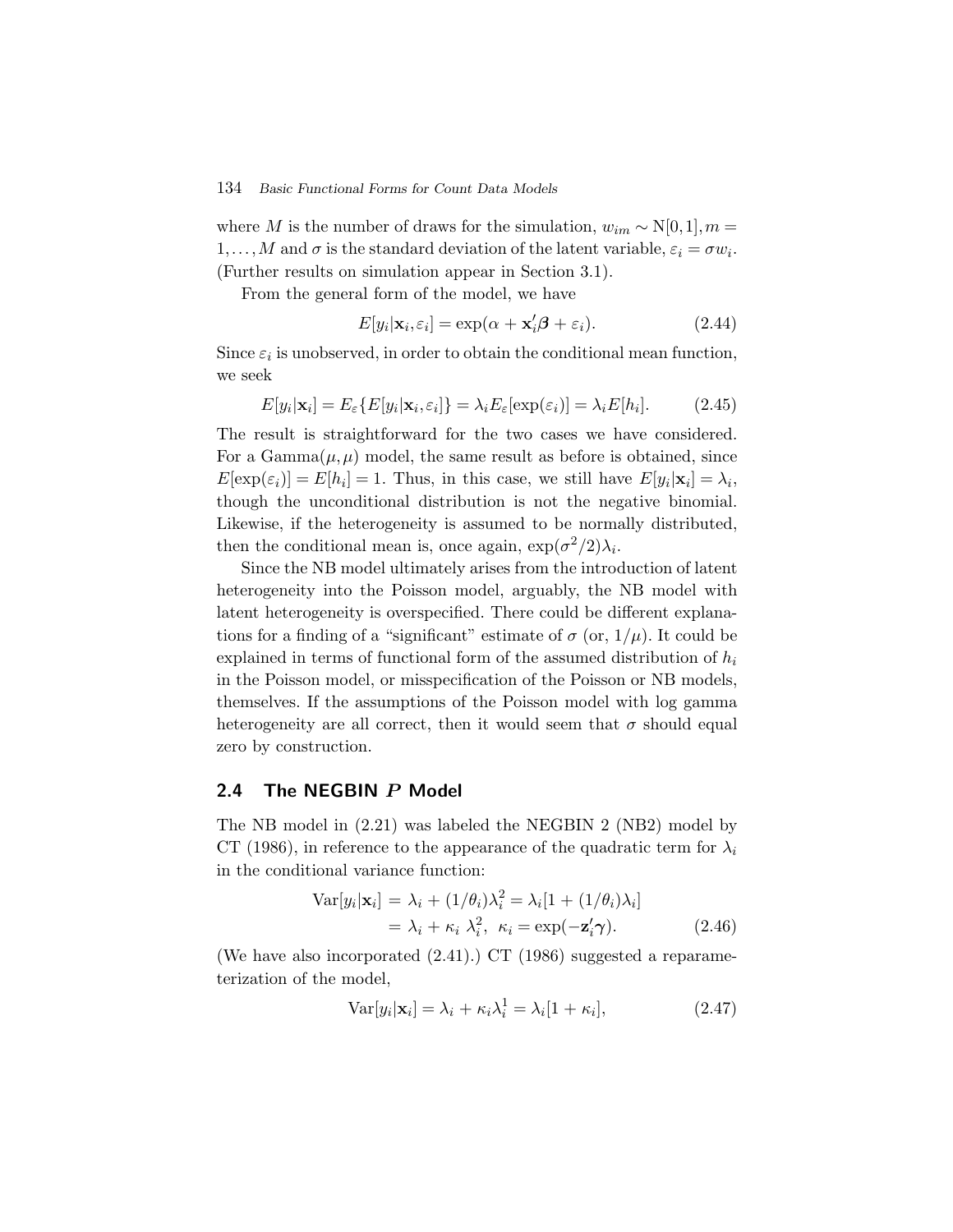and label the resulting specification NB1. The model is obtained by replacing  $\theta_i$  with  $\theta_i \lambda_i$  in (2.21). After simplification, we obtain the density for NB1,

$$
\text{Prob}[Y = y_i | x_i] = \frac{\Gamma(\theta_i \lambda_i + y_i) q_i^{\theta_i \lambda_i} (1 - q_i)^{y_i}}{\Gamma(1 + y_i) \Gamma(\theta_i \lambda_i)}, \ y_i = 0, 1, \dots \quad (2.48)
$$

where

$$
q_i = \frac{1}{1 + \theta_i}.
$$

The authors note in (1998) that other exponents would be possible. (See their p. 73 and (3.26).) By replacing  $\theta_i$  with  $\theta_i \lambda_i^{2-P}$ , we obtain the NEGBIN P, or NBP model,

$$
Prob[Y = y_i | \mathbf{x}_i] = \frac{\Gamma(\theta_i \lambda_i^{2-P} + y_i) s_i^{\theta_i \lambda_i^{2-P}} (1 - s_i)^{y_i}}{\Gamma(1 + y_i) \Gamma(\theta_i \lambda_i^{2-P})}, \ y_i = 0, 1, ...
$$
\n(2.49)

where

$$
s_i = \frac{\lambda_i}{\lambda_i + \theta_i \lambda_i^{2-P}}.
$$

(The log likelihood function and its derivatives are given in Appendix A.) The NB1 and NB2 models are the special cases of  $P = 1$ and  $P = 2$ . The conditional mean in this model is still  $\lambda_i$ , so the partial effects are still those in (2.22), while the conditional variance is

$$
Var[y_i|\mathbf{x}_i] = \lambda_i[1 + (1/\theta_i)\lambda_i^{P-1}].
$$
\n(2.50)

CT (1998) focus on the  $P = 1$  and  $P = 2$  forms, but suggest that the "generalized event count model" (see Section 4.4.1) does include the NEGBIN  $P$  as a special case. (CT (1986) also mentions the possibly of this extension of the model, but does not develop it at any length.) The GEC model (Winkelmann and Zimmermann (1991, 1995), King  $(1989)$ ) which does include NEGBIN P is sufficiently cumbersome to have greatly restricted its general use. The NEGBIN P model achieves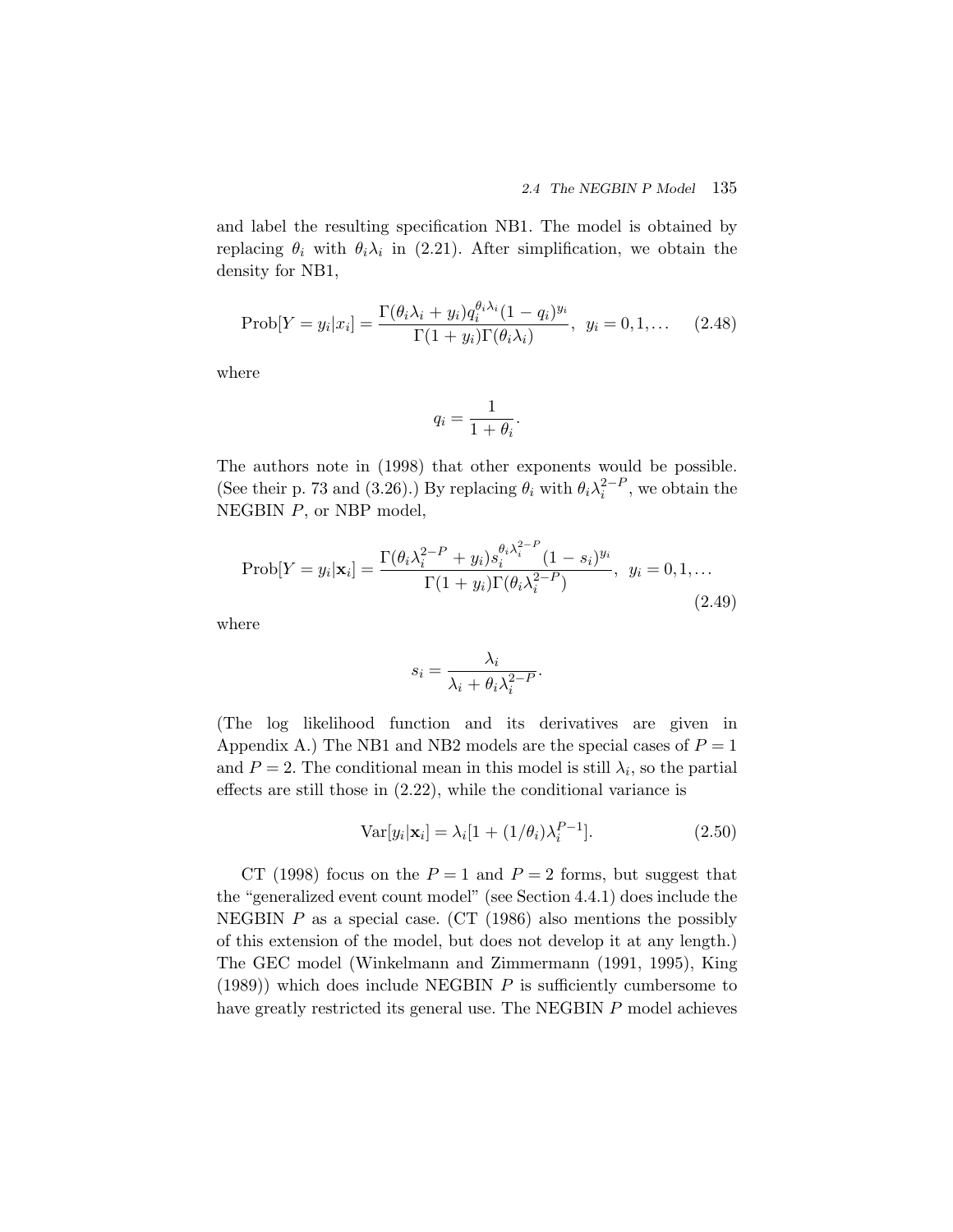somewhat less of the generality of the GEC model, but is much simpler to implement.<sup>11</sup> An application appears below.<sup>12</sup>

Since the NB1 and NB2 models are not nested, there is no simple parametric test that one can employ to choose between them. (E.g., CT do not express a preference for either one or the other in (1986) or (1998); they merely note the difference. They do state "[T]he NB2 MLE [is] favored by econometricians and the NB1 GLM (generalized linear model) [is] used extensively by statisticians.") This appeal to the estimation algorithm appears to be the closest to a preference for one or the other as appears in the recent literature. On the other hand, the various references to GEC and NBP models do suggest an attraction to a more general specification than NB1 or NB2.

For choosing statistically between NB1 and NB2, the models are nonnested and essentially equivalently parameterized, so a direct test is precluded. However, one possibility is the Vuong (1989) test based on

$$
V = \frac{\sqrt{n}\overline{m}}{s_m},
$$
  
\n
$$
m_i = \ln L_i(NB2) - \ln L_i(NB1).
$$
\n(2.51)

(See, as well, Winkelmann (2003, p. 109).) When the underlying conditions for its validity are met, the Vuong test statistic has a limiting standard normal distribution. Large positive values would favor NB2. We have found in applications that this statistic is rarely outside the inconclusive region  $(-1.96 \text{ to } +1.96)$  for this model. It may be that NB1 and NB2 are not sufficiently different to enable a distinction on this basis. Since the NBP model does nest both of them, it provides a partial solution to the specification problem. For example, in our application below, a simple likelihood ratio test rejects both the NB1 and NB2 null hypotheses.

 $^{11}$  Winkelmann and Zimmermann (1995) develop a maximum likelihood estimator for the equivalent of the NEGBIN P model, but their formulation adds what appears to be a considerable yet unnecessary layer of difficulty to the derivation. The simpler form of the estimator proposed here is also suggested, but not pursued in detail, in Winkelmann (2003, page 122). In applications, the direct MLE based on (27) appears to be quite well behaved.

 $12$  The GEC model allows underdispersion as well as overdispersion and, as such, is more general than the NEGBIN P form. Overdispersion is the more common problem to be solved with an extended functional form.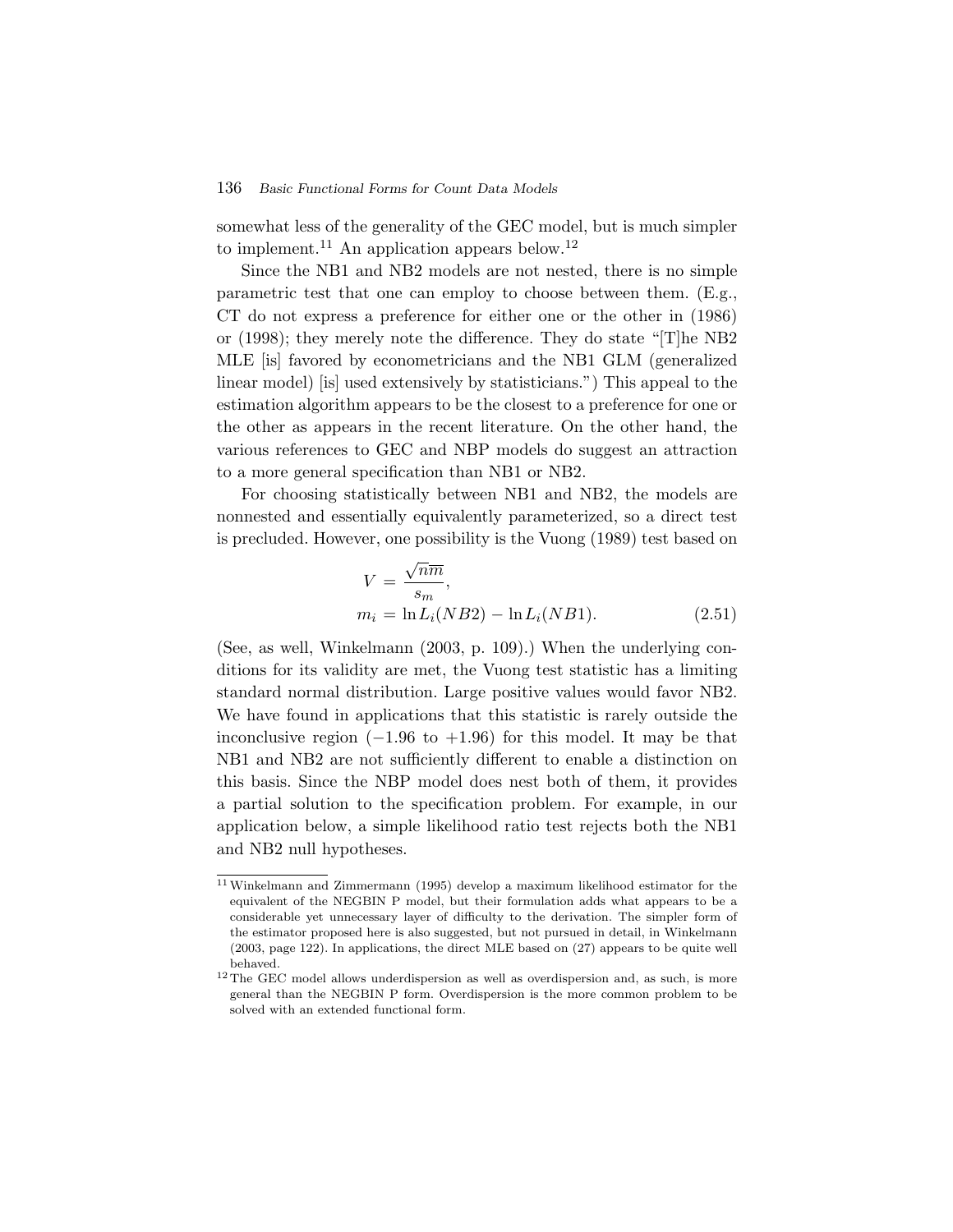## **3**

### **Two Part Models**

This section develops three "two part" extensions of the count data models, a model for sample selection, the zero inflated Poisson model (ZIP) (and the ZINB model), and a hurdle model. Each of these models consists of an equation for "participation" and a model for the event count that is conditioned on the outcome of the first decision. The third part of each specification is the observation mechanism that links the participation equation and the count outcome model. The sample selection model appears first in Greene (1995, 1997), Terza (1998) and Greene (2006), and is included here for completeness and to develop the platform for the other two. The ZIP and ZINB models are also established, e.g., by Heilbron (1992), Lambert (1994) and Greene (1994). The following presents an extension of this model to allow correlation between the regime and the count variable. The hurdle model (Mullahy (1986)) has been widely used, e.g., in health economics. The extensions of the ZIP/ZINB and hurdle models proposed here also allows correlation across the two equations.

厚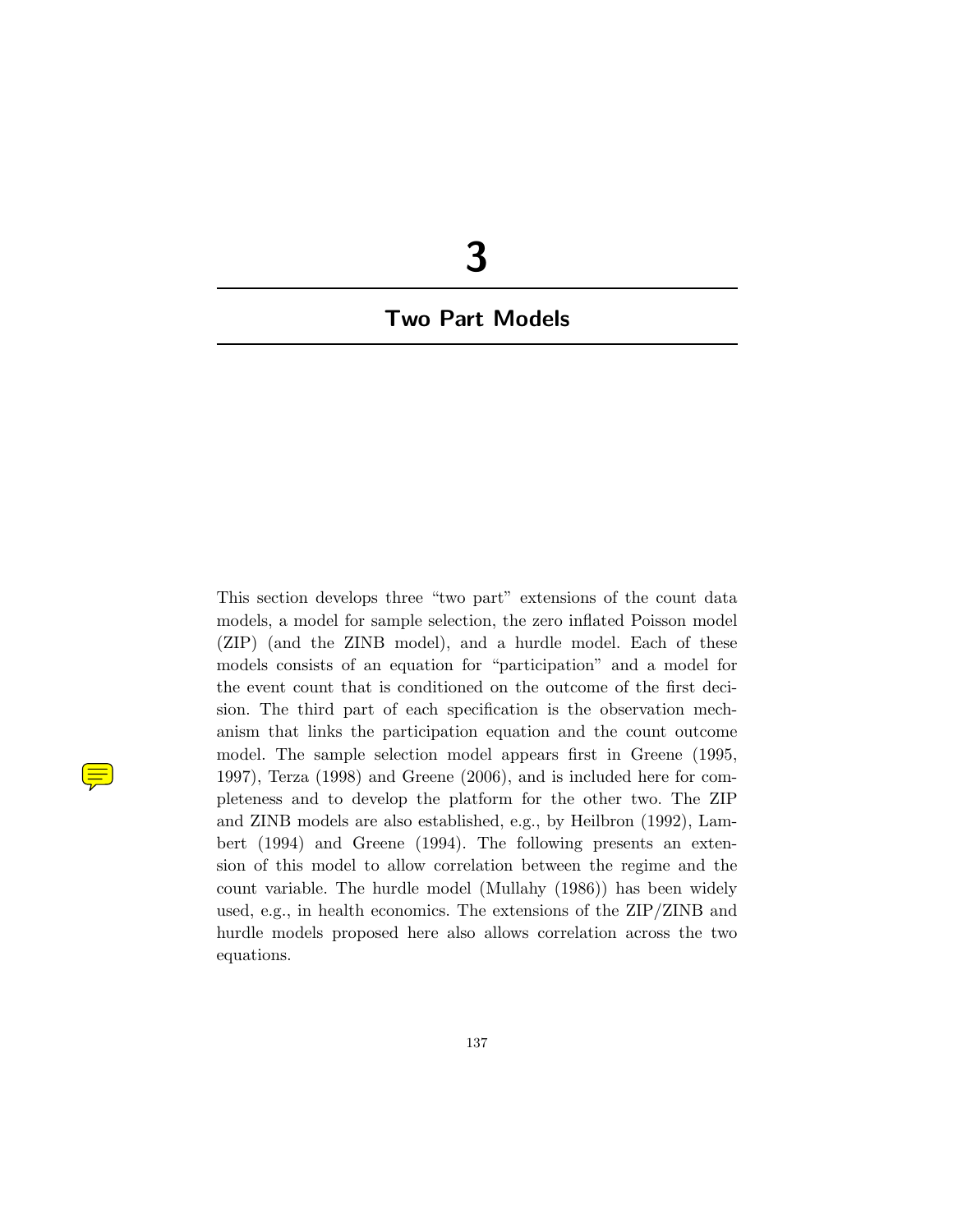#### 138 *Two Part Models*

#### **3.1 Sample Selection**

The generic sample selection model builds on (2.1) (Poisson) or (2.8) (NB) with latent heterogeneity in (2.41),

$$
d_i^* = \mathbf{w}_i' \mathbf{\delta} + u_i u_i \sim N[0,1],
$$
\n(3.1a)  
\n
$$
d_i = 1(d_i^* > 0),
$$
\nProb $(d_i = 0 | \mathbf{w}_i) = \Pi_0(\mathbf{w}_i' \mathbf{\delta})$  (generic, binary choice, zero),  
\nProb $(d_i = 1 | \mathbf{w}_i) = \Phi(\mathbf{w}_i' \mathbf{\delta})$  (probit selection equation),  
\n
$$
y_i | \mathbf{x}_i, \varepsilon_i \sim P(y_i | \mathbf{x}_i, \varepsilon_i)
$$
 (conditional on  $\varepsilon_i$  Poisson or NB model)  
\n
$$
E[y_i | \mathbf{x}_i, \varepsilon_i]
$$
 (conditional mean with heterogeneity),  
\n
$$
= \exp(\alpha + \mathbf{x}_i' \mathbf{\beta} + \sigma \varepsilon_i)
$$
  
\n
$$
= h_i \lambda_i, \varepsilon_i \sim N[0,1]
$$
 (3.1b)  
\n
$$
[u_i, \varepsilon_i] \sim N_2[(0,1), (1,1), \rho)]
$$
 (selection effect),  
\n
$$
y_i, \mathbf{x}_i
$$
 are observed only (observation mechanism). (3.1c)

(We use the notation  $N_2[(\mu_1,\mu_2),(\sigma_1^2,\sigma_2^2),\rho]$  to denote the bivariate normal distribution with correlation  $\rho$ .) "Selectivity" is transmitted through the correlation parameter  $\rho$ . Drawing on the results of Heckman (1979), it is tempting to estimate this model in the same fashion as in the linear case by (a) fitting the probit model by MLE and computing the inverse Mills ratio,  $\hat{\psi}_i = \phi(\mathbf{w}_i' \hat{\boldsymbol{\delta}})/\Phi(\mathbf{w}_i' \hat{\boldsymbol{\delta}})$ , for each observation in the selected subsample, then (b) adding  $\psi_i$  to the right-hand side of the Poisson or NB model and fitting it by MLE, adding a Murphy and Topel (1985) correction to the estimated asymptotic covariance matrix. However, this would be inappropriate for this case (and other nonlinear models):

- The impact on the conditional mean in the Poisson model will not take the form of an inverse Mills ratio. That is specific to the linear model. (See Terza (1998) for a development in the context of the exponential regression. The result is given below.)
- The dependent variable, conditioned on the sample selection, is unlikely to have the Poisson or NB distribution in the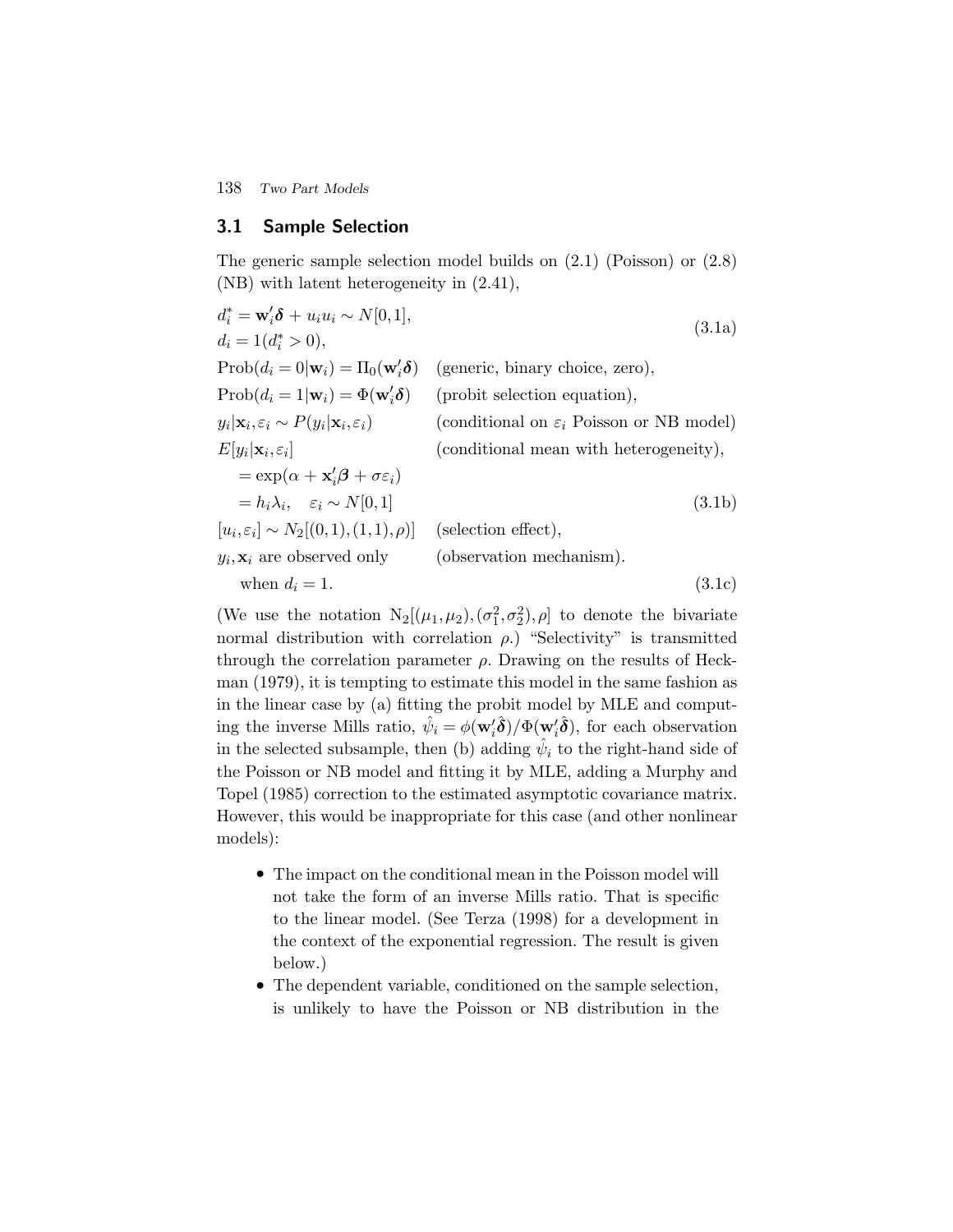presence of the selection. That would be needed to use this approach. Note that this even appears in the canonical linear case. The normally distributed disturbance in the absence of sample selection has a nonnormal distribution in the presence of selection. That is the salient feature of Heckman's development.

We develop, instead, a full information maximum likelihood estimator. (See Greene (1997).)

The log likelihood function for the full model is the joint density for the observed data. When  $d_i$  equals one  $(y_i, \mathbf{x}_i, d_i, \mathbf{w}_i)$  are all observed. To obtain the unconditional, joint discrete density,  $P(y_i, d_i = 1 | \mathbf{x}_i, \mathbf{w}_i)$ we proceed as follows:

$$
P(y_i, d_i = 1 | \mathbf{x}_i, \mathbf{w}_i) = \int_{-\infty}^{\infty} P(y_i, d_i = 1 | \mathbf{x}_i, \mathbf{w}_i, \varepsilon_i) \phi(\varepsilon_i) d\varepsilon_i, \qquad (3.2)
$$

where  $\phi(\varepsilon_i)$  is the standard normal density. Conditioned on  $\varepsilon_i$ ,  $d_i$  and  $y_i$  are independent, so,

$$
P(y_i, d_i = 1 | \mathbf{x}_i, \mathbf{w}_i, \varepsilon_i) = P(y_i | \mathbf{x}_i, \varepsilon_i) \text{Prob}(d_i = 1 | \mathbf{w}_i, \varepsilon_i). \tag{3.3}
$$

The first part,  $P(y_i|\mathbf{x}_i, \varepsilon_i)$  is the conditional Poisson or NB density in (3.1a). By joint normality,

$$
f(u_i|\varepsilon_i) = N[\rho \varepsilon_i, (1 - \rho^2)], \qquad (3.4)
$$

so

$$
u_i = \rho \varepsilon_i + v_i \sqrt{1 - \rho^2} \text{ where } v_i \sim N[0, 1] \perp \varepsilon_i. \tag{3.5}
$$

Therefore, using (3.1a),

$$
d_i^* = \mathbf{w}_i' \delta + \rho \varepsilon_i + v_i \sqrt{1 - \rho^2}
$$
 (3.6)

so

$$
Prob(d_i = 1 | \mathbf{w}_i, \varepsilon_i) = \Phi\left( [\mathbf{w}'_i \boldsymbol{\delta} + \rho \varepsilon_i] / \sqrt{1 - \rho^2} \right). \tag{3.7}
$$

Combining terms, the unconditional joint density is obtained by integrating  $\varepsilon_i$  out of the conditional density. Thus,

$$
P(y_i, d_i = 1 | \mathbf{x}_i, \mathbf{w}_i) = \int_{-\infty}^{\infty} P(y_i | \mathbf{x}_i, \varepsilon_i) \Phi\left( [\mathbf{w}_i' \boldsymbol{\delta} + \rho \varepsilon_i] / \sqrt{1 - \rho^2} \right) \phi(\varepsilon_i) d\varepsilon_i.
$$
\n(3.8)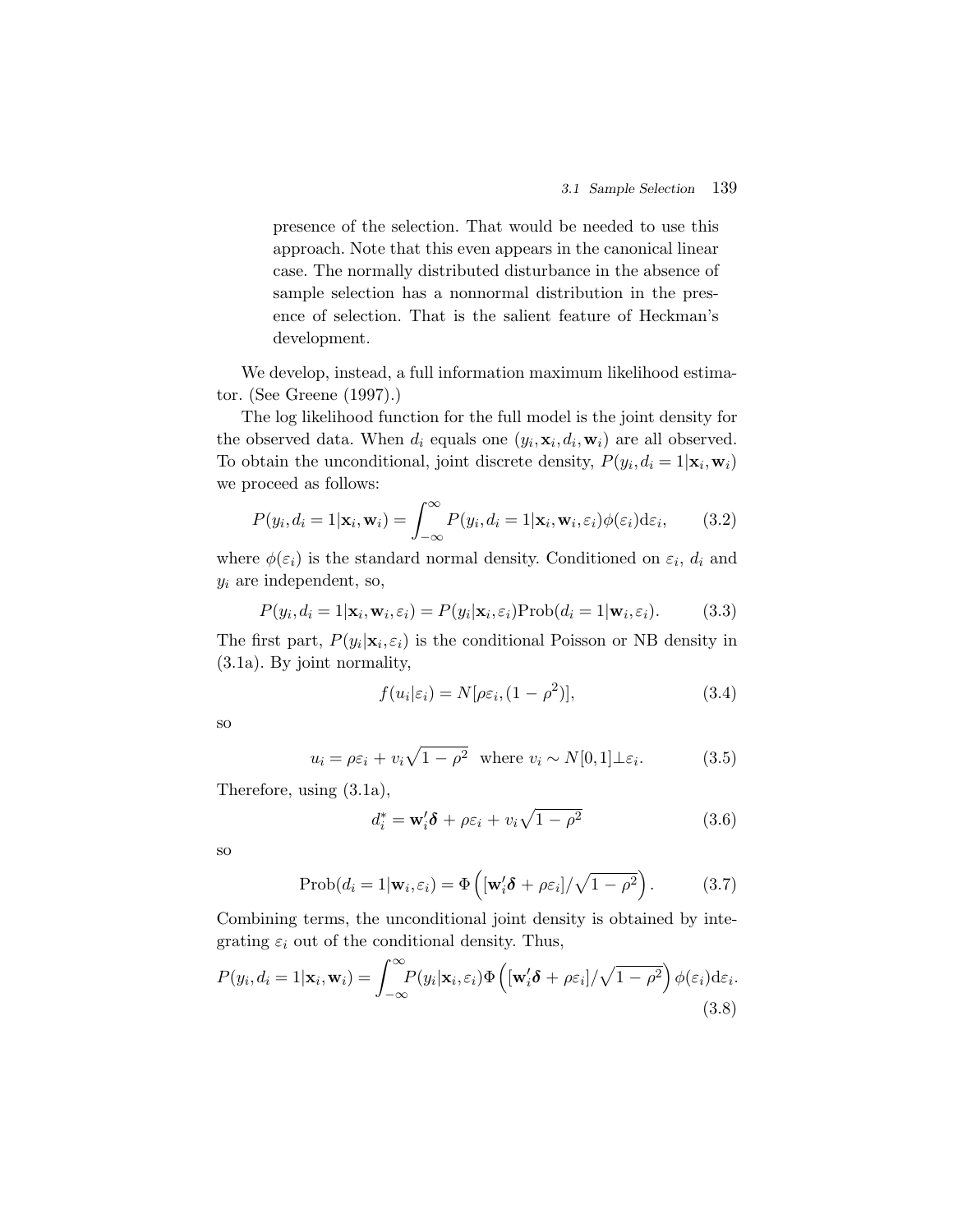140 *Two Part Models*

By exploiting the symmetry of the normal cdf

$$
Prob(d_i = 0 | \mathbf{x}_i, \mathbf{w}_i, \varepsilon_i) = \Phi\left(-\left[\mathbf{w}_i'\mathbf{\delta} + \rho \varepsilon_i\right] / \sqrt{1 - \rho^2}\right) \tag{3.9}
$$

and

$$
Prob(d_i = 0 | \mathbf{x}_i, \mathbf{w}_i) = \int_{-\infty}^{\infty} \Phi\left(-\left[\mathbf{w}_i^{\prime} \boldsymbol{\delta} + \rho \varepsilon_i\right] / \sqrt{1 - \rho^2}\right) \phi(\varepsilon_i) d\varepsilon_i.
$$
\n(3.10)

Expressions (3.8) and (3.10) can be combined by using the symmetry of the normal cdf,

$$
P(y_i, d_i | \mathbf{x}_i, \mathbf{w}_i) = \int_{-\infty}^{\infty} [(1 - d_i) + d_i P(y_i | \mathbf{x}_i, \varepsilon_i)]
$$

$$
\times \Phi \left( (2d_i - 1) [\mathbf{w}_i' \boldsymbol{\delta} + \rho \varepsilon_i] / \sqrt{1 - \rho^2} \right) \phi(\varepsilon_i) d\varepsilon_i, \quad (3.11)
$$

where for  $d_i$  equal to zero,  $P(y_i, d_i|\mathbf{x}_i, \mathbf{w}_i)$  is just  $Prob(d_i = 0|\mathbf{w}_i)$ .

Maximum likelihood estimates of the model parameters are obtained by maximizing the unconditional log likelihood function,

$$
\ln L = \sum_{i=1}^{N} \ln P(y_i, d_i | \mathbf{x}_i, \mathbf{w}_i),
$$
\n(3.12)

with respect to the model parameters  $(\alpha, \beta, \sigma, \delta, \rho)$ . We now consider how to maximize the log likelihood. Butler and Moffitt's (1982) quadrature based approach suggested in Section 2.2.2 is a convenient method. Let

$$
v_i = \varepsilon_i/\sqrt{2},
$$
  
\n
$$
\omega = \sigma\sqrt{2},
$$
  
\n
$$
\tau = \sqrt{2} \left( \rho/\sqrt{1-\rho^2} \right),
$$
  
\n
$$
\eta = [1/\sqrt{1-\rho^2}] \delta.
$$
\n(3.13)

After making the change of variable from  $\varepsilon_i$  to  $v_i$  and reparameterizing the probability, we obtain

$$
P(y_i, d_i = 1 | \mathbf{x}_i, \mathbf{w}_i) = \frac{1}{\sqrt{\pi}} \int_{-\infty}^{\infty} \exp(-v_i^2) P(y_i | \mathbf{x}_i, v_i) \Phi(\mathbf{w}_i' \boldsymbol{\eta} + \tau v_i) \, dv_i,
$$
\n(3.14)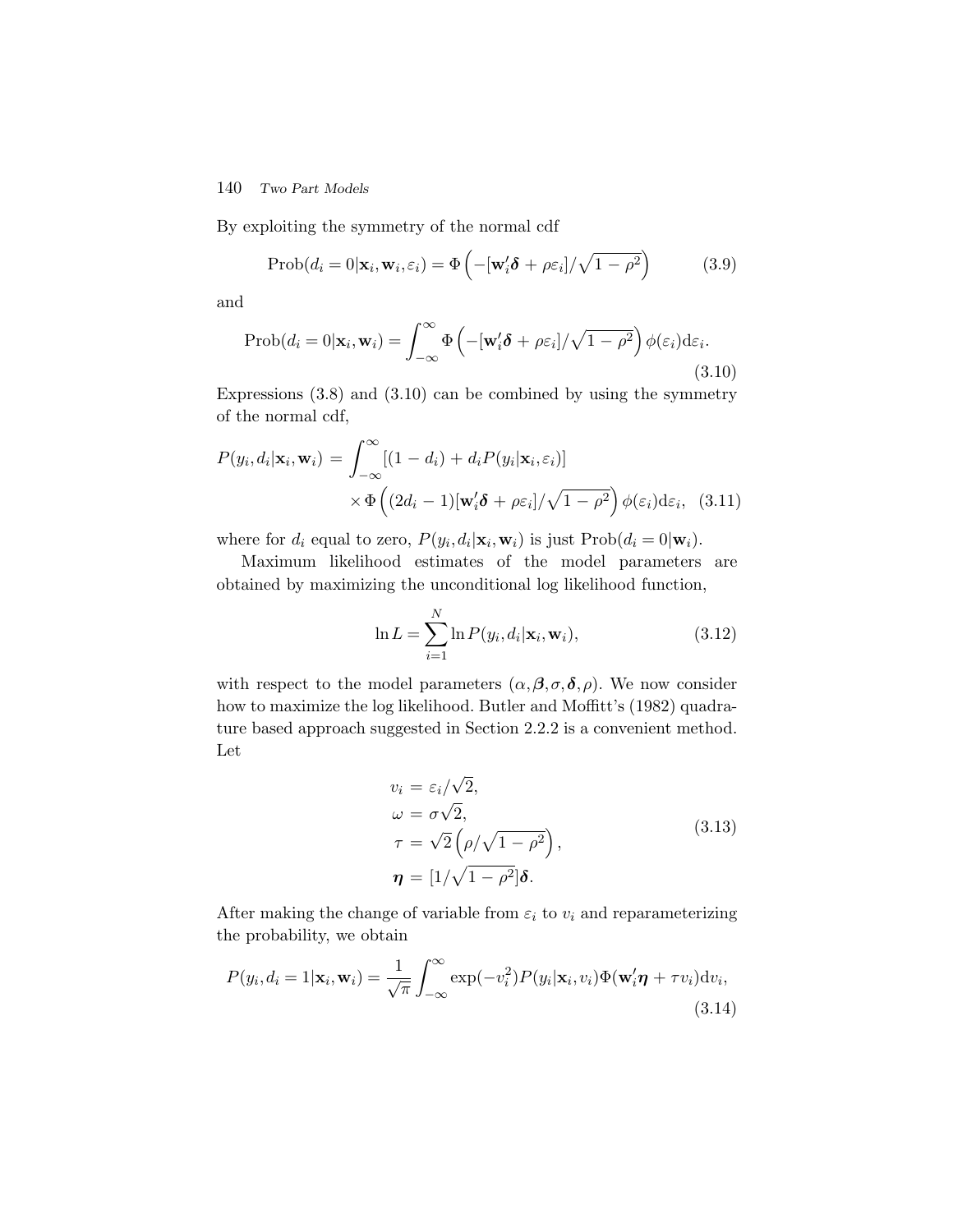where the conditional mean is now  $E[y_i|\mathbf{x}_i, v_i] = \exp(\alpha + \beta' \mathbf{x}_i + \omega v_i).$ Maximum likelihood estimates of  $(\alpha, \beta, \omega, \eta, \tau)$  are obtained by maximizing the reparameterized log likelihood.<sup>1</sup> The Gauss–Hermite approximation is

$$
\ln L_Q = \sum_{i=1}^{N} \ln \left[ \frac{1}{\sqrt{\pi}} \sum_{h=1}^{H} W_h \left[ (1 - d_i) + d_i P(y_i | \mathbf{x}_i, V_h) \right] \times \Phi \left[ (2d_i - 1) \left( \mathbf{w}_i' \boldsymbol{\eta} + \tau V_h \right) \right] \right], \tag{3.15}
$$

where  $V_h$  and  $W_h$  are the nodes and weights for the quadrature. The BHHH estimator of the asymptotic covariance matrix for the parameter estimates is a natural choice given the complexity of the function. The first derivatives must be approximated as well. For convenience, let

$$
P_{ih} = P(y_i|\mathbf{x}_i, V_h),
$$
  
\n
$$
\Phi_{ih} = \Phi[(2d_i - 1)(\mathbf{w}_i'\boldsymbol{\eta} + \tau V_h)] \text{ (normal CDF)},
$$
\n
$$
\phi_{ih} = \phi[(2d_i - 1)(\mathbf{w}_i'\boldsymbol{\eta} + \tau V_h)] \text{ (normal density)},
$$
\n(3.16)

and to save some notation, denote the individual terms summed in the log likelihood as ln  $L_{Q,i}$ . Then,

$$
\partial \ln L_Q / \partial \begin{pmatrix} \alpha \\ \beta \\ \omega \end{pmatrix} = \sum_{i=1}^N \frac{d_i}{L_{Q,i}} \frac{1}{\sqrt{\pi}} \sum_{h=1}^H W_h \Phi_{ih} P_{ih}
$$

$$
\times \left[ \frac{\partial \ln P(y_i | \mathbf{x}_i, V_h)}{\partial(h_h \lambda_i)} \right] (h_h \lambda_i) \begin{pmatrix} 1 \\ \mathbf{x}_i \\ V_h \end{pmatrix},
$$

$$
h_h = \exp(\omega V_h),
$$

$$
\partial \ln L_Q / \partial \begin{pmatrix} \eta \\ \tau \end{pmatrix} = \sum_{i=1}^N \frac{1}{L_{Q,i}} \frac{1}{\sqrt{\pi}} \sum_{h=1}^H W_h \phi_{ih} [(1 - d_i) + d_i P_{ih}] \begin{pmatrix} \mathbf{w}_i \\ V_h \end{pmatrix}.
$$
(3.17)

Estimates of the structural parameters,  $(\delta, \rho, \sigma)$  and their standard errors can be computed using the transformations shown above and the delta method or the method of Krinsky and Robb (1986).

<sup>&</sup>lt;sup>1</sup> The dispersion parameter,  $\theta$  (or the heterogeneous version,  $\theta_i$ ) would appear in the parameter vector and in the derivatives in (3.17) and (3.19) if the (heterogeneous) NB model were used here instead of the Poisson.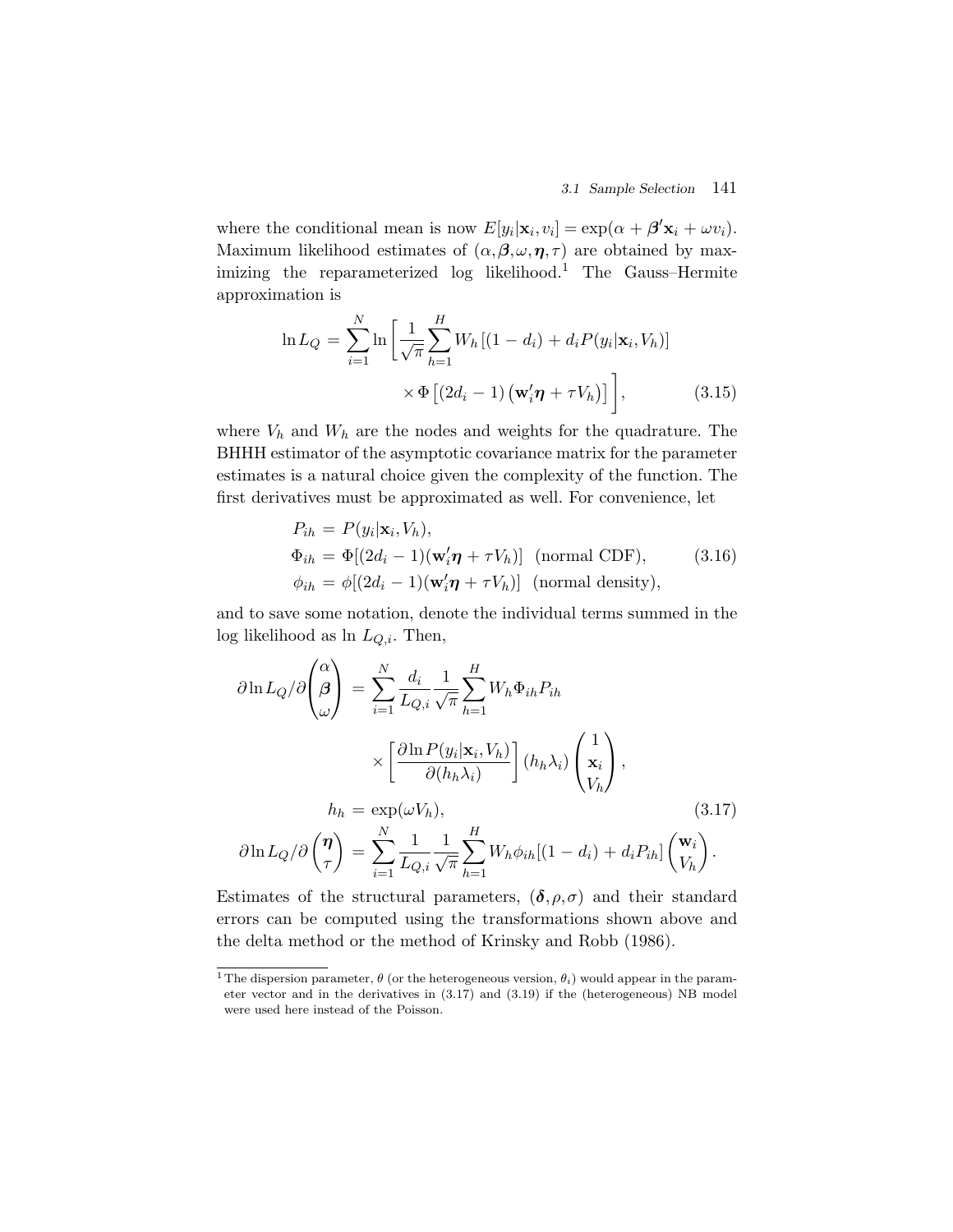#### 142 *Two Part Models*

Simulation can also be used to maximizing the log likelihood function. (See Train (2003) and Greene (2008a).) Using the original parameterization of the conditional mean function. The simulated log likelihood based on (3.11) is

$$
\ln L_S = \sum_{i=1}^{N} \ln \frac{1}{M} \sum_{m=1}^{M} [(1 - d_i) + d_i P(y_i | \mathbf{x}_i, \sigma \varepsilon_{im})]
$$

$$
\times \Phi[(2d_i - 1) (\mathbf{w}_i' \boldsymbol{\eta} + \tau \varepsilon_{im})], \qquad (3.18)
$$

where  $\varepsilon_{im}$  is a set of M random draws from the standard normal population (or transformations of a Halton sequence). Derivatives of the simulated log likelihood for the ith observation are

$$
\partial \ln L_{S,i} / \partial \begin{pmatrix} \alpha \\ \beta \\ \sigma \end{pmatrix} = \frac{d_i}{\ln L_{S,i}} \frac{1}{M} \sum_{m=1}^{M} \Phi_{im} P_{im}
$$

$$
\times \left[ \frac{\partial \ln P(y_i | \mathbf{x}_i, \sigma \varepsilon_{im})}{\partial (h_{im} \lambda_i)} \right] (h_{im} \lambda_i) \begin{pmatrix} 1 \\ \mathbf{x}_i \\ \varepsilon_{im} \end{pmatrix},
$$

$$
h_{im} = \exp(\sigma \varepsilon_{im}),
$$

$$
\partial \ln L_{S,i} / \partial \begin{pmatrix} \eta \\ \tau \end{pmatrix} = \frac{1}{\ln L_{S,i}} \frac{1}{M} \sum_{m=1}^{M} \phi_{im} [(1 - d_i) + d_i P_{im}] \begin{pmatrix} \mathbf{w}_i \\ \varepsilon_{im} \end{pmatrix},
$$
(3.19)

where  $\Phi_{im}, \phi_{im}$  and  $P_{im}$  are defined as in (3.16) using  $\varepsilon_{im}$  in place of  $V_h$ .

The sample selection alters the conditional mean as follows: (See Terza (1985).) From (3.16), the overall mean is

$$
E[y_i|\mathbf{x}_i] = E_{\varepsilon}\{E[y_i|\mathbf{x}_i, \varepsilon_i]\} = \exp(\sigma^2/2)\lambda_i.
$$
 (3.20)

However,

$$
E[y_i|\mathbf{x}_i, \mathbf{w}_i, d_i = 1] = \lambda_i E[\exp(\sigma \varepsilon_i)|\mathbf{w}_i, d_i = 1]
$$
  
= 
$$
\lambda_i \frac{\exp((\rho \sigma)^2/2) \Phi(\rho \sigma + \mathbf{w}_i' \delta)}{\Phi(\mathbf{w}_i' \delta)}.
$$
 (3.21)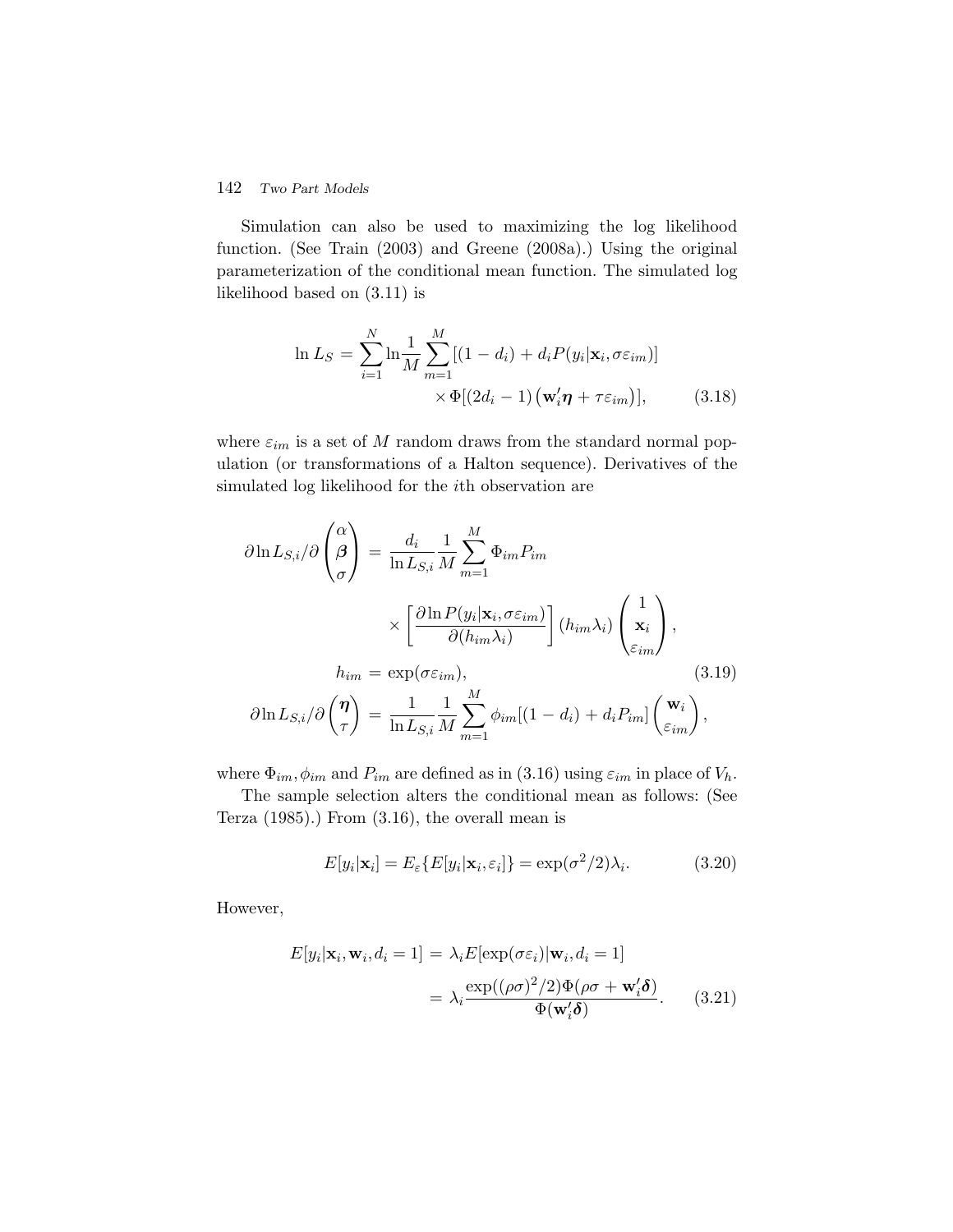This greatly complicates the partial effects;

$$
\frac{\partial E[y_i|\mathbf{x}_i, \mathbf{w}_i, d_i = 1]}{\partial \mathbf{x}_i} = \lambda_i \left[ \frac{\exp((\rho \sigma)^2/2) \Phi(\rho \sigma + \mathbf{w}_i' \delta)}{\Phi(\mathbf{w}_i' \delta)} \right] \beta
$$
\n
$$
\frac{\partial E[y_i|\mathbf{x}_i, \mathbf{w}_i, d_i = 1]}{\partial \mathbf{w}_i} = \lambda_i \left( \frac{\exp((\rho \sigma)^2/2)}{\Phi(\mathbf{w}_i' \delta)} \right)
$$
\n
$$
\times \left[ \phi(\rho \sigma + \mathbf{w}_i' \delta) - \phi(\mathbf{w}_i' \delta) \left( \frac{\Phi(\rho \sigma + \mathbf{w}_i' \delta)}{\Phi(\mathbf{w}_i' \delta)} \right) \right] \delta.
$$
\n(3.22)

The effects are added for variables that  $\mathbf{x}_i$  and  $\mathbf{w}_i$  variables in common. These might be logically labeled the direct and indirect effects, since the latter arise only due to the effect of the selection. Note that the large bracketed term in the indirect effect equals zero if  $\rho$  equals zero. Jacobians of the partial effects for use in obtaining standard errors are given in Appendix B.

#### **3.2 Zero Inflation**

The zero inflation model accommodates data such as the count of doctor visits that we will examine in the applications in Section 6. Figure 6.2. gives a histogram for this variable.<sup>2</sup> The conspicuous spike at zero in this variable is decidedly nonPoisson.<sup>3</sup> The preponderance of zeros in these data might be motivated by the possibility that the population consists of "healthy" individuals who never need to visit the doctor (or refuse to do so), and "less healthy" individuals who may or may not visit the doctor, depending on circumstances.

The latent class interpretation of the model suggests a two level decision process, the regime and the event count. (The hurdle model of the next section might be a yet more natural candidate for this interpretation.) The ZIP and ZINB models have been widely used in a variety of applications. The zero inflated Poisson and NB (ZIP and

 $2$  The sample size is 27,326. To help format the figure, we have dropped 196 observations (0.7% of the sample) for which DocVis is greater than 30.

<sup>&</sup>lt;sup>3</sup> Greene (2008a, Sec. 16.9.5.b) suggests a "geometric" count data model,  $P(y_i|\mathbf{x}_i) = \theta_i(1-\mathbf{x}_i)$  $\theta_i$ )<sup>yi</sup>, where  $\theta_i = 1/(1 + \lambda_i)$  and  $\lambda_i = \exp(\alpha + \mathbf{x}'_i)\theta$  for these data. The fit of the geometric model to the zero heavy variable is dramatically better than that for the Poisson or NB models.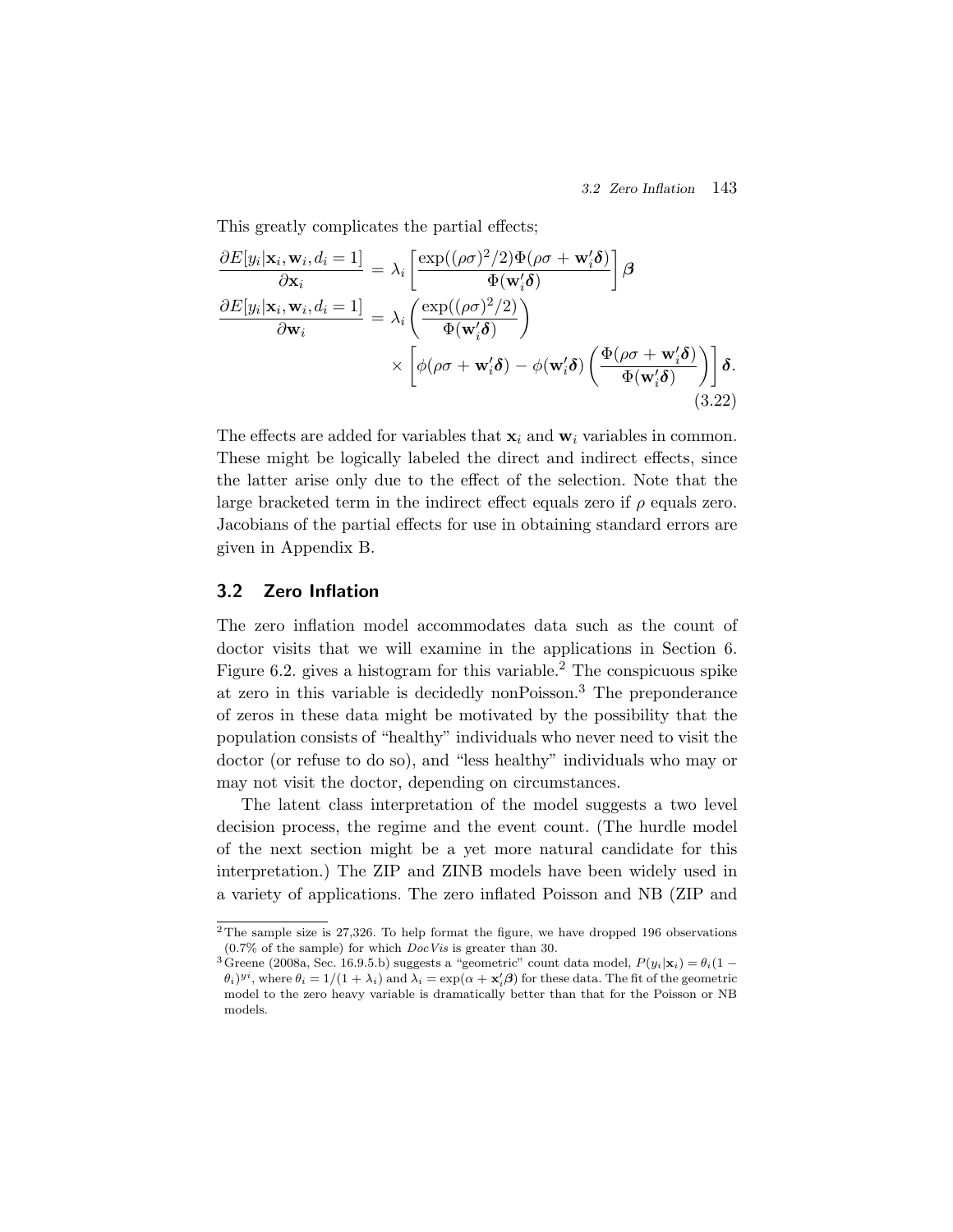#### 144 *Two Part Models*

ZINB) models can be viewed as partial observation models or latent class models of a sort.<sup>4</sup> The familiar structure of the model is

$$
d_i^* = \mathbf{w}_i' \mathbf{\delta} + u_i,
$$
\n
$$
d_i = \mathbf{1}(d_i^* > 0),
$$
\n
$$
Prob(d_i = 0 | \mathbf{w}_i) = \Pi_0(\mathbf{w}_i' \mathbf{\delta})
$$
\n
$$
(3.23a)
$$
\n
$$
Prob(d_i = 1 | \mathbf{w}_i) = 1 - \Pi_0(\mathbf{w}_i' \mathbf{\delta})
$$
\n
$$
y_i^* | \mathbf{x} \sim P(y_i^* | \mathbf{x}_i)
$$
\n
$$
E[y_i^* | \mathbf{x}_i] = \exp(\alpha + \mathbf{x}_i' \mathbf{\beta}) = \lambda_i,
$$
\n
$$
(1 \text{atent Poisson or NB model}),
$$
\n
$$
y_i = d_i y_i^* \text{ and } \mathbf{x}_i \text{ are observed}
$$
\n
$$
(observation mechanism).
$$
\n
$$
(3.23b)
$$

Thus, if  $d_i$  equals zero, then the observed  $y_i$  equals zero regardless of the latent value of  $y_i^*$ . If  $d_i$  equals one, the Poisson or NB variable (which might then still equal zero) is observed. The joint density for  $y_i$ and  $d_i$  is derived as follows:

$$
\text{Prob}(y_i = 0 | \mathbf{x}_i, \mathbf{w}_i, d_i = 0) = 1; \text{Prob}(d_i = 0 | \mathbf{x}_i, \mathbf{w}_i) = \Pi_0(\mathbf{w}_i' \delta),
$$
  
\n
$$
\text{Prob}(Y_i = y_i | \mathbf{x}_i, \mathbf{w}_i, d_i = 1) = P(y_i^* | \mathbf{x}_i); \text{Prob}(d_i = 1 | \mathbf{x}_i, \mathbf{w}_i)
$$
  
\n
$$
= 1 - \Pi_0(\mathbf{w}_i' \delta).
$$
\n(3.24)

Combining terms, the joint density is

$$
P(y_i, d_i | \mathbf{x}_i, \mathbf{w}_i) = P(y_i | \mathbf{x}_i, \mathbf{w}_i, d_i) P(d_i | \mathbf{x}_i, \mathbf{w}_i)
$$
  
=  $(1 - d_i) \Pi_0(\mathbf{w}_i' \delta) + d_i [1 - \Pi_0(\mathbf{w}_i' \delta)] P(y_i^* | \mathbf{x}_i).$  (3.25)

The conditional mean function is

$$
\sum_{d} \sum_{y} y_i P(y_i, d_i | \mathbf{x}_i, \mathbf{w}_i) = E[y_i | \mathbf{x}_i, \mathbf{w}_i] = [1 - \Pi_0(\mathbf{w}'_i \boldsymbol{\delta})] \lambda_i, \qquad (3.26)
$$

<sup>4</sup> See Heilbron (1992), Lambert (1992), Greene (1994) and Zorn (1998). Deb and Trivedi (1997) note a shortcoming of the zero inflation model, that it is a degenerate form of the latent class model, in which the latent class structure applies only to the zero outcome. That is in fact the case, but rather than a shortcoming, it is precisely the original design of the model in the quality control application suggested by Lambert (1992). In her case, the population of counts of defective parts consisted precisely of two latent types of zero outcomes and one observable type of nonzero outcomes. Whether the zero inflation model is an adequate or satisfactory treatment of the excess zeros in other applications is a different question. Recent applications have shown a preference for the hurdle model discussed below.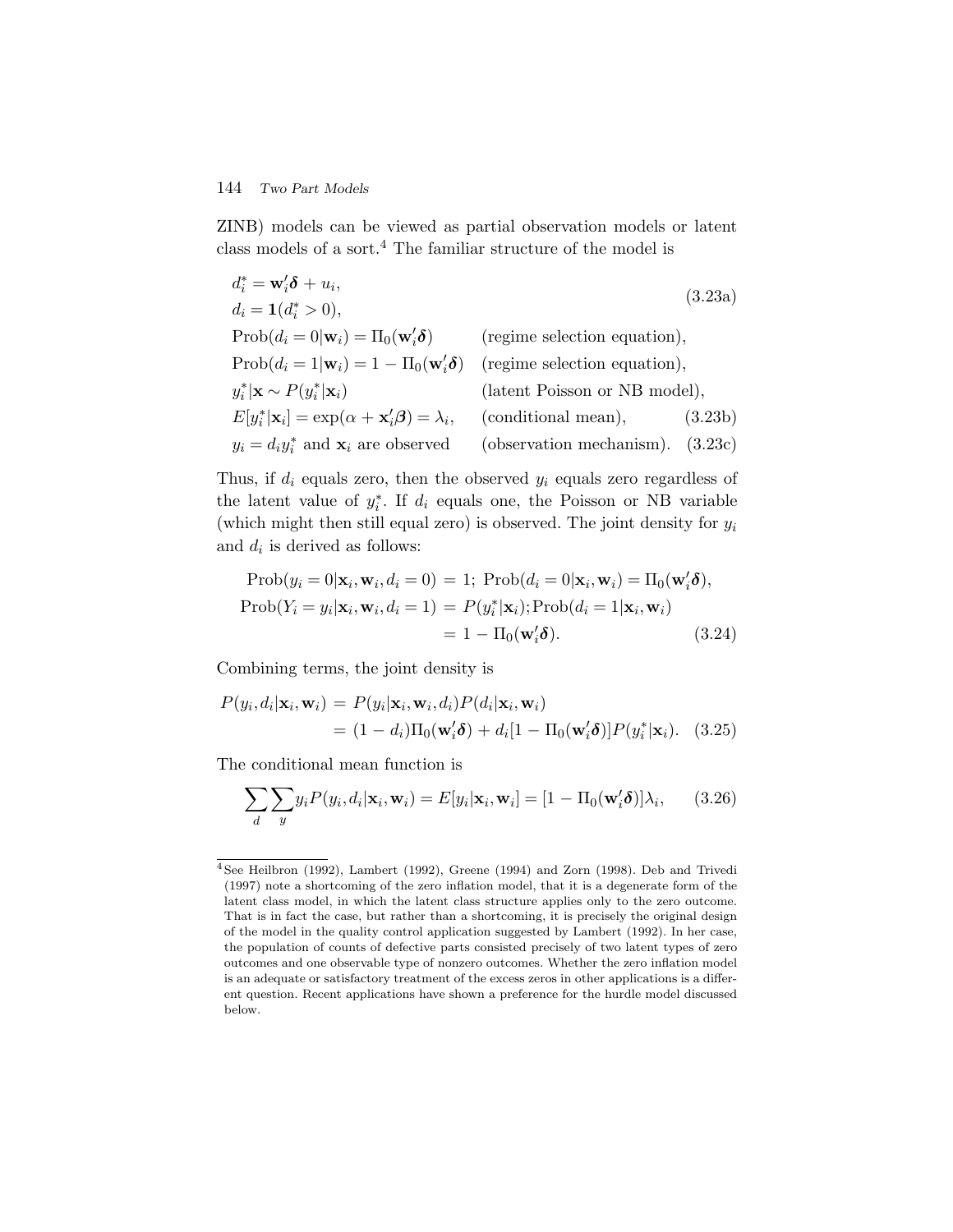*3.2 Zero Inflation* 145

so the partial effects are

$$
\partial E[y_i|\mathbf{x}_i, \mathbf{w}_i]/\partial \mathbf{x}_i = \lambda_i[1 - \Pi_0(\mathbf{w}_i'\boldsymbol{\delta})]\boldsymbol{\beta} = \mathbf{g}_\mathbf{x}
$$
 (3.27)

and

$$
\partial E[y_i|\mathbf{x}_i,\mathbf{w}_i]/\partial \mathbf{w}_i = -\lambda_i[\mathrm{d}\Pi_0(\mathbf{w}_i'\boldsymbol{\delta})/\mathrm{d}(\mathbf{w}_i'\boldsymbol{\delta})]\boldsymbol{\delta} = \mathbf{g}_\mathbf{w}
$$

with

$$
\frac{\partial \mathbf{g}_{\mathbf{x}}}{\partial(\alpha, \beta')} = \mathbf{g}_{\mathbf{x}}(1, \mathbf{x}_{i}') + \lambda_{i}[1 - \Pi_{0}(\mathbf{w}_{i}'\delta)][\mathbf{0} \mathbf{I}] \n\frac{\partial \mathbf{g}_{\mathbf{x}}}{\partial \delta'} = -\lambda_{i} \frac{\mathrm{d}\Pi_{0}(\mathbf{w}_{i}'\delta)}{\mathrm{d}(\mathbf{w}_{i}'\delta)} \beta \mathbf{w}_{i}' \n\frac{\partial \mathbf{g}_{\mathbf{w}}}{\partial(\alpha, \beta')} = \mathbf{g}_{\mathbf{w}}(1, \mathbf{x}_{i}') \n\frac{\partial \mathbf{g}_{\mathbf{w}}}{\partial \delta'} = -\lambda_{i} \left[ \frac{\mathrm{d}^{2}\Pi_{0}(\mathbf{w}_{i}'\delta)}{\mathrm{d}(\mathbf{w}_{i}'\delta)^{2}} \delta \mathbf{w}_{i}' + \frac{\mathrm{d}\Pi_{0}(\mathbf{w}_{i}'\delta)}{\mathrm{d}(\mathbf{w}_{i}'\delta)} I \right].
$$
\n(3.28)

A variety of specifications have appeared in the literature. As noted, the event count model could be Poisson, NB, or something else, though these two are the only forms that have been used.<sup>5</sup> The form of  $\Pi_0(\mathbf{w}_i^{\prime} \boldsymbol{\delta})$  is often based on the logistic probability model, though the probit model is equally common. Finally, a rarely used specification proposed in Lambert (1992) is the  $\text{ZIP}(\tau)$  model in which  $\Pi_0(\mathbf{w}'_i\boldsymbol{\delta})=1-F[\tau(\alpha+\mathbf{x}'_i\boldsymbol{\beta})]$  for the same  $\alpha$  and  $\boldsymbol{\beta}$  that appear in the count model, and unrestricted scale parameter  $\tau$ . This form is extremely restrictive and difficult to motivate.<sup>6</sup>

A common element throughout is the assumption that the latent effects in the regime equation and the count outcome are uncorrelated.

<sup>5</sup> Greene et al. (2007) have adapted the zero inflation model developed here to an ordered probit specification. Econometric Software, Inc. (2003) includes a zero inflated gamma model. (See Winkelmann (2003) for discussion of the gamma model for count data.)

<sup>6</sup> Practitioners have reported mixed results with the zero inflation models. When the zero inflation probability is modeled as a heterogeneous logit or probit model, there seem to be some difficulties related to weak identification of the parameters. This would appear to be a function of the data set, not inherent to the model. The GSOEP data used in our applications below is a particularly rich, well behaved panel. We encountered no particular difficulties obtaining maximum likelihood estimates of the parameters of the ZIP models, even when the zero inflation decision was allowed to be endogenous.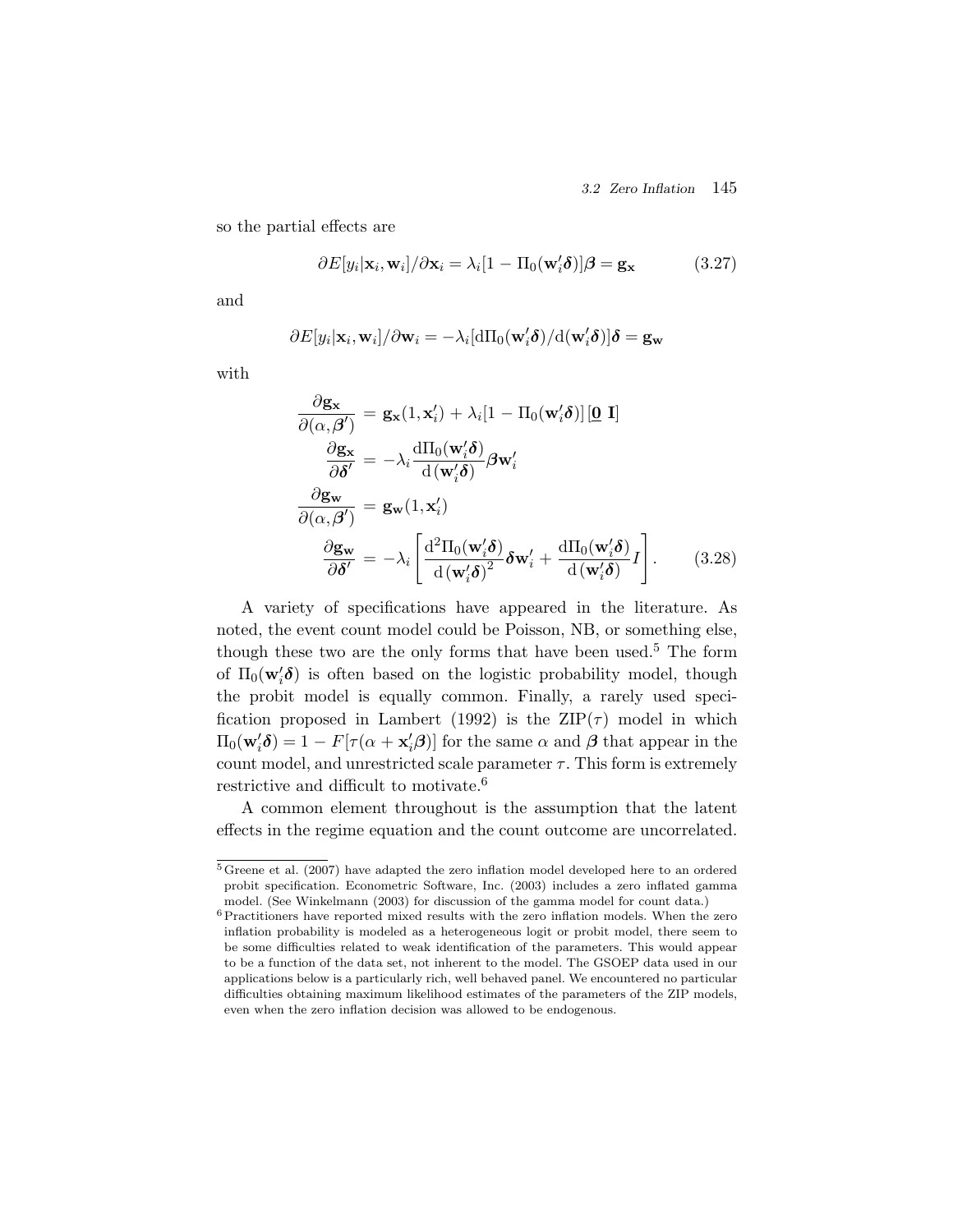#### 146 *Two Part Models*

The ZIP model developed in the preceding section can be adapted to allow this correlation to be unrestricted. The extended model would be

$$
d_i^* = \mathbf{w}_i' \mathbf{\delta} + u_i, u_i \sim \mathcal{N}[0, 1],
$$
\n(3.29a)  
\n
$$
d_i = \mathbf{1}(d_i^* > 0),
$$
\nProb $(d_i = 0 | \mathbf{w}_i) = \Pi_0(\mathbf{w}_i' \mathbf{\delta})$   
\nProb $(d_i = 1 | \mathbf{w}_i) = \Phi(\mathbf{w}_i' \mathbf{\delta})$  (probit regime selection equation),  
\n
$$
y_i^* | \mathbf{x}_i, \varepsilon_i \sim P(y_i^* | \mathbf{x}_i, \varepsilon_i)
$$
 (Poisson or NB model with heterogeneity),  
\n
$$
E[y_i^* | \mathbf{x}_i, \varepsilon_i]
$$
 (heterogeneous conditional mean),  
\n
$$
= \exp(\alpha + \mathbf{x}_i' \mathbf{\beta} + \sigma \varepsilon_i)
$$
  
\n
$$
= h_i \lambda_i
$$
  
\n
$$
[u_i, \varepsilon_i] \sim \mathcal{N}_2[(0, 1), (1, 1), \rho],
$$
  
\n
$$
y_i = d_i y_i^*
$$
 and  $(\mathbf{x}_i, \mathbf{w}_i)$  (observation mechanism).  
\nare observed (3.29c)

It is now straightforward to adapt the derivation of the preceding section to this model. The conditional (on  $\varepsilon_i$ ) zero inflated Poisson probability joint density function for  $y_i$  and  $d_i$  would be

$$
P(y_i, d_i | \mathbf{x}_i, \mathbf{w}_i, \varepsilon_i) = (1 - d_i) \text{Prob}(d_i = 0 | \mathbf{w}_i, \varepsilon_i)
$$
  
+ 
$$
[1 - \text{Prob}(d_i = 0 | \mathbf{w}_i, \varepsilon_i)] P(y_i | \mathbf{x}_i, \varepsilon_i)
$$
  
= 
$$
(1 - d_i) \Phi \left[ \frac{-(\mathbf{w}_i' \delta + \rho \varepsilon_i)}{\sqrt{1 - \rho^2}} \right] + \Phi \left[ \frac{(\mathbf{w}_i' \delta + \rho \varepsilon_i)}{\sqrt{1 - \rho^2}} \right]
$$
  

$$
\times \frac{\exp(-h_i \lambda_i)(h_i \lambda_i)^{y_i}}{\Gamma(y_i + 1)}, \tag{3.30}
$$

where, once again,  $h_i \lambda_i = \exp(\sigma \varepsilon_i) \exp(\alpha + \mathbf{x}_i' \boldsymbol{\beta}) = \exp(\alpha + \mathbf{x}_i' \boldsymbol{\beta} + \mathbf{x}_i' \boldsymbol{\beta})$  $\sigma \varepsilon_i$ ). (The ZINB model is obtained by the corresponding replacement of  $P(y_i|\mathbf{x}_i, \varepsilon_i)$  in (3.30). As before, maximum likelihood estimates of the parameters of the model are obtained by maximizing the unconditional log likelihood. It is convenient to reparameterize the model. Then,

$$
\ln L = \sum_{i=1}^{N} \ln \int_{-\infty}^{\infty} (1 - d_i) \Phi \left[ -\frac{(\mathbf{w}'_i \boldsymbol{\delta} + \rho \varepsilon_i)}{\sqrt{1 - \rho^2}} \right] + \Phi \left[ \frac{(\mathbf{w}'_i \boldsymbol{\delta} + \rho \varepsilon_i)}{\sqrt{1 - \rho^2}} \right]
$$

$$
\times \frac{\exp(-h_i \lambda_i)(h_i \lambda_i)^{y_i}}{\Gamma(y_i + 1)} \phi(\varepsilon_i) d\varepsilon_i
$$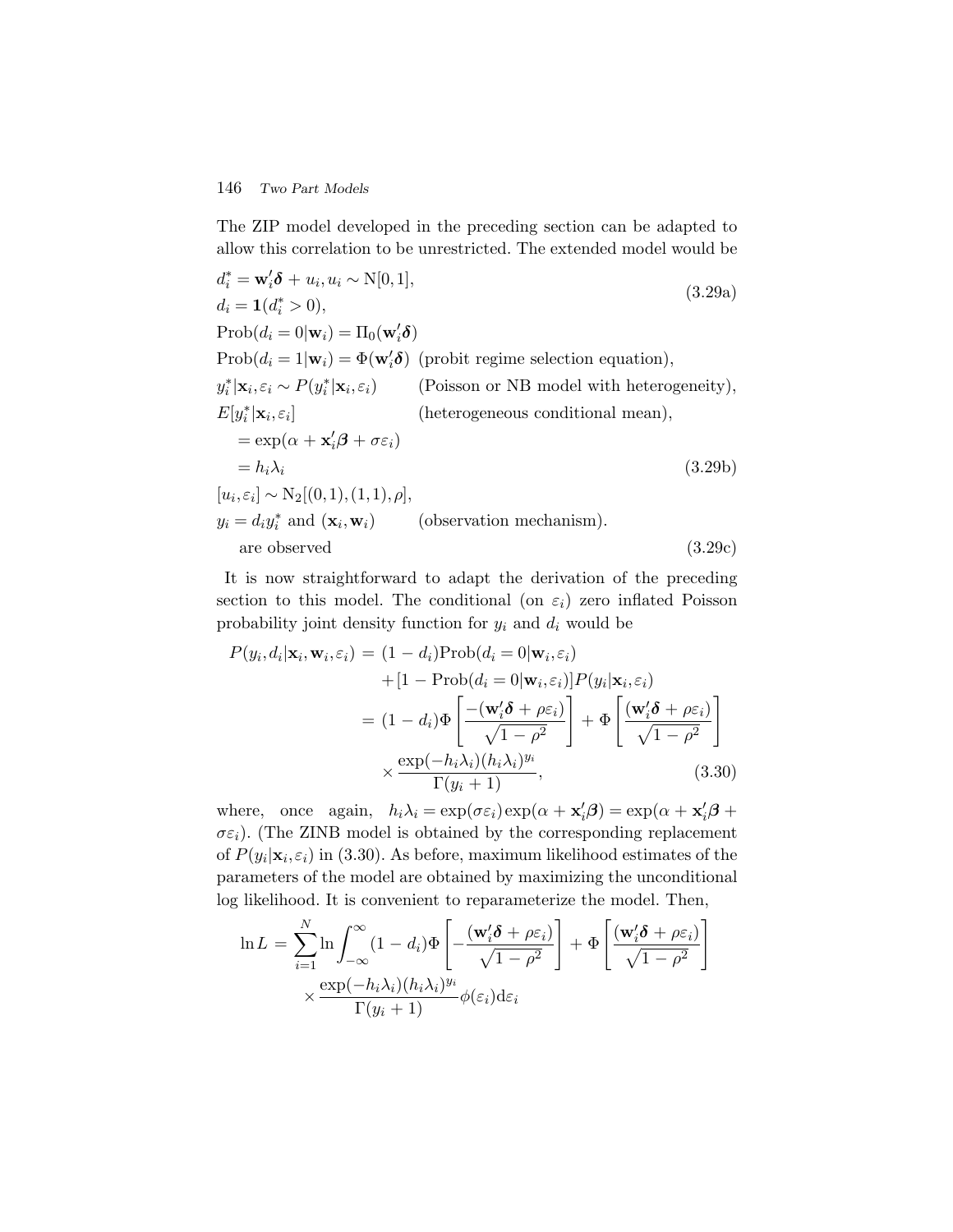*3.2 Zero Inflation* 147

$$
= \sum_{i=1}^{N} \ln \int_{-\infty}^{\infty} \begin{cases} (1-d_i)\Phi[-\mathbf{w}_i'\pmb{\eta} - \tau\epsilon_i] \\ + \Phi[\mathbf{w}_i'\pmb{\eta} + \tau\epsilon_i] \frac{\exp[-\exp(\alpha + \mathbf{x}_i'\pmb{\beta} + \sigma\epsilon_i)][\exp(\alpha + \mathbf{x}_i'\pmb{\beta} + \sigma\epsilon_i)]^{y_i}}{\Gamma(y_i + 1)} \end{cases} \\ \times \phi(\epsilon_i) \mathrm{d}\epsilon_i.
$$
 (3.31)

At this point, the specification differs only slightly from the formulation in the preceding section, in (3.11). Either quadrature or simulation can be used to maximize the likelihood function, with the corresponding adaptation of either (3.15) for the quadrature approach or (3.18) for the simulation based estimator.

For convenience, let  $A_i = \frac{(\mathbf{w}'_i \boldsymbol{\delta} + \rho \varepsilon_i)}{\sqrt{1-\rho^2}}$ . The conditional mean function for the ZIP model with latent heterogeneity is

$$
E[y_i|\mathbf{x}_i, \mathbf{w}_i, \varepsilon_i] = \Phi[A_i] \exp(\alpha + \mathbf{x}_i'\boldsymbol{\beta} + \sigma \varepsilon_i). \tag{3.32}
$$

The observable counterpart is

$$
E[y_i|\mathbf{x}_i, \mathbf{w}_i] = \lambda_i \int_{-\infty}^{\infty} \Phi[A_i] \exp(\sigma \varepsilon_i) \phi(\varepsilon_i) d\varepsilon_i, \tag{3.33}
$$

which must be computed either by simulation or quadrature. The partial effects are computed likewise. For the variables in the primary equation,

$$
\partial E[y_i|\mathbf{x}_i,\mathbf{w}_i]/\partial \mathbf{x}_i = \lambda_i \boldsymbol{\beta} \int_{-\infty}^{\infty} \Phi[A_i] \exp(\sigma \varepsilon_i) \phi(\varepsilon_i) d\varepsilon_i = \mathbf{g}_\mathbf{x}.
$$
 (3.34)

For the variables in the regime equation,

$$
\partial E[y_i|\mathbf{x}_i,\mathbf{w}_i]/\partial \mathbf{w}_i = \lambda_i \left(\frac{1}{\sqrt{1-\rho^2}}\right) \delta \left\{ \int_{-\infty}^{\infty} \phi[A_i] \exp(\sigma \varepsilon_i) \phi(\varepsilon_i) d\varepsilon_i \right\} = \mathbf{g}_{\mathbf{w}}.
$$
\n(3.35)

Note that in the expression above, if the correlation,  $\rho$ , equals zero, then the conditional mean for the (only) heterogeneous ZIP model becomes

$$
E[y_i|\mathbf{x}_i, \mathbf{w}_i] = \lambda_i \Phi(\mathbf{w}_i' \delta) \int_{-\infty}^{\infty} \exp(\sigma \varepsilon_i) \phi(\varepsilon_i) d\varepsilon_i
$$
  
=  $\lambda_i \Phi(\mathbf{w}_i' \delta) \exp(\sigma^2/2)$  (3.36)

and the partial effects simplify considerably. Jacobians for these vectors of partial effects are given in Appendix C.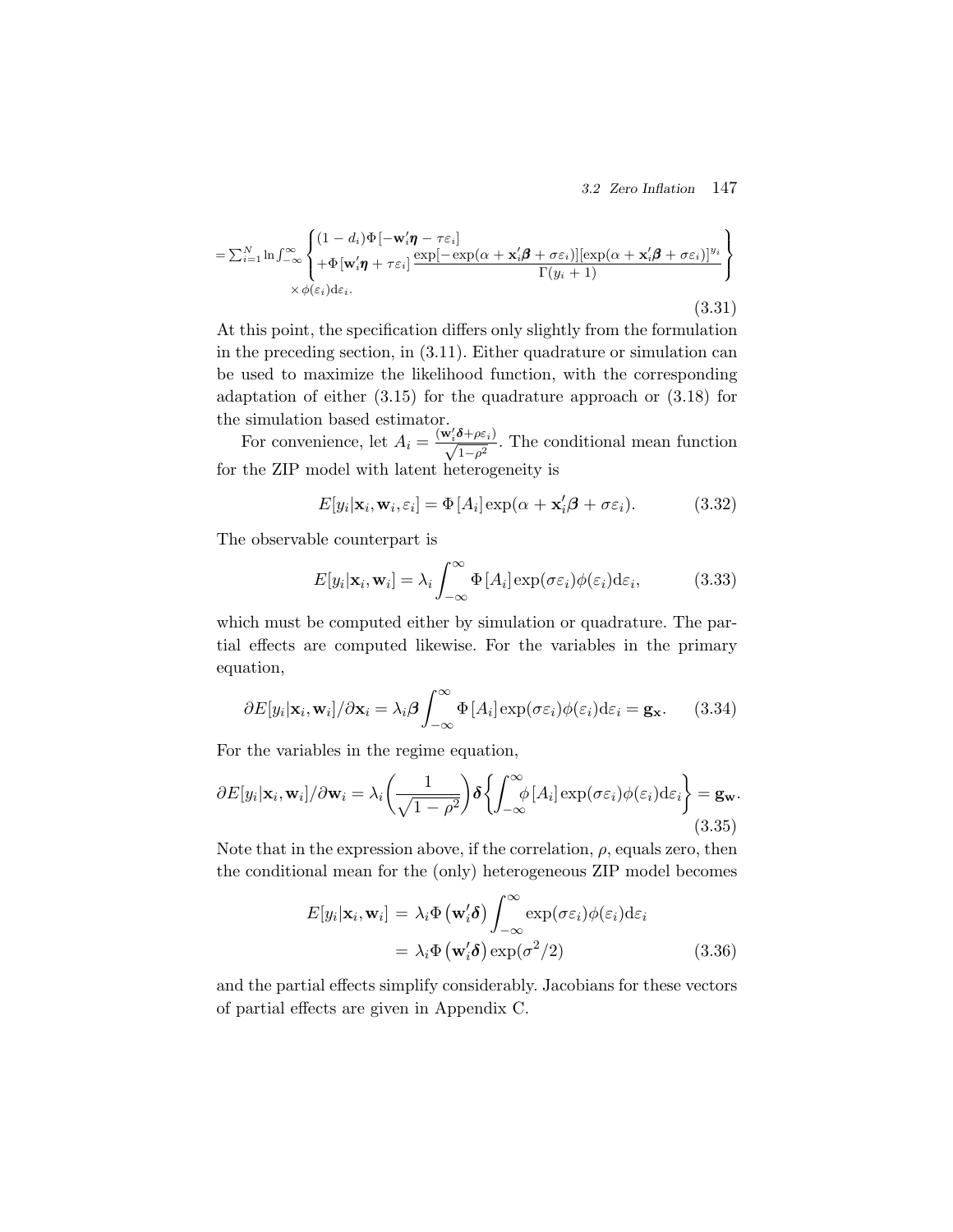#### 148 *Two Part Models*

The original ZIP or ZINB model is restored if ρ equals zero *and*  $\sigma$  equals zero. A ZIP model with heterogeneity in  $P(y_i|\mathbf{x}_i, \varepsilon_i)$  results if only  $\rho$  equals zero. (A nonzero  $\rho$  with a zero  $\sigma$  is internally inconsistent.) The ZIP model with heterogeneity has appeared elsewhere in the literature, in the form of random effects in a panel data application. (See Hur (1998), Hall (2000) and Xie et al. (2006).) This appears to be the first application that relaxes the restriction of zero correlation across the two equations.

#### **3.3 Hurdle Models**

The hurdle model is also a two part decision model. The first part is a participation equation and the second is an event count, conditioned on participation. Formally, the model can be constructed as follows:

| $d_i^* = \mathbf{w}_i' \boldsymbol{\delta} + u_i$                                |                                | (3.37a) |
|----------------------------------------------------------------------------------|--------------------------------|---------|
| $d_i = \mathbf{1}(d_i^* > 0),$                                                   |                                |         |
| $\text{Prob}(d_i = 0   \mathbf{w}_i) = \Pi_0(\mathbf{w}'_i \boldsymbol{\delta})$ | (hurdle equation),             |         |
| $\text{Prob}(d_i = 1   \mathbf{w}_i) = \Phi(\mathbf{w}_i' \boldsymbol{\delta})$  | (probit hurdle model),         |         |
| $y_i \mathbf{x}_i,(d_i=0) =$ unobserved                                          | (nonparticipation),            | (3.37b) |
| $y_i \mathbf{x}_i,(d_i=1) \sim P + (y_i \mathbf{x}_i)$                           | (truncated Poisson or          |         |
|                                                                                  | NB model given participation). |         |

Note, we can distinguish between  $y_i =$  "unobserved" and  $y_i = 0$  in the nonparticipation case. However, an alternative interpretation is that in this model, the zero outcome is governed by a separate process; the zero outcome is a decision not to participate. The central feature of the model is the effect of the hurdle decision on the event count equation, which we denote  $P + (y_i|\mathbf{x}_i)$ . If  $d_i = 1$ , then by the construction,  $y_i > 0$ . Thus, the resulting count model has the truncated form. (See Terza (1985), Econometric Software (2007), Greene (2008a).) The underlying motivation is similar to the latent class interpretation in the preceding section. Which explanation of health care system usage, zero inflation or hurdle, is more plausible is unsettled. Recent applications have suggested that the hurdle model is a more plausible and, at the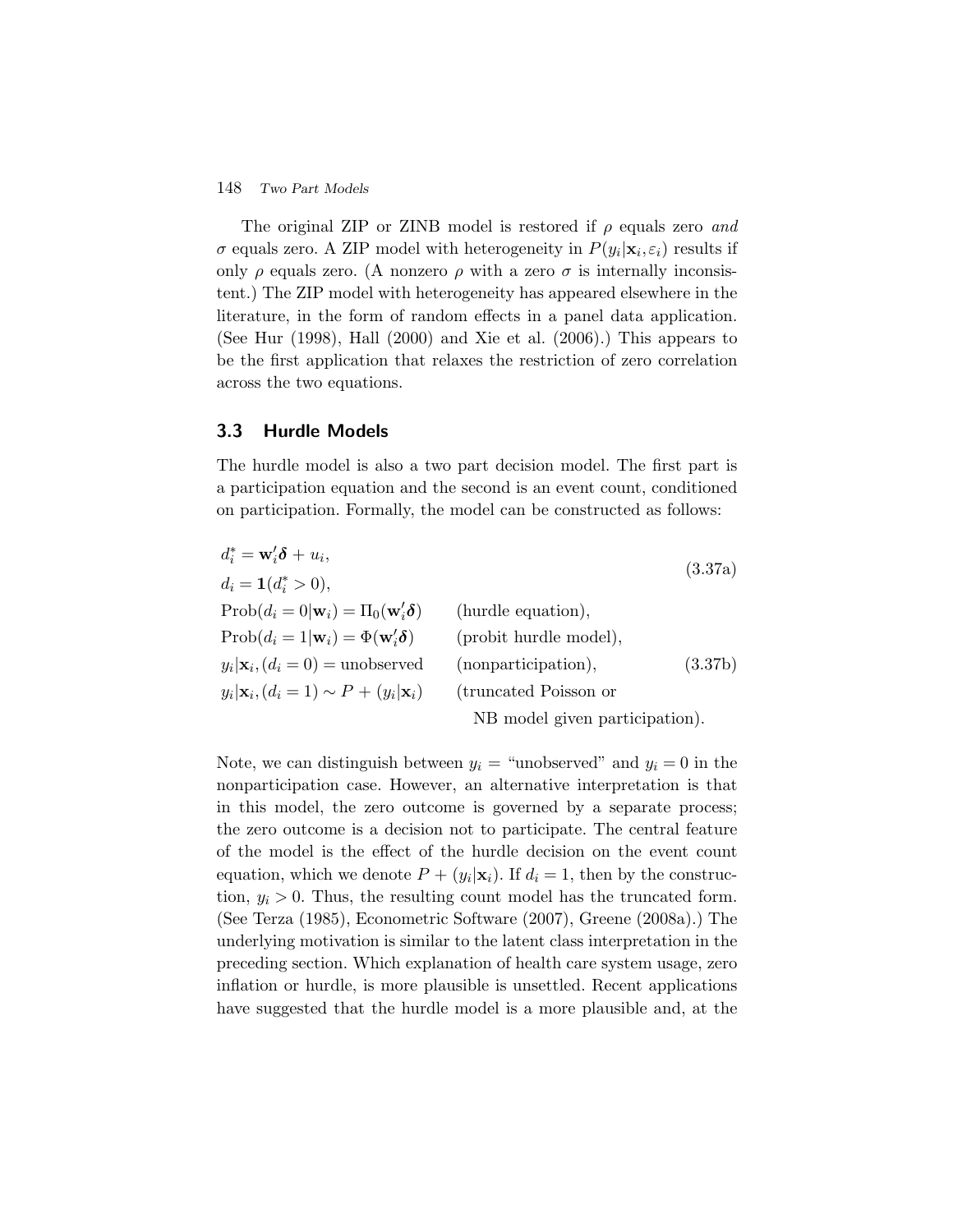same time, more manageable specification for explaining the preponderance of zeros that one typically finds in the observed data.

To obtain a likelihood for the hurdle model, we first obtain the joint density for  $y_i$  and  $d_i$  in this specification. Since nonzero values of  $y_i$  are only observed when  $d_i = 1$ , we can write

 $Prob(y_i \text{ is unobserved} | \mathbf{x}_i, d_i = 0) = 1, Prob(d_i = 0 | \mathbf{w}_i) = \Pi_0(\mathbf{w}'_i \boldsymbol{\delta})$ (3.38)

$$
P(y_i|\mathbf{x}_i, d_i = 1) = P + (y_i|\mathbf{x}_i)
$$
  
= 
$$
\frac{\exp(-\lambda_i)\lambda_i^{y_i}}{[1 - \exp(-\lambda_i)]\Gamma(1 + y_i)}, y_i = 1, 2, ...
$$
  
Prob $(d_i = 1|\mathbf{w}_i) = 1 - \Pi_0(\mathbf{w}_i'\delta)$ 

Combining terms in the familiar fashion and once again, maintaining the Poisson model for convenience, we have

$$
P(y_i, d_i | \mathbf{x}_i, \mathbf{w}_i) = (1 - d_i) \Pi_0(\mathbf{w}_i' \boldsymbol{\delta}) + d_i \frac{[1 - \Pi_0(\mathbf{w}_i' \boldsymbol{\delta})]}{[1 - \exp(-\lambda_i)]} \frac{\exp(-\lambda_i) \lambda_i^{y_i}}{\Gamma(1 + y_i)},
$$
  
\n
$$
y_i = 1, 2, \dots \quad (3.39)
$$

The log likelihood takes a convenient form for this case. Taking the two parts separately, we find

$$
\ln L = \sum_{d_i=0} \ln \Pi_0(\mathbf{w}_i' \delta) + \sum_{d_i=1} \ln[1 - \ln \Pi_0(\mathbf{w}_i' \delta)]
$$
  
\n
$$
- \ln[1 - \exp(-\lambda_i)] + \ln P(y_i|\mathbf{x}_i)
$$
  
\n
$$
= \left\{ \sum_{d_i=0} \ln \Pi_0(\mathbf{w}_i' \delta) + \sum_{d_i=1} \ln[1 - \ln \Pi_0(\mathbf{w}_i' \delta)] \right\}
$$
  
\n
$$
+ \left\{ \sum_{d_i=1} \ln P(y_i|\mathbf{x}_i) - \ln[1 - \exp(-\lambda_i)] \right\}
$$
(3.40)

The first term in braces is the log likelihood for the binary choice model (probit or logit) for  $d_i$ . The second term is the log likelihood for the truncated (at zero) Poisson (or NB) model. Thus, the hurdle model can be estimated in two independent parts. (This will not be true when we extend the model below.) The conditional mean function in the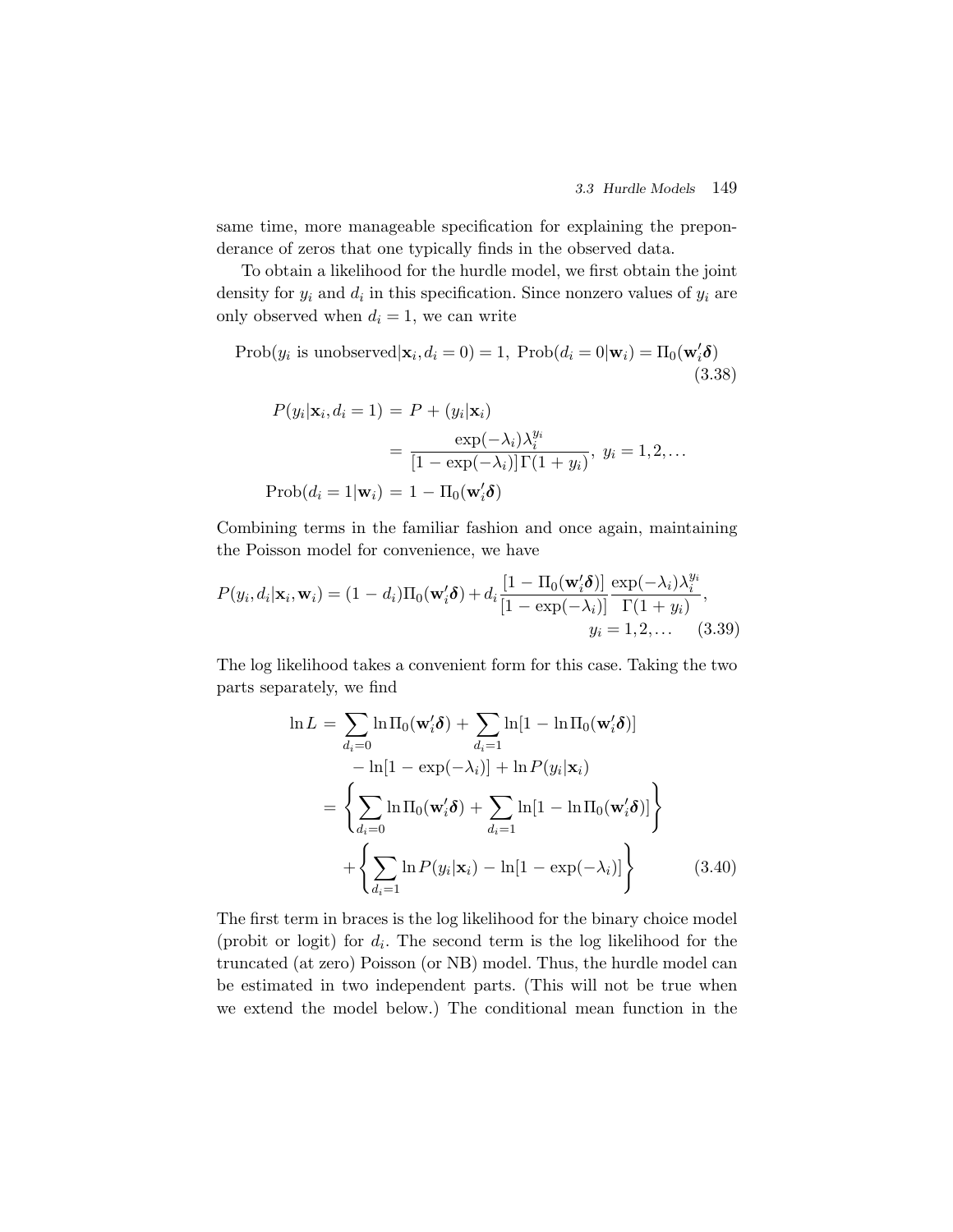### 150 *Two Part Models*

truncated Poisson model is

$$
E[y_i|\mathbf{x}_i, d_i = 1) = \frac{\exp(\alpha + \mathbf{x}'_i \boldsymbol{\beta})}{1 - P(0|\mathbf{x}_i)}.
$$
\n(3.41)

Therefore,

$$
E[y_i|\mathbf{x}_i,\mathbf{w}_i] = \sum_{d_i=0}^{1} \sum_{y_i=1}^{\infty} y_i P(y_i, d_i | \mathbf{x}_i, \mathbf{w}_i) = \frac{[1 - \Pi_0(\mathbf{w}'_i \boldsymbol{\delta})]}{[1 - \exp(-\lambda_i)]} \lambda_i.
$$
 (3.42)

As usual, the alteration of the distribution carries through to the partial effects;

$$
\partial E[y_i|\mathbf{x}_i, \mathbf{w}_i, d_i]/\partial \mathbf{x}_i = \frac{[1 - \Pi_0(\mathbf{w}_i'\boldsymbol{\delta})]}{[1 - \exp(-\lambda_i)]} \left(1 - \frac{\lambda_i \exp(-\lambda_i)}{1 - \exp(-\lambda_i)}\right) \lambda_i \boldsymbol{\beta} = \mathbf{g}_{\mathbf{x}},
$$
  

$$
\partial E[y_i|\mathbf{x}_i, \mathbf{w}_i, d_i]/\partial \mathbf{w}_i = \frac{-\mathrm{d}\Pi_0(\mathbf{w}_i'\boldsymbol{\delta})/\mathrm{d}(\mathbf{w}_i'\boldsymbol{\delta})}{[1 - \exp(-\lambda_i)]} \lambda_i \boldsymbol{\delta} = \mathbf{g}_{\mathbf{w}}.
$$
 (3.43)

Derivatives of these partial effects for use in computing standard errors are given in Appendix D.

To relax the restriction that the two decisions are uncorrelated, we use the same device as before and now assume joint normality for the underlying heterogeneity.<sup>7</sup> The extended model is

$$
d_i^* = \mathbf{w}_i' \mathbf{\delta} + u_i, u_i \sim \mathcal{N}[0, 1],
$$
  
\n
$$
d_i = \mathbf{1}(d_i^* > 0),
$$
\n(3.44a)  
\n
$$
\text{Prob}(d_i = 0 | \mathbf{w}_i) = 1 - \Phi(\mathbf{w}_i' \mathbf{\delta})
$$
\n(probit hurtle equation),  
\n
$$
y_i | \mathbf{x}_i, \varepsilon_i, (d_i = 0) = \text{unobserved}
$$
\n(nonparticipation),  
\n
$$
y_i | \mathbf{x}_i, \varepsilon_i, (d_i = 1) \sim P + (y_i | \mathbf{x}_i, \varepsilon_i)
$$
\n(truncated Poisson or NB model),  
\n
$$
[u_i, \varepsilon_i] \sim \mathcal{N}[(0, 1), (1, 1), \rho].
$$
\n(3.44b)

<sup>7</sup> Van Ourti (2004) proposes a formulation that is logically the same as this one save for the treatment of the heterogeneity. In his formulation,  $\varepsilon_i$  in the count equation exactly equals  $\gamma u_i$  in the count model, where  $\gamma$  is a factor that allows the scaling to differ across the equations. Thus, in Van Ourti's model,  $\rho = 1$ . The model is proposed as a random effect model in which the same latent condition appears in both equations. In any event, as shown above, the restriction that  $\rho$  equals one can be relaxed.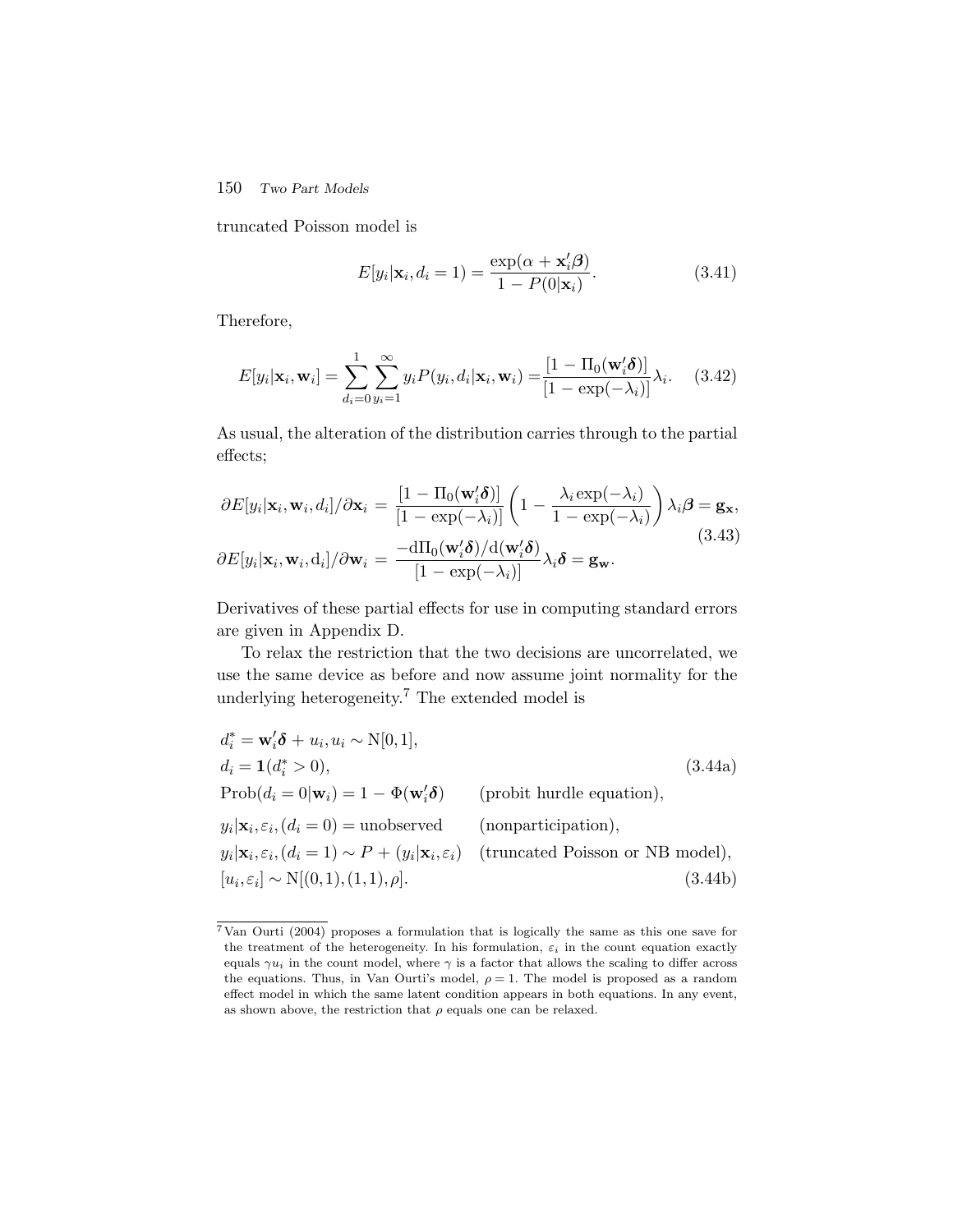### *3.3 Hurdle Models* 151

Using the same devices as in the earlier derivations, we have,

$$
P(y, d_{ii}|\mathbf{x}_i, \mathbf{w}_i, \varepsilon_i) = (1 - d_i) \Phi [-\mathbf{w}_i' \boldsymbol{\eta} - \tau \varepsilon_i]
$$
  
+ 
$$
d_i \frac{\Phi [\mathbf{w}_i' \boldsymbol{\eta} + \tau \varepsilon_i]}{[1 - \exp(-\exp(\sigma \varepsilon_i)\lambda_i)]}
$$
  

$$
\times \frac{\exp(-\exp(\sigma \varepsilon_i)\lambda_i) [\exp(\sigma \varepsilon_i)\lambda_i]^{y_i}}{\Gamma(1 + y_i)}
$$
(3.45)

and finally,

$$
\ln L = \sum_{i=1}^{N} \ln \int_{-\infty}^{\infty} P(y_i, d_i | \mathbf{x}_i, \mathbf{w}_i, \varepsilon_i) \phi(\varepsilon_i) d\varepsilon_i.
$$
 (3.46)

For analysis of the partial effects, the conditional mean will be

$$
E[y_i|\mathbf{x}_i, \mathbf{w}_i] = \int_{-\infty}^{\infty} \Phi\left(\frac{\mathbf{w}_i'\boldsymbol{\delta} + \rho \varepsilon_i}{\sqrt{1 - \rho^2}}\right) \frac{[\exp(\sigma \varepsilon_i)\lambda_i]}{[1 - \exp(-\exp(\sigma \varepsilon_i)\lambda_i)]} \phi(\varepsilon_i) d\varepsilon_i.
$$
\n(3.47)

From this point, estimation and analysis of the partial effects proceeds in the same fashion as in the preceding two sections. Note, in all three cases, the differences in the models consists of the density for  $y_i$  in the template function as in (3.15) or (3.18). The partial effects and derivatives for this model are extremely cumbersome. They are presented in Appendix E.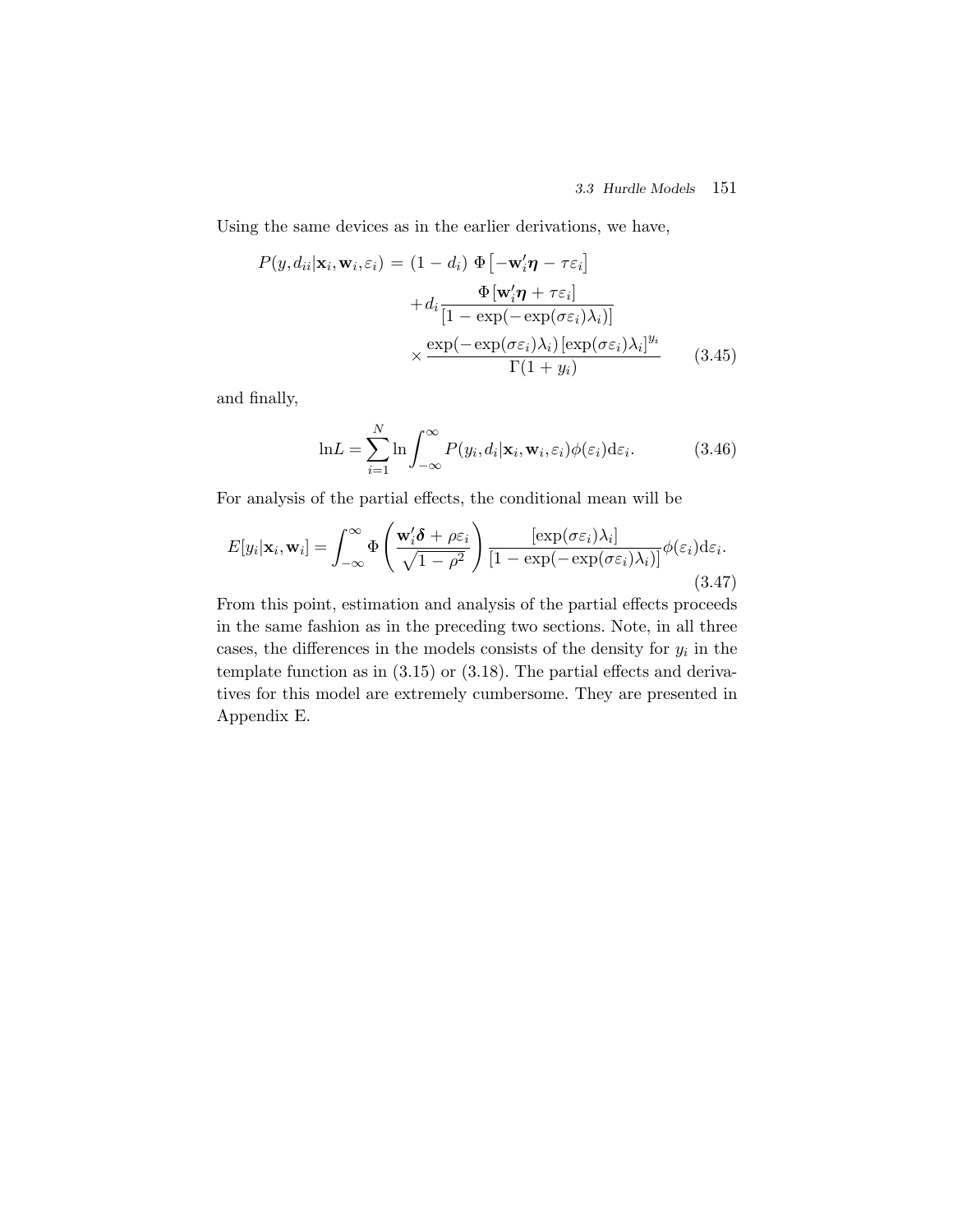## **4**

### **Models for Panel Data**

We consider the most familiar treatments for panel data, the fixed and random effects models. For each of these, a separate set of results for Poisson and NB models have come into common use. These build on the familiar treatments in the linear model, but for the treatments in common use, only the Poisson FE model follows along the familiar lines.

### **4.1 Fixed Effects Poisson and NB Models**

The now standard Poisson fixed effects model,

$$
P(y_{it}|\mathbf{x}_{it}) = \frac{\exp(-\lambda_{it})\lambda_{it}^{y_{it}}}{\Gamma(1+y_{it})}, \quad \lambda_{it} = \exp(\alpha_i + \mathbf{x}_{it}^{\prime}\boldsymbol{\beta}), \quad (4.1)
$$

is one of only a few known cases in which maximization of the full log likelihood with respect to  $(\alpha_i, i = 1, \ldots, N, \beta)$  produces the numerically identical result for  $\beta$  as maximization of the conditional log likelihood based on

$$
P\left(y_{i1},\ldots,y_{iT}|\sum_{t=1}^T y_{it},\mathbf{X}_i\right) = \frac{\Gamma\left(1+\sum_{t=1}^T y_{it}\right)}{\prod_{t=1}^T \Gamma(1+y_{it})} \prod_{t=1}^T A_{it}^{y_{it}},\tag{4.2}
$$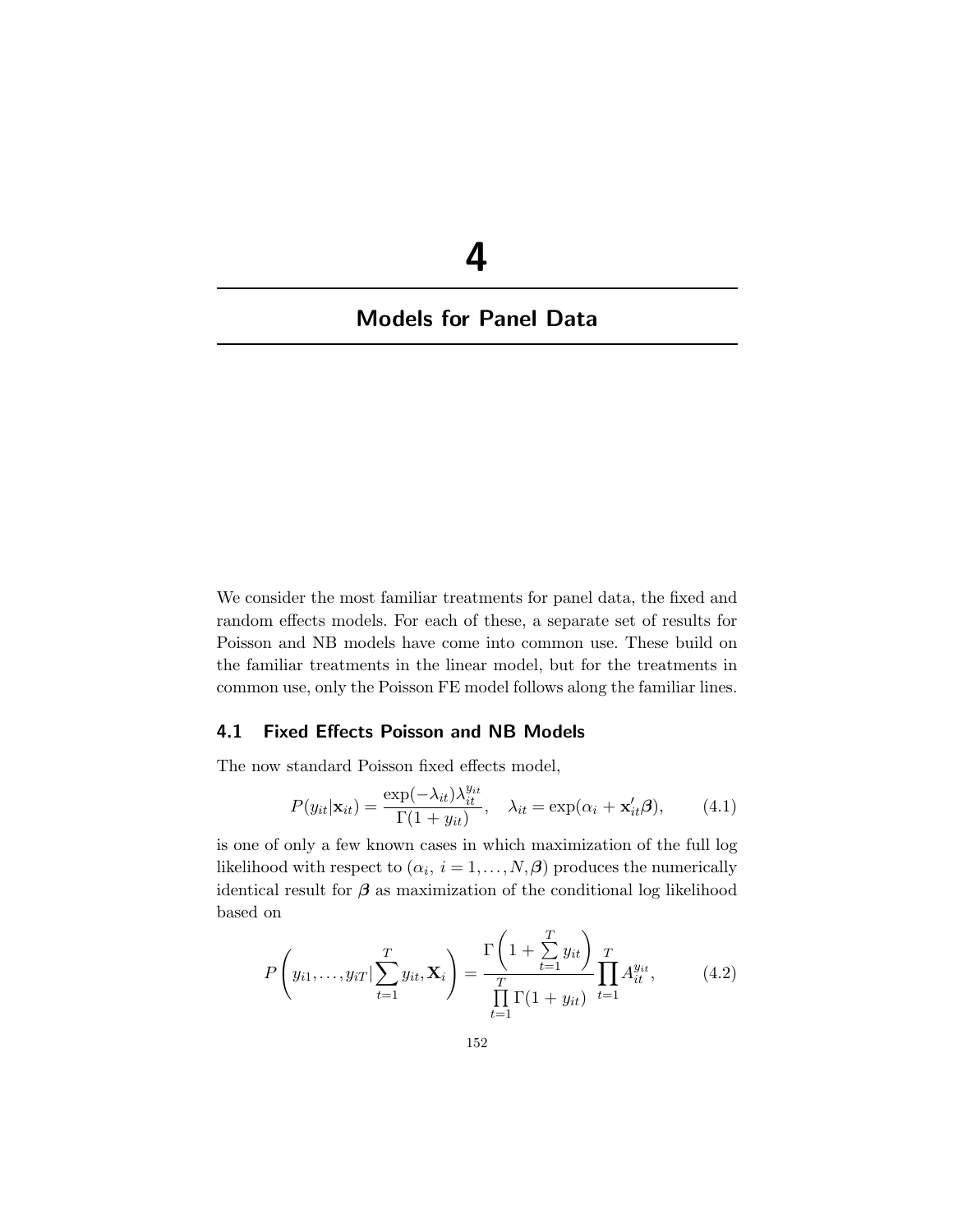where

$$
A_{it} = \frac{\lambda_{it}}{\sum\limits_{t=1}^{T} \lambda_{it}} = \frac{\exp(\mathbf{x}'_{it}\boldsymbol{\beta})}{\sum\limits_{t=1}^{T} \exp(\mathbf{x}'_{it}\boldsymbol{\beta})}.
$$
 (4.3)

(See Lancaster (2000).) Note that the conditional log likelihood does not involve the constant terms,  $\alpha_i$ . Nonetheless, the  $\beta$  that maximizes (with the solutions for  $\alpha_i$ ) the unconditional log likelihood,

$$
\ln L = \sum_{i=1}^{N} \sum_{t=1}^{T} \ln P(y_{it}|\mathbf{x}_{it})
$$
\n(4.4)

is numerically identical to the maximizer of the conditional log likelihood,

$$
\ln L_C = \sum_{i=1}^{N} \ln P\left(y_{i1}, \dots, y_{iT} | \sum_{t=1}^{T} y_{it}, \mathbf{X}_i\right). \tag{4.5}
$$

This is the commonly used form of the Poisson model that is built into widely used commercial software such as Stata, SAS, and LIMDEP.

To set the stage for the development below, consider the implication of a time invariant variable in  $\mathbf{x}_{it}$ . If the conditional mean is written in the implied form:

$$
\lambda_{it} = \exp\left(\sum_{i=1}^{N} \alpha_i f_{it} + z_i \delta + \mathbf{r}'_{it} \beta\right),\tag{4.6}
$$

where  $f_i$  are the individual specific dummy variables and  $\mathbf{r}_{it}$  contains only the time varying variables in  $x_{it}$ , then it becomes obvious on inspection that the model is fundamentally unidentified. For each  $i$ , the  $T$  observations,  $z_i$  is a multiple of  $T$  nonzero observations in variable  $f_i$ . The NT observations in the column vector **z** can be replicated by a linear combination of the  $N$  dummy variables. The impact of this form of multicollinearity on a nonlinear model can be seen as follows: The log likelihood function for the fixed effects Poisson regression model is

$$
\ln L = \sum_{i=1}^{N} \sum_{t=1}^{T} \ln P(y_{it} | \alpha_i + \mathbf{x}'_{it} \boldsymbol{\beta}), \tag{4.7}
$$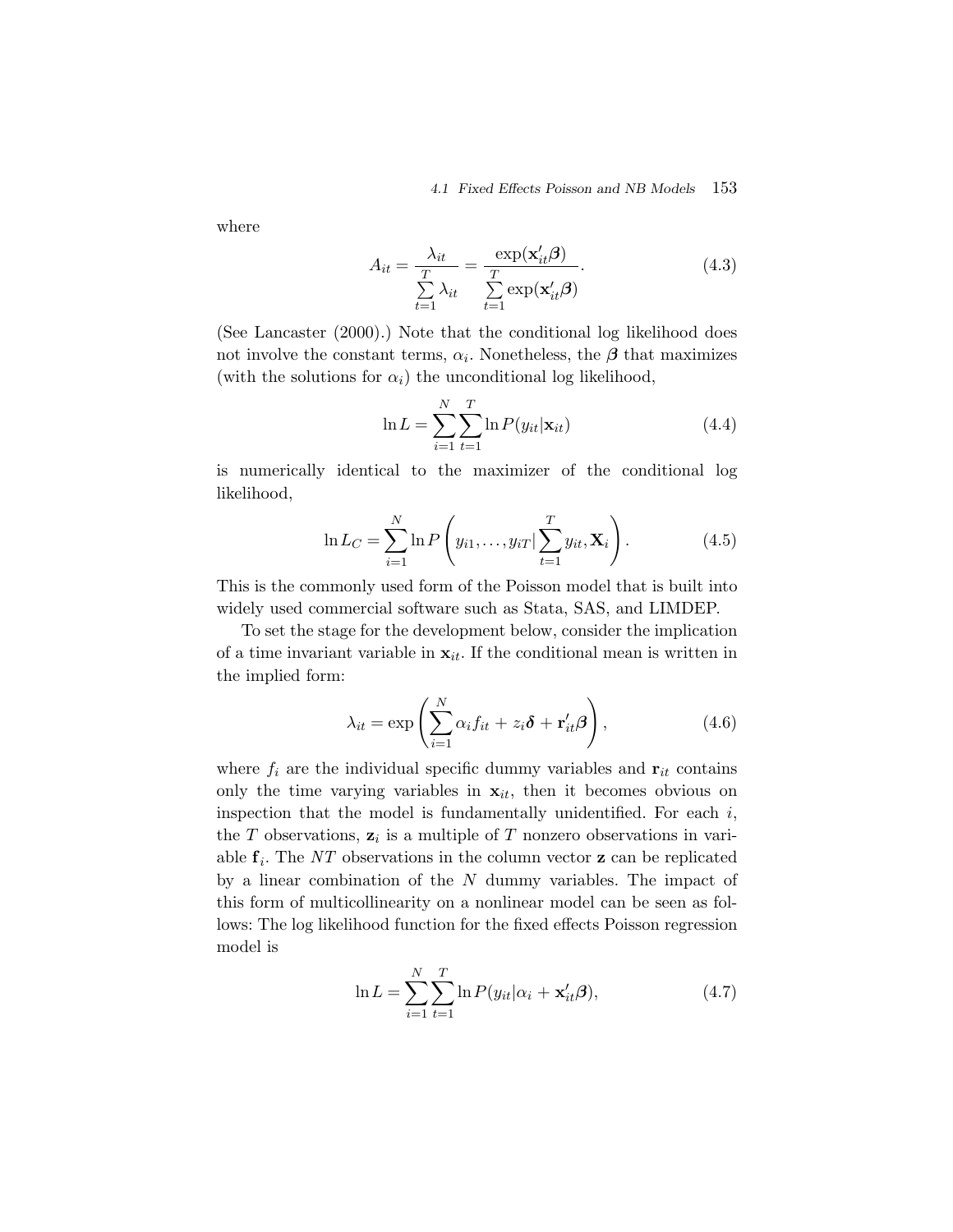### 154 *Models for Panel Data*

where the density appears in (4.1). The likelihood equation for a time invariant variable  $x_{it,k} = z_i$  is

$$
\partial \ln L / \partial \beta_k = \sum_{i=1}^{N} \sum_{t=1}^{T} (y_{it} - \lambda_{it}) z_i
$$
 (4.8)

and the likelihood equation for each of the fixed effects coefficients is

$$
\partial \ln L / \partial \alpha_i = \sum_{t=1}^{T} (y_{it} - \lambda_{it}). \tag{4.9}
$$

(see (2.5).) Therefore, at any parameter vector,  $\partial \ln L / \partial \beta_k =$  $\sum_{i=1}^{N} z_i \partial \ln L / \partial \alpha_i$ . The  $N + K$  columns of the derivatives of the log likelihood function are linearly dependent; the model is not identified. For example, this precludes separate estimation of the fixed effects model as shown with an additional overall constant. (This merely reinforces the widely understood principle that fixed effects models cannot include time invariant independent variables.)

Hausman et al. (1984) (HHG) report the following results for a fixed effects negative binomial (FENB) model:

$$
p\left(y_{i1}, y_{i2}, \dots, y_{iT_i} | \mathbf{X}_i, \sum_{t=1}^T y_{it}\right)
$$
  
= 
$$
\frac{\Gamma\left[\left(\sum_{t=1}^T y_{it}\right) + 1\right] \Gamma\left(\sum_{t=1}^T \gamma_{it}\right)}{\Gamma\left(\sum_{t=1}^T y_{it} + \sum_{t=1}^T \gamma_{it}\right)} \prod_{t=1}^T \frac{\Gamma(y_{it} + \gamma_{it})}{\Gamma(y_{it} + 1)\Gamma(\gamma_{it})}, \quad (4.10)
$$

$$
\gamma_{it} = \exp(\mathbf{x}'_{it}\boldsymbol{\beta}),
$$

$$
\delta_i = \phi_i / \exp(\mu_i),
$$

$$
E[y_{it}|\mathbf{x}_{it}] = \gamma_{it}/\delta_i = \exp(\mathbf{x}'_{it}\boldsymbol{\beta} + \mu_i) / \phi_i,
$$

$$
\text{Var}[y_{it}|\mathbf{x}_{it}] = \gamma_{it}/\delta_i^2 = \exp(\mathbf{x}'_{it}\boldsymbol{\beta} + 2\mu_i) / \phi_i^2.
$$

The specification appears to allow fixed effects in both the mean (through  $\mu_i$ ) and the standard deviation (through  $\phi_i$ ). The conditional density in (3.5) is free of both fixed effects, which would seem to solve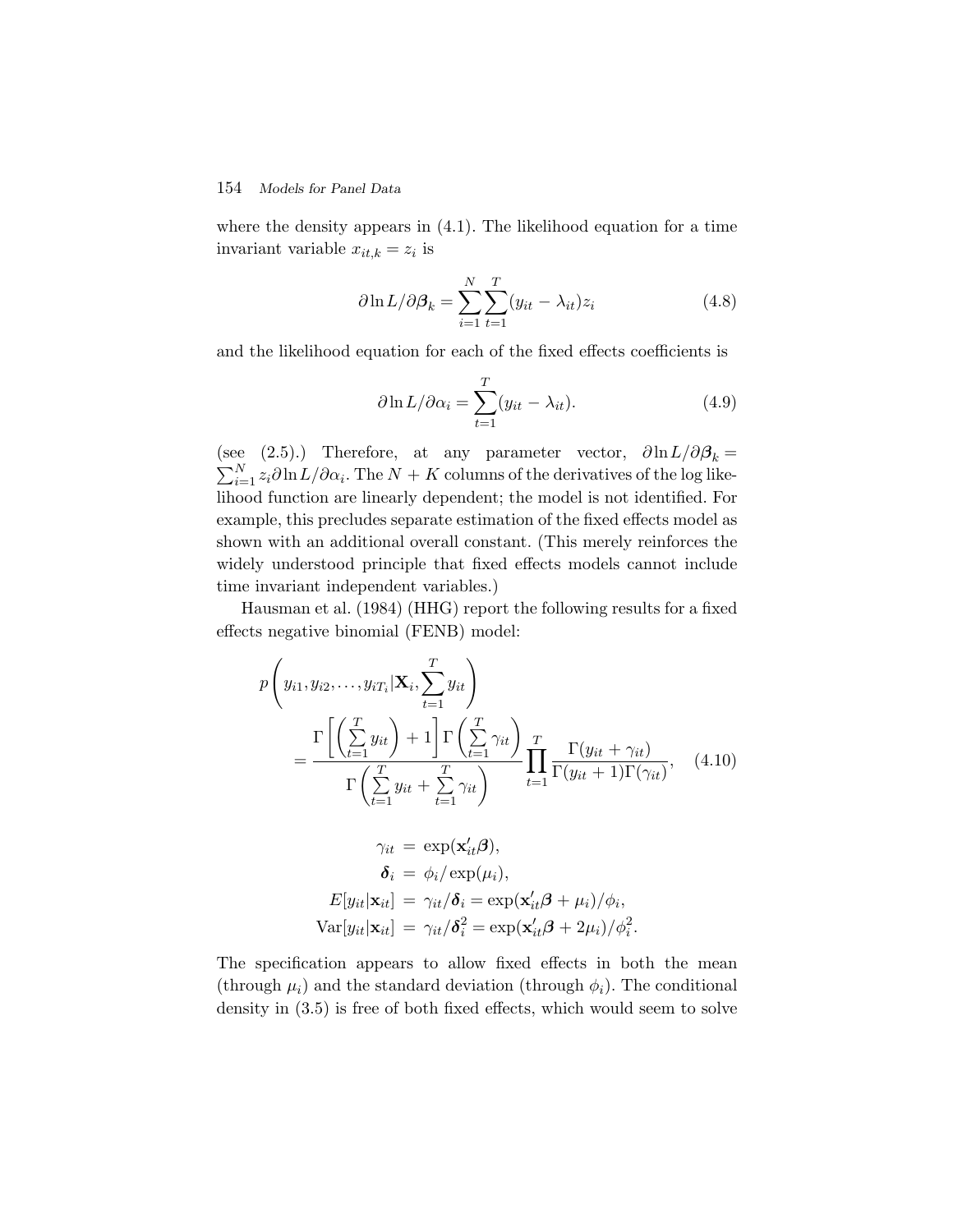the heterogeneity problem in the familiar fashion. This is the default FENB formulation used in popular software packages such as Stata, SAS, and LIMDEP. But, this leaves the conundrum: Researchers accustomed to the admonishment that fixed effects models cannot contain overall constants or time invariant covariates are sometimes surprised to find (perhaps accidentally) that this fixed effects model allows both. Why can this model coexist with an overall constant term or even an additional set of additive fixed effects?

To resolve the question, return to the HHG formulation of the conditional probability. Using their notation, the departure point is a Poisson model conditioned on an unobserved conditional mean,

$$
Prob[Y_{it} = y_{it} | \lambda_{it}] = \frac{\exp(-\lambda_{it})\lambda_{it}^{y_{it}}}{\Gamma(y_{it} + 1)}.
$$

Now, assume that the unobserved  $\lambda_{it}$  is distributed as  $Gamma(\gamma_{it}, \delta)$ where

$$
\gamma_{it} = \exp(\mathbf{x}_{it}^{\prime}\boldsymbol{\beta}).
$$

Then

$$
f(\lambda_{it}|\mathbf{x}_{it}) = \frac{\gamma_{it}^{\delta} \exp(-\gamma_{it}\lambda_{it})\lambda_{it}^{\delta-1}}{\Gamma(\delta)}.
$$

It follows, then

$$
E[\lambda_{it}|\mathbf{x}_{it}]=\gamma_{it}/\boldsymbol{\delta}
$$

and

$$
Var(\lambda_{it}|\mathbf{x}_{it}) = \gamma_{it}/\delta^2.
$$

By integrating  $\lambda_{it}$  out of the joint density for  $(y_{it}, \lambda_{it})$ , we obtain the marginal density reported in HHG (Eq. (3.1))

$$
\text{Prob}(Y_{it} = y_{it}|\mathbf{x}_{it}) = \frac{\Gamma(\gamma_{it} + y_{it})}{\Gamma(\gamma_{it})\Gamma(y_{it} + 1)} \left(\frac{\delta}{1+\delta}\right)^{\gamma_{it}} \left(\frac{1}{1+\delta}\right)^{y_{it}}.
$$

This is the NB1 model that is obtained by replacing  $\lambda_i$  in our (2.4) with  $\lambda_{it} = \delta \gamma_{it}$  and  $\theta$  with  $1/\delta$ . It follows, then, that the conditional mean function in the HHG model, in our notation, would be

$$
E[y_{it}|\mathbf{x}_{it}]=\boldsymbol{\delta}\lambda_{it}.
$$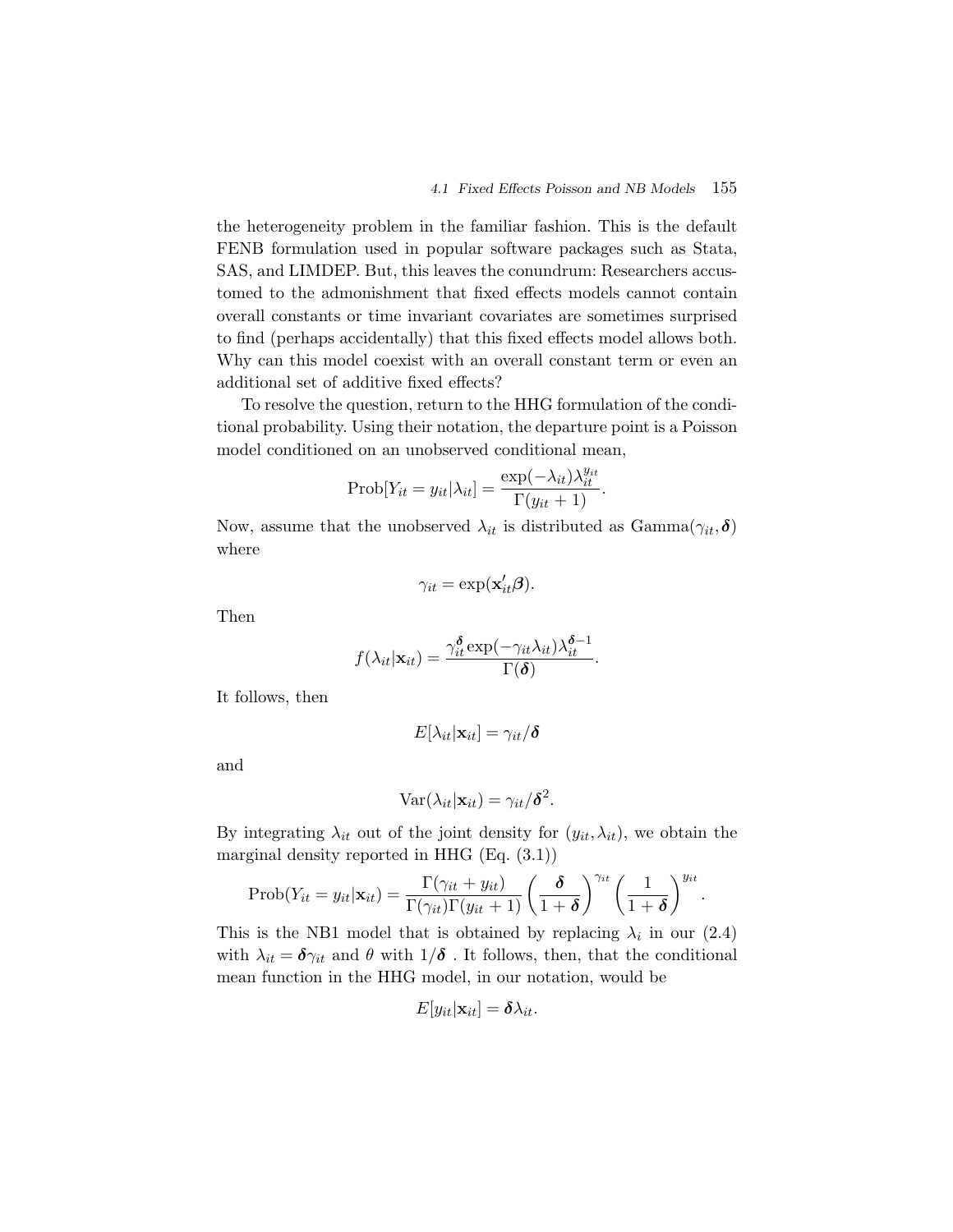156 *Models for Panel Data*

If we now define

$$
\theta_i = \exp(\alpha_i)/\phi_i,
$$

then it appears that

$$
E[y_{it}|\mathbf{x}_{it}] = \exp(\mathbf{x}'_{it}\boldsymbol{\beta} + \alpha_i)/\phi_i
$$

and

$$
Var[y_{it}|\mathbf{x}_{it}] = \exp(\mathbf{x}'_{it}\boldsymbol{\beta} + 2\alpha_i)/\phi_i^2.
$$

and the HHG model follows.

The loose end in the derivation is that the interpretation of  $\theta_i$  as displacing the mean and variance at the same time is incorrect. The firm specific scale factor  $\theta_i$  is just that. It acts only on the variance of the random variable. It is a single parameter, not the product of two separately identified parameters. Indeed,  $\theta_i$  could be written as the product of any number of individual specific parameters, and the group of them would still fall out of the conditional density. The apparent individual specific effect in the conditional mean is an artifact of the functional form chosen for  $\theta_i$ . To see this clearly, note that  $\alpha_i$  cannot vary independently of  $\phi_i$ . Thus, HHG's statement that "both  $\phi_i$  and  $\mu_i$  are allowed to vary across firms" is incorrect. Only  $\phi_i/\exp(\mu_i)$  is allowed to vary across firms.

In the two negative binomial models considered, the conditional mean functions are

$$
NBI(HHG): E[y_{it}|\mathbf{x}_{it}] = (1/\theta_i)\phi_{it} = (1/\theta_i) \exp(\alpha + \mathbf{x}'_{it}\boldsymbol{\beta})
$$
  
\n
$$
NB2(FE): E[y_{it}|\mathbf{x}_{it}] = \lambda_{it} = \exp(\alpha_i + \mathbf{x}'_{it}\boldsymbol{\beta}),
$$
\n(4.11)

Thus, *the conditional mean function in the HHG model is homogeneous*. The fixed effect in the model is introduced through the scaling parameter,  $\theta_i$ , which enters the conditional variance of the random variable:

$$
NB1(HHG): Var[y_{it}|\mathbf{x}_{it}] = (1/\theta_i)\phi_{it}[1 + (1/\theta_i)],
$$
  
\n
$$
NB2(FE): Var[y_{it}|\mathbf{x}_{it}] = \lambda_{it}[1 + (1/\theta)\lambda_{it}].
$$
\n(4.12)

The relationship between the mean and the variance is quite different for the two models. For estimation purposes, one can explain the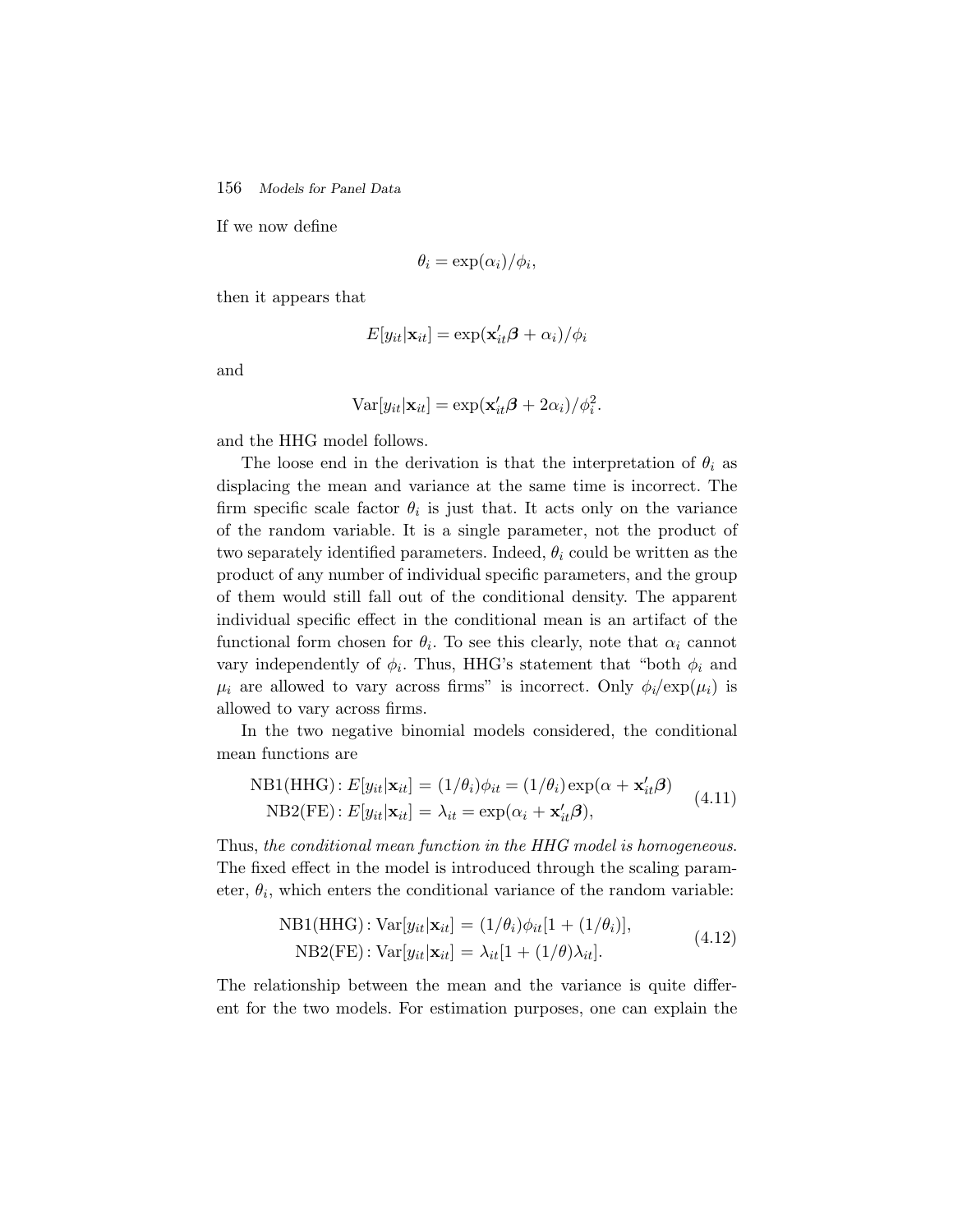apparent contradiction noted earlier by observing that in the NB1 formulation, the individual effect is built into the scedastic (scaling) function, not the conditional mean. (In principle, given this finding, one could have a second set of fixed effects, in the mean of the HHG model.) Greene (2007) analyzes the more familiar, FENB2 form with the same treatment of  $\lambda_{it}$ . Estimates for both models appear below.

Theory does not provide a reason to prefer the NB1 formulation over the more familiar NB2 model. The NB1 form does extend beyond the interpretation of the fixed effect as carrying only the sum of all the time invariant heterogeneity into the conditional mean function. The appearance of  $\ln \theta_i$  in the conditional mean is an artifact of the exponential mean form;  $\theta_i$  is a scaling parameter in this model. In its favor, the HHG model, being conditionally independent of the fixed effects, finesses the incidental parameters problem — the estimator of  $\beta$  in this model is consistent. This is not the case for the FENB2 form. But, it remains unclear what role the fixed effects play in this model, and how they relate to the fixed effects in other familiar treatments.

The conditional NB1 model obviates brute force maximization of the unconditional NB2 (or NB1) log likelihood function with respect to  $\beta$  and all N constants  $\alpha_i$ , which is a significant practical advantage (notwithstanding the incidental parameter problem). However, Greene (2004) provides a solution to this problem that enables the computation even with large N. The estimates below are based on this method.

### **4.2 Random Effects Models**

The random effects Poisson model can be formed by writing

$$
\lambda_{it} = \exp(\mathbf{x}_{it}'\boldsymbol{\beta} + u_i),\tag{4.13}
$$

where  $u_i$  is independent of  $\mathbf{x}_{it}$ <sup>1</sup>. Under the assumption that  $u_i$  has a log gamma density with  $\exp(u_i) \sim G(\theta, \theta)$  as earlier in the cross section

<sup>&</sup>lt;sup>1</sup>Van Ourti (2004) uses this Poisson lognormal formulation as part of a hurdle model in which the same random effect appears in both the hurdle equation and the truncated count model. The random effect represents a common latent effect representing, e.g., health status, genetic endowment, etc. Bago d'Uva (2006) also proposes a random effects extension of the Poisson model. In this case, the time invariant heterogeneity is modeled through a discrete distribution of the parameters (in a latent class model).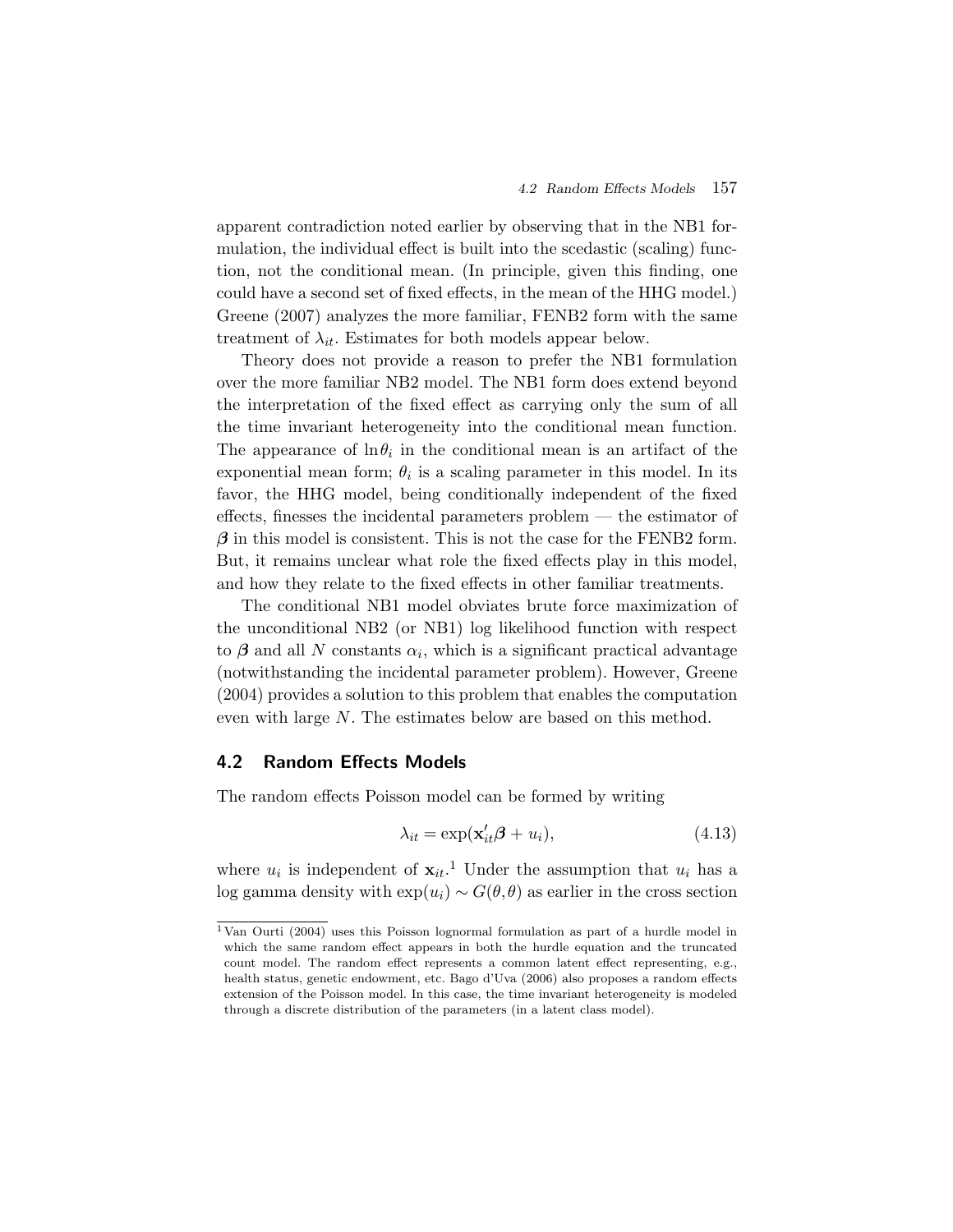### 158 *Models for Panel Data*

case, the unconditional joint density for individual  $i$  is

$$
P(y_{i1}, y_{i2}, \dots, y_{iT} | \mathbf{X}_i) = \frac{\left[ \prod_{t=1}^T \lambda_{it}^{y_{it}} \right] \Gamma \left[ \theta + \sum_{t=1}^T y_{it} \right]}{\Gamma(\theta) \left[ \prod_{t=1}^T \Gamma(1 + y_{it}) \right] \left[ \left( \sum_{t=1}^T \lambda_{it} \right)^{\sum_{t=1}^T y_{it}} \right]}
$$

$$
\times Q_i^{\theta} (1 - Q_i)^{\sum_{t=1}^T y_{it}}, \qquad (4.14)
$$

where

$$
Q_i = \frac{\theta}{\theta + \Sigma_{t=1}^T \lambda_{it}}
$$

.

This is a NB distribution for  $Y_i = \sum_{t=1}^{T} y_{it}$  with mean  $\Lambda_i = \sum_{t=1}^{T} \lambda_{it}$ . As noted earlier, the choice of the log gamma formulation is motivated by mathematical convenience, not by an appeal to an underlying model of heterogeneity. The Poisson RE model could also be specified with lognormal heterogeneity. Analysis would follow precisely along the lines of Section 2.3. The joint probability would be computed from

$$
P(y_{i1},...,y_{iT}|\mathbf{X}_i) = \int_{u_i} \prod_{t=1}^T \frac{\exp(-\exp(u_i)\lambda_{it})(\exp(u_i)\lambda_{it})^{y_{it}}}{\Gamma(1+y_{it})} f(u_i) \mathrm{d}u_i
$$

$$
= \prod_{t=1}^T \left[ \frac{\lambda_{it}^{y_{it}}}{\Gamma(1+y_{it})} \right] \int_{u_i} \exp\left[-\exp(u_i)\sum_{t=1}^T \lambda_{it}\right]
$$

$$
\times \left[\exp(u_i)\right]^{\sum_{t=1}^T y_{it}} f(u_i) \mathrm{d}u_i.
$$
(4.15)

This function and its derivatives can be approximated using either quadrature or simulation.

Like the fixed effects model, introducing random effects into the NB model adds some additional complexity. Since the NB model derives from the Poisson model by adding latent heterogeneity to the conditional mean, adding a random effect to the NB model could be viewed as introducing the heterogeneity a second time. However, an approach that would preserve the form of the model would be to begin with a Poisson model and write

$$
\lambda_{it} = \exp(\mathbf{x}_{it}'\boldsymbol{\beta} + \varepsilon_{it} + u_i), \qquad (4.16)
$$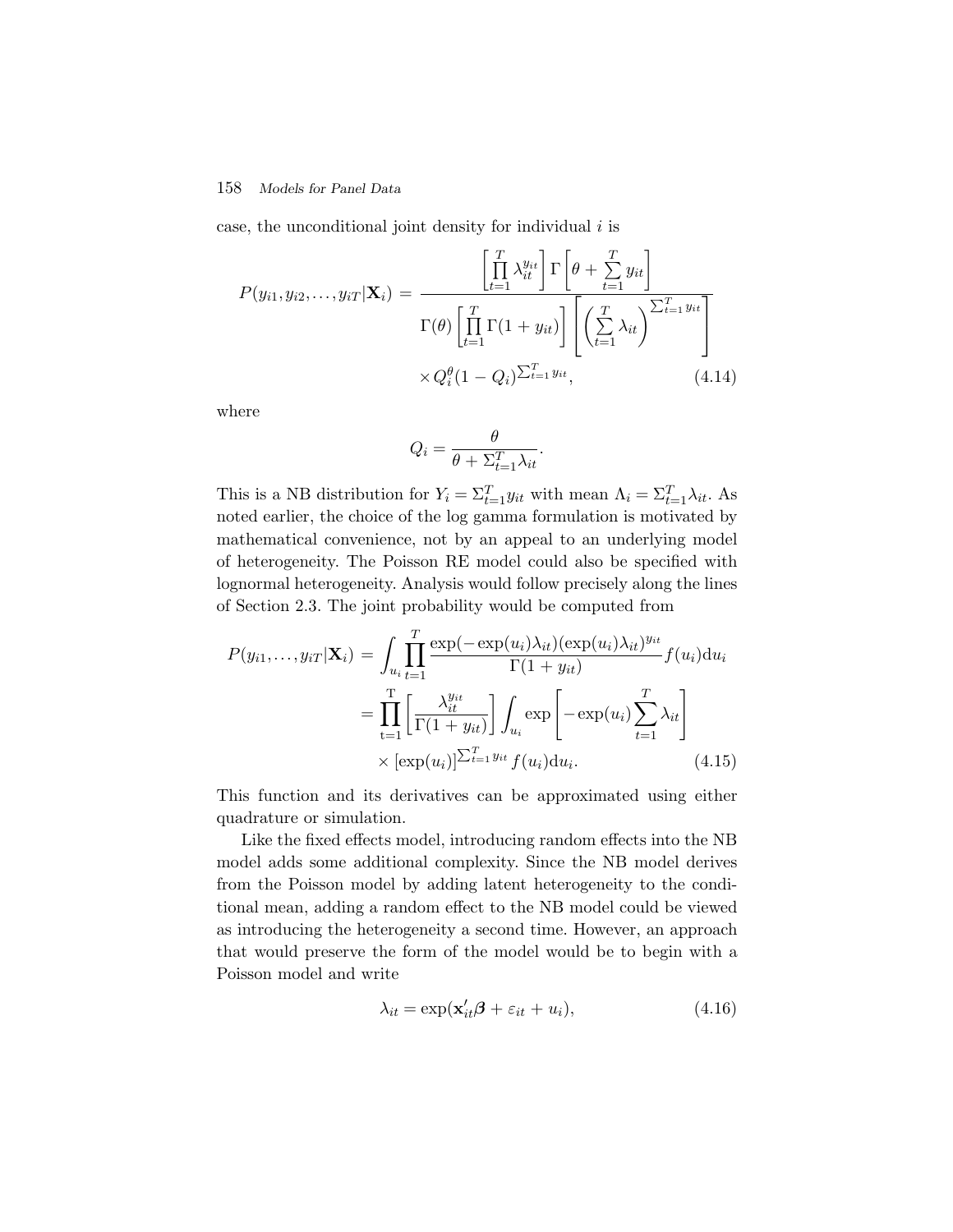where both  $\varepsilon_{it}$  and  $u_i$  are log gamma distributed with parameters  $\theta$  and  $\mu$ , respectively. This would correspond to the mixed NB model at the end of Section 2.3 (and the model used in RWM  $(2003)$  — see  $(5-12)$ ) below.) Departing from (4.16), if it is assumed that  $\varepsilon_{it}$  has the  $\mathcal{G}(\theta,\theta)$ distribution assumed in Section 2 and  $u_i$  has a normal distribution, then we obtain a "true" random effects model that parallels the fixed effects treatments developed earlier. The conditional NB model will result from

$$
P(y_{it}|\mathbf{x}_{it}, u_i) = \int_{\varepsilon_{it}} P(y_{it}|x_{it}, \varepsilon_i, u_i) f(\varepsilon_{it}) d\varepsilon_{it}.
$$
 (4.17)

Changing the variable to  $h_{it} = \exp(\varepsilon_{it})$  and integrating over  $h_{it}$ instead produces the NB model with conditional mean  $E[y_{it}|\mathbf{x}_{it},u_i] =$  $\exp(\mathbf{x}'_{it}\boldsymbol{\beta} + u_i)$  and dispersion parameter  $\theta$ . The resulting conditional density is

$$
P(y_{it}|\mathbf{x}_{it}, u_i) = \frac{\Gamma(\theta + y_{it})}{\Gamma(1 + y_{it})\Gamma(\theta)} r_{it}^{\theta}(1 - r_{it})^{y_{it}},
$$
  
\n
$$
\lambda_{it} = \exp(\mathbf{x}_{it}^{\prime}\mathbf{\beta}),
$$
  
\n
$$
r_{it} = \theta/(\theta + \exp(u_i)\lambda_{it}).
$$
\n(4.18)

We can then estimate the parameters by forming the conditional (on  $u_i$ ) log likelihood and integrating  $u_i$  out either by quadrature or simulation.

Hausman et al. (1984) random effects NB model is a hierarchical model that derives from a heterogeneous Poisson model. The mean in the Poisson model is  $\exp(u_i)\lambda_{it}$  where  $\exp(u_i)$  has  $G(\theta,\theta)$  density. This produces the NB kernel. The unconditional distribution is obtained by treating  $p_{it} = [\exp(u_i)\lambda_{it}] / [\Sigma_t \exp(u_i)\lambda_{it}]$  as a random vector with Dirichlet mixing distribution. Each pair of means,  $\mu_{it} = \exp(u_i)\lambda_{it}$  $\mu_{is} = \exp(u_i)\lambda_{is}$  is such that  $\mu_{it}/(\mu_{it} + \mu_{is})$  has a beta distribution with parameters a and b. The resulting unconditional density is

$$
p(y_{i1}, y_{i2}, \dots, y_{iT} | \mathbf{X}_i) = \frac{\Gamma(a+b)\Gamma\left(a + \sum_{t=1}^T \lambda_{it}\right)\Gamma\left(b + \sum_{t=1}^T y_{it}\right)}{\Gamma(a)\Gamma(b)\Gamma\left(a + \sum_{t=1}^T \lambda_{it} + b + \sum_{t=1}^T y_{it}\right)}.
$$
\n(4.19)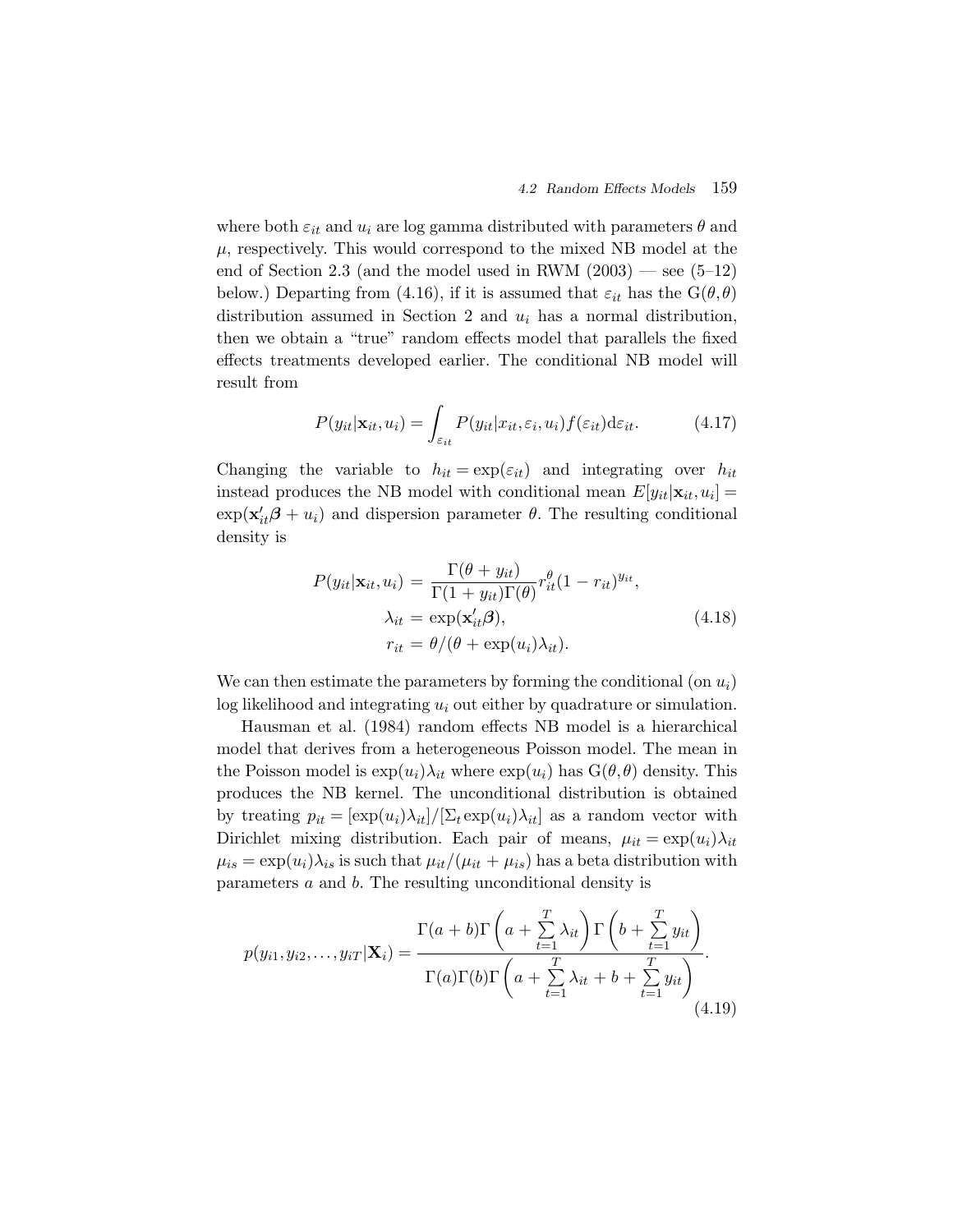### 160 *Models for Panel Data*

This is the common form of the RENB model that is incorporated in several contemporary computer packages. As before, the relationship between the heterogeneity and the conditional mean function is unclear, and there is no obvious interpretation of the hyperparameters a and b. The parameters are simpler to interpret in the effects model in (4.16), where the estimated standard deviation of  $u_i$  can be directly interpreted against the other parameters in the model. Moreover, the HHG model does not admit of a ready test of the homogeneous model. It is unclear what the implication of  $a = b = 0$  would be. Estimates of the two forms of the random effects model are presented in Section 6 for a comparison.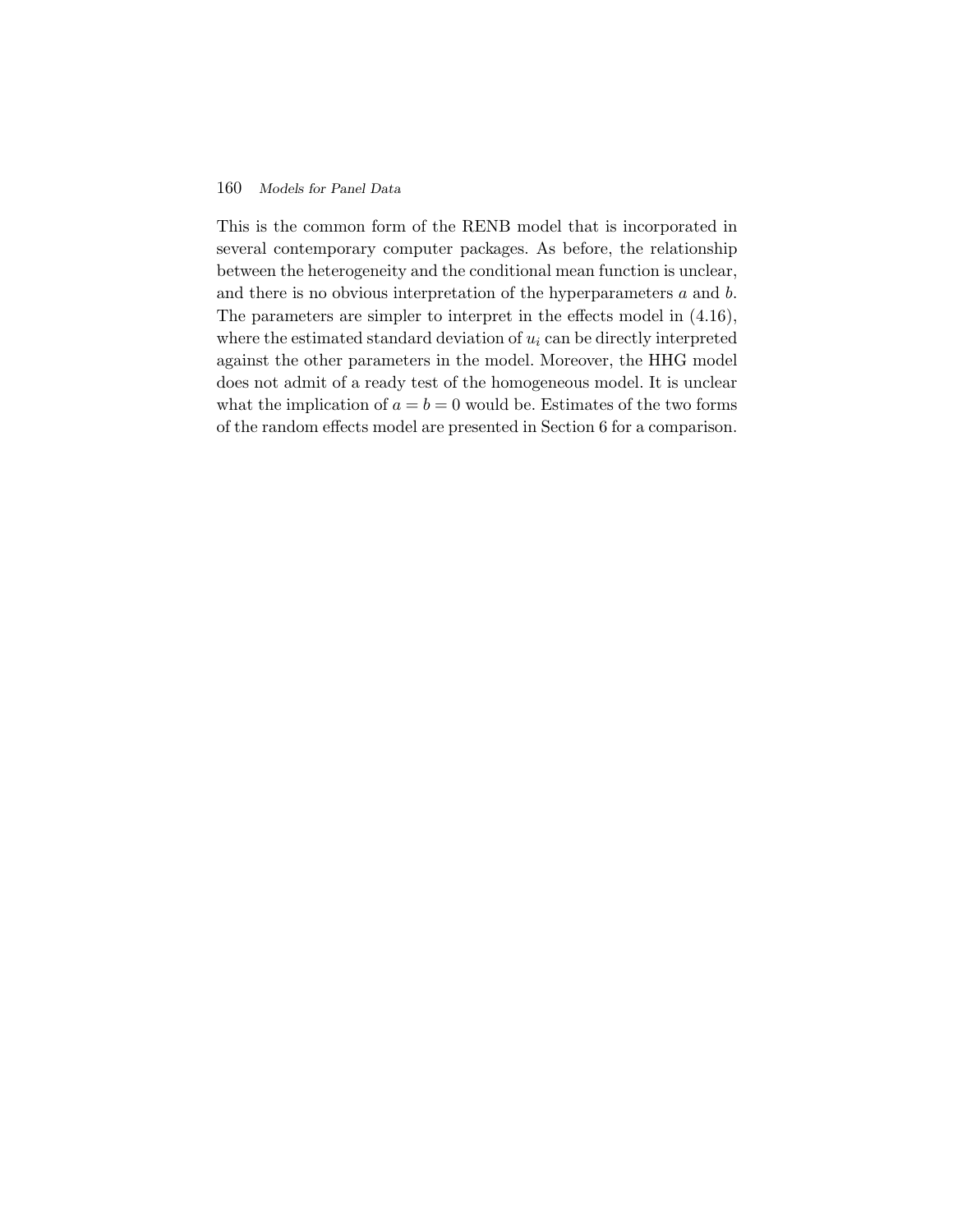# **5**

## **The Bivariate Poisson Model**

There have been a variety of proposals for a bivariate (or multivariate) count data model. The earliest form is that of Kocherlakota and Kocherlakota (1992) which is based on the trivariate reduction method. Let  $z_1$ ,  $z_2$  and u denote three Poisson distributed random variables. Then, the observed random variables are

$$
y_1 = z_1 + u \tag{5.1}
$$

and

$$
y_2 = z_2 + u
$$

have a bivariate Poisson distribution with covariance equal to  $Var[u]$ . This model does produce a pair of correlated Poisson variables, however the correlation must be positive, which severely limits the generality of this specification. (For the outcomes examined in Section 6, doctor visits and hospital visits, a negative correlation would not be surprising.)<sup>1</sup> Munkin and Trivedi (1999) present a survey of other approaches.

 $1$ The trivariate reduction method was employed e.g., by Jung and Winkelmann (1993); Karlis and Ntzoufras (2003) and King (1989).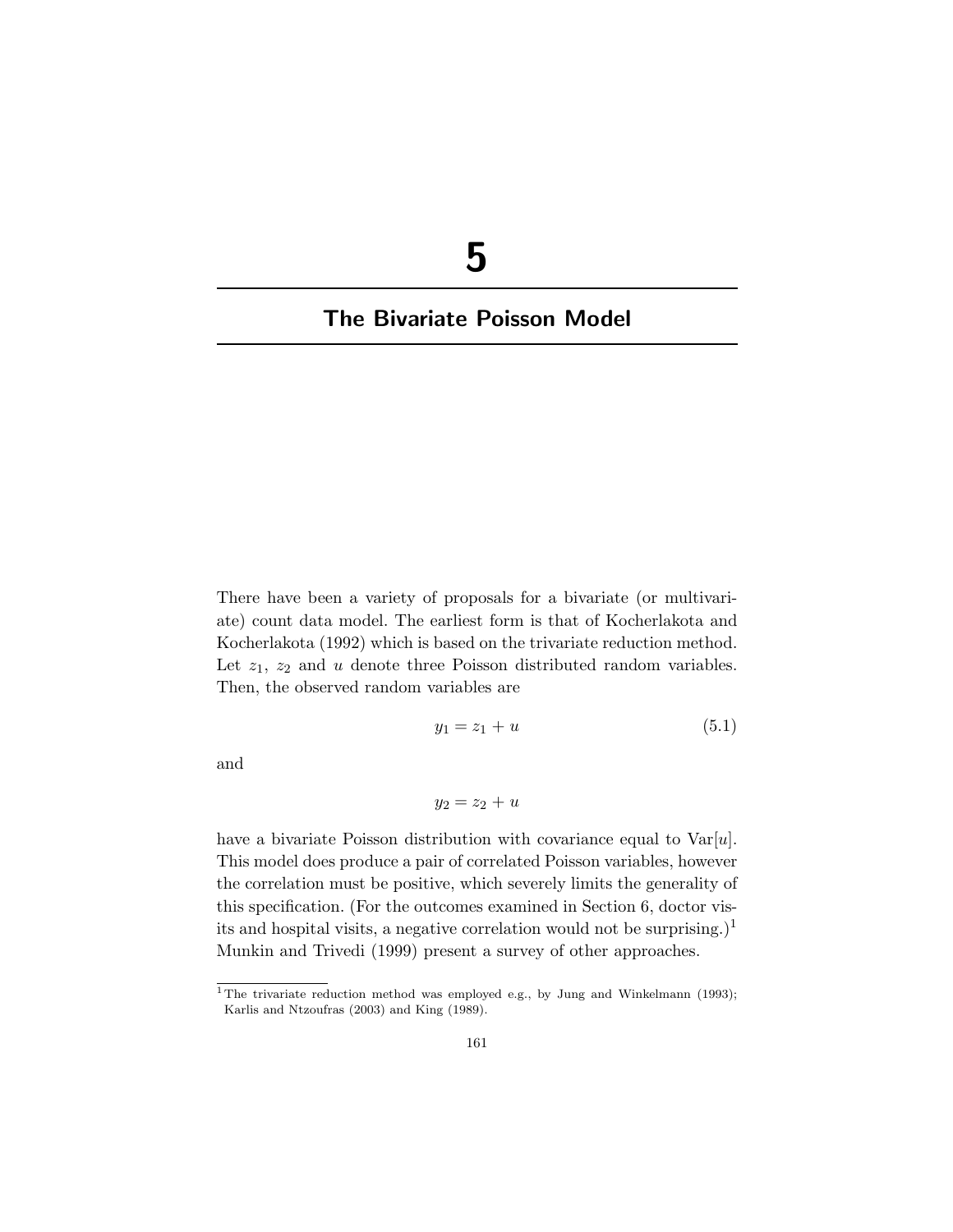### 162 *The Bivariate Poisson Model*

Two recently developed approaches considered here (Munkin and Trivedi (1999) and RWM (2003)) build the bivariate model into latent heterogeneity structures, as employed in the various models proposed above. These allow the sign of the correlation to vary. However, they shift the impact of the bivariate distribution from the variables of interest, as in the trivariate model above, to the unobservables in the conditional mean function. The bivariate count outcomes model is still preserved. However, the estimated correlations in these models do not provide a clear picture of the implied correlations between the outcome variables that was the objective to begin with. As a general proposition, the correlation between the observed counts will be less, potentially far less, than the estimated correlation between the underlying unobserved heterogeneity.

The bivariate probit model specified in Munkin and Trivedi (1999) and Riphahn et al. (2003) is

$$
\exp(\mathbf{x}'_{1i}\boldsymbol{\beta}_1 + \sigma_1\varepsilon_{1i}) = \lambda_{1i}\exp(\sigma_1\varepsilon_{1i})
$$
  
\n
$$
\exp(\mathbf{x}'_{2i}\boldsymbol{\beta}_2 + \sigma_2\varepsilon_{2i}) = \lambda_{2i}\exp(\sigma_2\varepsilon_{2i})
$$
  
\n
$$
(\varepsilon_{1i}, \varepsilon_{2i}) \sim N_2[(0,0), (1,1), \rho]
$$
  
\n
$$
P(y_{ji}|\mathbf{x}_{ji}, \varepsilon_{ji}) = \frac{\exp(-\exp(\sigma\varepsilon_{ji})\lambda_{ji})(\exp(\sigma\varepsilon_{ji})\lambda_{ji})^{y_{ji}}}{\Gamma(1 + y_{ji})}, j = 1, 2
$$
\n(5.2)

Both studies build the empirical measurement of correlation of the two outcomes around the estimation of  $\rho$ . However, as we now demonstrate, the correlation coefficient,  $\rho$ , provides a misleading description of this correlation. Superficially, this is obvious from the construction. The coefficient  $\rho$  is not the correlation between  $y_{1i}$  and  $y_{2i}$ ; it is the correlation between  $\ln E[y_{1i}|\mathbf{x}_{1i}, \varepsilon_{1i}]$  and  $\ln E[y_{2i}|\mathbf{x}_{2i}, \varepsilon_{2i}]$ . How this relates to Corr[ $y_{1i}, y_{2i}|\mathbf{x}_{1i}, \mathbf{x}_{2i}$ ] is less than clear. To deduce this from the model specification, we proceed as follows:

$$
Corr[y_{1i}, y_{2i} | \mathbf{x}_{1i}, \mathbf{x}_{2i}]
$$
\n
$$
= \frac{\text{Cov}[y_{1i}, y_{2i} | \mathbf{x}_{1i}, \mathbf{x}_{2i}]}{\sqrt{\text{Var}[y_{1i} | \mathbf{x}_{1i}] \sqrt{\text{Var}[y_{2i} | \mathbf{x}_{2i}]}}}
$$
\n
$$
= \frac{E[\text{Cov}[y_{1i}, y_{2i} | \mathbf{x}_{1i}, \mathbf{x}_{2i}, \varepsilon_{1i}, \varepsilon_{2i}]] + \text{Cov}[E[y_{1i} | \mathbf{x}_{1i}, \varepsilon_{1i}], E[y_{2i} | \mathbf{x}_{2i}, \varepsilon_{2i}]]}{\sqrt{E[\text{Var}[y_{1i} | \mathbf{x}_{1i}, \varepsilon_{1i}]] + \text{Var}[E[y_{1i} | \mathbf{x}_{1i}, \varepsilon_{1i}]]} \sqrt{E[\text{Var}[y_{2i} | \mathbf{x}_{2i}, \varepsilon_{2i}]] + \text{Var}[E[y_{2i} | \mathbf{x}_{2i}, \varepsilon_{2i}]]}}.
$$
\n(5.3)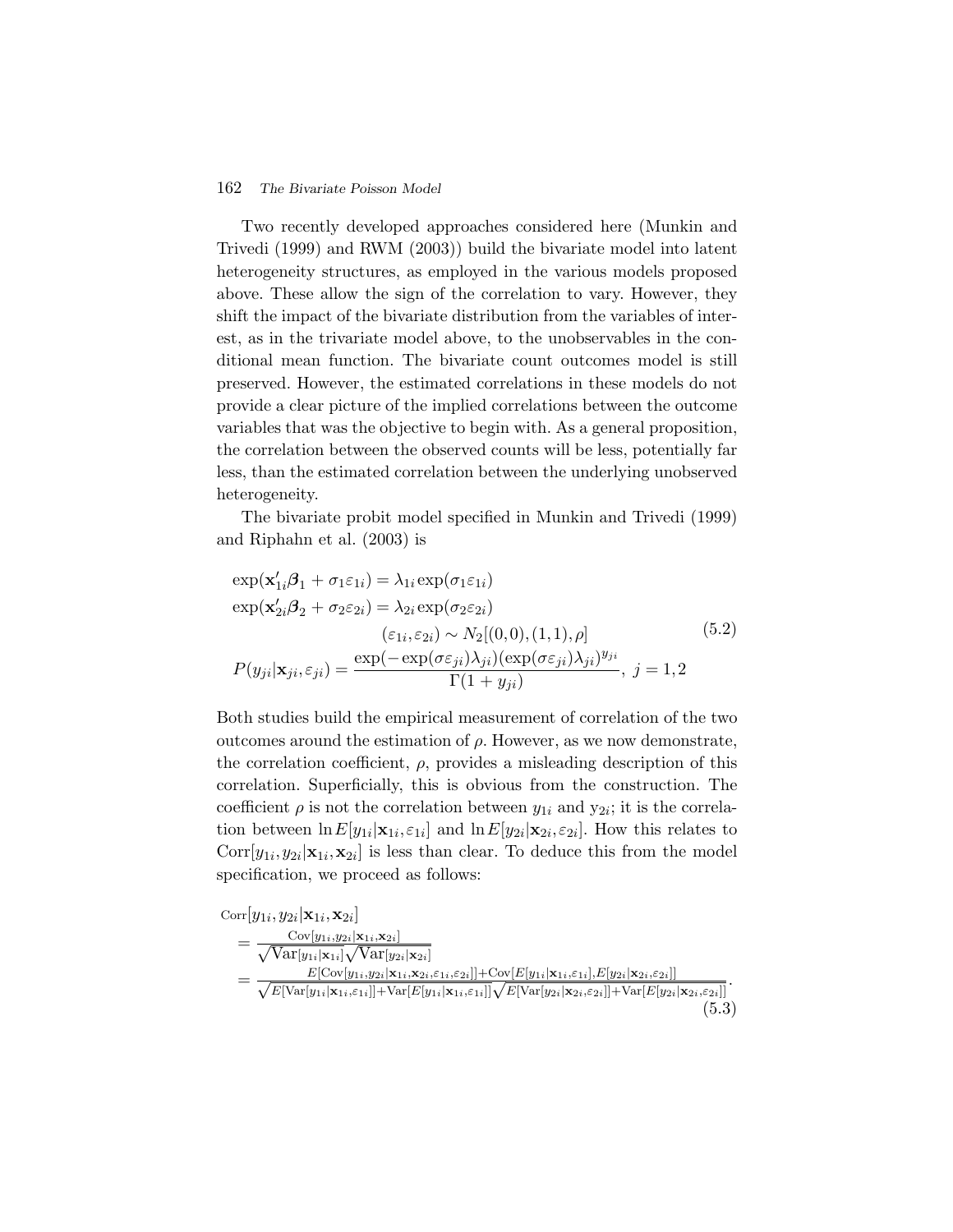For convenience, let

$$
\mu_{ji} = \lambda_{ji} \exp(\sigma_j^2/2). \tag{5.4}
$$

The terms in the denominator were derived earlier. The unconditional variance is

$$
\text{Var}[y_{ji}|\mathbf{x}_{ji}] = \lambda_{ji} \exp(\sigma_j^2/2)[1 + \lambda_{ji} \exp(\sigma_j^2/2)[\exp(\sigma_j^2) - 1]]
$$
  
=  $\mu_{ji} \{1 + \mu_{ji} [\exp(\sigma_j^2) - 1]\}, \ j = 1, 2.$  (5.5)

For the terms in the numerator, the first is zero, since conditioned on  $\varepsilon_{1i}$  and  $\varepsilon_{2i}$ ,  $y_{1i}$  and  $y_{2i}$  (given  $\mathbf{x}_{1i}$  and  $\mathbf{x}_{2i}$ ) are independent. Thus, what remains to derive is

$$
\begin{split}\n\text{Cov}\{E[y_{1i}|\mathbf{x}_{1i}, \varepsilon_{1i}], E[y_{2i}|\mathbf{x}_{2i}, \varepsilon_{2i}]\} \\
&= \text{Cov}\{[\lambda_{1i} \exp(\sigma_1 \varepsilon_{1i})], [\lambda_{2i} \exp(\sigma_2 \varepsilon_{2i})]\} \\
&= (\lambda_{1i} \lambda_{2i}) \text{Cov}\{[\exp(\sigma_1 \varepsilon_{1i})], [\exp(\sigma_2 \varepsilon_{2i})]\} \\
&= (\lambda_{1i} \lambda_{2i}) \{E[\exp(\sigma_1 \varepsilon_{1i}) \exp(\sigma_2 \varepsilon_{2i})] - E[\exp(\sigma_1 \varepsilon_{1i})]E[\exp(\sigma_2 \varepsilon_{2i})]\}.\n\end{split} \tag{5.6}
$$

The two conditional means are the means for the univariate lognormals,

$$
E[\exp(\sigma_j \varepsilon_{ji})] = \exp(\sigma_j^2/2). \tag{5.7}
$$

The remaining term is straightforward;

$$
E[\exp(\sigma_1 \varepsilon_{1i}) \exp(\sigma_2 \varepsilon_{2i})] = E[\exp(\sigma_1 \varepsilon_{1i} + \sigma_2 \varepsilon_{2i})]
$$
  
= 
$$
\exp[(\sigma_1^2 + \sigma_2^2 + 2\rho \sigma_1 \sigma_2)/2].
$$
 (5.8)

Combining terms and manipulating the expression produces

$$
Cov[y_{1i}, y_{2i}|\mathbf{x}_{1i}, \mathbf{x}_{2i}] = \left[\lambda_{1i} \exp(\sigma_1^2/2)\right] \left[\lambda_{2i} \exp(\sigma_2^2/2)\right] \left[\exp(\rho \sigma_1 \sigma_2) - 1\right]
$$

$$
= \mu_{1i} \mu_{2i} \left[\exp(\rho \sigma_1 \sigma_2) - 1\right]. \tag{5.9}
$$

Combining all terms and simplifying (slightly), we obtain the final result

$$
Corr(y_{1i}, y_{2i}|\mathbf{x}_{1i}, \mathbf{x}_{2i}) = \frac{\sqrt{\mu_{1i}\mu_{2i}}\left[\exp(\rho \sigma_1 \sigma_2) - 1\right]}{\sqrt{1 + \mu_{1i}\left[\exp(\sigma_1^2) - 1\right]}\sqrt{1 + \mu_{2i}\left[\exp(\sigma_2^2) - 1\right]}}
$$
(5.10)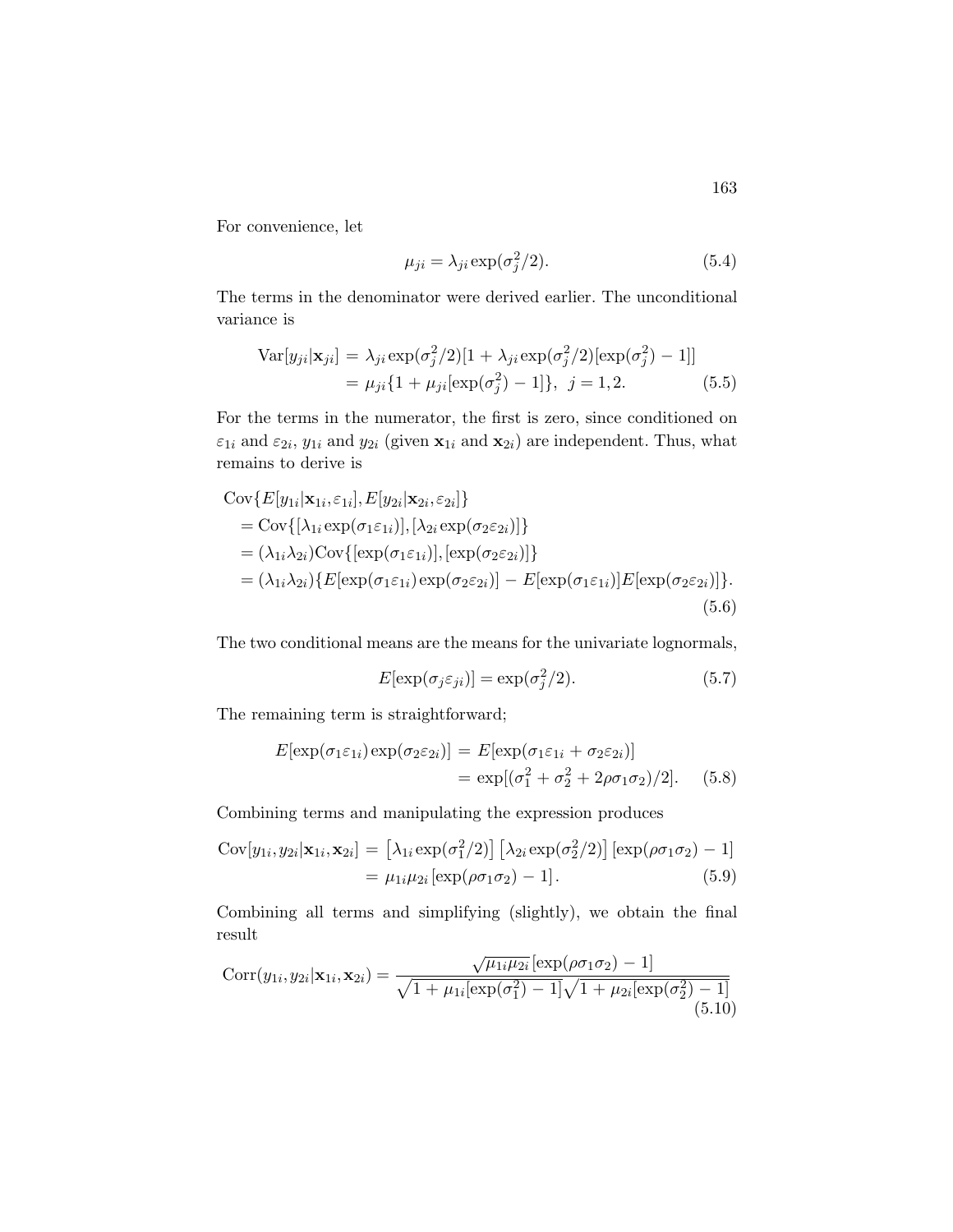### 164 *The Bivariate Poisson Model*

How this relates to  $\rho$  is unclear. It has the same sign, but the magnitudes are likely to be essentially unrelated. We will examine it in the application below.

Munkin and Trivedi (1999) also develop a bivariate NB model. The model is constructed as the joint density for two Poisson models with common heterogeneity,  $v_i$ . That is,

$$
y_{ji} \sim P(y_{ji}|\mathbf{x}_{ji}, v_i),\tag{5.11}
$$

where

$$
\lambda_{ji} = \exp(\alpha + \mathbf{x}'_{ji}\boldsymbol{\beta} + v_i), \ \ j = 1, 2.
$$

For  $h_i = \exp(v_i)$  distributed with  $Gamma(\theta, \theta)$  distribution, this is precisely equivalent to the two period random effects Poisson model shown in Section 4.2. Although the functional form for the log likelihood function is known (see Section 4.2) (and it is given in the paper), the authors used simulation to estimate the parameters of the model. Since they assume the value of  $\theta$  (one), the results cannot be compared to the Poisson–lognormal mixture model. One could, instead, form the bivariate NB model using correlated lognormal mixtures along the lines suggested at the end of Section 2.3. We leave this derivation for future research.

Finally, RWM (2003) extended this development to a panel data setting. Their random effects model is

$$
\ln \lambda_{it,1} = \alpha_1 + \mathbf{x}'_{it,1} \boldsymbol{\beta}_1 + u_{i,1} + \varepsilon_{it,1} = \alpha_1 + \mathbf{x}'_{it,1} \boldsymbol{\beta}_1 + v_{it,1},
$$
  
\n
$$
\ln \lambda_{it,2} = \alpha_2 + \mathbf{x}'_{it,2} \boldsymbol{\beta}_2 + u_{i,2} + \varepsilon_{it,2} = \alpha_2 + \mathbf{x}'_{it,2} \boldsymbol{\beta}_2 + v_{it,2},
$$
  
\n
$$
(\varepsilon_{it,1}, \varepsilon_{it,2}) \sim \mathcal{N}_2[(0,0), (\sigma_1, \sigma_2), \rho],
$$
  
\n
$$
(u_{i,1}, u_{i,2}) \sim \mathcal{N}_2[(0,0), (\omega_1, \omega_2), 0].
$$
\n(5.12)

The correlation between  $\varepsilon_{it,1}$  and  $\varepsilon_{it,2}$  creates the bivariate model.<sup>2</sup> In the notation of our earlier formulation, the correlation of interest,

<sup>&</sup>lt;sup>2</sup> RWM's assumption that  $u_{i1}$  and  $u_{i2}$  seems questionable, given that these represent the time invariant individual heterogeneity. The assumption does provide considerable mathematical and computational convenience. As the specified model required 17 hours to calibrate (according to the authors), with the relaxation of the assumption of zero correlation, one might surmise that the additional layer of complexity might come at enormous cost in computational difficulty.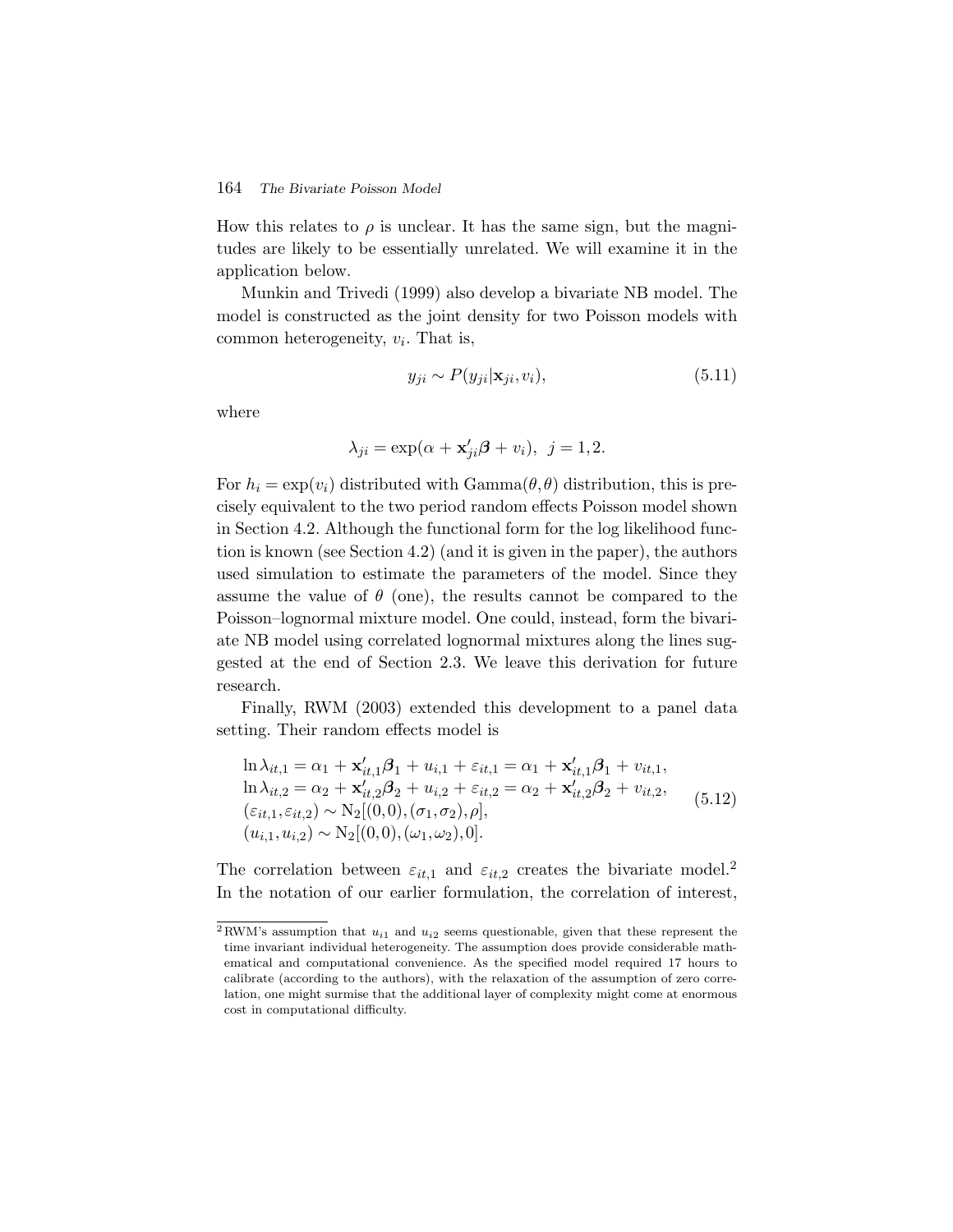between  $v_{it,1}$  and  $v_{it,2}$ , is

$$
\rho_{12} = \frac{\rho \sigma_1 \sigma_2}{\sqrt{\omega_1^2 + \sigma_1^2} \sqrt{\omega_2^2 + \sigma_2^2}}.
$$
\n(5.13)

And the counterparts to  $\sigma_1$  and  $\sigma_2$  are the two terms in the denominator. The model also implies a T-variate Poisson–lognormal mixture model for each group for each of the two variables. The implied correlation is  $\rho_{ts,j} = \omega_j^2/(\omega_j^2 + \sigma_j^2), j = 1,2$ . As they note and discuss,  $\rho$  is the correlation between the unique unobservable factors in the two equations. One could, however, misinterpret the magnitude of the value as representative of the correlation between the composed heterogeneity or, worse yet, between the outcome variables, themselves. For example, for their equation system applied to the males in their sample, they report  $\rho = 0.599$ ,  $\sigma_1 = 0.996$ ,  $\sigma_2 = 1.244$ ,  $\omega_1 = 0.795$ , and  $\omega_2 = 1.195$ . The computation above produces  $\rho_{12} = 0.276$ . The calculation is relevant because the unobservable propensities are difficult to partition neatly into time varying and time invariant parts. It is speculative to assume that  $\rho$  in isolation captures the full correlation of the unobservables apart from persistent, time invariant components (and leaves  $u_{i,j}$  truly unexplained). We will revisit the computation of the implied correlation between the two outcomes below.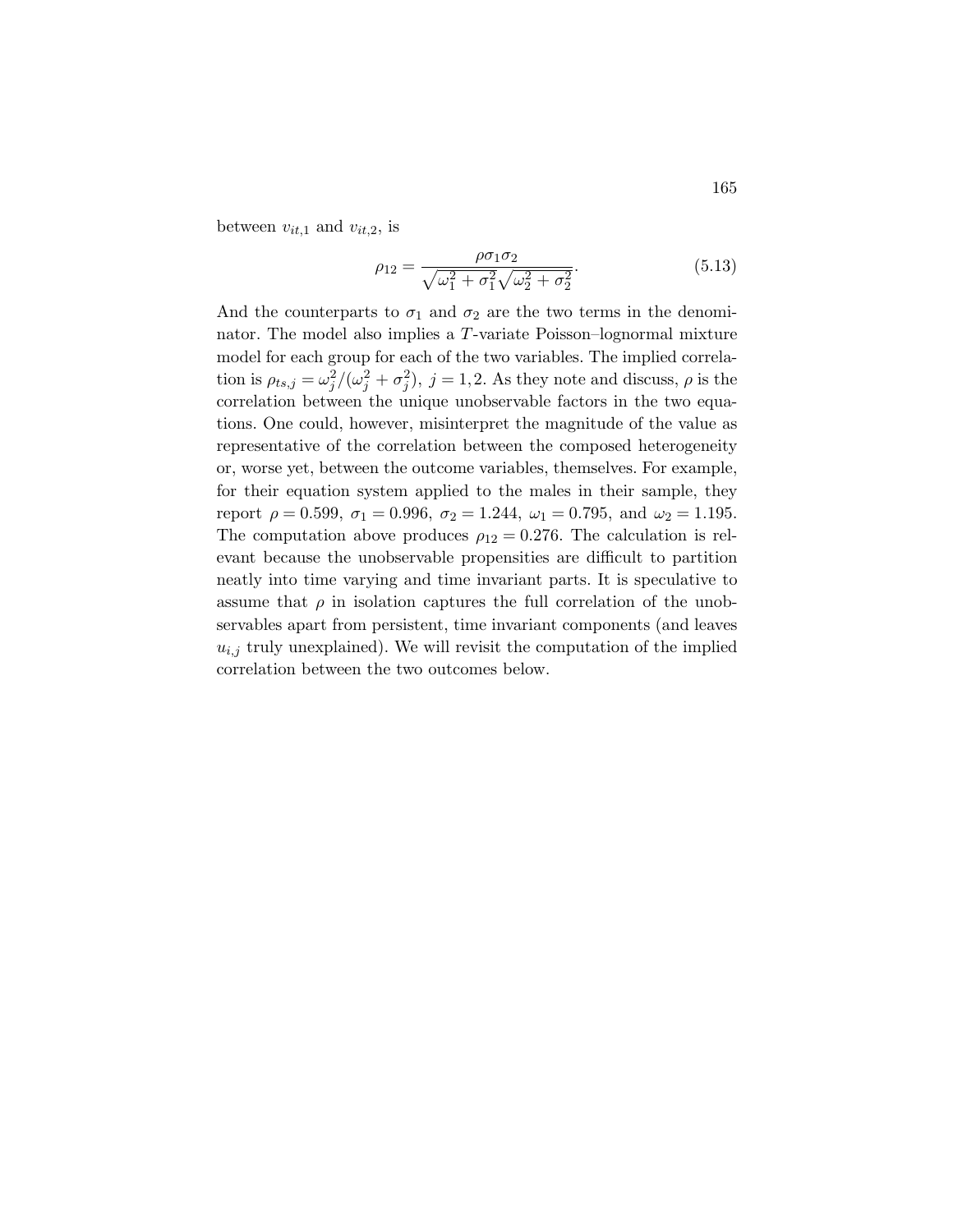# **6 Applications**

In "Incentive Effects in the Demand for Health Care: A Bivariate Panel Count Data Estimation," Riphahn et al. (2003) employed a part of the German Socioeconomic Panel (GSOEP) data set to analyze two count variables, *DocVis*, the number of doctor visits in the last three months and *HospVis*, the number of hospital visits in the last year. The authors employed a bivariate panel data (random effects) Poisson model to study these two outcome variables. A central focus of the investigation was the role of the choice of private health insurance in the intensity of use of the health care system, i.e., whether the data contain evidence of moral hazard. We will use these data to illustrate the model extensions described above.<sup>1</sup> The authors of this study presented estimates for the Poisson–lognormal model in Section 2.2.2 and the bivariate Poisson model in (5.12). We will analyze the single equation and two part models in some detail, but only analyze the correlation structure developed for the bivariate Poisson model in Section 5. (We have not proposed any extensions for this model; our

 $1$ The raw data are published and available for download on the *Journal of Applied Econo*metrics data archive website, The URL is given in Table 6.1..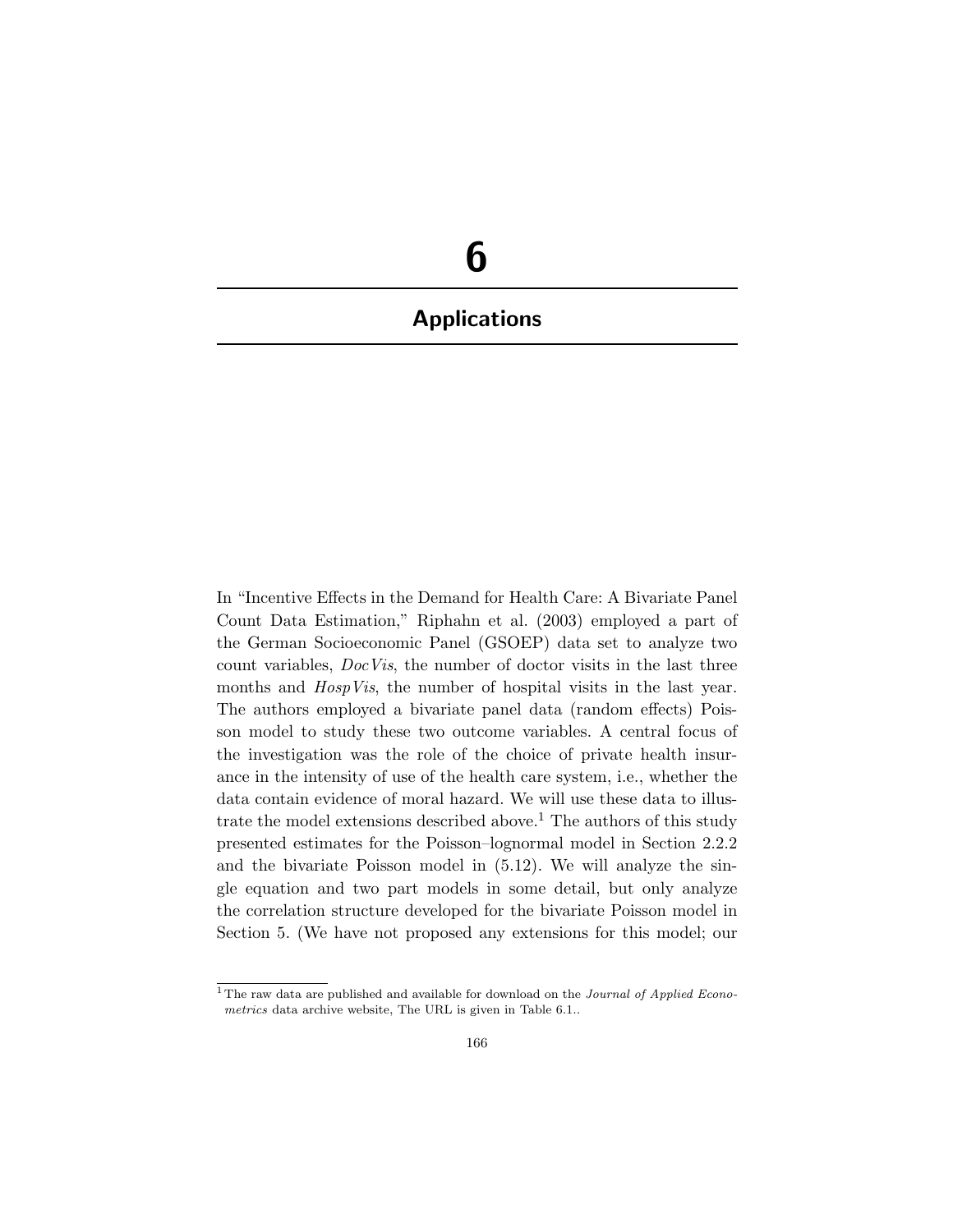analysis has only provided a more detailed interpretation of the existing model results.) In order to keep the amount of reported results to a manageable size, we will also restrict attention to *DocVis*, the count of doctor visits. Analysis of the count of hospital visits is left for further research.

### **6.1 The Data**

The RWM data set is an unbalanced panel of 7,293 individual families observed from one to seven times. The number of observations varies from one to seven (1,525, 1,079, 825, 926, 1,051, 1000, 887) with a total number of observations of 27,326. The composition of the panel is shown in Figure 6.1..

The variables in the data file are listed in Table 6.1. with descriptive statistics for the full sample. They estimated separate equations for males and females and did not report any estimates based on the pooled data. Table 6.2. reports descriptive statistics for the two subsamples. The figures given all match those reported by RWM. (See their Table II,



Fig. 6.1. Group sizes in RWM panel data.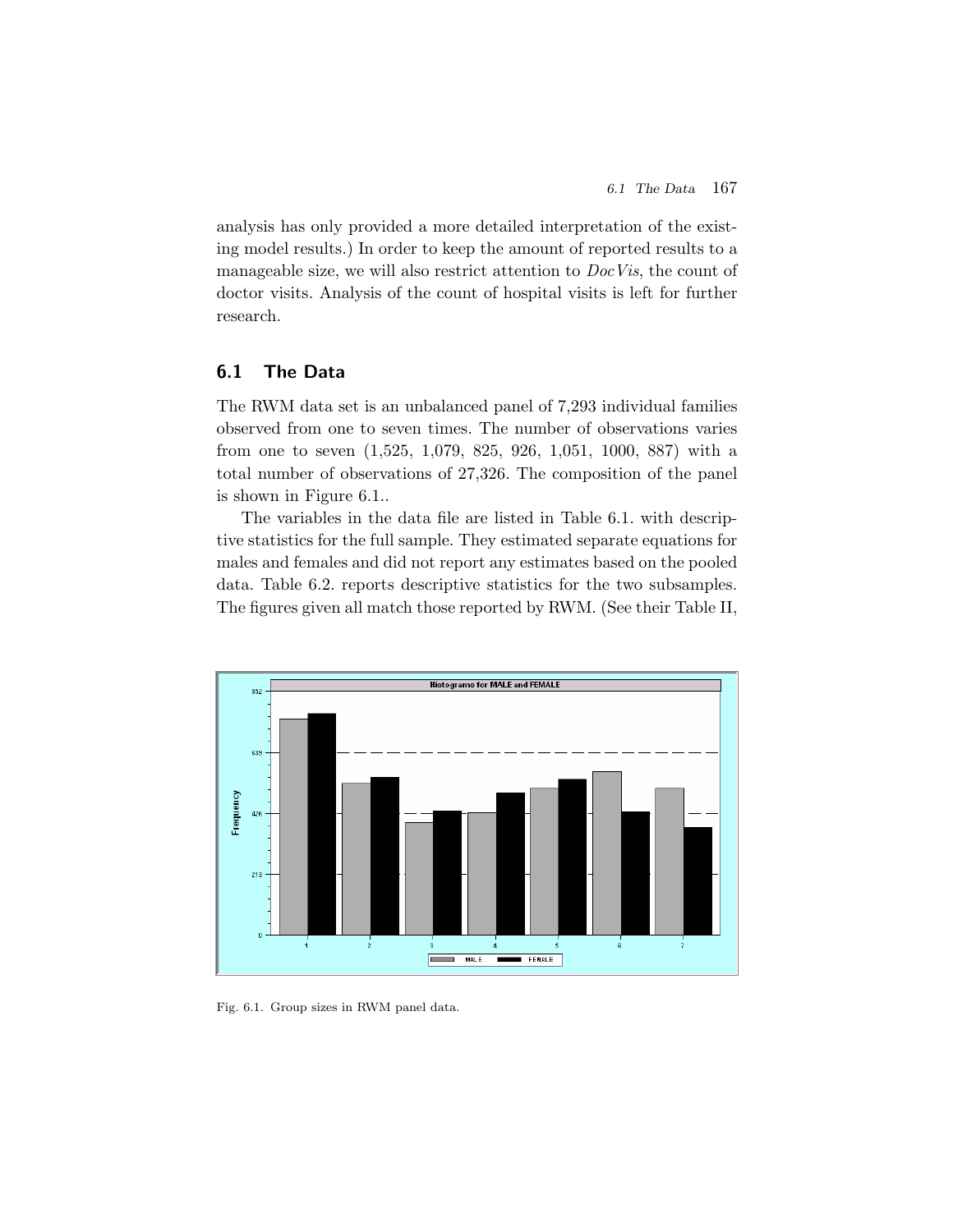| Variable         | Measurement                                               | Mean      | Standard deviation |
|------------------|-----------------------------------------------------------|-----------|--------------------|
|                  | Household identification, 1, , 7293                       |           |                    |
| Year             | Calendar year of the observation                          | 1987.82   | 17087              |
| Year1984         | Dummy variable for 1984 observation                       | 0.141770  | 0.348820           |
| Year1985         | Dummy variable for 1984 observation                       | 0.138842  | 0.345788           |
| Year1986         | Dummy variable for 1984 observation                       | 0.138769  | 0.345712           |
| <b>Year1987</b>  | Dummy variable for 1984 observation                       | 0.134158  | 0.340828           |
| <i>Year</i> 1988 | Dummy variable for 1984 observation                       | 0.164056  | 0.370333           |
| Year1991         | Dummy variable for 1984 observation                       | 0.158823  | 0.365518           |
| Year1994         | Dummy variable for 1984 observation                       | 0.123582  | 0.329110           |
| Age              | Age in years                                              | 43.5257   | 1.3302             |
| $Agesq^{**}$     | Age saquared/1000                                         | 2.02286   | 1.00408            |
| Female           | Female $= 1$ ; male $= 0$                                 | 0.478775  | 0.499558           |
| Married          | Married $= 1$ ; else $= 0$                                | 0.758618  | 0.427929           |
| Hhkids           | Children under age 16 in the household $= 1$ ; else $= 0$ | 0.402730  | 0.490456           |
| $Hhminc***$      | Household nominal monthly net income, German marks/10000  | 0.352084  | 0.176908           |
| Educ             | Years of schooling                                        | 11.3206   | 2.32489            |
| Working          | Employed $= 1$ ; else $= 0$                               | 0.677048  | 0.467613           |
| Bluec            | Blue collar employee $= 1$ ; else $= 0$                   | 0.243761  | 0.429358           |
| Whitec           | White collar employee $= 1$ ; else $= 0$                  | 0.299605  | 0.458093           |
| Self             | Self employed $= 1$ ; else $= 0$                          | 0.0621752 | 0.241478           |
| Sivil            | Civil servant $= 1$ ; else $= 0$                          | 0.0746908 | 0.262897           |

Table 6.1. Variables in German health care data file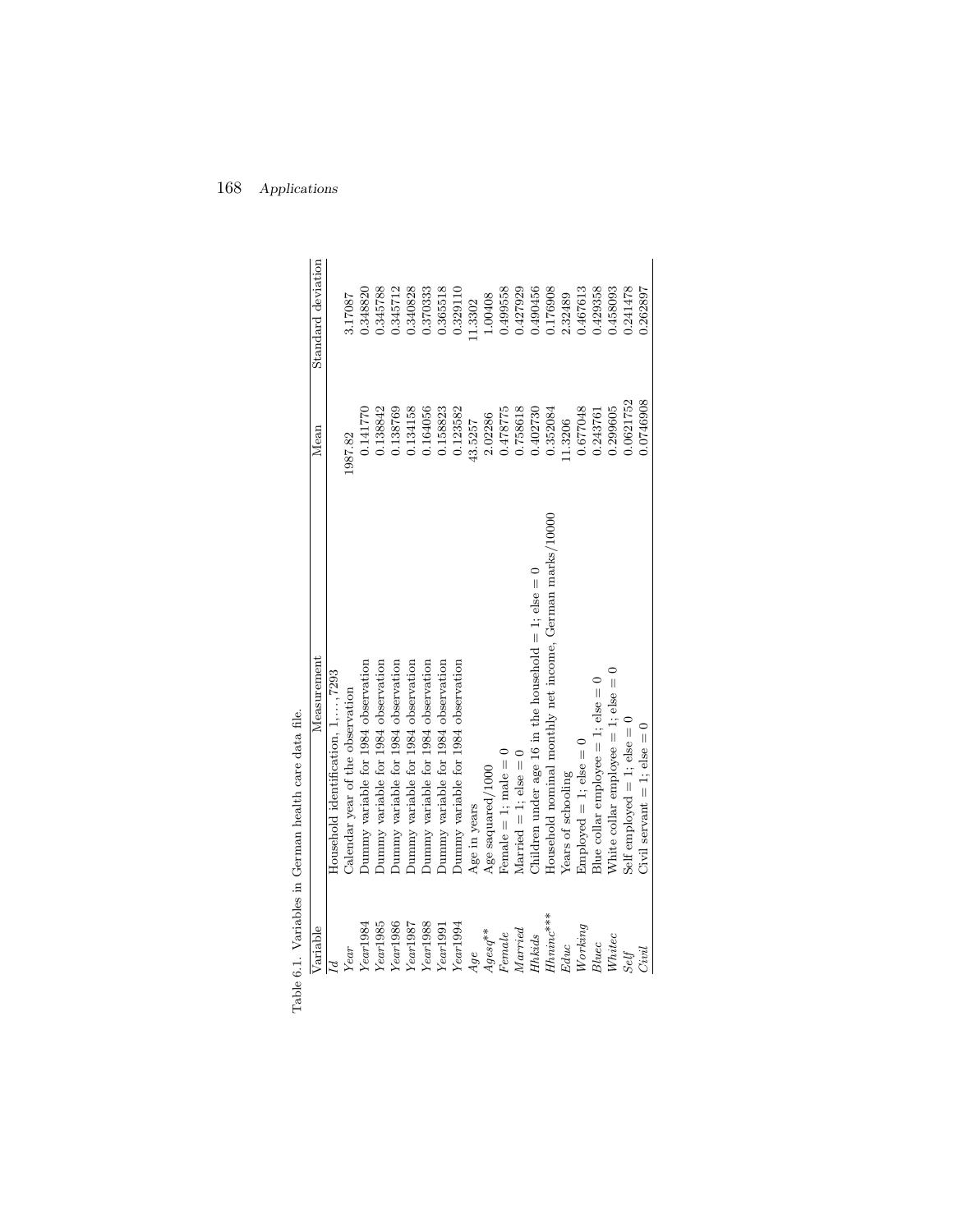| Variable              | Measurement                                                | Mean      | Standard deviation |
|-----------------------|------------------------------------------------------------|-----------|--------------------|
| Haupts                | Highest schooling degree is Hauptschul $= 1$ ; else $= 0$  | 0.624277  | 0.484318           |
| Reals                 | Highest schooling degree is Realschul $= 1$ ; else $= 0$   | 0.196809  | 0.397594           |
| Fachhs                | Highest schooling degree is Polytechnical = 1; else = $0$  | 0.0408402 | 0.197924           |
| Abitur                | Highest schooling degree is Abitur $= 1$ ; else $= 0$      | 0.117031  | 0.321464           |
| Univ                  | Highest schooling degree is university $= 1$ ; else $= 0$  | 0.0719461 | 0.258403           |
| $H$ s at              | Health satisfaction, $0 - 10$                              | 6.78543   | 2.29372            |
| $Neubsat^{*,**}$      | Health satisfaction, $0 - 10$                              | 6.78566   | 2.29373            |
| Handdum               | Handicapped $= 1$ ; else $= 0$                             | 0.214015  | 0.410028           |
| Handper               | Degree of handicap in pct, $0 - 100$                       | 7.01229   | 19.2646            |
| Doc Vis               | Number of doctor visits in last three months               | 3.18352   | 5.68969            |
| $Doctor^*$            | $\lim_{t \to \infty} \frac{1}{t}$ if DocVis $> 0$ , 0 else | 629108    | 0.483052           |
| HospVis               | Number of hospital visits in last calendar year            | 0.138257  | 0.884339           |
| Hospita <sup>rx</sup> | 1 of HospVis $> 0$ , 0 else                                | 0.0876455 | 0.282784           |
| Public                | Insured in public health insurance $= 1$ ; else $= 0$      | 0.885713  | 0.318165           |
| Add <sub>On</sub>     | Insured by add-on insurance $= 1$ ; else $= 0$             | 0.0188099 | 135856             |

| ĭ |
|---|
| c |
|   |
|   |
|   |
|   |

Data source: http://qed.econ.queensu.ca/jae/2003-v18.4/riphahn-wambach-million/.<br>From Riphahn, R., A. Wambach, and A. Million (2003), Incentive effects in the demand for health care: A bivariate panel count data<br>estimatio From Riphahn, R., A. Wambach, and A. Million (2003), Incentive effects in the demand for health care: A bivariate panel count data estimation," Journal of Applied Econometrics, **18**(4), 387–405.

Notes: \*Newhsat = Hsat; 40 observations on HSAT recorded between 6 and 7 were changed to 7.

∗∗Transformed variable not in raw data file.

∗∗∗Divided by 1,000 rather than 10,000 by RWM. We used this scale to ease comparison of coefficients.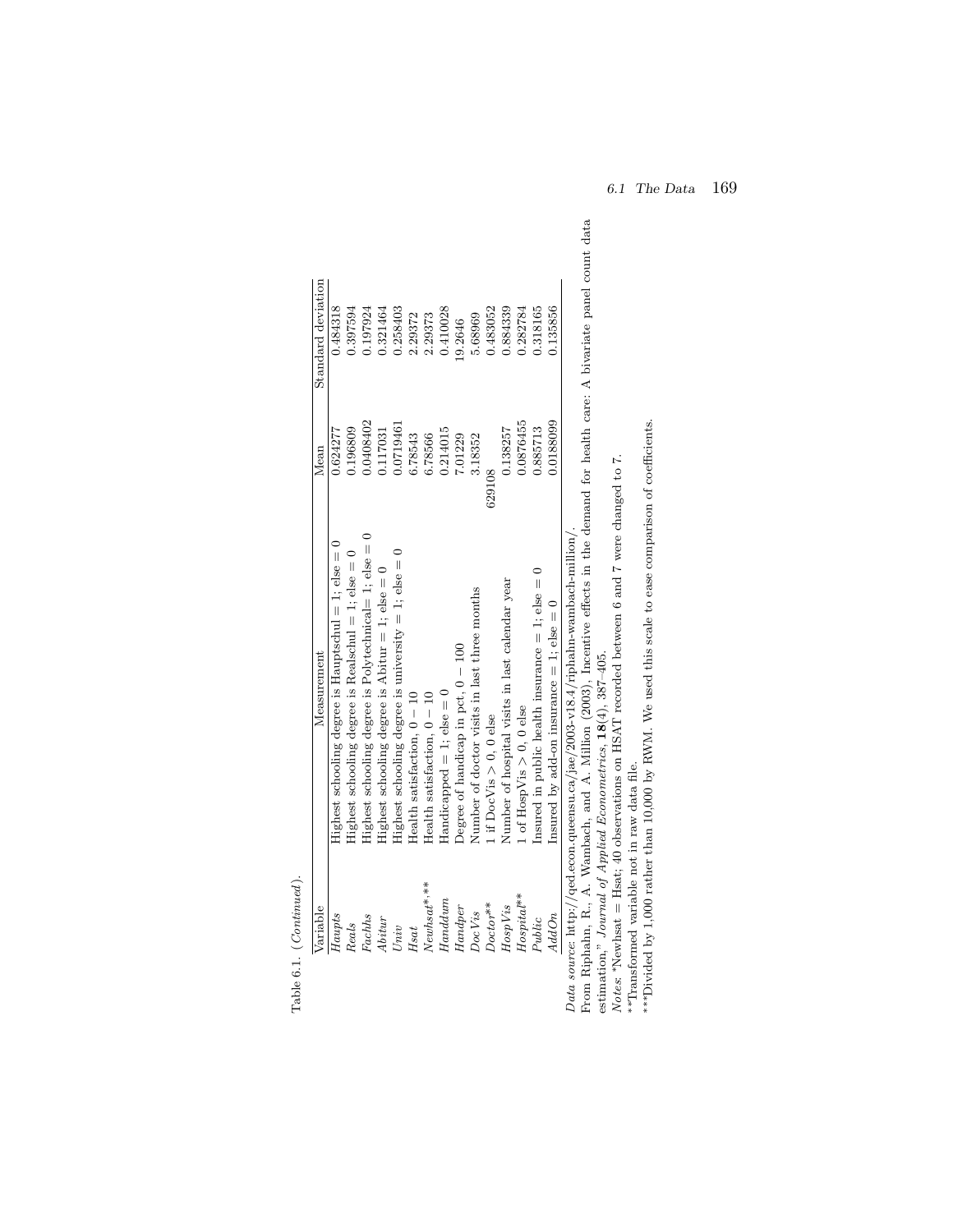### 170 *Applications*

| Table 6.2. Descriptive statistics by gender. |  |  |
|----------------------------------------------|--|--|
|                                              |  |  |

|               |           | Males         | Females   |               |
|---------------|-----------|---------------|-----------|---------------|
| Variable      | Mean      | Standard dev. | Mean      | Standard dev. |
| Year          | 1987.84   | 3.19003       | 1987.80   | 3.14985       |
| Year1984      | 0.141613  | 0.348665      | 0.141940  | 0.349002      |
| Year1985      | 0.138875  | 0.345828      | 0.138806  | 0.345757      |
| Year1986      | 0.138173  | 0.345094      | 0.139418  | 0.346395      |
| Year1987      | 0.134171  | 0.340848      | 0.134144  | 0.340820      |
| Year1988      | 0.162396  | 0.368826      | 0.165864  | 0.371973      |
| Year1991      | 0.157551  | 0.364332      | 0.160208  | 0.366813      |
| Year1994      | 0.127220  | 0.333231      | 0.119621  | 0.324530      |
| Aqe           | 42.6526   | 11.2704       | 44.4760   | 11.3192       |
| Aqesq         | 1.94628   | 0.987385      | 2.10623   | 1.01543       |
| Female        | 0.000000  | 0.000000      | 1.00000   | 0.000000      |
| Married       | 0.765148  | 0.423921      | 0.751510  | 0.432154      |
| <b>Hhkids</b> | 0.412975  | 0.492386      | 0.391577  | 0.488122      |
| Hhninc        | 0.359054  | 0.173564      | 0.344495  | 0.180179      |
| Educ          | 11.7287   | 2.43649       | 10.8764   | 2.10911       |
| Working       | 0.850312  | 0.356777      | 0.488420  | 0.499885      |
| Bluec         | 0.340237  | 0.473805      | 0.138730  | 0.345677      |
| Whitec        | 0.299937  | 0.458246      | 0.299243  | 0.457944      |
| Self          | 0.0856561 | 0.279865      | 0.0366124 | 0.187815      |
| Civil         | 0.117812  | 0.322397      | 0.0277459 | 0.164250      |
| Haupts        | 0.601137  | 0.489682      | 0.649469  | 0.477155      |
| Reals         | 0.176086  | 0.380907      | 0.219369  | 0.413835      |
| Fachhs        | 0.0536404 | 0.225315      | 0.0269051 | 0.161812      |
| Abitur        | 0.146949  | 0.354068      | 0.0844608 | 0.278088      |
| Univ          | 0.0961876 | 0.294859      | 0.0455553 | 0.208527      |
| Hsat          | 6.92436   | 2.25148       | 6.63417   | 2.32951       |
| Newhsat       | 6.92459   | 2.25148       | 6.63441   | 2.32953       |
| Handdum       | 0.227295  | 0.419007      | 0.199559  | 0.399538      |
| Handper       | 8.13371   | 20.3288       | 5.79143   | 17.9562       |
| DocVis        | 2.62571   | 5.21121       | 3.79080   | 6.11113       |
| Doctor        | 0.559503  | 0.496464      | 0.704884  | 0.456112      |
| HospVis       | 0.127782  | 0.930209      | 0.149660  | 0.831416      |
| Hospital      | 0.0779330 | 0.268076      | 0.0982191 | 0.297622      |
| Public        | 0.861055  | 0.345902      | 0.912558  | 0.282492      |
| AddOn         | 0.9175525 | 0.131323      | 0.0201789 | 0.140617      |
| Sample size   |           | 14,243        | 13,083    |               |

page 393.) The outcome variables of interest in the study were doctor visits in the last three months and number of hospital visits last year. Histograms for these variables for the full data set are shown in Figures 6.2. and 6.3.. (Figure 6.1. was truncated at 20 visits. Figure 6.2. was truncated at 10. These remove about 200 observations from the sample used to form the figures.)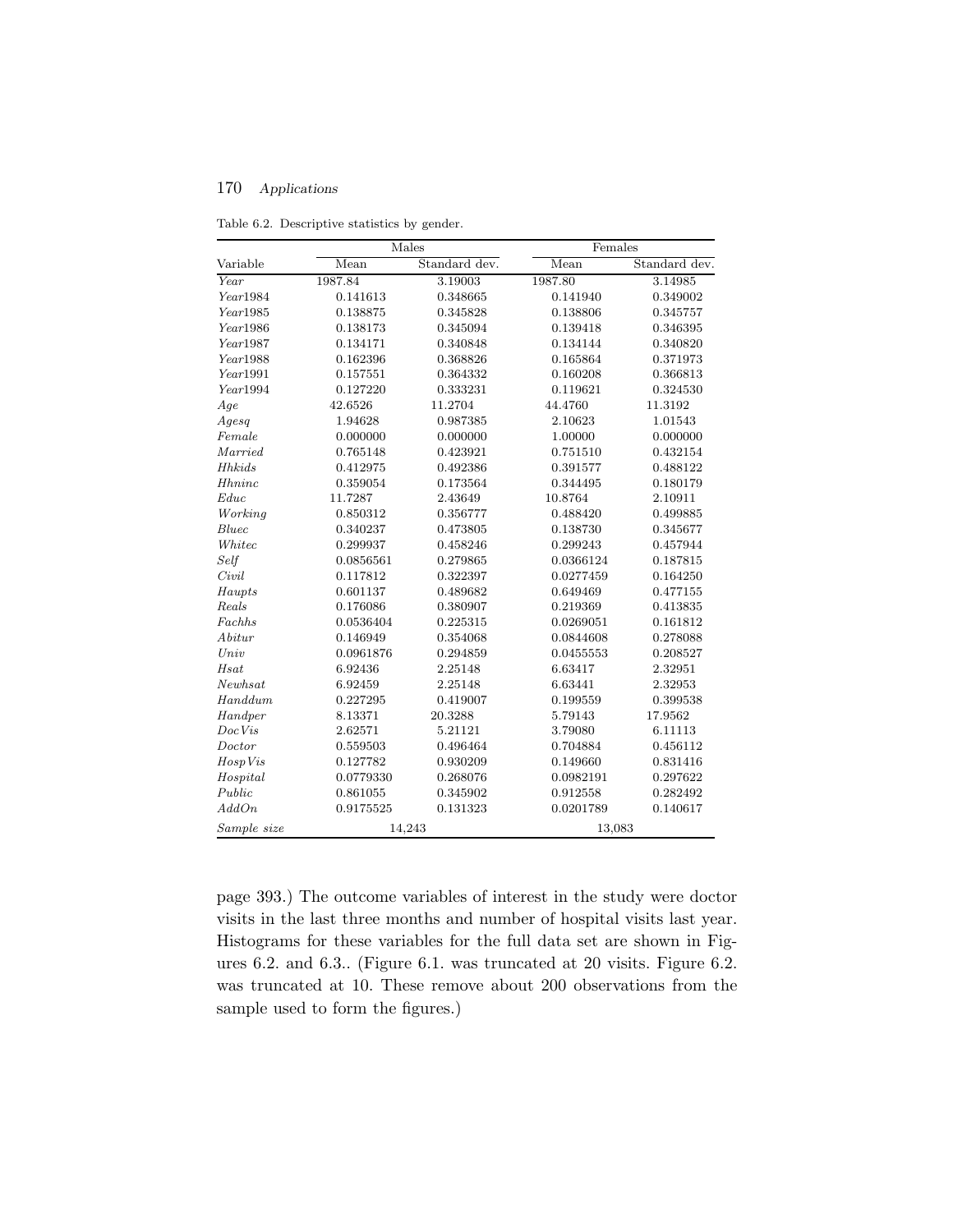*6.1 The Data* 171



Fig. 6.2. Histograms for DocVis.

The base case count model used by the authors included the following variables in addition to the constant term:

 $\mathbf{x}_{it} = (Age, \textit{Agesq}, \textit{HSat}, \textit{Handdum}, \textit{Handper}, \textit{Married},$ Educ, Hhninc, Hhkids, Self, Civil, Bluec,  $Working, Public, AddOn)$ 

and a set of year effects,

**t** = (*Year*1985, *Year*1986, *Year*1987, *Year*1988, *Year*1991, *Year*1994).

The same specification was used for both *DocVis* and *HospVis*. We will use their specification in our count models. The estimated year effects are omitted from the reported results in the paper. The variables used in the participation equation in the two part models are discussed in Section 6.3.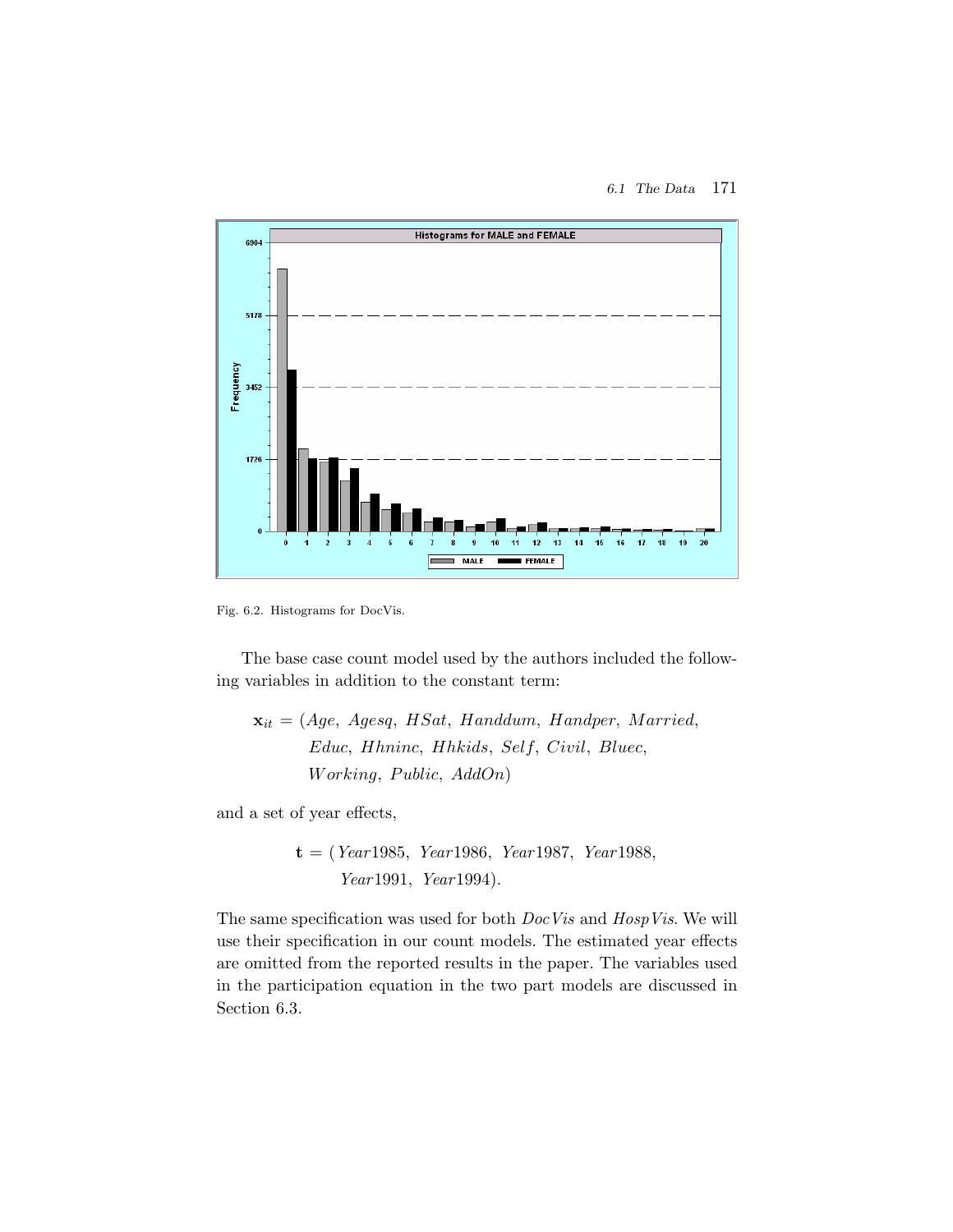

172 *Applications*

Fig. 6.3. Histograms for  $HospVis.$ 

### **6.2 Functional Forms and Heterogeneity**

Table 6.3. presents estimates of the Poisson regression models for males and females. The pooled (across genders and across time) results appear in the first column. We tested for homogeneity of the coefficient vectors for males and females using a likelihood ratio test; the chi squared statistic is

$$
\lambda_{LR} = 2[90097.4 - (42927.6 + 46275.1)] = 1789.4.
$$

This is substantially larger than the critical chi squared with 16 degrees of freedom (26.30), so the hypothesis that the same model applies to males and females is rejected for the Poisson model. The Poisson specification is, itself, rejected in favor of a model with heterogeneity, so we repeated the homogeneity test with the log gamma (negative binomial) results. The log likelihood for the pooled data is −58082.0 — the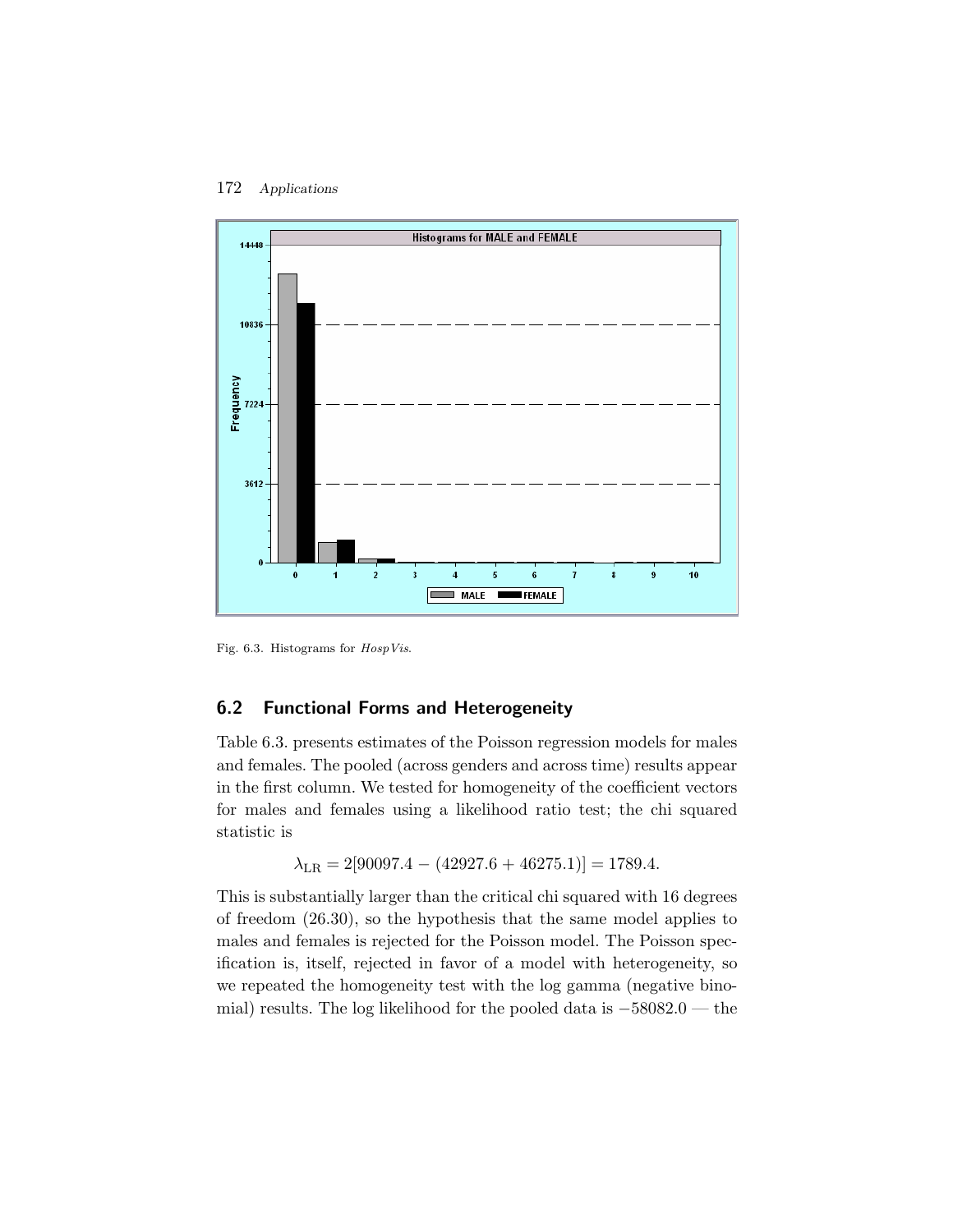|                       | Pooled     |                     | Males               |            |            | Females             |            |
|-----------------------|------------|---------------------|---------------------|------------|------------|---------------------|------------|
| Variable              | Poisson    | Poisson             | Log gamma Lognormal |            | Poisson    | Log gamma Lognormal |            |
| Constant              | 2.639      | 2.771               | 3.1488              | 2.8079     | 2.546      | 3.0245              | 2.7556     |
|                       | (39.46)    | (28.85)             | (13.74)             | (11.26)    | (28.54)    | (15.03)             | (12.47)    |
| Age                   | $-0.00732$ | $-0.02387$          | $-0.03983$          | $-0.05858$ | $-0.01320$ | $-0.03119$          | $-0.04485$ |
|                       | $(-2.64)$  | $(-5.44)$           | $(-4.07)$           | $(-5.51)$  | $(-3.64)$  | $(-3.78)$           | $(-4.90)$  |
| Aqesq                 | 0.1407     | 0.3693              | 0.5467              | 0.7853     | 0.1794     | 0.3727              | 0.5421     |
|                       | (4.54)     | (7.45)              | (4.77)              | (6.45)     | (4.46)     | (4.02)              | (5.27)     |
| Hsat                  | $-0.2149$  | $-0.2253$           | $-0.2392$           | $-0.2650$  | $-0.2034$  | $-0.2080$           | $-0.2225$  |
|                       | $(-151.9)$ | $(-104.1)$          | $(-42.44)$          | $(-50.93)$ | $(-108.3)$ | $(-47.30)$          | $(-46.54)$ |
| Handdum               | 0.1011     | 0.06899             | $-0.02090$          | $-0.01093$ | 0.1379     | 0.1133              | 0.1011     |
|                       | (8.71)     | (4.09)              | $(-0.46)$           | $(-0.23)$  | (8.55)     | (2.79)              | (2.48)     |
| Handper               | 0.001992   | 0.002858            | 0.006614            | 0.007398   | 0.002414   | 0.004359            | 0.004432   |
|                       | (10.73)    | (10.04)             | (8.05)              | (9.08)     | (9.48)     | (5.92)              | (6.14)     |
| Married               | 0.02058    | 0.05831             | 0.06582             | 0.1276     | 0.02718    | 0.02816             | 0.04590    |
|                       | (2.32)     | (3.89)              | (2.18)              | (3.67)     | (2.39)     | (1.13)              | (1.63)     |
| Educ                  | $-0.01483$ | $-0.02348$          | $-0.02623$          | $-0.02297$ | 0.01473    | 0.007725            | 0.01318    |
|                       | $(-7.96)$  | $(-8.43)$           | $(-4.59)$           | $(-3.43)$  | (5.65)     | (1.36)              | (2.09)     |
| Hhninc                | $-0.1729$  | $-0.2220$           | $-0.1917$           | $-0.1257$  | $-0.2063$  | $-0.1624$           | $-0.1417$  |
|                       | $(-7.27)$  | $(-5.93)$           | $(-2.48)$           | $(-1.44)$  | $(-6.53)$  | $(-2.57)$           | $(-1.92)$  |
| $H$ h $kids$          | $-0.1108$  | $-0.07598$          | $-0.08440$          | $-0.09013$ | $-0.1338$  | $-0.1243$           | $-0.1360$  |
|                       | $(-12.86)$ | $(-5.75)$           | $(-3.32)$           | $(-2.94)$  | $(-11.63)$ | $(-4.91)$           | $(-4.81)$  |
| Self                  | $-0.2914$  | $-0.2110$           | $-0.2179$           | $-0.3590$  | $-0.2175$  | $-0.2424$           | $-0.2885$  |
|                       | $(-16.18)$ | $(-8.98)$           | $(-5.02)$           | $(-6.81)$  | $(-7.47)$  | $(-4.51)$           | $(-4.55)$  |
| Civil                 | $-0.05026$ | 0.09144             | 0.08411             | 0.01916    | $-0.07113$ | $-0.01982$          | $-0.03188$ |
|                       | $(-2.64)$  | (3.78)              | (1.56)              | (0.32)     | $(-1.91)$  | $(-0.34)$           | $(-0.39)$  |
| Bluec                 | $-0.08920$ | 0.01779             | 0.03706             | $-0.03137$ | $-0.03543$ | $-0.04010$          | $-0.09991$ |
|                       | $(-9.01)$  | (1.24)              | (1.20)              | $(-.93)$   | $(-2.38)$  | $(-1.31)$           | $(-2.81)$  |
| Working               | $-0.07478$ | $-0.05539$          | $-0.01545$          | 0.03119    | 0.01490    | 0.03046             | 0.03851    |
|                       | $(-7.62)$  | $(-3.17)$           | $(-0.38)$           | (0.78)     | (1.29)     | (1.23)              | (1.38)     |
| Public                | 0.1145     | $0.1001\,$          | 0.09340             | 0.05150    | 0.1312     | 0.09530             | 0.08076    |
|                       | (7.32)     | (4.27)              | (1.83)              | (0.91)     | (6.22)     | (2.44)              | (1.72)     |
| Addon                 | 0.06084    | 0.06655             | 0.05506             | 0.1954     | 0.02071    | 0.03088             | 0.1175     |
|                       | (2.39)     | (1.63)              | (0.50)              | (1.81)     | (0.63)     | (0.32)              | (1.25)     |
| $\theta$              |            |                     | 0.5707              |            |            | 0.8289              |            |
|                       |            |                     | (59.96)             |            |            | (64.44)             |            |
| $\kappa$              |            |                     | 1.7522              |            |            | 1.2064              |            |
|                       |            |                     | (59.96)             |            |            | (64.44)             |            |
| $\sigma(\varepsilon)$ |            |                     | 1.9874              | 1.2520     |            | 1.4757              | 1.0608     |
|                       |            |                     | 72.19)              | (104.61)   |            | (84.33)             | (114.80)   |
| $\sigma(h)$           |            |                     | 1.3237              | 4.2651     |            | 1.1.0984            | 2.5325     |
|                       |            |                     | (119.92)            | (29.49)    |            | (128.89)            | (41.13)    |
| lnL                   |            | $-89641.2 -42774.7$ | $-27480.4$          | $-27408.6$ | $-45900.2$ | $-30262.3$          | $-30214.7$ |
| $\, n$                | 27326      |                     | 14243               |            |            | 13083               |            |

Table 6.3. Poisson models and heterogeneity in poisson (t ratios in parentheses).

Notes: Estimated coefficients for year dummy variables, excluding year 1984, are not reported;  $\theta =$  the estimated parameter for the log gamma (NB) model;  $\kappa = 1/\theta = \text{Var}[h]$  for log gamma model;  $\sigma(\varepsilon) = \sqrt{\psi'(\theta)} = \text{Var}(\ln h_i)$  for the log gamma model. Estimated directly for the lognormal model;  $\sigma(h) = \sqrt{\kappa}$  for the log gamma model,  $\sqrt{\exp(\sigma^2)[\exp(\sigma^2) - 1]}$  for the lognormal model.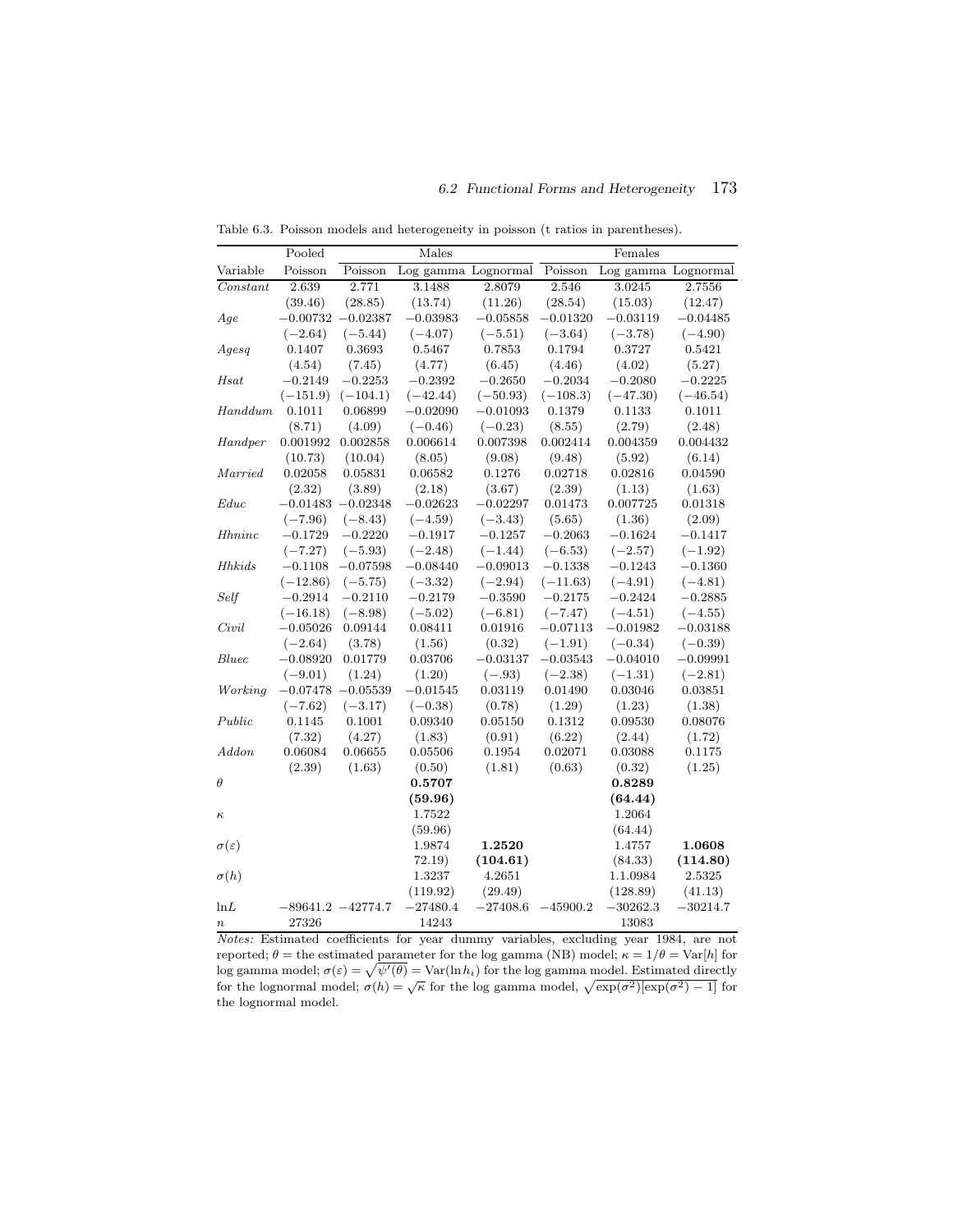#### 174 *Applications*

pooled NB results are not shown — so the LR statistic for the NB model is 678.60, with 17 degrees of freedom. On this basis, we will not use the pooled data in any of the models estimated below. For brevity, we will present only the results for the males in the sample  $(n = 14,243)$ . (Qualitative results for the two samples are the same. RWM do not pursue the differences in the results for males and females.)

The immediate impression is that the presence of public insurance and private AddOn insurance in the pooled model both have a significant influence on usage of physician visits. However, when the models are fit separately for males and females, the latter effect is dissipated. It appears that generally, the former effects disappears from the models that account for latent heterogeneity — of the four sets of results in Table 6.3., the effect of AddOn remains significant only in the NB model for females.

As noted, the Poisson model is rejected based on the likelihood ratio test for either of the heterogeneity models (log gamma or lognormal) for both males and females. For the males, for example, for the negative binomial vs. the Poisson model, the chi squared is  $2(42774.7 - 27480.4) = 30588.6$ , with one degree of freedom. Thus, the hypothesis is rejected. Similar results occur for the other three cases shown. The results are convincing that the Poisson model does not adequately account for the latent heterogeneity. The last four rows of Table 6.3. show the estimates of the parameters of the estimated distribution of latent heterogeneity. The estimated structural parameter is shown in boldface. The other values are derived as shown in the footnotes in the table. The two models produce similar results, however, the variance of the multiplicative heterogeneity  $(h_i)$  is substantially larger for the lognormal model. This is a reflection of the thick upper tail of the lognormal distribution. The overall impression of the distribution of  $\varepsilon_i$  might be a bit erroneous on this basis, as the mean of  $\varepsilon_i$  in the lognormal model is zero while the mean of  $\varepsilon_i$  in the log gamma model is  $\psi(\theta) - \ln \theta = -1.09$  for the males. Thus, the range of variation of the centered variables in the two models is somewhat closer (though the lognormal still has the larger variance).

The third column of the two groups of estimates present the lognormal model as an alternative specification to the log gamma (neg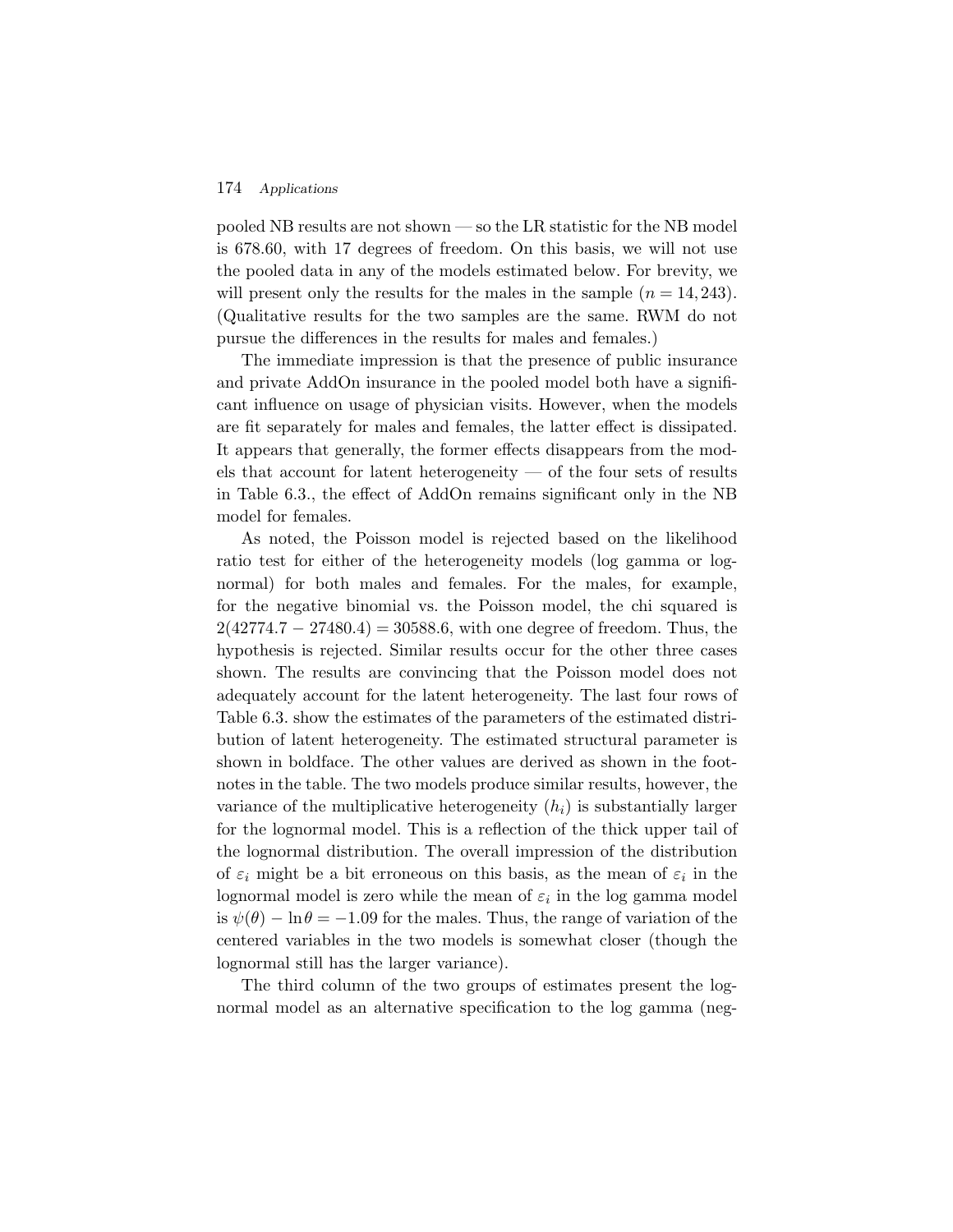ative binomial). These are the counterparts to RWM's results in their Table IV. Our estimates differ slightly; the difference appears small enough to be attributable to difference in the approximation methods. We used a 48 point Hermite approximation. RWM do not note what method they used for the heterogeneous Poisson model. They used a modification of the Hermite quadrature for the bivariate Poisson model. For example, for the log likelihood function, their reported value is −27411.4 vs. our −27408.6. The counterparts for females are −30213.4 for RWM and −30214.7 for ours. Based on the likelihoods, the lognormal model appears to be superior to the negative binomial model. Since the models are not nested, a direct test based on these values is inappropriate. The Vuong statistic suggested in (2.51) equals 2.329 in favor of the lognormal model.

Table 6.4. presents estimates of the parameters of the different specifications of the NB model. The base case Poisson model corresponds to  $P = 0$  in the encompassing NBP specification. Based on the likelihood ratio tests, any of the alternative specifications in the table, all of which nest the Poisson, will dominate it. As suggested earlier, NB1 and NB2 produce similar results, but nonetheless, are manifestly different specifications. The log likelihood for NB1 is significantly larger than that for NB2. However, as these two models are not nested, the LR test is inappropriate. Using the Vuong statistic in (2.19), we obtain a value of −1.63 in favor of NB1. In spite of the log likelihoods, this is in the inconclusive region. As expected, NBP produces a greater likelihood than either NB1 or NB2. Using a likelihood ratio statistic for testing against NB1, we obtain a chi squared of 207.8 with one degree of freedom. Thus, NB1 and, a fortiori, NB2 are rejected in favor of NBP for these data. The estimated standard error for the estimator of P for this model is 0.02293. The t (Wald) test against the null hypothesis that  $P$  equals 1.0 gives a statistic of 21.33, which, once again, would decisively reject the NB1 specification. The second rightmost column in Table 6.4. presents estimates of a heterogeneous model in which income and education influence the dispersion parameter in the NB2 model. The significantly negative coefficient on income indicates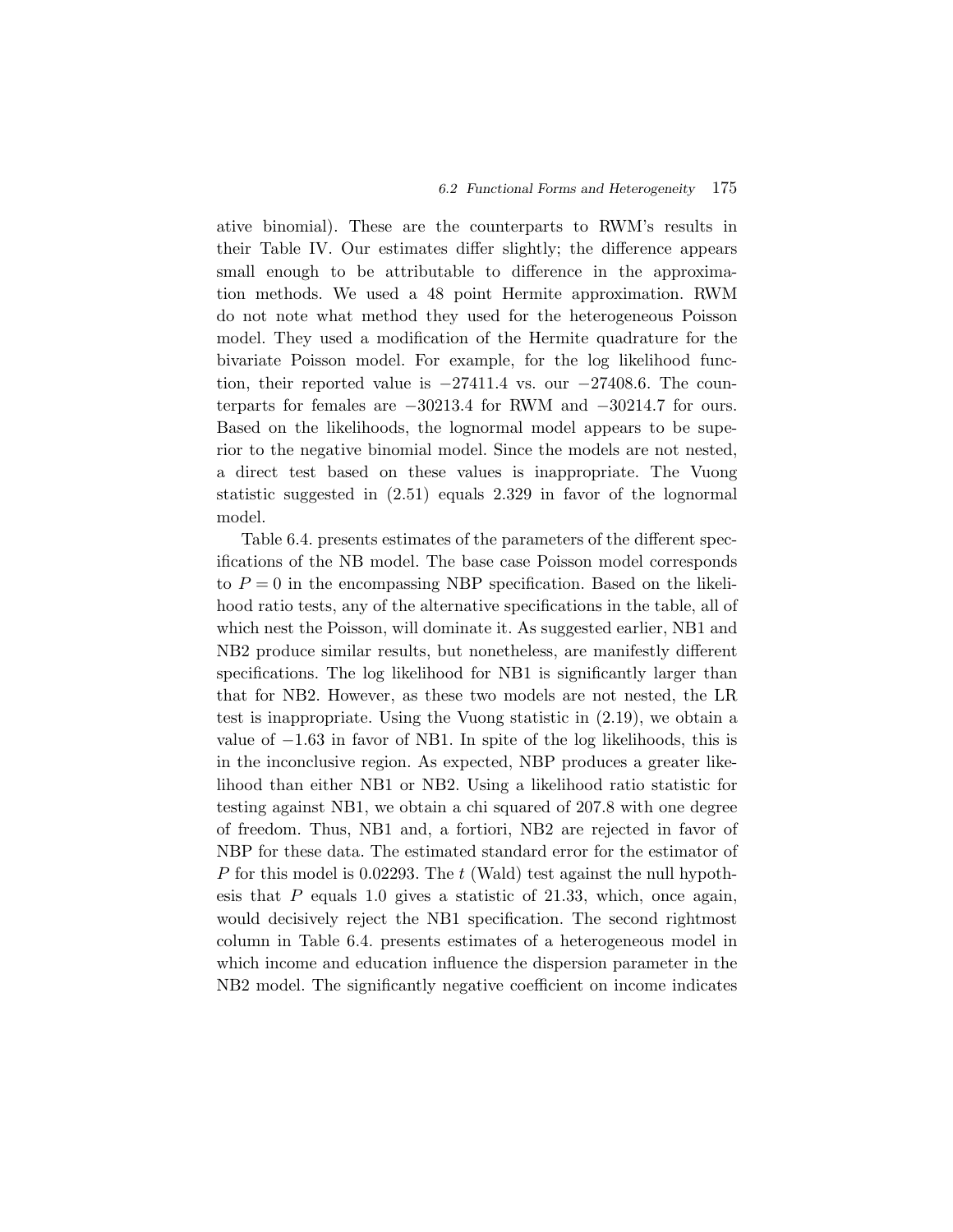| Variable                                                                                           | Poisson                                                                    | $\frac{B}{Z}$       | NB 2               | NB P               | NB lognormal       | Heterogeneous NB   |
|----------------------------------------------------------------------------------------------------|----------------------------------------------------------------------------|---------------------|--------------------|--------------------|--------------------|--------------------|
| Constant                                                                                           | 2.771 (26.85)                                                              | 2.7760 (14.06)      | 3.1488(13.74)      | 3.0500(13.14)      | 3.1751 (12.0)      | 3.1446 (13.72)     |
| Age                                                                                                | $(-5.44)$<br>$-0.02387$                                                    | $0.04768 (-5.61)$   | $-0.03983(-4.07)$  | $-0.04679(-4.76)$  | $-0.05635 (-4.86)$ | $-0.04018 (-4.08)$ |
| Agesq                                                                                              | (7.45)<br>0.3693                                                           | 0.6340(6.58)        | 0.5467(4.77)       | 0.6373(5.66)       | 0.7600(5.62)       | 0.5507(4.79)       |
| $\mathcal{H} sat$                                                                                  | $(-104.1)$<br>0.2253                                                       | $0.1886 (-44.58)$   | $-0.2392(-42.44)$  | $0.2279(-46.17)$   | $-0.2558(-39.16)$  | $-0.2396(-42.30)$  |
| Handdum                                                                                            | (4.09)<br>0.06899                                                          | 0.02292(0.67)       | $-0.02090(-0.46)$  | 0.01660(0.41)      | $-0.01128(-0.21)$  | $-0.02042(-0.44)$  |
| H and per                                                                                          | 8(10.04)<br>0.002858                                                       | 0.004141(7.33)      | 0.006614(8.05)     | 0.005031(7.30)     | 0.006995(7.22)     | 0.006631(7.93)     |
|                                                                                                    | (3.89)                                                                     | 0.1299(4.50)        | 0.06582(2.18)      | 0.1139(3.55)       | 0.1054(2.83)       | 0.06592(2.17)      |
| $\begin{array}{l} \displaystyle Maxried \\ \displaystyle Educ \\ \displaystyle Hhninc \end{array}$ | $(-8.43)$<br>$\begin{array}{r} 0.05831 \\ -0.02348 \\ -0.2220 \end{array}$ | $(0.009550(-1.80))$ | $-0.02623(-4.59)$  | $-0.01794(-2.86)$  | $-0.02083(-3.06)$  | $-0.02595(-4.46)$  |
|                                                                                                    | $(-50.93)$                                                                 | $0.07878(-1.13)$    | $-0.1917(-2.48)$   | $-0.1462(-1.78)$   | $-0.1470(-1.63)$   | $-0.1673(-2.30)$   |
| $\label{thm:th} Hhkids$                                                                            | $(-5.75)$<br>$-0.07598$                                                    | $-0.07435(-2.95)$   | $-0.08440(-3.32)$  | $-0.08672(-3.10)$  | $-0.08395(-2.58)$  | $-0.08219(-3.23)$  |
| $Self$                                                                                             | $(-8.98)$<br>$-0.2110$                                                     | $-0.2439(-5.56)$    | $-0.2179(-5.02)$   | $-0.2628(-5.42)$   | $-0.2887(-5.38)$   | $-0.2130(-4.92)$   |
| Civil                                                                                              | (3.78)                                                                     | 0.02782(0.60)       | 0.08411(1.56)      | 0.05148(0.93)      | 0.04781 (0.79)     | 0.08376(1.58)      |
|                                                                                                    | (1.24)<br>$\begin{array}{c} 0.0014 \\ 67710.0 \\ -0.05539 \\ \end{array}$  | $(0.009478(-0.35))$ | 0.03706(1.20)      | 0.005597(0.17)     | 0.01142(0.32)      | 0.04093(1.32)      |
| $\begin{array}{c} Bluec \\ Working \end{array}$                                                    | $(-3.17)$                                                                  | 0.01258(0.37)       | $-0.01545 (-0.38)$ | $-0.001046(-0.20)$ | 0.02404(0.50)      | $-0.01888 (-0.46)$ |
| Public                                                                                             | (4.27)                                                                     | 0.06067(1.38)       | 0.09340(1.83)      | 0.07823(1.50)      | 0.06632(1.16)      | 0.09601(1.91)      |
| $\label{thm:1} Add on$                                                                             | (1.63)<br>0.06655                                                          | 0.1393(1.72)        | 0.05506(0.50)      | 0.1363(1.34)       | 0.1250(1.07)       | 0.05276(0.48)      |
|                                                                                                    |                                                                            | 0.2058(62.08)       | 0.5707 (59.96)     | 0.3460(36.47)      | 0.9043(18.17)      | 0.5112(11.61)      |
|                                                                                                    | (fixed)<br>0.00000                                                         | .8598(62.08)        | 1.7522 (59.96)     | 2.8905 (36.47)     | .1058(18.17)       | 1.9562 (11.61)     |
|                                                                                                    | (fixed)<br>$0.0000$<br>$0.0000$                                            | $.0000$ (fixed)     | $2.0000$ (fixed)   | 1.4897 (64.96)     | $2.0000$ (fixed)   | $2.0000$ (fixed)   |
| $\sigma(\varepsilon)$                                                                              | (fixed)                                                                    | $0.0000$ (fixed)    | $0.0000$ (fixed)   | $0.0000$ (fixed)   | 0.6961(19.39)      | $0.0000$ (fixed)   |
| Hhninc                                                                                             | (fixed)<br>0.0000                                                          | $0.0000$ (fixed)    | $0.0000$ (fixed)   | $0.0000$ (fixed)   | $0.0000$ (fixed)   | $-0.3388(-3.24)$   |
| Educ                                                                                               | (fixed)<br>0.0000                                                          | $0.0000$ (fixed)    | $0.0000$ (fixed)   | $0.0000$ (fixed)   | $0.0000$ (fixed)   | 0.000540(0.071)    |
| ln L                                                                                               | $-42774.7$                                                                 | $-27410.0$          | 27480.4            | $-27306.1$         | $-27357.8$         | 27475.7            |

Table 6.4. Specifications for the Negative Binomial model (t ratios in parentheses).

176 *Applications*

(NB) model;  $\kappa=1/\theta=\mathrm{Var}[h]$  for log gamma model. (NB) model;  $\kappa = 1/\theta = \text{Var}[h]$  for log gamma model.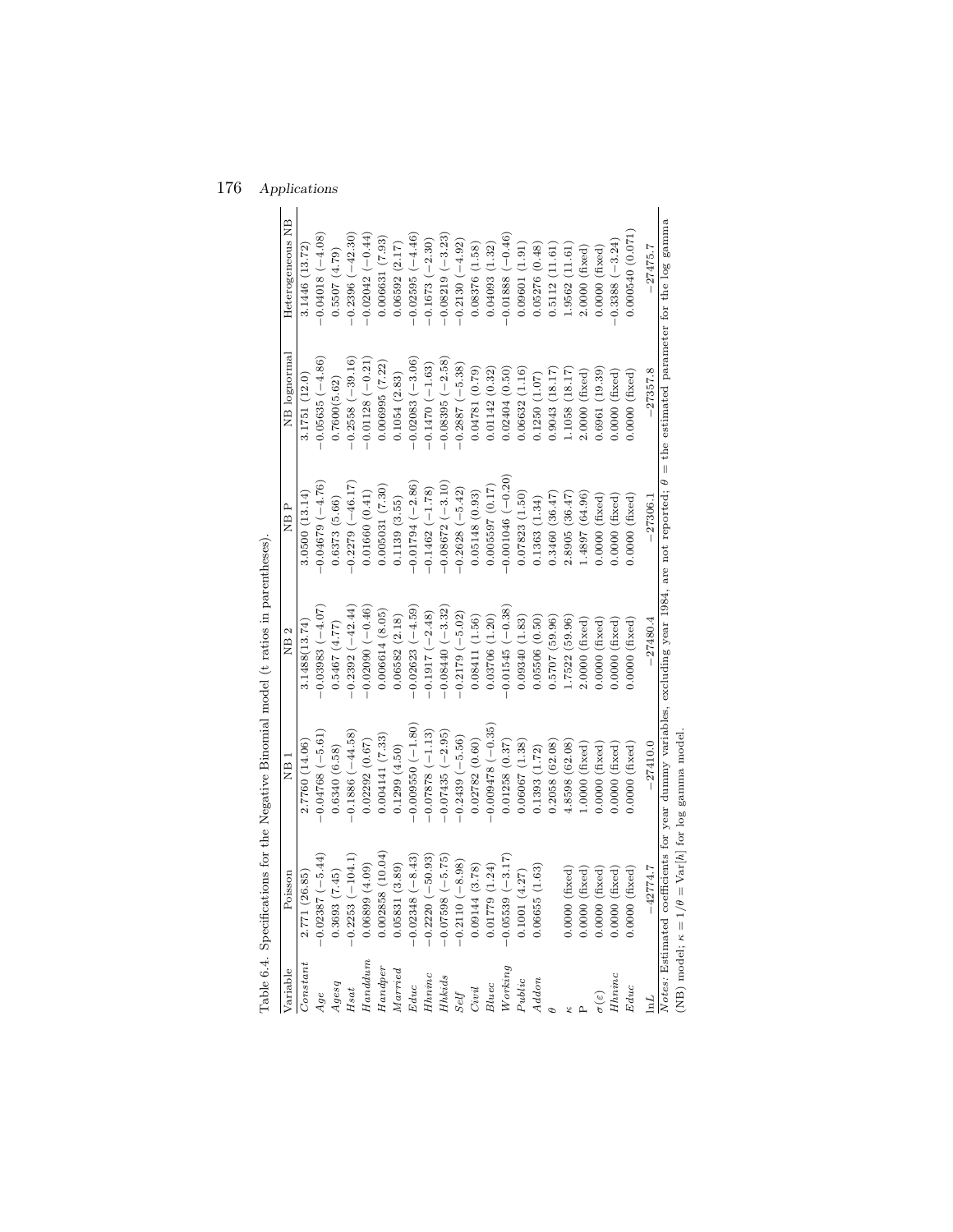that increasing income increases the dispersion, since in this expanded model,  $\kappa_i = (1/\theta) \exp(-\mathbf{z}_i' \gamma)$ .

The last column in Table 6.4. presents of the heterogeneous NB2 model. This model specifies the NB2 functional form with, in addition,

$$
\lambda_i = \exp(\mathbf{x}_i'\boldsymbol{\beta} + \sigma \varepsilon_i),
$$

where  $\varepsilon_i$  has a standard normal distribution. One way to view the model would be as a Poisson model with a compound disturbance in it,

$$
\lambda_i = \exp(\mathbf{x}_i'\boldsymbol{\beta} + \sigma_n \varepsilon_{ni} + \varepsilon_{gi}),
$$

where  $\varepsilon_{ni}$  is the standard normally distributed component and  $\varepsilon_{qi}$  is the log of  $h_i$ , which has the log gamma distribution that produces the NB model. If  $\varepsilon_{ni}$  and  $\varepsilon_{qi}$  are statistically independent, then the unconditional (on  $\varepsilon_{qi}$ ) density will be the NB2 model, still with latent normally distributed heterogeneity. Though it might appear otherwise, there is no problem of identification in the model; the two variance components are identified through different features of the distribution; the variance of  $\varepsilon_{gi}$ , identified through  $\theta$ , appears in the dispersion of  $y_i$  (and, indeed, in all higher moments). The estimation of this model is precisely analogous to estimation of the variance components in the stochastic frontier framework (see Aigner et al. (1977) and Greene (2006)), where the parameters are identifiable because of the different shapes of the distributions of the two random variables in the sum. Curiously, the estimate of the total variance of the heterogeneity in the compound model is smaller than that of the implied heterogeneity in NB2. Based on the two formulations above, we obtain, for the variance of  $\ln h_i$  in NB2,  $\psi'(0.5707) = 3.949$ , and for the variance of  $\sigma_n \varepsilon_n + \ln h_i$ ,  $\psi'(0.9043)$  +  $0.6961<sup>2</sup> = 2.393$ . The respective standard deviations are 1.987 and 1.547.

Based on the likelihood, the NB normal mixture model dominates NB2. The likelihood ratio statistic is 9.4, again with one degree of freedom. The mixture model does not dominate the NBP model. However, the models are not nested so the simple LR test is not usable.

RWM note based on comparing the Poisson–lognormal to the bivariate model that the significance and, in some cases, the signs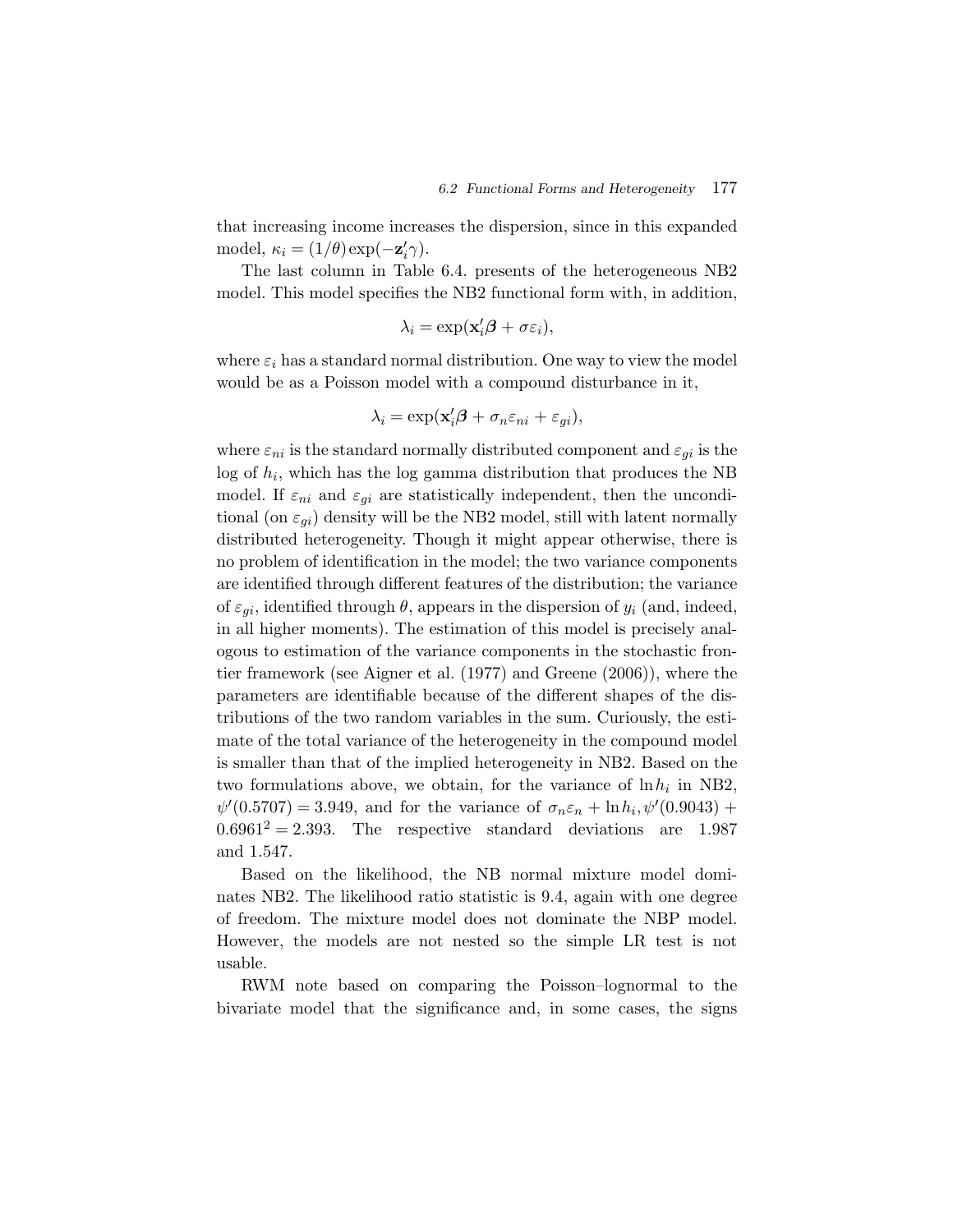### 178 *Applications*

of the coefficients change with the specification. We find generally, that this applies to the marginal variables, but that the pattern of significance of most of the variables in the equation is extremely stable. The very important exception is the variables that were the focus of the study, the insurance variables. What we find is that as the model is extended to account for latent heterogeneity, the importance of the private insurance variable diminishes consistently.

Tables 6.5. and 6.6. present estimates of a latent class Poisson regression model. We present the results for three classes. The determination of the optimal (appropriate) number of classes is a substantial complication, since J is not a parameter, and the likelihood ratio test is inappropraite for determining the right value. (See McLachlan and Peel (2000).) We do find that that log likelihood is approximately  $-30,300$  with a two class model compared to roughly  $-28,000$  with

Table 6.5. Estimated three class poisson finite mixture model, males (t ratios in parentheses), males only, constant class probabilities.

| Variable      | $Poisson - One Class$ | $Poisson - Class 1$ | Poisson – Class $2$ | $Poisson - Class 3$ |
|---------------|-----------------------|---------------------|---------------------|---------------------|
| Constant      | 2.771(26.85)          | 3.6321(11.88)       | 3.2967(14.66)       | 2.2148(5.42)        |
| Age           | $-0.02387(-5.44)$     | 0.04790(4.21)       | $-0.02586(-2.79)$   | $-0.0841(-4.94)$    |
| Aqesq         | 0.3693(7.45)          | $-0.5567(-4.25)$    | 0.3540(3.40)        | 1.0920(5.87)        |
| Hsat          | $-0.2253(-10.41)$     | $-0.1620(-28.04)$   | $-0.2061(-41.27)$   | $-0.3111(-36.30)$   |
| Handdum       | 0.06899(4.09)         | 0.1845(4.51)        | 0.1119(2.80)        | 0.1372(1.87)        |
| Handper       | 0.002858(10.04)       | 0.0004787(0.77)     | 0.003061(4.76)      | 0.005390(5.18)      |
| Married       | 0.05831(3.89)         | $-0.05021(-1.25)$   | 0.8798(2.77)        | 0.3408(5.82)        |
| Educ          | $-0.02348(-8.43)$     | $-0.03812(-4.44)$   | $-0.01907(-3.19)$   | $-0.009429(-0.88)$  |
| Hhninc        | $-0.2220(-5.93)$      | $-0.5750(-5.83)$    | $-0.1634(-2.30)$    | $-0.1916(-1.30)$    |
| <i>Hhkids</i> | $-0.07598(-5.75)$     | $-0.1398(-4.27)$    | $-0.1263(-4.58)$    | $-0.2374(-4.39)$    |
| Self          | $-0.2110(-8.98)$      | 0.1962(2.82)        | $-0.1353(-2.79)$    | $-0.4451(-4.53)$    |
| Civil         | 0.09144(3.78)         | 0.05698(0.88)       | $-0.09664(-1.91)$   | $-0.02989(-0.28)$   |
| Bluec         | 0.01779(1.24)         | 0.09825(2.66)       | 0.01697(0.56)       | $-.03258(-0.57)$    |
| Working       | $-0.05539(-3.17)$     | $-0.2744(-5.91)$    | $-0.06432(-1.77)$   | $-0.001136(-0.02)$  |
| Public        | 0.1001(4.27)          | 0.1256(1.60)        | 0.008791(0.18)      | 0.2713(2.75)        |
| Addon         | 0.06655(1.63)         | $-3.4518(-4.33)$    | 0.5343(8.36)        | 0.6700(6.52)        |
| Year1985      | 0.07689(3.85)         | $-0.061143(-1.33)$  | 0.03825(0.94)       | $-0.004742(-0.06)$  |
| Year1986      | 0.2153(11.06)         | 0.1551(3.10)        | 0.2010(5.14)        | 0.2838(4.12)        |
| Year1987      | 0.1132(5.30)          | $-0.08257(-1.68)$   | 0.01519(0.32)       | 0.04746(0.50)       |
| Year1988      | 0.05301(2.74)         | $-0.08971(-1.76)$   | 0.002979(0.07)      | 0.1623(2.34)        |
| Year1991      | $-0.003974(-0.20)$    | $-0.04384(-0.79)$   | $-0.02389(-0.60)$   | 0.3874(5.77)        |
| Year1994      | 0.2472(12.10)         | $-0.04142(-0.74)$   | 0.2235(5.27)        | 0.4645(6.44)        |
| $Class \pi$   | 1.0000                | 0.04423             | 0.3506              | 0.6051              |
| $\ln L$       | $-42774.74$           |                     | $-28014.19$         |                     |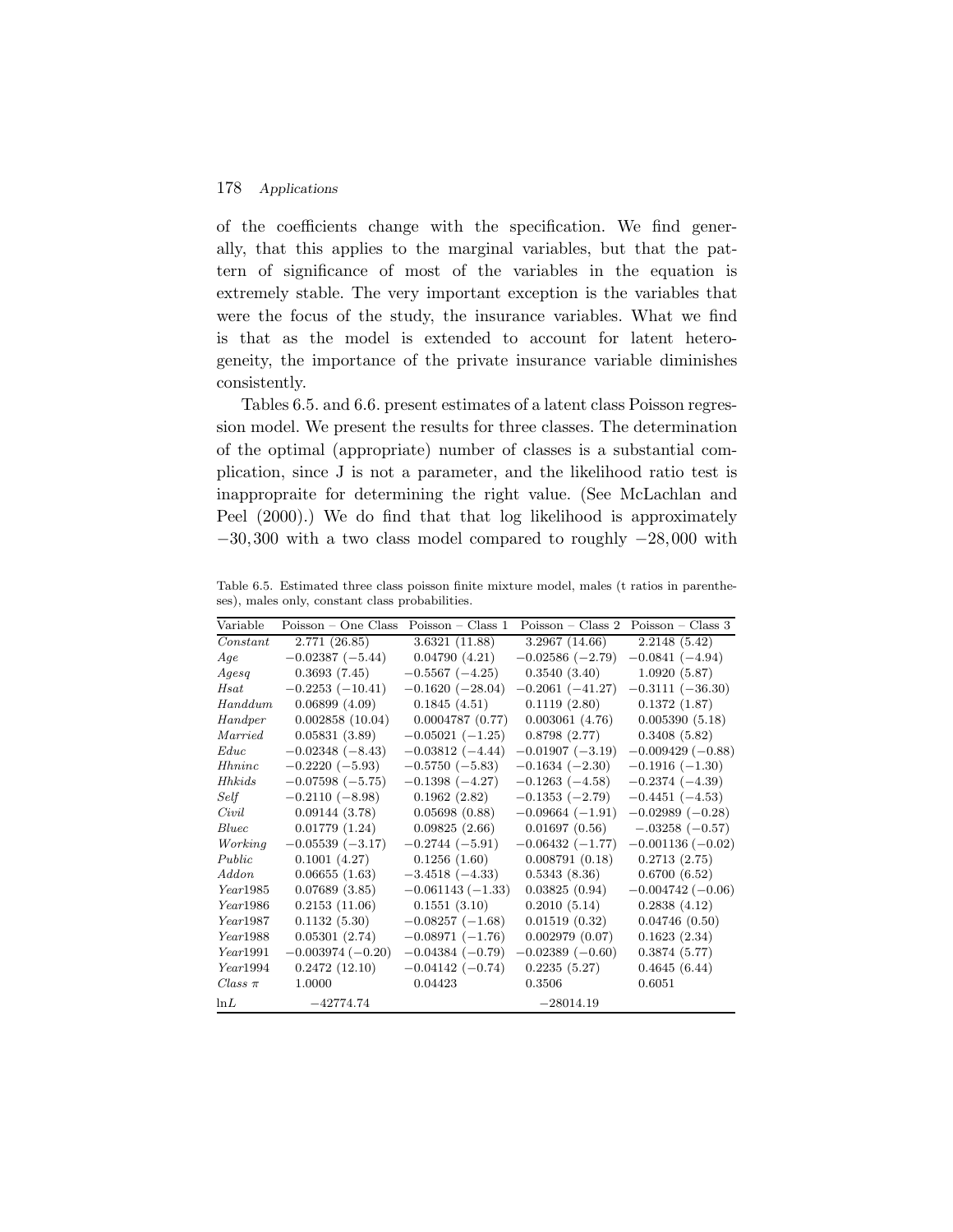Table 6.6. Estimated three class poisson finite mixture model, males (t ratios in parentheses), males only, heterogeneous class probabilities.

| Variable      | Poisson $-$ Class 1              | $Poisson - Class 2$ | $Poisson - Class 3$  |
|---------------|----------------------------------|---------------------|----------------------|
|               | DocVis Count Equation            |                     |                      |
| Constant      | 5.9936 (46.32)                   | 4.5156(27.52)       | 3.0552(11.91)        |
| Aqe           | $-0.01220(-2.40)$                | $-0.06548(-10.17)$  | $-0.1258(-11.17)$    |
| Aqesq         | 0.04713(0.83)                    | 0.6965(9.49)        | 1.4243(11.36)        |
| <b>Hsat</b>   | $-0.1800$ ( $-71.63$ )           | $-0.2162(-66.26)$   | $-0.3117$ $(-52.61)$ |
| Handdum       | 0.1270(6.60)                     | 0.1016(4.66)        | 0.08298(1.97)        |
| Handper       | 0.001202(3.72)                   | 0.004079(11.10)     | 0.006547(10.42)      |
| Married       | $-0.06013(-3.90)$                | 0.07071(3.52)       | 0.2722(7.10)         |
| Educ          | $-0.1321(-45.16)$                | $-0.03238(-4.38)$   | 0.03482(6.02)        |
| Hhninc        | $-0.4212(-9.73)$                 | $-0.1094(-1.95)$    | $-0.1102(-1.16)$     |
| <b>Hhkids</b> | $-0.1501(-11.74)$                | $-0.1135(-5.98)$    | $-0.1913(-5.38)$     |
| Self          | 0.05519(2.33)                    | $-0.1971(-5.52)$    | $-0.5314(-7.08)$     |
| Civil         | 0.04750(1.72)                    | $-0.1030(-2.52)$    | 0.01841(0.30)        |
| Bluec         | $-0.0009189(-0.05)$              | $-0.02545(-1.19)$   | $-0.06648(-1.71)$    |
| Working       | $-0.1317(-7.15)$                 | 0.005479(0.22)      | 0.01499(0.35)        |
| Public        | 0.1587(5.71)                     | $-0.01793(-.47)$    | 0.2080(3.70)         |
| Addon         | $-0.1509(-1.89)$                 | 0.1491(2.45)        | 0.2681(3.26)         |
| Year1985      | $-0.003609(-0.16)$               | 0.09781(3.53)       | 0.02016(0.40)        |
| Year1986      | 0.1380(8.16)                     | 0.1968(7.14)        | 0.2428(4.82)         |
| Year1987      | $-0.04531(-2.14)$                | 0.03146(1.05)       | 0.06458(1.17)        |
| Year1988      | 0.03263(1.63)                    | 0.09837(3.78)       | 0.2127(4.65)         |
| Year1991      | $-0.04043(-1.87)$                | $-0.0006715(-0.02)$ | 0.3562(7.44)         |
| Year1994      | 0.03994(1.68)                    | 0.2514(8.61)        | 0.4914(10.43)        |
|               | <b>Class Probabilities Model</b> |                     |                      |
| Constant      | $-2.4125(-21.38)$                | $-0.5743(-5.83)$    | 0.0000(0.00)         |
| $Age30-34$    | 0.09811(0.56)                    | 0.03849(0.44)       | 0.0000(0.00)         |
| $Aqe35-39$    | 0.2388(1.50)                     | $-0.001621(-0.02)$  | 0.0000(0.00)         |
| $Aqe40-44$    | $-0.2387(-1.44)$                 | $-0.1332(-1.46)$    | 0.0000(0.00)         |
| $Aqe45-49$    | $-0.6762(-4.26)$                 | $-0.2805(-3.02)$    | 0.0000(0.00)         |
| $Aqe50-54$    | 0.04755(0.33)                    | 0.09901(1.12)       | 0.0000(0.00)         |
| $Aqe55-59$    | 0.2131(1.46)                     | 0.05399(0.59)       | 0.0000(0.00)         |
| A q e 60 Up   | 0.1664(1.03)                     | 0.07250(0.69)       | 0.0000(0.00)         |
| Haupts        | 0.09073(0.94)                    | 0.1285(1.56)        | 0.0000(0.00)         |
| Reals         | 0.05668(0.40)                    | 0.1854(2.03)        | 0.0000(0.00)         |
| Fachhs        | 0.5499(0.04)                     | 0.03625(0.00)       | 0.0000(0.00)         |
| Abitur        | 0.5691(1.02)                     | $-0.1001(-0.05)$    | 0.0000(0.00)         |
| Univ          | 1.07971(0.00)                    | $-9.8307(-0.00)$    | 0.0000(0.00)         |
| Whitec        | $-0.1238(0.00)$                  | $-0.03938(-0.00)$   | 0.0000(0.00)         |
| Class $\pi$   | 0.06196                          | 0.15647             | 0.78158              |
| ln L          | $-28101.29$                      |                     |                      |

three classes. The difference of nearly 2,000 strongly suggests that the three class model is preferable. Indeed, we refit the model with four and five classes, and the log likelihood continued to rise. However, with five classes, some of the parameter estimates became quite extreme and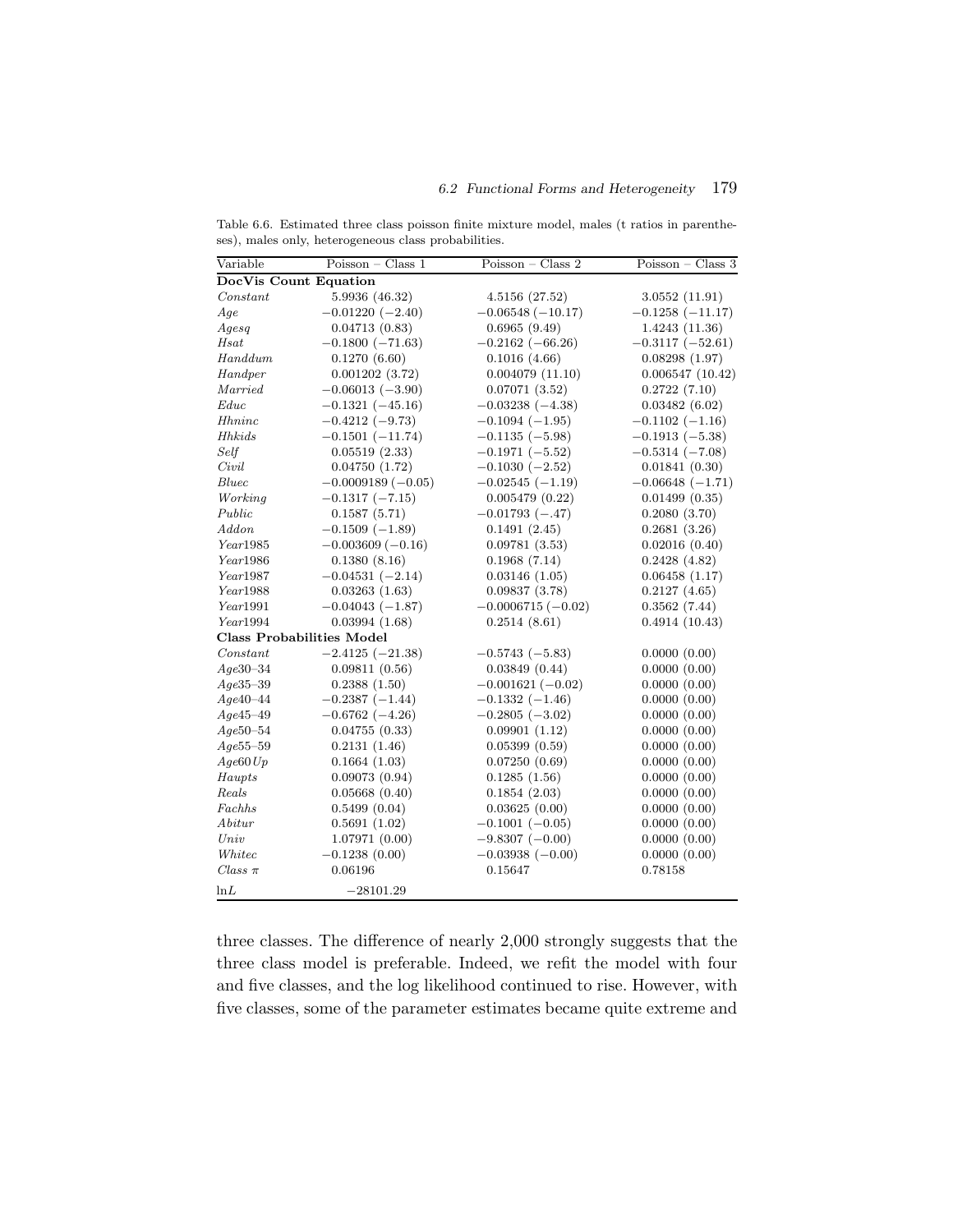### 180 *Applications*

it was not possible to compute a covariance matrix. This is the signature of an overspecified model. (We also fit the latent class model as a panel, with class probabilities fixed over the  $T_i$  periods, with similar results. (The panel data treatment for latent class models is described in Greene (2008a). See Bago d'Uva (2006) for an application.) The three class results are presented for illustration. Table 6.5. presents the model with constant class probabilities. Table 6.6. presents the estimates for a model in which the class probabilities are heterogeneous as shown at the end of Section 2.2.3. The specification for the class probabilities is the same one used for the two part models discussed below.

It is difficult to compare the latent class model to any of the other fully parametric formulations. The estimates within the three classes are roughly similar to the other models presented. One noteworthy result is the effect of *AddOn* in the model. This is the variable of most interest in the RWM study. In the other formulations, we found that the statistical significance of this variable diminishes when latent heterogeneity is accounted for. But, that is not the case with the latent class models. The authors suggest that a positive and significant coefficient on *AddOn* would be evidence of moral hazard. Thus far, only this latent class model presents any evidence that the phenomenon is discernible in the data.

### **6.3 Two Part Models**

### **6.3.1 Sample Selection**

RWM used a type of selection model for *AddOn* (not the full information approach suggested here) to study the issue of adverse selection. They used a logit model for the choice of *AddOn*. We will use their specification for the participation equation, though we will be using a probit model throughout. The specification is

$$
\mathbf{w}_{it} = (Constant, Handdum, Handper, Educ, Haupts, Reals, Abitur, Fachhs, Univ, Whitec, Married, Hhninc, Hhkids,  $1(30 \le Age \le 34), 1(35 \le Age \le 39), 1(40 \le Age \le 44),$
$$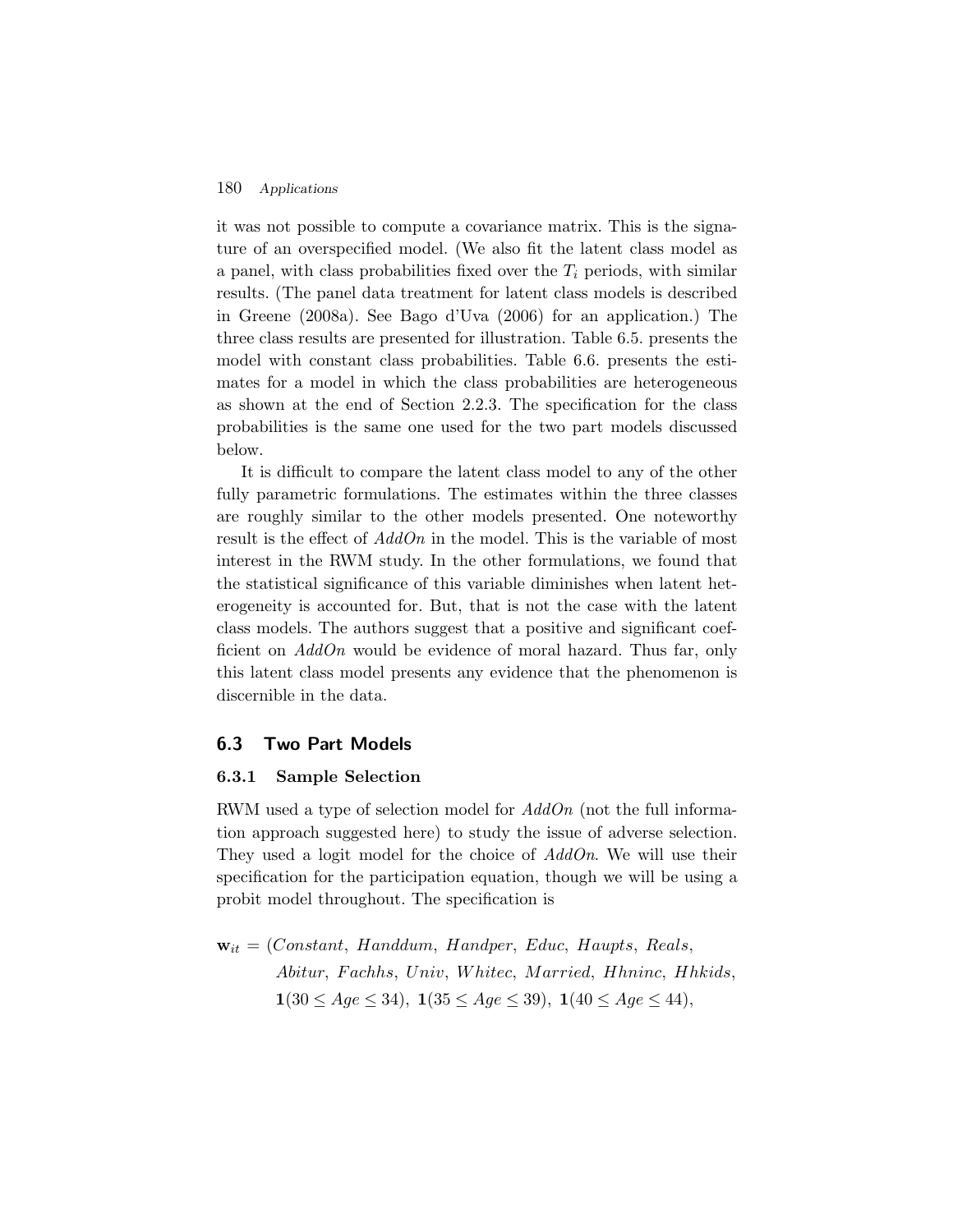**1**(45 ≤ Age ≤ 49), **1**(50 ≤ Age ≤ 54), **1**(55 ≤ Age ≤ 59),  $1(Age > 59),$ *Year*1985, *Year*1986, *Year*1987, *Year*1988, *Year*1991, *Year*1994)

The authors' logit model also included a variable, *Number of health insurances* ("the number of private health insurance firms in an individual's state of residence"). This appears to be a variable that is not in the published data set. Moreover, it is unclear how the sample subsets for the decision variable were constructed; 9,274 of the 14,243 observations on men and  $11,669$  of the 13,083 women were used in this model.<sup>2</sup> We will use the variables listed in  $w_{it}$  above without a surrogate for the number of insurances for our sample selection approach and for our two part models. Since the issues of adverse selection and moral hazard are interesting ones in the study, we will take their approach in the sample selection model, but "select" on the *Public* variable for health insurance, purely for the sake of a numerical example. (Note that one must have the public insurance in order to obtain the *AddOn* insurance.)

The adverse selection issue turns on the endogeneity of the insurance coverage variable. As noted, the authors were interested in the marginal impact of the add-on insurance. (They found weak support for the adverse selection hypothesis.) To develop a numerical application, we have treated the entire insurance package, rather than just the add-on component. Thus, our "selection" model considers the possible endogeneity of Public. (One must purchase the public insurance to add the add-on.) Tables 6.7. and 6.8. present FIML estimates of the sample selection models for males and females. The hypothesis test turns on the estimated correlation, which is near zero and insignificant in the equation for males, but highly significant for females. The likelihood ratio test is carried out based on the likelihood function for the full model minus the sum of the two values for the equations with  $\rho = 0$ .

 $2$ RWM also report that the variable Fachhs is a perfect predictor of AddOn in their restricted sample of males. We did not find this to be the case in the full data set, so we will not further restrict the specification.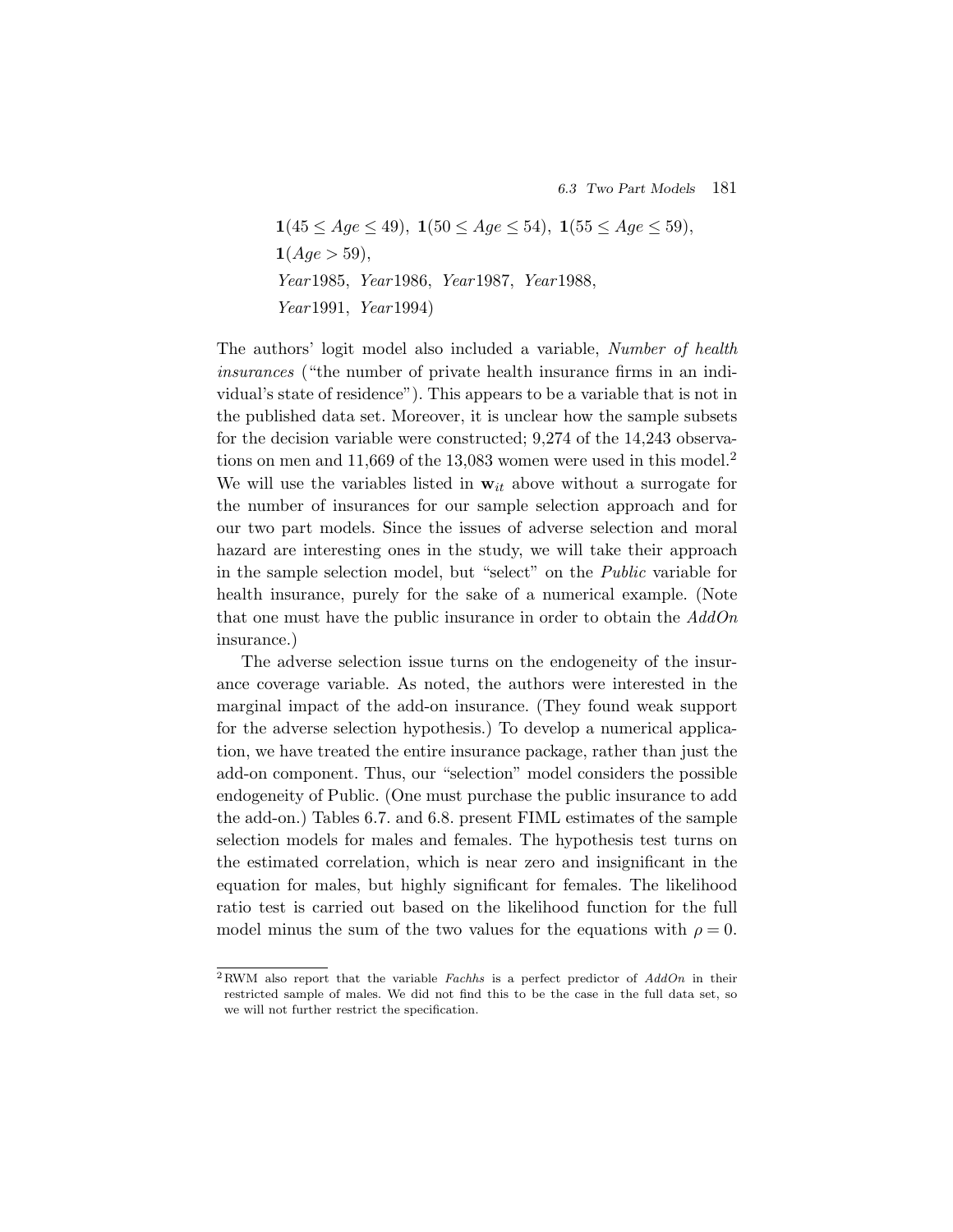### 182 *Applications*

Table 6.7. Estimated sample selection model, males.

|                  |                        | $\rho = 0$ – No selection |                    | Sample selection   |
|------------------|------------------------|---------------------------|--------------------|--------------------|
| Variable         | Probit - Public        | Poisson - DocVis          | $Problem - Public$ | $Poisson - DocVis$ |
| Constant         | 3.1416(11.24)          | 2.7833 (10.77)            | 3.1465(11.24)      | 2.8533(10.01)      |
| Age              |                        | $-0.06454(-5.67)$         |                    | $-0.06691(-5.73)$  |
| Agesq            |                        | 0.8689(6.62)              |                    | 0.8974(6.65)       |
| <b>Hsat</b>      |                        | $-0.2548(-44.51)$         |                    | $-0.2565(-45.15)$  |
| Handdum          | 0.07328(1.06)          | 0.006177(0.12)            | 0.07362(1.06)      | 0.008152(0.16)     |
| Handper          | $-0.0000(-0.001)$      | 0.007824(9.28)            | $0.0000(-0.001)$   | 0.007792(9.24)     |
| Married          | $-0.01347$ $(-0.31)$   | 0.06478(1.80)             | $-0.01353(-0.33)$  | 0.06610(1.83)      |
| Educ             | $-0.1808(-7.39)$       | $-0.01501(1.91)$          | $-0.1813(-7.09)$   | $-0.01681(-1.58)$  |
| Hhninc           | $-1.024(-11.94)$       | $-0.08076(-0.85)$         | $-1.025(-14.41)$   | $-0.08917(-0.85)$  |
| <b>Hhkids</b>    | 0.06995(1.85)          | $-0.02862(-0.89)$         | 0.07007(1.88)      | $-0.03045(-0.95)$  |
| Self             |                        | $-0.3116(-5.54)$          |                    | $-0.3264(-5.11)$   |
| Civil            |                        | 0.02953(0.38)             |                    | 0.01633(0.19)      |
| Bluec            |                        | 0.006345(0.18)            |                    | $-0.005491(-0.13)$ |
| Working          |                        | 0.03976(0.90)             |                    | 0.05594(1.15)      |
| Year1985         | 0.04480(0.75)          | 0.07375(1.53)             | 0.04418(0.73)      | 0.07153(1.49)      |
| Year1986         | $-0.01027$ ( $-0.17$ ) | 0.1704(3.52)              | $-0.01094(-0.18)$  | 0.1694(3.51)       |
| Year1987         | $-0.08772(-1.14)$      | 0.07857(1.38)             | $-0.08815(-1.14)$  | 0.07343(1.30)      |
| Year1988         | $-0.06434(-1.15)$      | 0.09794(2.02)             | $-0.06476(-1.15)$  | 0.09290(1.93)      |
| Year1991         | $-0.03130(-0.55)$      | 0.1077(2.06)              | $-0.03161(-0.56)$  | 0.1015(1.95)       |
| Year1994         | 0.05901(0.98)          | 0.3428(6.52)              | 0.05850(0.96)      | 0.3397(6.48)       |
| $Aqe30-34$       | $-0.2211(-4.06)$       |                           | $-0.2208(-4.00)$   |                    |
| $Aqe35-39$       | $-0.3089(-6.02)$       |                           | $-0.3089(-6.0)$    |                    |
| $Aqe40-44$       | 0.5164(9.96)           |                           | 0.5160(10.08)      |                    |
| $Aqe45-49$       | $-0.1473(-2.73)$       |                           | $-0.1468(-2.78)$   |                    |
| $Aqe50-54$       | 0.2120(3.55)           |                           | 0.2113(3.43)       |                    |
| $Aqe55-59$       | 0.4462(6.53)           |                           | 0.4463(6.23)       |                    |
| Age60Up          | 0.5531(7.25)           |                           | 0.5532(7.04)       |                    |
| Haupts           | 0.3631(3.36)           |                           | 0.3635(3.51)       |                    |
| Reals            | $-0.3657(-3.21)$       |                           | $-0.3646(-3.24)$   |                    |
| Fachhs           | 0.1456(0.95)           |                           | 0.1476(0.94)       |                    |
| Abitur           | 0.06202(0.40)          |                           | 0.06490(0.40)      |                    |
| Univ             | 0.03097(0.31)          |                           | 0.03274(0.31)      |                    |
| Whitec           | 1.1305(27.83)          |                           | 1.1307(30.23)      |                    |
| $\sigma$         |                        | 1.2377(99.92)             |                    | 1.2394 (97.08)     |
| $\rho$           |                        | $0.0000$ (fixed)          |                    | 0.02246(0.23)      |
| lnL              | $-4294.89$             | $-24044.20$               |                    | $-28339.01$        |
| $\boldsymbol{n}$ | 14243                  | 12264                     | 14243              | 12264              |

The statistic is 10.6 for the females and only 0.16 for the males. The negative sign on the correlation indicates that the unobservable factors that increase the probability of purchasing the insurance are negatively correlated with the unobservable factors that increase demand on the health care system.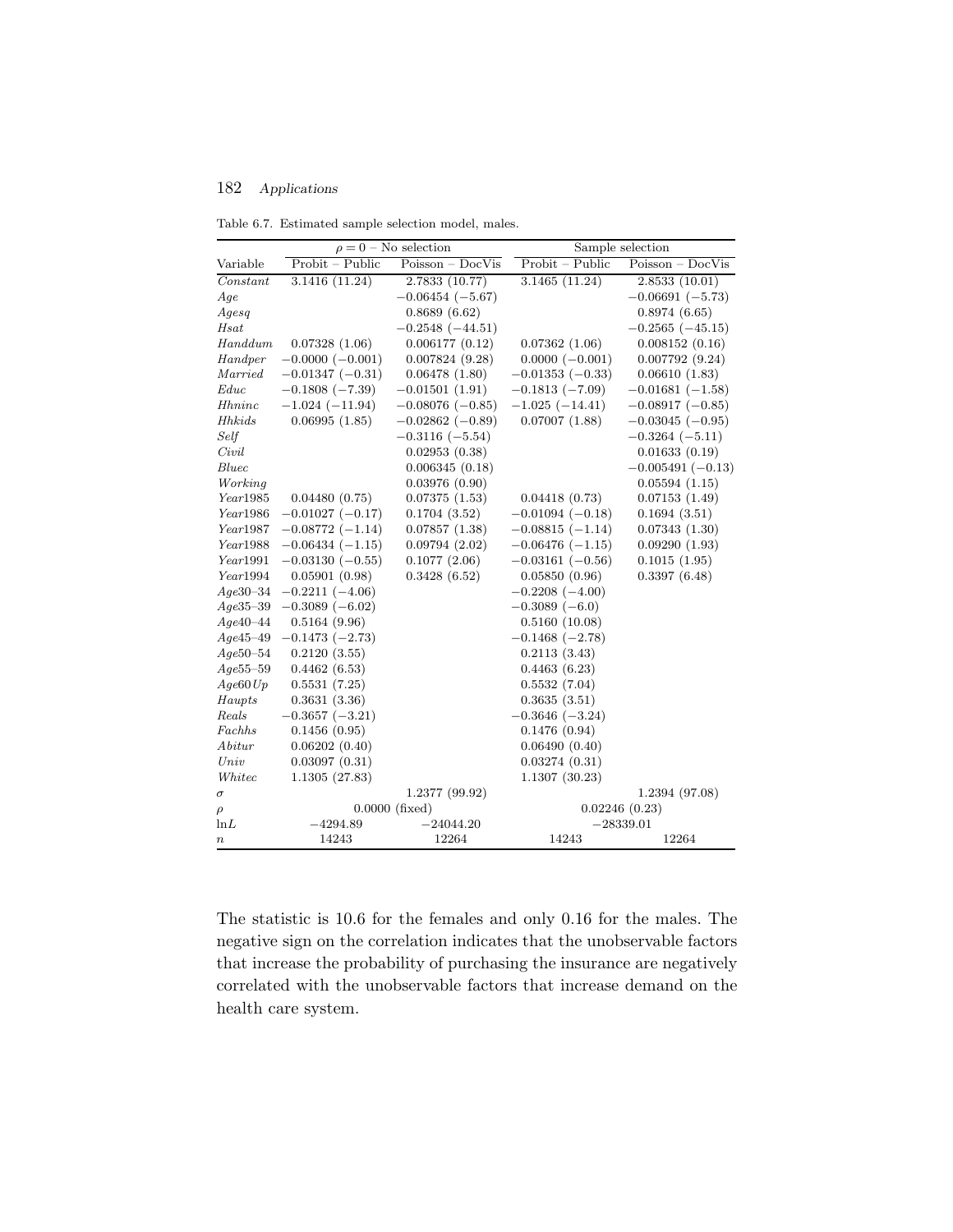|               |                   | $\rho = 0$ – No selection | Sample selection    |                        |
|---------------|-------------------|---------------------------|---------------------|------------------------|
| Variable      | Probit - Public   | $Poisson - DocVis$        | Probit - Public     | $Poisson - DocVis$     |
| Constant      | 3.0642 (11.76)    | 2.5493(11.52)             | 3.0694(11.40)       | 2.1856(9.51)           |
| Aqe           |                   | $-0.04117(-4.37)$         |                     | $-0.03866(-4.07)$      |
| Aqesq         |                   | 0.5218(4.93)              |                     | 0.4857(4.56)           |
| <b>Hsat</b>   |                   | $-0.2215(-45.51)$         |                     | $-0.2197(-43.31)$      |
| Handdum       | 0.1104(1.19)      | 0.1001(2.48)              | 0.07195(0.85)       | 0.1205(2.43)           |
| Handper       | 0.003088(1.97)    | 0.004725(6.64)            | 0.0032745(2.32)     | 0.004808(5.93)         |
| Married       | 0.003124(0.95)    | 0.05571(1.91)             | $-0.0027795(-0.06)$ | 0.03836(1.28)          |
| Educ          | $-0.1678(-7.38)$  | 0.02748(3.91)             | $-0.1593(-7.02)$    | 0.06077(7.47)          |
| Hhninc        | $-1.183(-12.9)$   | $-0.1607(-2.08)$          | $-1.1620(-15.00)$   | 0.08070(0.97)          |
| <b>Hhkids</b> | 0.08852(1.95)     | $-0.1306(-4.44)$          | 0.08804(1.89)       | $-0.1255(-4.23)$       |
| Self          |                   | $-0.3444(-4.78)$          |                     | $-0.2340(-3.14)$       |
| Civil         |                   | 0.2667(1.58)              |                     | 0.4428(2.80)           |
| Bluec         |                   | $-0.09816(-2.73)$         |                     | 0.03352(0.90)          |
| Working       |                   | 0.04561(1.61)             |                     | $-0.05897(-1.88)$      |
| Year1985      | $-0.00536(-0.07)$ | $-0.0279(2.19)$           | 0.007422(0.11)      | $-0.03663$ ( $-0.86$ ) |
| Year1986      | $-0.00267(-0.04)$ | 0.09287(0.028)            | $-0.005941(-0.09)$  | 0.1289(3.08)           |
| Year1987      | $-0.1215(-1.21)$  | $-0.03763(-0.79)$         | $-0.08333(-0.89)$   | $-0.08684(-1.54)$      |
| Year1988      | $-0.0909(-1.42)$  | $-0.1467(-3.46)$          | $-0.09197(-1.43)$   | $-0.1391(-3.18)$       |
| Year1991      | 0.03407(0.51)     | $-0.06931(-1.54)$         | 0.01679(0.26)       | $-0.06926(-1.51)$      |
| Year1994      | 0.1665(2.28)      | 0.2642(5.86)              | 0.1555(2.16)        | 0.2202(4.76)           |
| $Aqe30-34$    | $-0.1565(-2.27)$  |                           | $-0.1604(-2.35)$    |                        |
| $Aqe35-39$    | $-0.1581(-2.49)$  |                           | $-0.1642(-2.57)$    |                        |
| $Aqe40-44$    | 0.1901(3.00)      |                           | 0.1809(2.81)        |                        |
| $Aqe45-49$    | $-0.1017(-1.56)$  |                           | $-0.08129(-1.24)$   |                        |
| $Aqe50-54$    | 0.06098(0.89)     |                           | 0.07611(1.14)       |                        |
| $Aqe55-59$    | 0.1323(1.83)      |                           | 0.1231(1.72)        |                        |
| A q e 60 Up   | 0.1221(1.68)      |                           | 0.1095(1.47)        |                        |
| Haupts        | 0.4737(3.89)      |                           | 0.3792(3.21)        |                        |
| Reals         | 0.2016(1.56)      |                           | 0.1203(0.98)        |                        |
| Fachhs        | 0.4686(2.66)      |                           | 0.3346(1.97)        |                        |
| Abitur        | 0.4092(2.38)      |                           | 0.2705(1.64)        |                        |
| Univ          | $-0.1886(1.70)$   |                           | $-0.2206(2.00)$     |                        |
| Whitec        | 0.9482(18.99)     |                           | 0.9087(18.98)       |                        |
| $\sigma$      |                   | 1.0560 (109.96)           |                     | 1.0993(84.92)          |
| $\rho$        |                   | $0.0000$ (fixed)          | $-0.5339(-8.87)$    |                        |
| lnL           | $-3099.5$         | $-27833.5$                | $-30927.7$          |                        |
| $\it n$       | 13083             | 11939                     | 13083               | 11939                  |

Table 6.8. Estimated sample selection model, females (t ratios in parentheses).

### **6.3.2 Zero Inflation and Hurdle Models**

Figure 6.2. is persuasive that the Poisson model probably does not assign sufficient mass to the zero outcome. The zero inflation model explicitly builds on the Poisson or NB model to shift the distribution toward the zero outcome. Tables 6.9. and 6.10. present four specifica-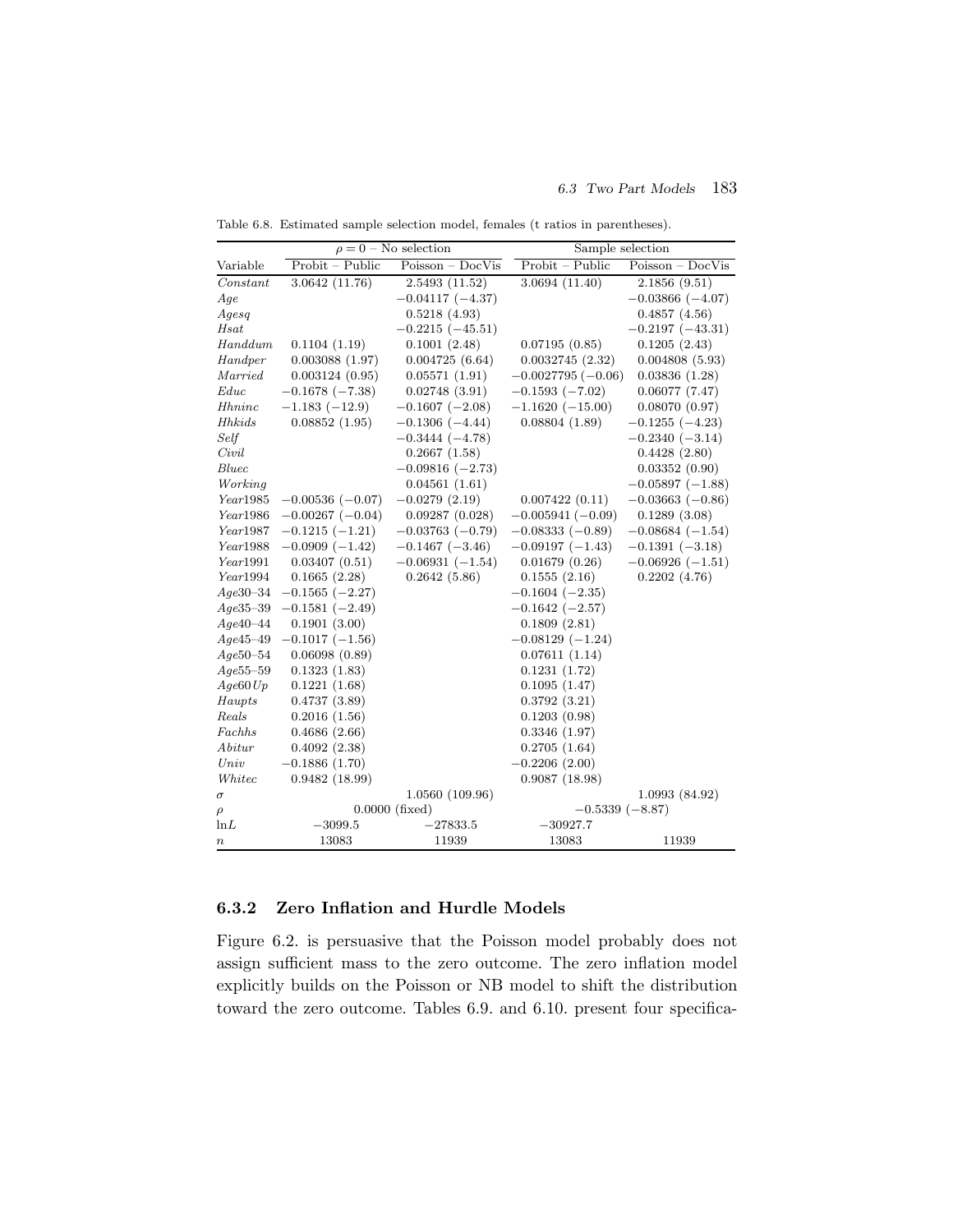### 184 *Applications*

| Table 6.9. Estimated zero inflated poisson model, males (t ratios in parentheses). |  |  |  |
|------------------------------------------------------------------------------------|--|--|--|
|------------------------------------------------------------------------------------|--|--|--|

|               | No zero inflation                                        | Zero inflated Poisson (no heterogeneity) |                    |
|---------------|----------------------------------------------------------|------------------------------------------|--------------------|
| Variable      | Probit – Zero state Poisson – DocVis Probit – Zero state |                                          | $Poisson - DocVis$ |
| Constant      | 2.771(26.85)                                             | $-0.01432(-0.07)$                        | 2.5722(57.10)      |
| Age           | $-0.02387(-5.44)$                                        |                                          | $-0.005731(-3.21)$ |
| Agesq         | 0.3693(7.45)                                             |                                          | 0.1285(6.34)       |
| Hsat          | $-0.2253(-104.1)$                                        |                                          | $-0.1564(-186.94)$ |
| Handdum       | 0.06899(4.09)                                            | 0.1274(3.58)                             | 0.07641(12.53)     |
| Handper       | 0.00286(10.04)                                           | $-0.01374(-15.65)$                       | 0.00081(8.34)      |
| Married       | 0.05831(3.89)                                            | $-0.1228(-3.79)$                         | $-0.01578(-2.71)$  |
| Educ          | $-0.02348(-8.43)$                                        | $-0.01112(-0.65)$                        | $-0.01896(-14.04)$ |
| Hhninc        | $-0.2220(-5.93)$                                         | $-0.06780(-0.92)$                        | $-0.2240(-14.07)$  |
| <b>Hhkids</b> | $-0.07598(-5.75)$                                        | 0.07732(2.67)                            | $-0.03190(-6.19)$  |
| Self          | $-0.2110(-8.98)$                                         |                                          | $-0.1084(-10.49)$  |
| Civil         | 0.09144(3.78)                                            |                                          | 0.1111(10.16)      |
| Bluec         | 0.01779(1.24)                                            |                                          | 0.04336(7.21)      |
| Working       | $-0.05539(-3.17)$                                        |                                          | $-0.05992(-9.02)$  |
| Public        | 0.1001(4.27)                                             |                                          | 0.07612(7.07)      |
| Addon         | 0.06655(1.63)                                            |                                          | $-0.07040(-3.67)$  |
| Year1985      | 0.07689(3.84)                                            |                                          | 0.09084(11.58)     |
| Year1986      | 0.21537(11.06)                                           |                                          | 0.1840(23.93)      |
| Year1987      | 0.1132(5.30)                                             |                                          | 0.1150(14.64)      |
| Year1988      | 0.05301(2.74)                                            |                                          | 0.00065(0.08)      |
| Year1991      | $-0.003974(-0.20)$                                       |                                          | $-0.1058(-12.99)$  |
| Year1994      | 0.24726(12.10)                                           |                                          | 0.1810(22.07)      |
| $Aqe30-34$    |                                                          | 0.02866(0.69)                            |                    |
| $Aqe35-39$    |                                                          | 0.06424(1.58)                            |                    |
| $Aqe40-44$    |                                                          | $-0.1434(-3.45)$                         |                    |
| $Aqe45-49$    |                                                          | 0.1521(3.47)                             |                    |
| $Aqe50-54$    |                                                          | $-0.1562(-3.47)$                         |                    |
| $Age55-59$    |                                                          | $-0.1864(-3.93)$                         |                    |
| A q e 60 Up   |                                                          | $-0.3261(-5.89)$                         |                    |
| Haupts        |                                                          | 0.06593(0.79)                            |                    |
| Reals         |                                                          | 0.07693(0.85)                            |                    |
| Fachhs        |                                                          | 0.1143(0.95)                             |                    |
| Abitur        |                                                          | 0.2539(2.10)                             |                    |
| Univ          |                                                          | 0.01076(0.13)                            |                    |
| Whitec        |                                                          | $-0.005596(-0.21)$                       |                    |
| $\sigma$      |                                                          |                                          | $0.0000$ (fixed)   |
| $\rho$        |                                                          | $(0.0000)$ (fixed)                       |                    |
| lnL           | $-42774.7$                                               | $-35757.0$                               |                    |
| $\it n$       | 14243                                                    | 14243                                    |                    |
| Voung         | 0.00                                                     | 28.83                                    |                    |
| Stat.         |                                                          |                                          |                    |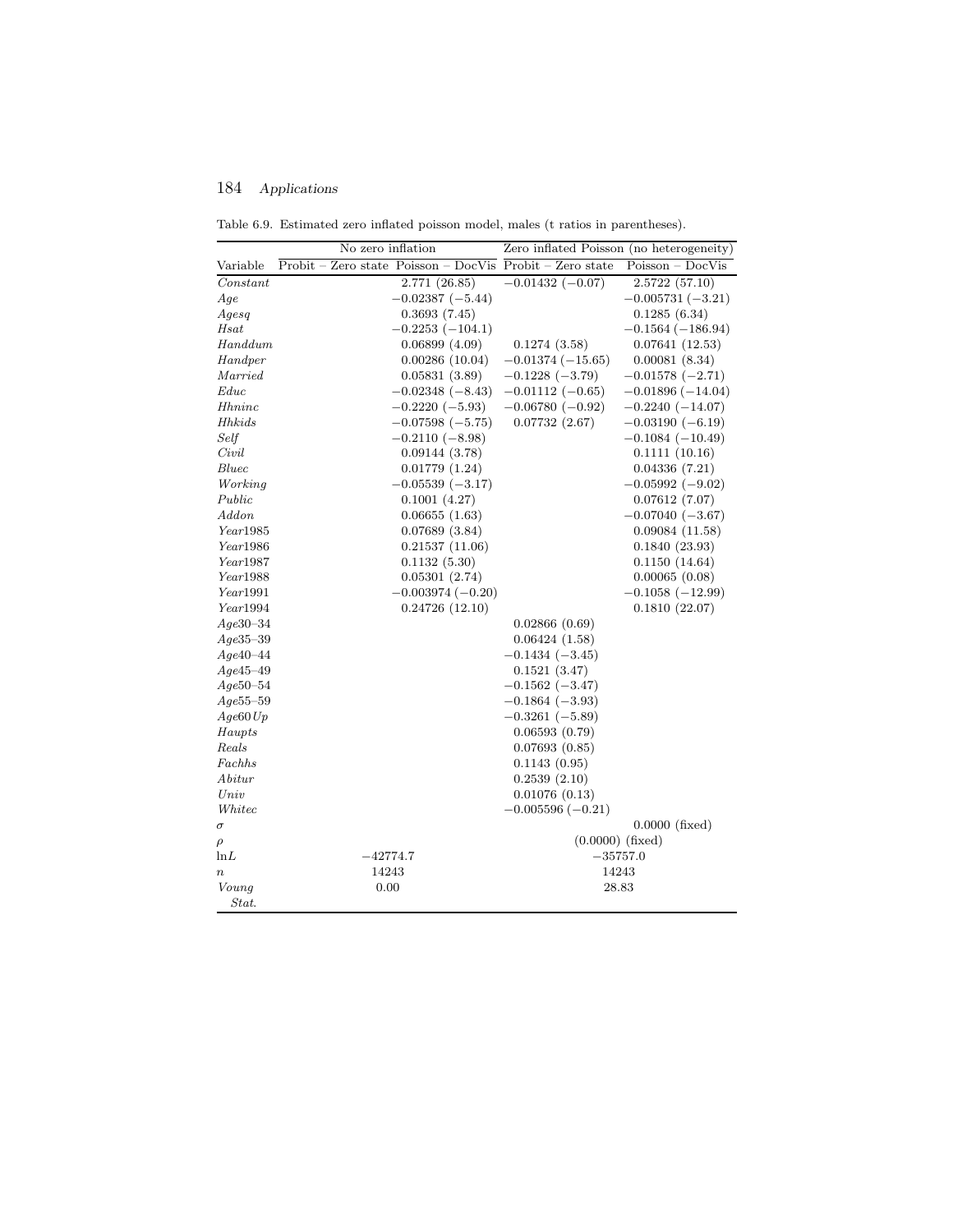|                  | Exogenous zero inflation |                                                                                        |                   | Endogenous zero inflation |
|------------------|--------------------------|----------------------------------------------------------------------------------------|-------------------|---------------------------|
| Variable         |                          | $Probability - Zero state \ Poisson - DocVis \ Probit - Zero state \ Poisson - DocVis$ |                   |                           |
| Constant         | $-0.3218(-0.95)$         | 2.4564(8.83)                                                                           | $-0.3015(-0.93)$  | 2.5220(8.74)              |
| Age              |                          | $-0.02405(-2.02)$                                                                      |                   | $-0.02436(-1.96)$         |
| Aqesq            |                          | 0.3650(2.67)                                                                           |                   | 0.36660(2.56)             |
| <b>Hsat</b>      |                          | $-0.2310(-41.48)$                                                                      |                   | $-0.2312(-39.85)$         |
| Handdum          | 0.3784(5.02)             | 0.03262(0.72)                                                                          | 0.3933(5.12)      | 0.03832(0.82)             |
| Handper          | $-0.02667(-6.36)$        | 0.002292(2.98)                                                                         | $-0.02830(-6.36)$ | 0.001453(1.43)            |
| Married          | $-0.2088(-3.29)$         | 0.005705(0.14)                                                                         | $-0.1916(-3.03)$  | 0.007373(0.17)            |
| Educ             | $-0.02912(-0.96)$        | $-0.01201(-1.52)$                                                                      | $-0.02994(-1.03)$ | $-0.01053(-1.26)$         |
| Hhninc           | $-0.2411(-1.51)$         | $-0.2310(-2.39)$                                                                       | $-0.2410(-1.53)$  | $-0.2498(-2.46)$          |
| <b>Hhkids</b>    | 0.1193(2.05)             | $-0.02546(-0.72)$                                                                      | 0.1105(1.92)      | $-0.02517(-0.65)$         |
| Self             |                          | $-0.2350(-4.22)$                                                                       |                   | $-0.2474(-4.33)$          |
| Civil            |                          | 0.07712(1.23)                                                                          |                   | 0.06009(0.94)             |
| Bluec            |                          | 0.04352(1.13)                                                                          |                   | 0.04617(1.15)             |
| Working          |                          | $-0.05616(-1.21)$                                                                      |                   | $-0.04573(-0.94)$         |
| Public           |                          | 0.06828(1.21)                                                                          |                   | 0.04932(0.88)             |
| Addon            |                          | 0.05530(0.52)                                                                          |                   | 0.05892(0.56)             |
| Year1985         |                          | 0.1125(2.41)                                                                           |                   | 0.1237(2.67)              |
| Year1986         |                          | 0.2171(4.67)                                                                           |                   | 0.2198(4.73)              |
| Year1987         |                          | 0.2142(4.06)                                                                           |                   | 0.2299(4.26)              |
| Year1988         |                          | 0.05805(1.26)                                                                          |                   | 0.06311(1.37)             |
| Year1991         |                          | 0.02592(0.53)                                                                          |                   | 0.02908(0.59)             |
| Year1994         |                          | 0.3226(6.43)                                                                           |                   | 0.3189(6.21)              |
| $Aqe30-34$       | 0.05143(0.71)            |                                                                                        | 0.05491(0.80)     |                           |
| $Age35-39$       | 0.1164(1.70)             |                                                                                        | 0.1168(1.76)      |                           |
| $Aqe40-44$       | $-0.2525(-3.57)$         |                                                                                        | $-0.2409(-3.43)$  |                           |
| $Age45-49$       | 0.1770(2.47)             |                                                                                        | 0.1735(2.51)      |                           |
| $Age50-54$       | $-0.2060(-2.49)$         |                                                                                        | $-0.1892(-2.41)$  |                           |
| $Aqe55-59$       | $-0.1555(-1.79)$         |                                                                                        | $-0.1464(-1.75)$  |                           |
| Age60Up          | $-0.4165(-3.29)$         |                                                                                        | $-0.3874(-3.19)$  |                           |
| Haupts           | 0.1363(0.83)             |                                                                                        | 0.1045(0.68)      |                           |
| $\mathit{Reals}$ | 0.1287(0.73)             |                                                                                        | 0.1034(0.63)      |                           |
| Fachhs           | 0.2027(0.91)             |                                                                                        | 0.1796(0.86)      |                           |
| A bitur          | 0.4061(1.84)             |                                                                                        | 0.3680(1.76)      |                           |
| Univ             | 0.07217(0.51)            |                                                                                        | 0.09214(0.69)     |                           |
| Whitec           | $-0.03377(-0.63)$        |                                                                                        | $-0.02770(-0.52)$ |                           |
| $\sigma$         |                          | 0.9875(70.08)                                                                          |                   | 0.9902(66.31)             |
| $\rho$           | $0.0000$ (fixed)         |                                                                                        | 0.1540(0.14)      |                           |
| $\ln\!$          |                          | $-27183.9$                                                                             |                   | $-27183.1$                |
| $\it n$          |                          | 14243                                                                                  |                   | 14243                     |
| Vuong Stat.      | 24.16                    |                                                                                        |                   | 24.17                     |

Table 6.10. Estimated zero inflated poisson models with latent heterogeneity, males, (t ratios in parentheses).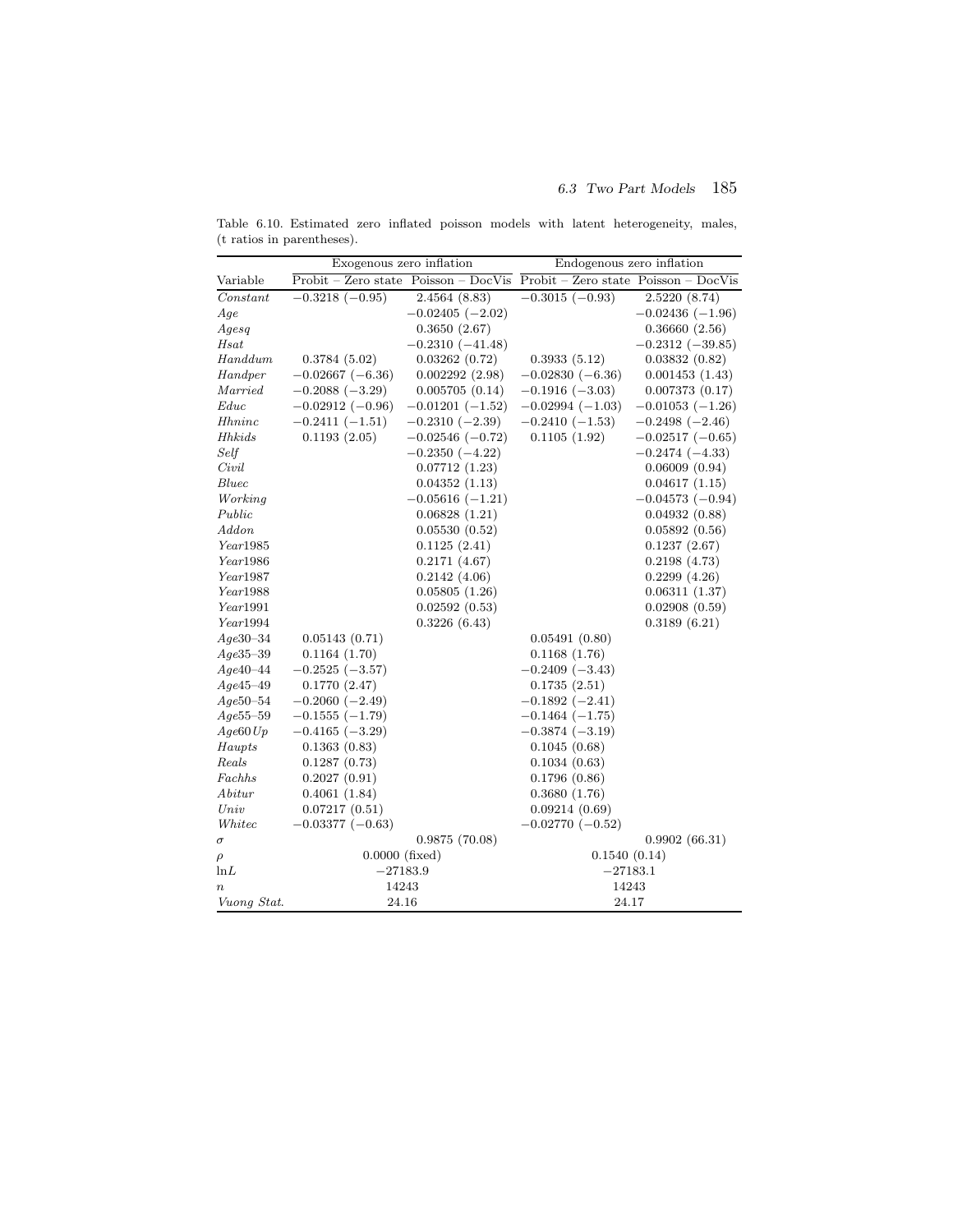### 186 *Applications*

tions of the ZIP model for the male subsample. The first model is the base case Poisson. The second is the conventional ZIP model proposed by Lambert (1992), Heilbron (1994) and Greene (1994). The Poisson model is not nested in the ZIP model; there is no parametric restriction on the ZIP model that produces the Poisson specification. Thus, an LR test is inappropriate. From Table 6.7., the difference of the two log likelihoods of roughly 700 is strongly suggestive. The Vuong statistic of 28.83 strongly favors the zero inflation model, as might be expected. Figure 6.4. compares the predictions from the ZIP model (the center bar in each cell) to the Poisson (the right bar) and the actual data. (Predictions for the two models are computed using the largest integer less than or equal to the predicted conditional mean.) For the large majority of the observations, that is, for the 0, 1, and 2 values, the ZIP model predicts substantially better than the Poisson model.

We note, in the first ZIP specification, in contrast to RWM's results, we find strong suggestion of moral hazard; that is, the coefficients on both Public and AddOn are strongly significant. Table 10 extends the model by adding unobserved heterogeneity to the Poisson part of the model. Endogeneity in this case would turn on the correlation between the latent heterogeneity in the regime equation (zero/not zero) and the



Fig. 6.4. Predictions from ZIP and Poisson models and actual DocVis.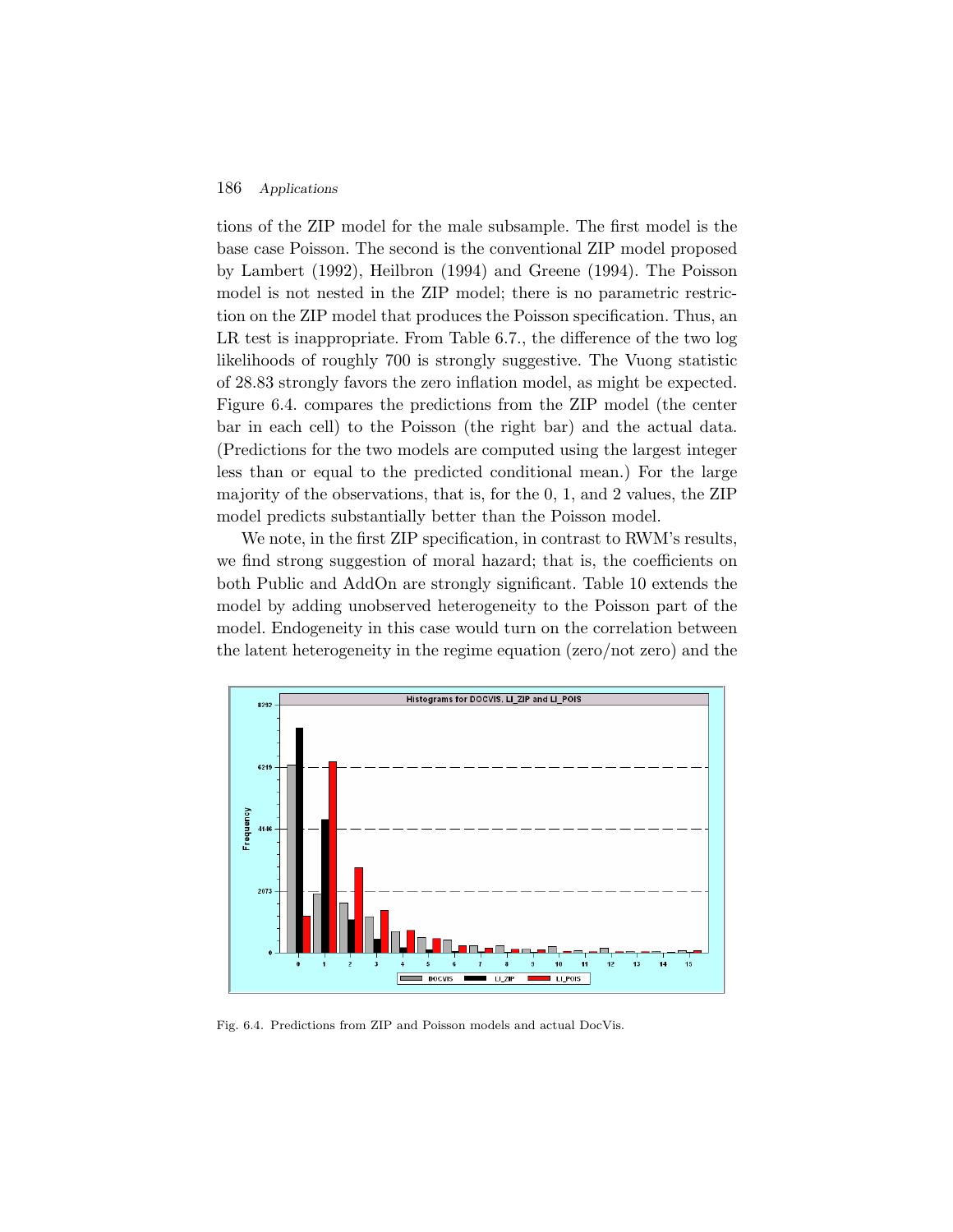count model. In the first set of results in Table 6.10., this correlation is assumed to be zero. In the second model, the correlation is unrestricted; the estimated value is 0.154. However, we do not find statistical evidence of endogeneity. The t statistic on the estimated correlation is only 0.14 and the LR statistic is only 1.6. A pattern that persists here as in the preceding specifications is that the statistical significance of the insurance indicators declines substantially when the model more explicitly accounts for latent heterogeneity. The persistent conclusion is that so far, the data do not contain evidence of moral hazard.

The hurdle model is closely related to the zero inflation models. We have reinterpreted the two part decision process as having a separate process governing the zero outcome than the other outcomes. This suggests a participation equation interpretation, since our observation of a zero count is a discrete decision as opposed to the observation of a nonzero count which is governed by the Poisson process. The model consists of the participation equation and the truncated (at zero) count model. Tables 6.11. and 6.12. present the estimates for the hurdle model. As might be expected, the results are broadly similar to those for the ZIP model. As before, the significance of the variable of most interest, AddOn, diminishes as the layers of heterogeneity are added to the model. Figure 6.5. shows a comparison of the predictions from the ZIP and hurdle models. Both improve on the basic Poisson model. Visually, the ZIP model appears to do a better job of predicting the zeros, but the hurdle model predicts the count of ones and twos better. It would be difficult to differentiate them on this basis. Since the models are not nested — they are similarly parameterized with, essentially, different functional forms — it is not possible directly to test one against the other. We have carried out the Vuong test suggested in (2.51). Using the basic ZIP model as the first model and the hurdle model as the second (i.e., no heterogeneity), the statistic equals 3.94 which favors the ZIP model. The same test based on the full models with heterogeneity and endogenous participation produces a statistic of 12.92, again in favor of the ZIP model.

Finally, based on the results in Tables 6.12. and 6.10., we do not find evidence of endogeneity (nonzero  $\rho$ ) in either two part model based on the Wald test (t test of significance) or the likelihood ratio test.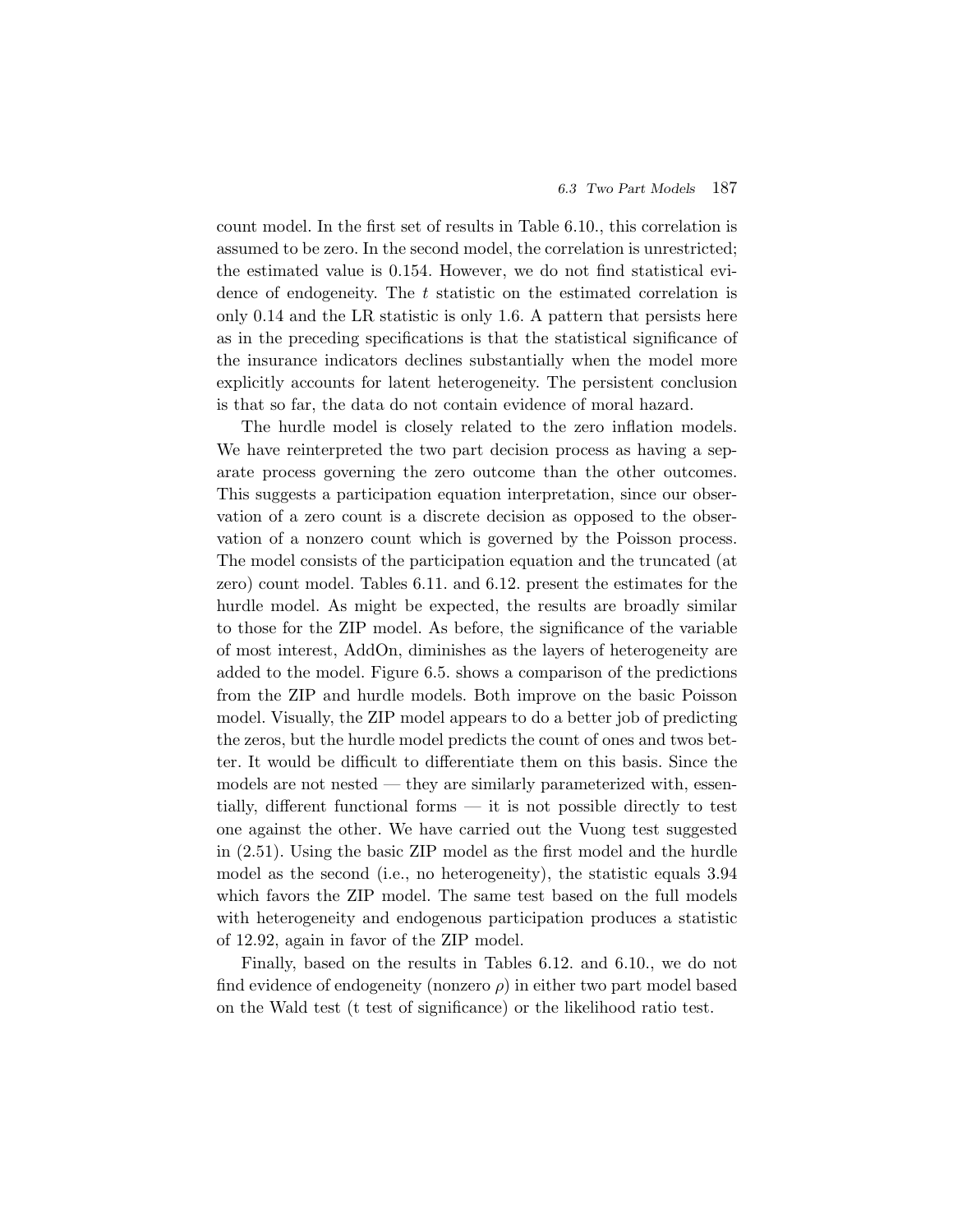### 188 *Applications*

|                    | No hurdle effect            |                    | Hurdle poisson (no heterogeneity) |                    |
|--------------------|-----------------------------|--------------------|-----------------------------------|--------------------|
|                    |                             |                    |                                   | Truncated          |
| Variable           | $Probability - Zero visits$ | $Poisson - DocVis$ | Probit - Zero visits              | $Poisson - DocVis$ |
| Constant           |                             | 2.771(26.85)       | $-0.1134(-0.39)$                  | 2.4910 (55.40)     |
| Aqe                |                             | $-0.02387(-5.44)$  |                                   | 0.003950(2.27)     |
| Aqesq              |                             | 0.3693(7.45)       |                                   | 0.01222(0.63)      |
| $_{\mathit{Hsat}}$ |                             | $-0.2253(-104.1)$  |                                   | $-0.1508(-182.11)$ |
| Handdum            |                             | 0.06899(4.09)      | 0.1802(3.24)                      | 0.08191(13.63)     |
| Handper            |                             | 0.00286(10.04)     | $-0.02389(15.85)$                 | 0.000727(7.49)     |
| Married            |                             | 0.05831(3.89)      | $-0.1823(-3.71)$                  | $-0.02724(-5.00)$  |
| Educ               |                             | $-0.02348(-8.43)$  | $-0.001361(-0.05)$                | $-0.02247(-17.03)$ |
| Hhninc             |                             | $-0.2220(-5.93)$   | $-0.001026(-0.01)$                | $-0.2240(-14.16)$  |
| Hhkids             |                             | $-0.07598(-5.75)$  | 0.1319(3.02)                      | $-0.03616(-7.53)$  |
| Self               |                             | $-0.2110(-8.98)$   |                                   | $-0.06130(-6.65)$  |
| Civil              |                             | 0.09144(3.78)      |                                   | 0.1201(11.00)      |
| Bluec              |                             | 0.01779(1.24)      |                                   | 0.03494(5.83)      |
| Working            |                             | $-0.05539(-3.17)$  |                                   | $-0.09503(-14.80)$ |
| Public             |                             | 0.1001(4.27)       |                                   | 0.08029(7.44)      |
| Addon              |                             | 0.06655(1.63)      |                                   | $-0.08155(-4.23)$  |
| Year1985           |                             | 2.7719 (28.85)     |                                   | 0.04359(5.93)      |
| Year1986           |                             | $-0.02387(-5.44)$  |                                   | 0.1475(21.02)      |
| Year1987           |                             | 0.3693(7.45)       |                                   | 0.06039(8.26)      |
| Year1988           |                             | $-0.2253(-104.1)$  |                                   | $-0.05321(-7.22)$  |
| Year1991           |                             | 0.06899(4.09)      |                                   | $-0.1658(-21.56)$  |
| Year1994           |                             | 0.00286(10.04)     |                                   | 0.1253(16.19)      |
| Age3034            |                             |                    | 0.03263(0.53)                     |                    |
| $Aqe35-39$         |                             |                    | 0.07987(1.31)                     |                    |
| $Aqe40-44$         |                             |                    | $-0.1930(-3.08)$                  |                    |
| $Aqe45-49$         |                             |                    | 0.2410(3.64)                      |                    |
| $Age50-54$         |                             |                    | $-0.2413(-3.55)$                  |                    |
| $Age55-59$         |                             |                    | $-0.3191(-4.37)$                  |                    |
| $Aq\epsilon 60Up$  |                             |                    | $-0.5386(-6.21)$                  |                    |
| Haupts             |                             |                    | 0.08530(0.67)                     |                    |
| Reals              |                             |                    | 0.1047(0.76)                      |                    |
| Fachhs             |                             |                    | 0.1470(0.80)                      |                    |
| Abitur             |                             |                    | 0.3551(1.93)                      |                    |
| Univ               |                             |                    | $-0.01733(-0.14)$                 |                    |
| Whitec             |                             |                    | $-0.005059(-0.13)$                |                    |
| σ                  |                             |                    |                                   | $0.0000$ (fixed)   |
| $\rho$             |                             |                    | $(0.0000)$ (fixed)                |                    |
| ${\rm ln}L$        | $-42774.7$                  |                    | $-35938.68$                       |                    |
| $\it n$            | 14243                       |                    | 14243                             |                    |

Table 6.11. Estimated poisson hurdle model, males (t ratios in parentheses).

### **6.4 The Bivariate Poisson Model**

Result (5.10) provides the implied correlation between  $y_{i1}$  and  $y_{i2}$  in the bivariate Poisson model in which

$$
\lambda_{i1} = \exp(\mathbf{x}_{i1}'\boldsymbol{\beta}_1 + \sigma_1 \varepsilon_{i1})
$$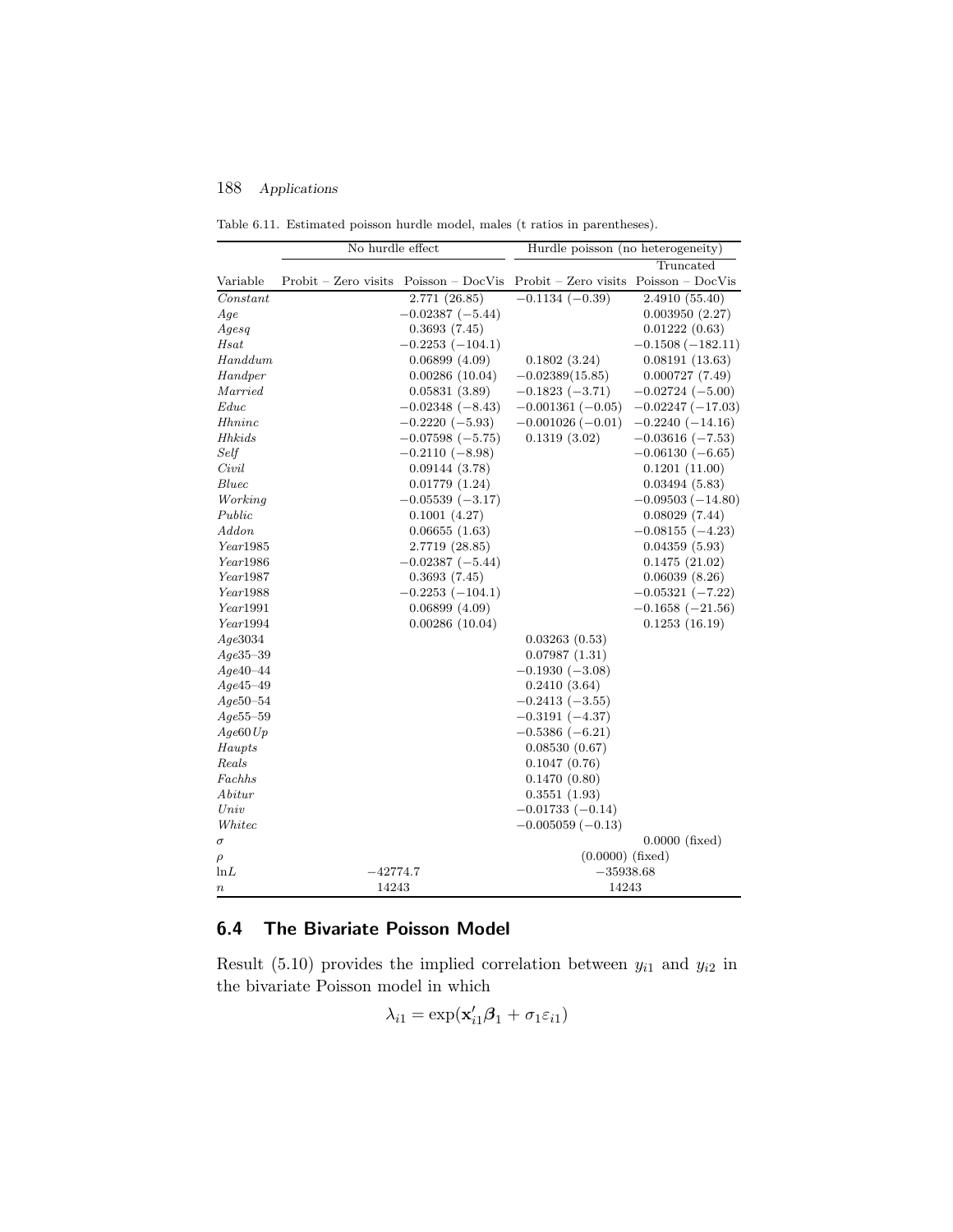|                          |                      | ' (continued in contain a comparable in the comparable in the comparable in the comparable in the comparable in the comparable in the comparable in the comparable in the comparable in the comparable in the comparable in th |                      |                                                     |
|--------------------------|----------------------|--------------------------------------------------------------------------------------------------------------------------------------------------------------------------------------------------------------------------------|----------------------|-----------------------------------------------------|
|                          |                      | Heterogeneous Poisson – Hurdle effect                                                                                                                                                                                          |                      | Heterogeneous Poisson with endogenous hurdle effect |
| Variable                 | Probit - Zero visits | Truncated Poisson - DocVis                                                                                                                                                                                                     | Probit - Zero visits | $Truncated Poisson - DocVis$                        |
| Constant                 | $-0.1045(-0.58)$     | 2.3221(15.09)                                                                                                                                                                                                                  | $-0.09422(-0.53)$    | 2.4709(15.85)                                       |
| Age                      |                      | $-0.00748(-1.19)$                                                                                                                                                                                                              |                      | $-0.01270(-2.02)$                                   |
| Agesq                    |                      | 0.2004(2.82)                                                                                                                                                                                                                   |                      | 0.2609(3.64)                                        |
| H sat                    |                      | $-0.1702(-56.19)$                                                                                                                                                                                                              |                      | $-0.1704(-52.25)$                                   |
| $\it{Handdum}$           | 0.09144(2.69)        | 0.007908(0.36)                                                                                                                                                                                                                 | 0.09677(2.84)        | $-0.002321(-0.11)$                                  |
| Hander                   | $-0.0128(-15.26)$    | 0.002729(7.37)                                                                                                                                                                                                                 | $-0.01278(-15.12)$   | 0.02954(7.82)                                       |
| Married                  | $-0.1045(-3.43)$     | $-0.05937(-2.93)$                                                                                                                                                                                                              | $-0.1110(-3.64)$     | $-0.06483(-3.21)$                                   |
| Educ                     | 0.001347 (0.08)      | $0.02188 (-4.72)$                                                                                                                                                                                                              | 0.005789(0.36)       | $-0.02276(-4.84)$                                   |
| Hhninc                   | $-0.02474(-0.37)$    | $-0.01338(-0.24)$                                                                                                                                                                                                              | $-0.01985(-0.30)$    | $-0.05184(-0.93)$                                   |
| <b>Hhkids</b>            | 0.08355(3.08)        | $-0.001459(-0.08)$                                                                                                                                                                                                             | 0.07682(2.83)        | $-0.005067(-0.28)$                                  |
| Self                     |                      | $-0.06563(-1.94)$                                                                                                                                                                                                              |                      | $-0.07363(-2.19)$                                   |
| Civil                    |                      | 0.2022(5.48)                                                                                                                                                                                                                   |                      | 0.1592(4.05)                                        |
| Bluec                    |                      | 0.005408(2.39)                                                                                                                                                                                                                 |                      | 0.04326 (1.93)                                      |
| $W$ orki $n\mathfrak{g}$ |                      | $-0.1495(-5.94)$                                                                                                                                                                                                               |                      | $-0.1357(-5.37)$                                    |
| Public                   |                      | 0.09869(2.61)                                                                                                                                                                                                                  |                      | 0.06642(1.70)                                       |
| Addon                    |                      | $-0.1348(-1.98)$                                                                                                                                                                                                               |                      | $-0.1773(-2.58)$                                    |
| Year1985                 |                      | 0.01005(0.36)                                                                                                                                                                                                                  |                      | 0.003814(0.13)                                      |
| Year1986                 |                      | 0.09109(3.49)                                                                                                                                                                                                                  |                      | 0.07065(2.67)                                       |
| Year1987                 |                      | 0.02989 (1.01                                                                                                                                                                                                                  |                      | 0.03170(1.15)                                       |
| Year1988                 |                      | $-0.08974(-3.47)$                                                                                                                                                                                                              |                      | $-0.10275(-4.05)$                                   |
| Year1991                 |                      | $0.22819(-7.67)$                                                                                                                                                                                                               |                      | $-0.2339(-7.88)$                                    |
|                          |                      |                                                                                                                                                                                                                                |                      |                                                     |

Table 6.12. Estimated poisson hurdle model, males (t ratios in parentheses). Table 6.12. Estimated poisson hurdle model, males (t ratios in parentheses).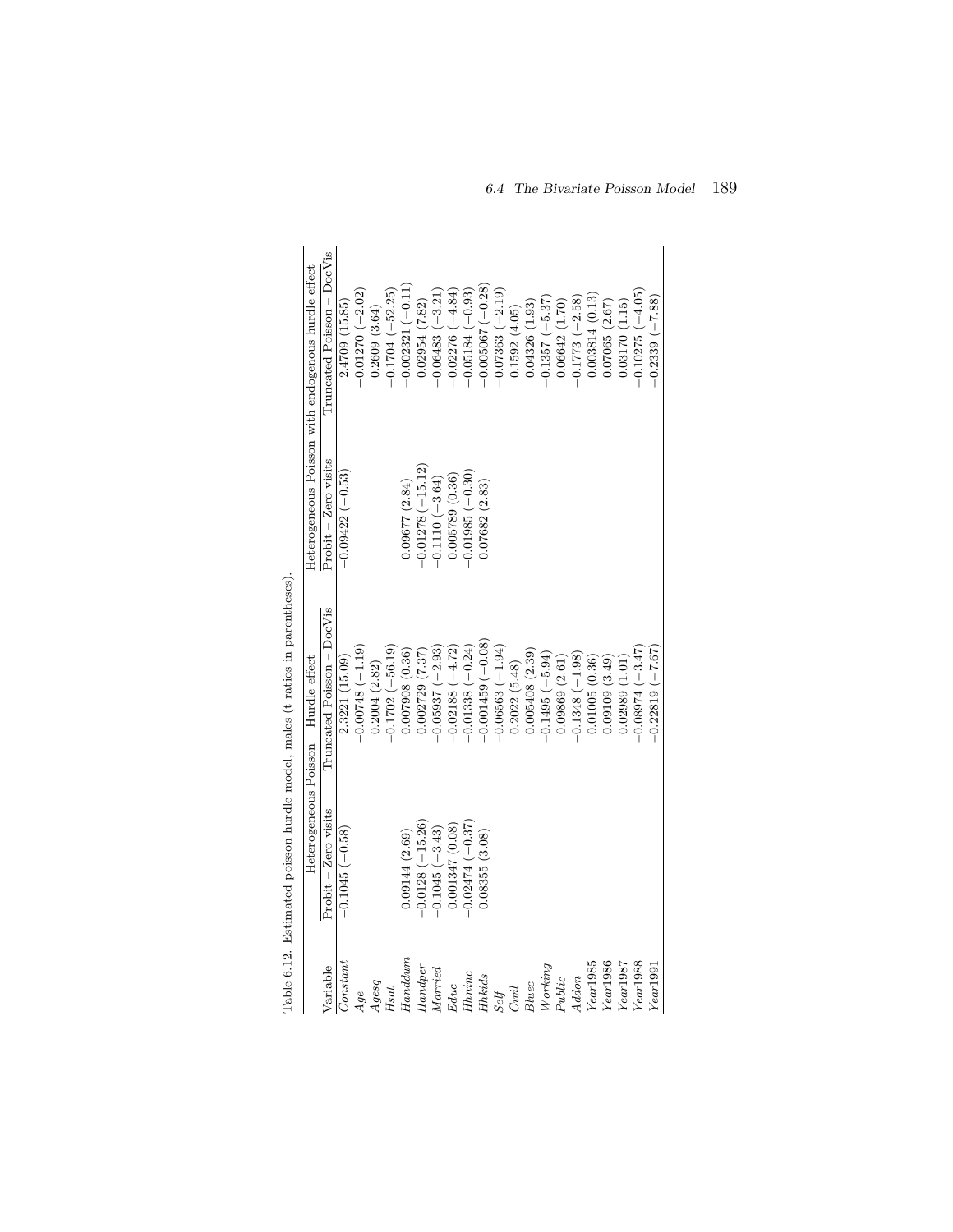|              |                      | Heterogeneous Poisson – Hurdle effect |                      | Heterogeneous Poisson with endogenous hurdle effect |
|--------------|----------------------|---------------------------------------|----------------------|-----------------------------------------------------|
| Variable     | Probit - Zero visits | Truncated Poisson - DocVis            | Probit - Zero visits | Truncated Poisson - DocVis                          |
| Year1994     |                      | 0.1030(3.33)                          |                      | 0.09369(3.11)                                       |
| Age3034      | $-0.01058(-0.27)$    |                                       | 0.009606(0.24)       |                                                     |
| $Age35 - 39$ | 0.01944(0.51)        |                                       | 0.03776(0.99)        |                                                     |
| $Age40-44$   | $-0.09055(-2.32)$    |                                       | $-0.09877(-2.53)$    |                                                     |
| $Ag$ e45-49  | 0.1590(3.86)         |                                       | 0.1446(3.51)         |                                                     |
| $Age50 - 54$ | $-0.1466(-3.48)$     |                                       | $-0.1603(-3.80)$     |                                                     |
| $Age5 - 59$  | $-0.1786(-3.97)$     |                                       | $-0.1992(-4.43)$     |                                                     |
| Age60 Up     | $-0.3134(-6.00)$     |                                       | $-0.3312(-6.34)$     |                                                     |
| Haupts       | 0.08787(1.13)        |                                       | 0.04837(0.62)        |                                                     |
| Reals        | 0.1059(1.25)         |                                       | 0.06062(0.72)        |                                                     |
| Fachhs       | 0.1254(1.11)         |                                       | 0.07138(0.63)        |                                                     |
| Abitur       | 0.2718 (2.40)        |                                       | 0.2159(1.91)         |                                                     |
| $_{Univ}$    | $-0.01180(-0.15)$    |                                       | $-0.03159(-0.41)$    |                                                     |
| Whitec       | 0.00078(0.03)        |                                       | $-0.002633(-0.11)$   |                                                     |
| p            |                      | 0.7661(139.20)                        |                      | 0.7669 (99.27)                                      |
| Ó            |                      | $0.0000$ (fixed)                      |                      | 0.06049(0.175)                                      |
| Tur          |                      | $-27684.56$                           |                      | $-27683.57$                                         |
| Ŕ            |                      | 14243                                 |                      | 14243                                               |

 $Table 6.19 (Continued)$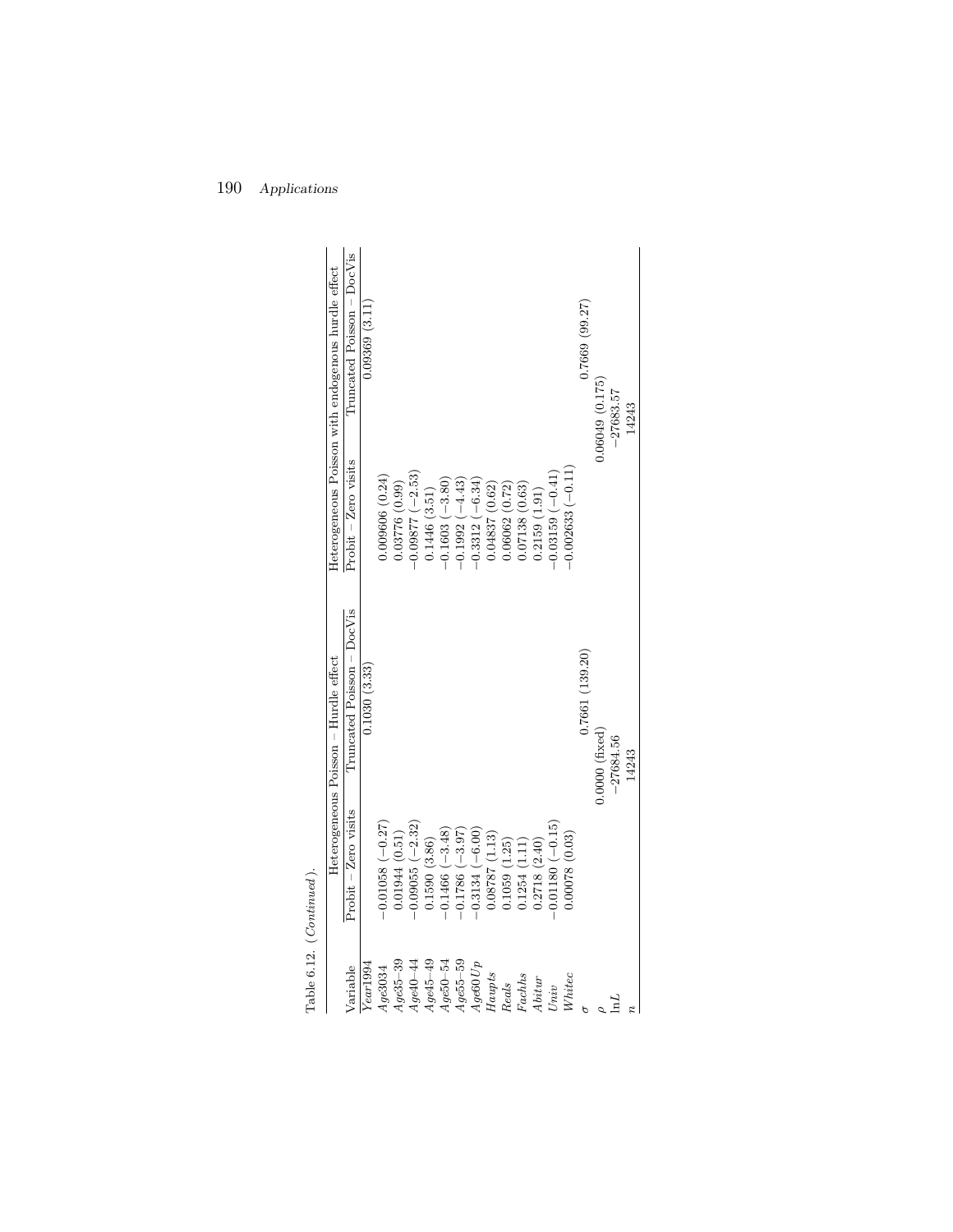#### *6.4 The Bivariate Poisson Model* 191



Fig. 6.5. Predictions from ZIP and hurdle models and actual DocVis.

and

$$
\lambda_{i1} = \exp(\mathbf{x}_{i2}'\boldsymbol{\beta}_2 + \sigma_2 \varepsilon_{i2}),
$$

where

$$
(\varepsilon_{i1}, \varepsilon_{i2}) \sim N_2[(0,1), (1,1), \rho].
$$

Munkin and Trivedi (1999) used this specification in a model for the joint determination of the counts of emergency room visits and hospital visits for a sample of 4,406 elderly Americans drawn from the National Medical Expenditure Survey from 1987 and 1988. The authors report the estimates of  $\beta_1$  and  $\beta_2$  and, in addition,  $\hat{\sigma}_1 = 1.39$ ,  $\hat{\sigma}_2 = 1.36$ , and  $\hat{\rho} = 0.92$ . The last of these might lead one to suspect that emergency room visits and hospital visits were extremely highly correlated. However, as derived in Section 5, the 0.92 reflects only the correlation between the latent effects in the conditional means. In order to evaluate the correlation between the two outcomes, we propose to evaluate (5.10) at the sample observations, and then average the outcomes. However, since we do not have the Munkin and Trivedi data available — we do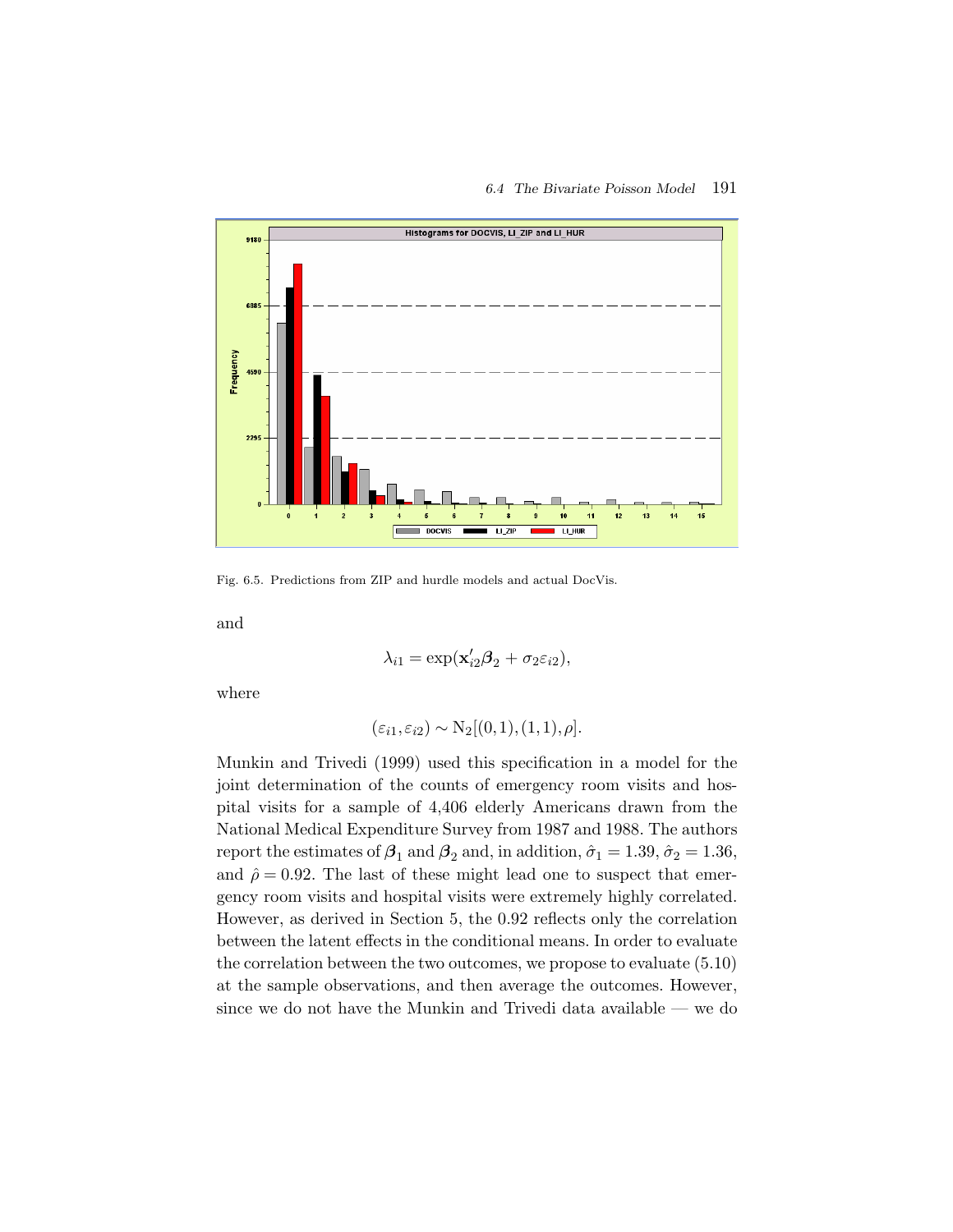### 192 *Applications*

have the RWM data, which we will examine below — we resort to an approximation. To a reasonable approximation, the sample average of  $\lambda_i$  evaluated at the individual data will equal the mean of the outcome variable. (The result is exact in the base case Poisson model — this is the likelihood equation for the constant term.) The authors report sample means of  $\bar{y}_1 = 0.26$  and  $\bar{y}_2 = 0.92$ . Thus, in (5.10), we use

$$
\mu_{i1} \approx \bar{y}_1 \exp(0.5 \times 1.39^2) = 0.683162
$$
  
\n $\mu_{i2} \approx \bar{y}_2 \exp(0.5 \times 1.36^2) = 0.756409,$ 

and complete the computation with a hand calculator. The result is an estimated correlation of 0.668929, which is substantially less than 0.92. Munkin and Trivedi do not report the sample correlation of their two outcome variables, so we cannot measure the implied estimate against the sample statistic.

The RWM model is

$$
\ln \lambda_{it,1} = \alpha_1 + \mathbf{x}'_{it,1} \beta_1 + u_{i,1} + \varepsilon_{it,1} = \alpha_1 + \mathbf{x}'_{it,1} \beta_1 + v_{it,1},
$$
  
\n
$$
\ln \lambda_{it,2} = \alpha_2 + \mathbf{x}'_{it,2} \beta_2 + u_{i,2} + \varepsilon_{it,2} = \alpha_2 + \mathbf{x}'_{it,2} \beta_2 + v_{it,2},
$$
  
\n
$$
(\varepsilon_{it,1}, \varepsilon_{it,2}) \sim \text{N}_2[(0,0), (\sigma_1, \sigma_2), \rho],
$$
  
\n
$$
(u_{i,1}, u_{i,2}) \sim \text{N}_2[(0,0), (\omega_1, \omega_2), 0].
$$
 (6.1)

for which we derived

$$
\rho_{12} = \frac{\rho \sigma_1 \sigma_2}{\sqrt{\omega_1^2 + \sigma_1^2} \sqrt{\omega_2^2 + \sigma_2^2}}.
$$
\n(6.2)

The result in (5.10) can be used by using this expression for  $\rho$  and the two standard deviations,  $\tau_1 = \sqrt{\omega_1^2 + \sigma_1^2}$  and  $\tau_2 = \sqrt{\omega_2^2 + \sigma_2^2}$  for  $\sigma_1$  and  $\sigma_2$  in (5.10). The authors did not report the full set of estimated parameters (they omitted the coefficients on the year dummy variables). Rather than reestimate the full bivariate Poisson model, we proceeded as follows. Each of the equations in (6.1) can be consistently estimated in isolation. Moreover, we note that the marginal distribution of each of the observations,  $(i, t)$ , in the sample, has a marginal Poisson distribution with normally distributed heterogeneity with mean zero and standard deviation  $\tau_i$ . Thus, we estimated the four equations singly using the lognormal heterogeneity model discussed in Section 2.2.2. This provides consistent, albeit inefficient estimators of the parameters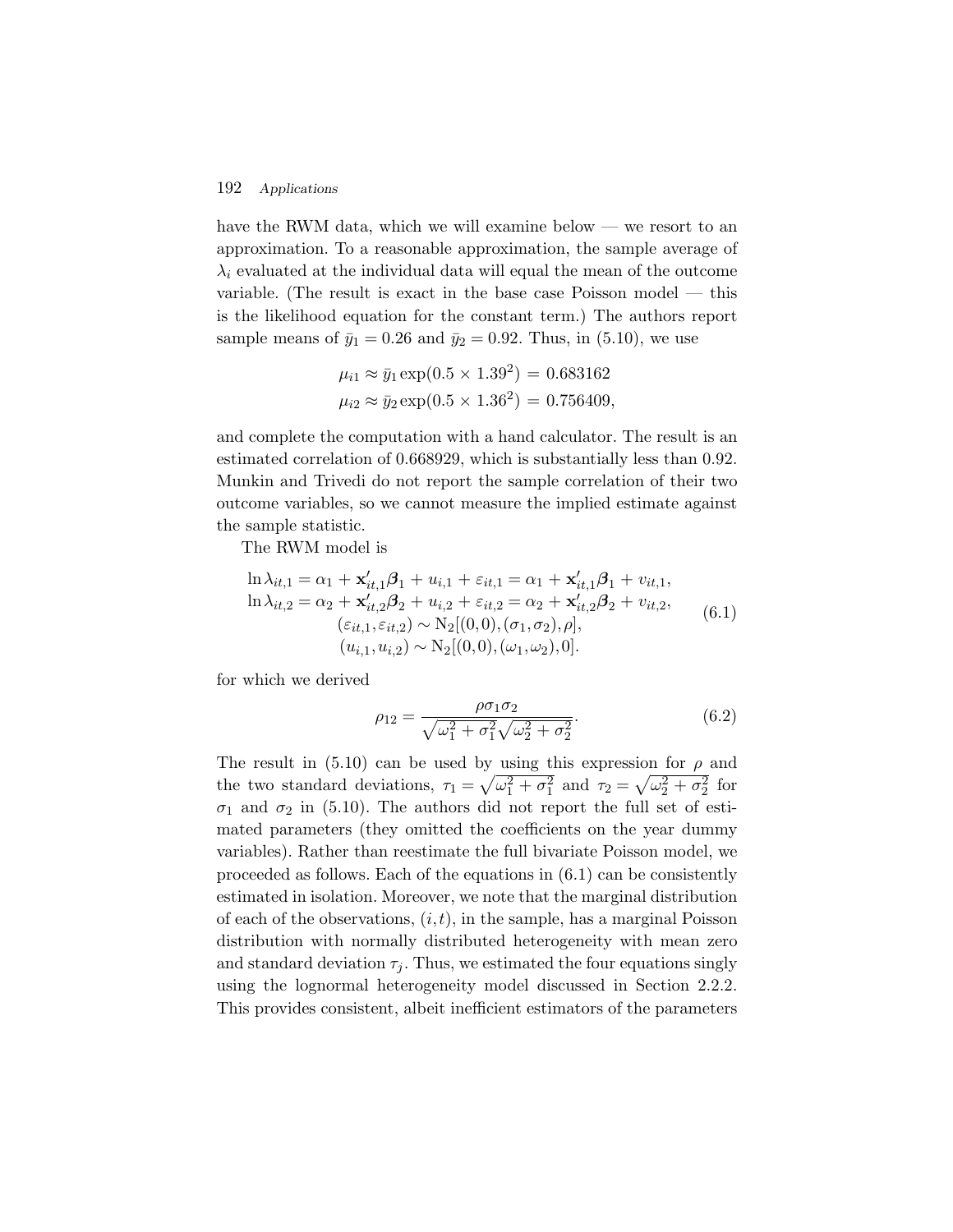|                                                                               | Males         |               | Females       |               |
|-------------------------------------------------------------------------------|---------------|---------------|---------------|---------------|
| Variable                                                                      | DocVis        | HospVis       | DocVis        | HospVis       |
| Constant                                                                      | 2.95829046    | $-0.71769354$ | 2.65970461    | $-0.92395935$ |
| Aqe                                                                           | $-0.06039694$ | $-0.01495334$ | $-0.03467601$ | $-0.04182897$ |
| Aqesq                                                                         | 0.81046943    | 0.17526254    | 0.40417087    | 0.32800832    |
| Hsat                                                                          | $-0.26979714$ | $-0.28467610$ | $-0.22492822$ | $-0.21283211$ |
| Handdum                                                                       | $-0.10360835$ | $-0.15938867$ | 0.14118341    | 0.04898526    |
| Handper                                                                       | 0.00811821    | 0.00687895    | 0.00436759    | 0.01053000    |
| Married                                                                       | 0.06801734    | $-0.11266046$ | 0.09394893    | $-0.03039990$ |
| Educ                                                                          | $-0.02141476$ | $-0.05611756$ | 0.00669951    | $-0.02245035$ |
| Hhninc                                                                        | $-0.09317739$ | 0.28561716    | $-0.10306991$ | 0.45290684    |
| <b>Hhkids</b>                                                                 | $-0.05833037$ | 0.06532961    | $-0.18274059$ | 0.02830548    |
| Self                                                                          | $-0.27162867$ | $-0.07241379$ | $-0.27422854$ | $-0.12053254$ |
| Civil                                                                         | 0.03028441    | $-0.15292197$ | $-0.00966680$ | 0.16538415    |
| <b>Bluec</b>                                                                  | $-0.05264588$ | 0.19299252    | $-0.09417967$ | $-0.31982329$ |
| Working                                                                       | 0.00747418    | $-0.29732586$ | 0.01608792    | 0.01324764    |
| Public                                                                        | 0.04537642    | $-0.25102523$ | 0.08274879    | 0.07493233    |
| Addon                                                                         | 0.15634672    | 0.61629605    | 0.11353610    | 0.28858560    |
| Year1984                                                                      | 0.00000000    | 0.00000000    | 0.00000000    | 0.00000000    |
| Year1985                                                                      | 0.01555697    | 0.38790097    | $-0.02109554$ | 0.18039499    |
| Year1986                                                                      | 0.14371463    | $-0.03957923$ | 0.11756445    | 0.28653104    |
| Year1987                                                                      | 0.16606851    | 0.06845882    | $-0.10021643$ | 0.12299139    |
| Year1988                                                                      | 0.04018257    | $-0.05038515$ | $-0.16888748$ | 0.43457292    |
| Year1991                                                                      | 0.02525603    | $-0.06140680$ | $-0.06445527$ | 0.44076348    |
| Year1994                                                                      | 0.28195404    | 0.07614490    | 0.26471138    | 0.13759322    |
| σ                                                                             | 1.23777937    | 1.78190925    | 1.04809696    | 1.47269236    |
| $\sigma^2$                                                                    | 1.53209777    | 3.17228488    | 1.09850724    | 2.16882279    |
| $\sigma_{\varepsilon}$                                                        | 0.96737031    | 1.28460990    | 0.79772504    | 1.00736894    |
| $\omega_u$                                                                    | 0.77219975    | 1.23371888    | 0.67981026    | 1.07425817    |
| $\rho_{\rm DW}$                                                               |               | 0.276         | 0.201         |               |
| Average Correlation                                                           |               | 0.06938       | 0.05795       |               |
| Sample Corr(Doc, Hosp)                                                        |               | 0.1477        | 0.1255        |               |
| <b>RWM</b> Reported Results                                                   |               |               |               |               |
| $\sigma(\varepsilon_{it})$                                                    | 0.996         | 1.244         | 0.822         | 1.053         |
| $\omega(\mathbf{u}_i)$                                                        | 0.795         | 1.195         | 0.701         | 1.123         |
| $\sigma^2(\varepsilon_{it})$                                                  | 0.992         | 1.548         | 0.676         | 1.109         |
| $\omega^2(\mathbf{u}_i)$                                                      | 0.632         | 1.428         | 0.491         | 1.261         |
| $p = \sigma^2(\varepsilon_{it})/[\sigma^2(\varepsilon_{it}) + \omega^2(u_i)]$ | 0.6108        | 0.5202        | 0.5793        | 0.4679        |
| $\tau = [\sigma^2(\varepsilon_{it}) + \omega^2(u_i)]^{1/2}$                   | 1.274         | 1.725         | 1.080         | 1.540         |
| $\rho_{\rm DH}$                                                               |               | 0.276         | 0.201         |               |
| $\rho$                                                                        |               | 0.490         | 0.386         |               |

Table 6.13. Single equations estimates of bivariate poisson models.

of the four equations. These are shown in Table 6.13.. (RWM's counterparts are shown in Table 6.14. for comparison.) The estimated variance,  $\sigma^2$ , in each of these equations is an estimate of  $\tau^2 = \sigma_{\varepsilon}^2 + \omega_u^2$  in the RWM model. This is also shown in Table 6.13.. Only an estimate of  $\rho$  is needed to complete the calculations in (5.4), (5.10) and (5.13). We used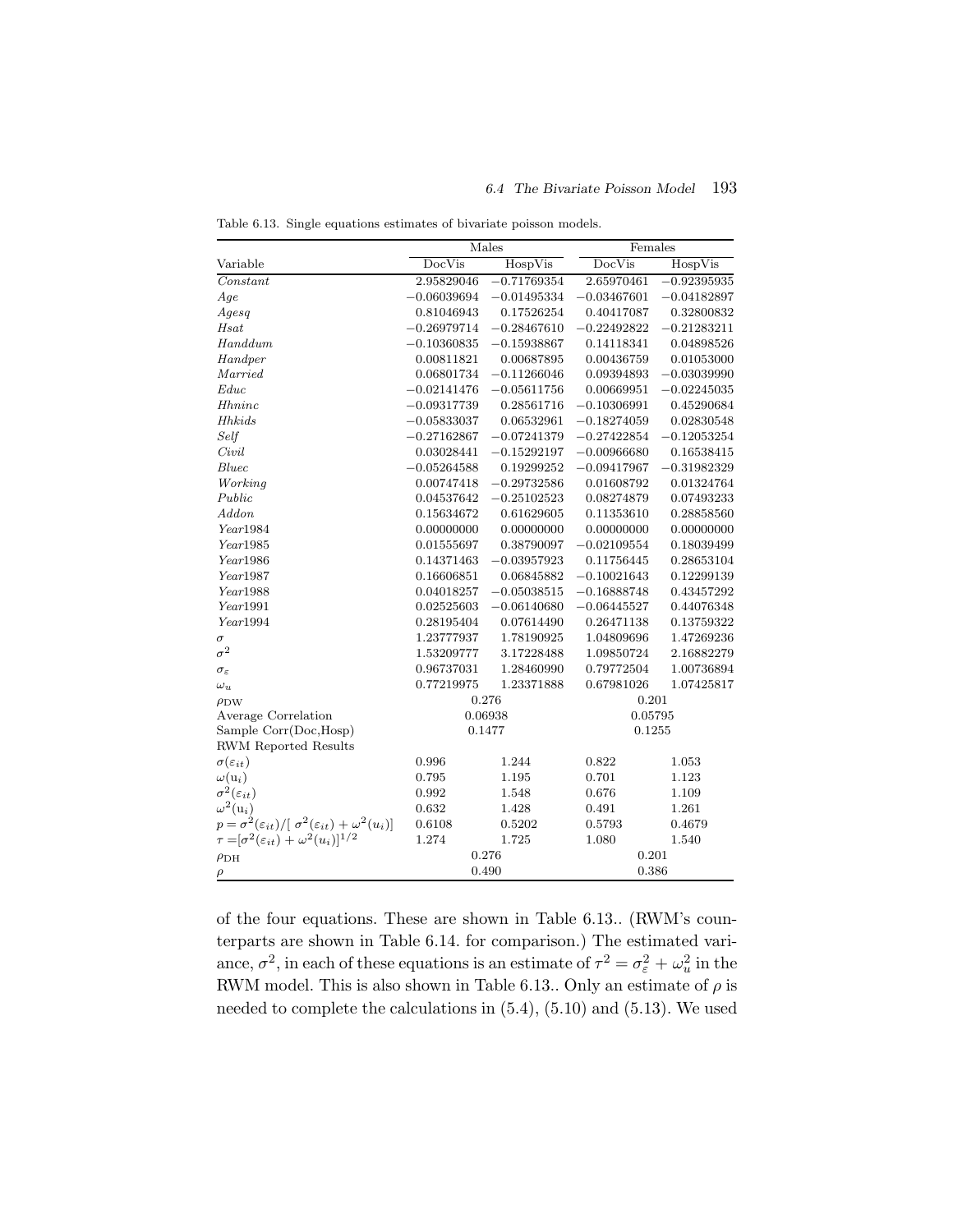#### 194 *Applications*

|                            | Males    |          | Females  |          |
|----------------------------|----------|----------|----------|----------|
| Variable                   | DocVis   | HospVis  | DocVis   | HospVis  |
| Constant                   | 2.563    | $-0.206$ | 2.423    | $-1.567$ |
| Aqe                        | $-0.060$ | $-0.077$ | $-0.040$ | $-0.032$ |
| Agesq                      | 0.823    | 0.942    | 0.499    | 0.234    |
| Hsat                       | $-0.237$ | $-0.243$ | $-0.191$ | $-0.196$ |
| Handdum                    | $-0.029$ | $-0.086$ | 0.063    | 0.039    |
| Handper                    | 0.007    | 0.008    | 0.004    | 0.010    |
| Married                    | 0.085    | $-0.054$ | 0.009    | $-0.044$ |
| Educ                       | $-0.022$ | $-0.051$ | 0.014    | $-0.015$ |
| Hhninc                     | $-0.090$ | 0.375    | $-0.107$ | 0.407    |
| <b>Hhkids</b>              | $-0.059$ | 0.103    | $-0.117$ | 0.073    |
| Self                       | $-0.356$ | $-0.196$ | $-0.256$ | $-0.117$ |
| Civil                      | $-0.011$ | $-0.086$ | $-0.069$ | 0.281    |
| Bluec                      | $-0.029$ | 0.173    | $-0.034$ | $-0.320$ |
| Working                    | 0.041    | $-0.026$ | 0.002    | $-0.014$ |
| Public                     | 0.075    | $-0.136$ | 0.058    | 0.246    |
| Addon                      | 0.090    | 0.549    | 0.096    | 0.219    |
| $\sigma(\varepsilon_{it})$ | 0.996    | 1.244    | 0.822    | 1.053    |
| $\omega(\mathrm{u}_i)$     | 0.795    | 1.195    | 0.701    | 1.123    |
| ρ                          |          | 0.490    | 0.386    |          |

Table 6.14. RWM estimated Bivariate Poisson models.

the estimate of  $\rho$  reported by RWM for males and females, which appears in the last row of Table 6.13.. For comparison purposes, we have decomposed the estimated variance from our estimates using the implied analysis of variance in RWM. The computations appear at the bottom of Table 6.13.. The proportion denoted "p" in the table inferred from the RWM results is used to decompose the estimated variance from our model. With these statistics in hand, and with the estimated coefficient vectors, we are able to compute the implied correlations for the two models (males and females). Using (5.13), we obtain means of individual specific estimates of the correlations of the outcome variables of 0.06938 for males and 0.05795 for females. These are an order of magnitude less than the estimate of  $\rho$  reported in the paper, and moreover, only about half of the actual correlation between the outcomes in the data.

### **6.5 Panel Data Models**

Table 6.15. presents the estimated fixed and random effects Poisson models. Based on the likelihood ratio test (which is valid in this case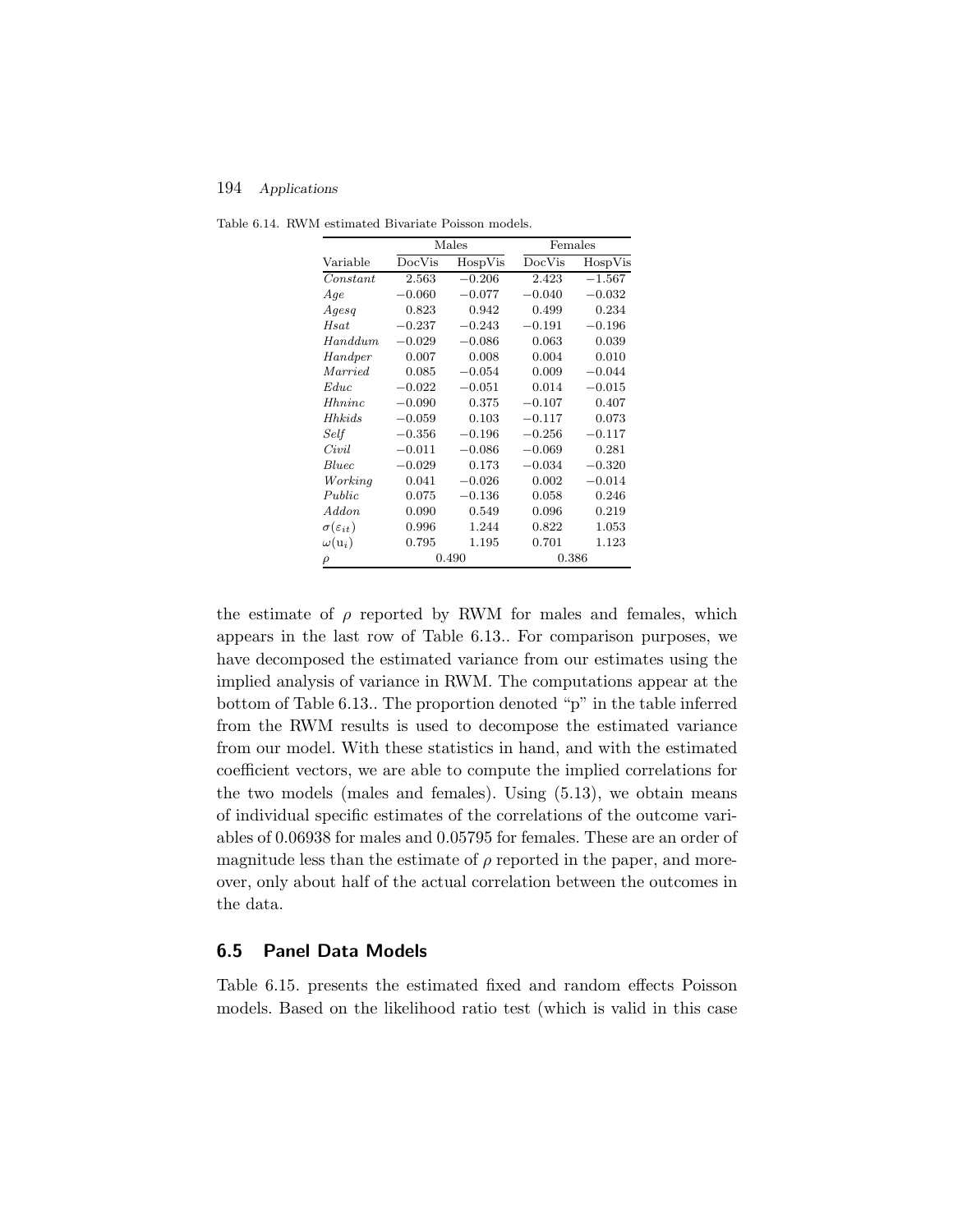|                  | Fixed effects     |                           | Random effects     |                    |  |
|------------------|-------------------|---------------------------|--------------------|--------------------|--|
| Variable         | No effects        | Unconditional FE          | log gamma (NB)     | lognormal          |  |
| Constant         | 2.639(39.46)      |                           | 2.6369(24.56)      | 2.0775 (19.39)     |  |
| Age              | $-0.00732(-2.64)$ | 0.0008051(0.06)           | $-0.02950(-7.56)$  | $-0.02694(-6.96)$  |  |
| Aqesq            | 0.1407(4.54)      | 0.4797(4.42)              | 0.4883(10.94)      | 0.5003(11.39)      |  |
| Hsat             | $-0.2149(-51.9)$  | $-0.1682(-50.59)$         | $-0.1808(-160.17)$ | $-0.1828(-161.27)$ |  |
| Handdum          | 0.1011(8.71)      | 0.003135(0.17)            | $-0.001932(-0.24)$ | 0.000159(0.02)     |  |
| Handper          | 0.001992(10.73)   | 0.0000(0.01)              | 0.001630(7.68)     | 0.001198(5.81)     |  |
| Married          | 0.02058(2.32)     | $-0.01136(-0.34)$         | $-0.01282(-1.22)$  | 0.03822(3.55)      |  |
| Educ             | $-0.01483(-7.96)$ | $-0.06482(-3.02)$         | $-0.03379(-5.85)$  | $-0.03474(-5.95)$  |  |
| Hhninc           | $-0.1729(-7.27)$  | $-0.1786(-2.72)$          | $-0.1759(-6.16)$   | $-0.2058(-7.04)$   |  |
| <b>Hhkids</b>    | $-0.1108(-12.86)$ | 0.04577(1.95)             | 0.007354(0.86)     | $-0.01688(-1.87)$  |  |
| Self             | $-0.2914(-16.18)$ | $-0.03933(-0.71)$         | $-0.1372(-7.39)$   | $-0.1517(-8.38)$   |  |
| Civil            | $-0.05026(-2.64)$ | $-0.1375(-2.01)$          | $-0.01156(-0.45)$  | $-0.01119(-0.43)$  |  |
| Bluec            | $-0.08920(-9.01)$ | $-0.06725(-2.18)$         | $-0.03458(-2.63)$  | $-0.04332(-3.34)$  |  |
| Working          | $-0.07478(-7.62)$ | 0.03806(1.23)             | 0.004875(0.37)     | $-0.001994(-0.16)$ |  |
| Public           | 0.1145(7.32)      | 0.1044(2.30)              | 0.1057(5.53)       | 0.1109(5.80)       |  |
| Addon            | 0.06084(2.39)     | $-0.04068(-0.73)$         | $-0.03437(-1.19)$  | $-0.0343(-1.21)$   |  |
| Year1985         | 2.639(39.46)      | 0.05690(2.37)             | 0.08268(8.87)      | 0.08383(8.95)      |  |
| Year1986         | $-0.00732(-2.64)$ | 0.1063(3.53)              | 0.1622(18.82)      | 0.1618(18.86)      |  |
| Year1987         | 0.1407(4.54)      | 0.04392(1.11)             | 0.1145(11.32)      | 0.1109(10.64)      |  |
| Year1988         | $-0.2149(-151.9)$ | $-0.09314(-1.94)$         | 0.01033(1.00)      | 0.002153(0.20)     |  |
| Year1991         | 0.1011(8.71)      | $-0.2429(-3.10)$          | $-0.05520(-4.22)$  | $-0.07157(-5.64)$  |  |
| Year1994         | 0.001992(10.73)   | $-0.06790(-0.62)$         | 0.1985(12.53)      | 0.1713(11.17)      |  |
| $\kappa$         |                   |                           | 0.9879(38.57)      |                    |  |
| $\sigma$         |                   |                           |                    | 1.0051(91.11)      |  |
| lnL              | $-42774.74$       | $-21696.56$               | $-32850.59$        | $-32897.37$        |  |
| $\boldsymbol{N}$ |                   | 3687 (714 unusable in FE) | 3687               |                    |  |
| $\Sigma_i T_i$   |                   | 14243                     | 14243              |                    |  |

Table 6.15. Estimated panel data poisson models, males (t ratios in parentheses).

because the MLE is consistent), the "no effects" model is rejected convincingly. The chi squared statistic with  $(3,687 - 714)$  degrees of freedom is 41,156.36. The large degrees of freedom approximation in Greene (2008b; result B-37) provides a standard normal test statistic of 209.79. (Note, there 3,687 individuals in the sample. However, 714 of them had zero visits in every period. These observations contribute a 1.00 to the likelihood function —  $\text{Prob}(y_{i1} = 0, y_{i2} = 0, \ldots, \vert \Sigma_t y_{it})$  $0$  = 1, so constant terms cannot be estimated for them. The marked difference between the base case Poisson model (no effects) and the fixed effects estimates in the second column are to be expected. The random effects estimates in the third and fourth columns are quite similar. Two noticable differences are the coefficients on marital status and children in the household. Save for these, the Poisson random effects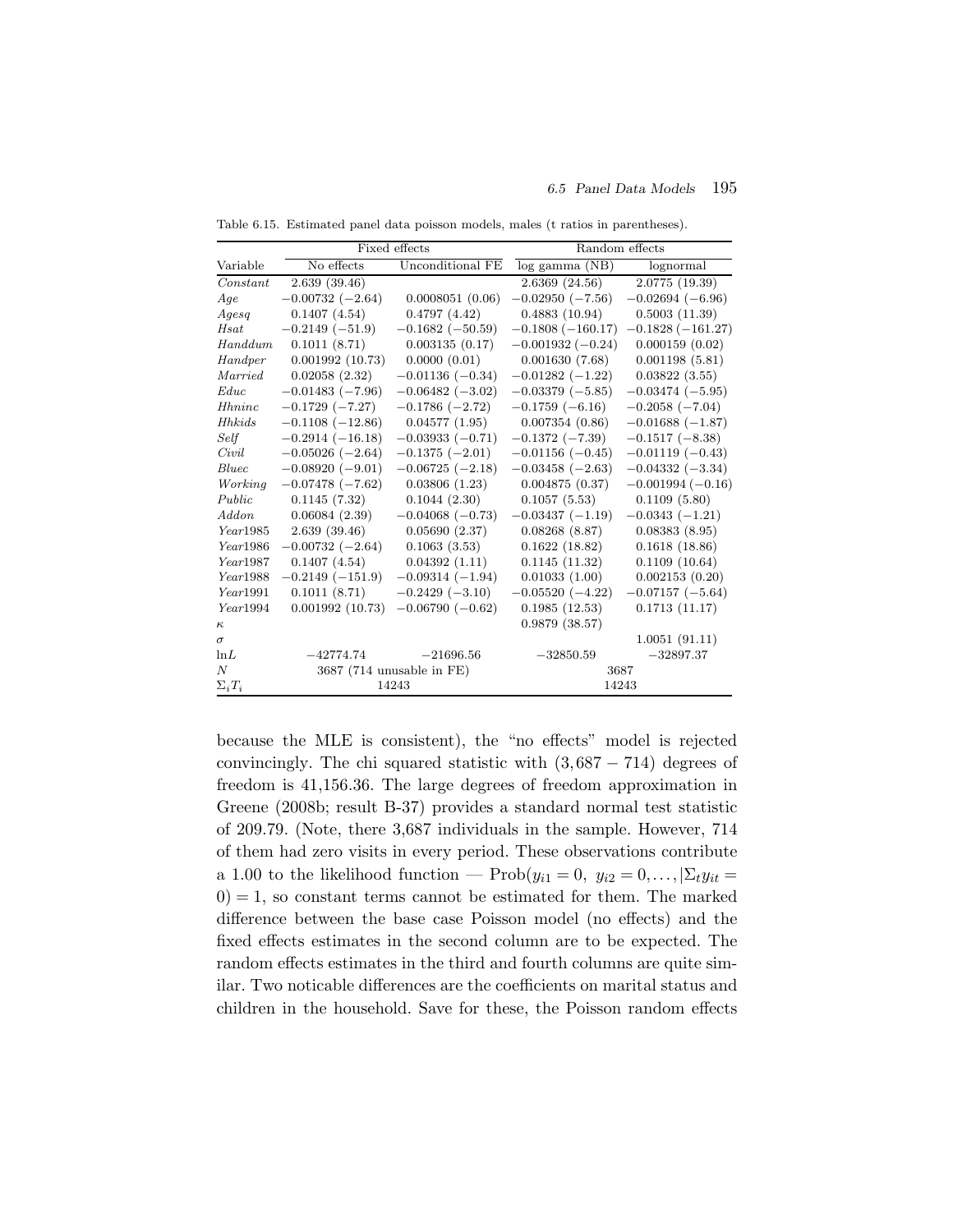#### 196 *Applications*

do not differ appreciably across the two platforms. The estimated variances of the heterogeneity are likewise quite similar. The similarities of the competing models does not carry over to the NB specifications.

Estimates for the fixed and random effects NB models appear in Table 6.16.. The two sets of fixed effects estimates are quite different. The statistical significance and the signs of several of the coefficients change across the two specifications, including Age, Married, Educ, Civil, and AddOn. The magnitude of several of the coefficients changes substantively, notably the coefficient on Public, which is five times larger in the "true" fixed effects estimates. The signs and statistical significance of the period effects reverse several times as well. The difference between the HHG and true FE models is that HHG builds

|                  | Fixed effects          |                                        | Random effects     |                    |  |
|------------------|------------------------|----------------------------------------|--------------------|--------------------|--|
| Variable         | <b>HHG</b>             | Unconditional FE                       | <b>HHG</b>         | lognormal          |  |
| Constant         | 1.2571(4.04)           |                                        | 1.8500(8.79)       | 2.8711 (9.85)      |  |
| Age              | $-0.06890(-5.23)$      | $-0.01465(-0.55)$                      | $-0.06123(-6.54)$  | $-0.04729(-3.64)$  |  |
| Aqesq            | 0.9328(6.23)           | 0.6122(2.95)                           | 0.8085(7.51)       | 0.6677(4.41)       |  |
| Hsat             | $-0.1461$ ( $-26.53$ ) | $-0.1858(-27.74)$                      | $-0.1839(-42.07)$  | $-0.2287(-37.96)$  |  |
| Handdum          | $-0.02760(-0.74)$      | $-0.02142(-0.54)$                      | $-0.01461(-0.43)$  | $-0.02789(-0.59)$  |  |
| Handper          | 0.003961(4.74)         | 0.002916(2.40)                         | 0.004813(7.52)     | 0.006229(5.92)     |  |
| Married          | 0.04188(0.97)          | $-0.01870(-0.30)$                      | 0.1158(3.84)       | 0.07753(1.92)      |  |
| Educ             | 0.04176(4.09)          | $-0.07045(-2.02)$                      | $-0.004814(-0.85)$ | $-0.02949(-3.45)$  |  |
| Hhninc           | $-0.006220(-0.07)$     | $-0.08619(-0.75)$                      | $-0.04278(-0.59)$  | $-0.1071(-1.15)$   |  |
| <b>Hhkids</b>    | 0.02149(0.63)          | 0.03225(0.74)                          | $-0.05129(-1.98)$  | $-0.05727(-1.65)$  |  |
| Self             | $-0.2327(-3.66)$       | $-0.3279(-3.25)$                       | $-0.2792(-6.31)$   | $-0.3388(-5.40)$   |  |
| Civil            | $-0.09470(-1.33)$      | $-0.3001(-2.46)$                       | 0.002865(0.06)     | $-0.007380(-0.11)$ |  |
| Bluec            | $-0.1222(-3.12)$       | $-0.1035(-1.76)$                       | $-0.05024(-1.76)$  | $-0.02313(-0.55)$  |  |
| Working          | 0.1358(2.91)           | 0.1051(1.74)                           | 0.05998(1.64)      | 0.02431(0.48)      |  |
| Public           | 0.01414(0.22)          | 0.07094(0.91)                          | 0.06681(1.46)      | 0.06861(1.10)      |  |
| Addon            | 0.1136(1.06)           | $-0.005359(-0.05)$                     | 0.1273(1.45)       | 0.03729(0.32)      |  |
| Year1985         | 0.06908(1.61)          | 0.09386(2.12)                          | 0.06592(1.64)      | 0.1147(2.62)       |  |
| Year1986         | 0.1312(3.15)           | 0.1551(2.84)                           | 0.1379(3.57)       | 0.2103(4.87)       |  |
| Year1987         | 0.1025(2.24)           | 0.07871(1.10)                          | 0.09462(2.29)      | 0.1335(2.52)       |  |
| Year1988         | 0.06409(1.55)          | $-0.001798(-0.02)$                     | 0.07583(2.02)      | 0.09372(2.22)      |  |
| Year1991         | 0.06162(1.41)          | $-0.1119(-0.83)$                       | 0.09586(2.47)      | 0.05652(1.23)      |  |
| Year1994         | 0.2230(4.83)           | 0.07991(0.43)                          | 0.2544(6.54)       | 0.3137(6.47)       |  |
| $\kappa$         |                        | 1.8131(41.31)                          |                    | 1.0192(50.76)      |  |
| $\sigma$         |                        |                                        |                    | 0.7979(34.31)      |  |
| $\boldsymbol{a}$ |                        |                                        | 3.1782(21.53)      |                    |  |
| b                |                        |                                        | 6.2577(17.94)      |                    |  |
| lnL              | $-15690.87$            | $-23000.24$                            | $-26824.63$        | $-26881.20$        |  |
| N                |                        | 3687 (714 have $\Sigma_t Y_{it} = 0$ ) | 3687               |                    |  |
| $\Sigma_i T_i$   |                        | 14243                                  | 14243              |                    |  |

Table 6.16. Estimated panel data negative binomial models, males (t ratios in parentheses).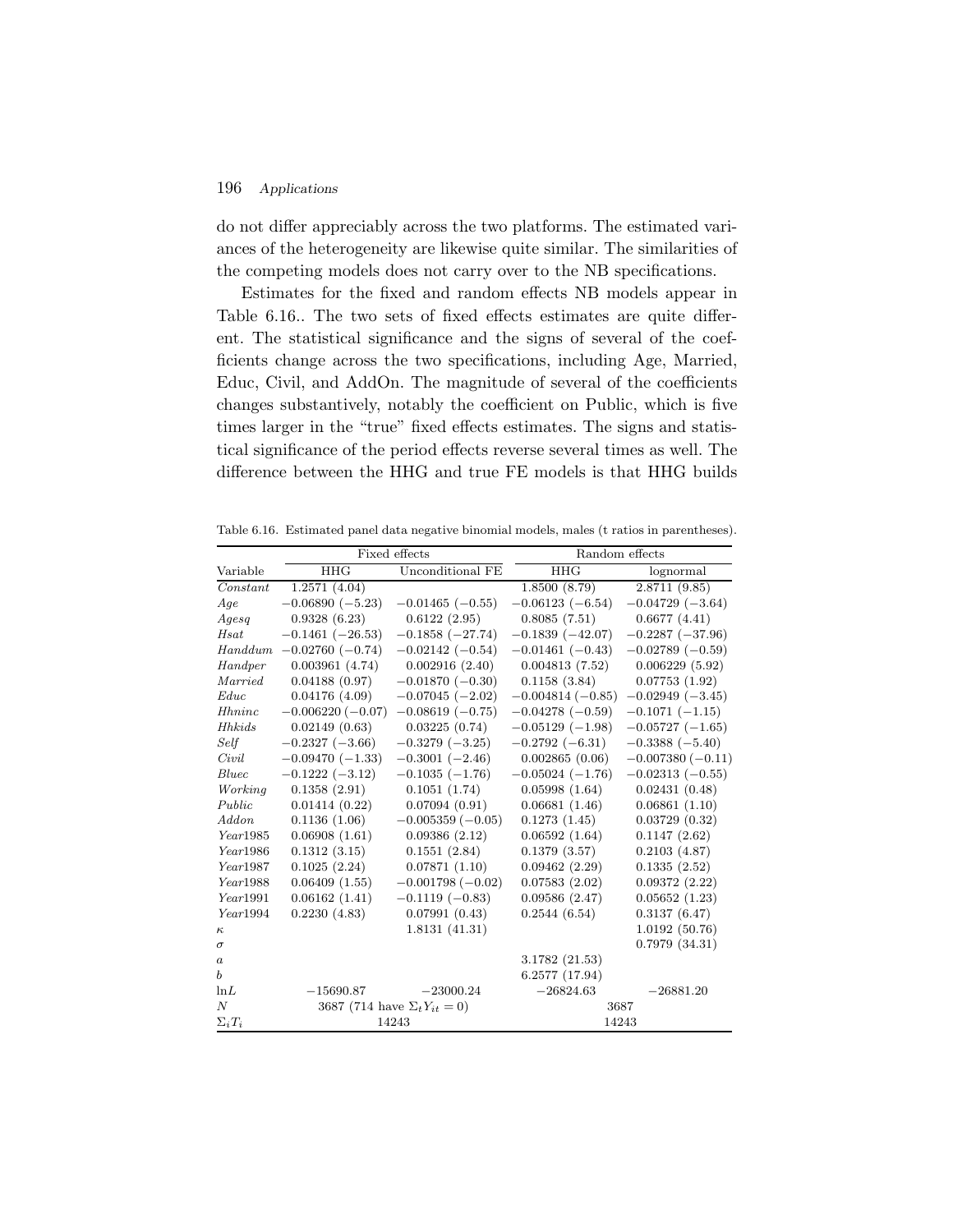the effects into the variance of the random variable, not the mean. Thus, we cannot conclude that the HHG estimator is a consistent estimator of a model that contains a heterogeneous mean. It is a consistent estimator in the context of a model with heterogeneous variance. We have convincing evidence from the Poisson model that there is substantial latent heterogeneity in the mean of the random variable. The log likelihood function for the "no effects" NB model falls to −27,480, which is thousands less than the log likelihood for either fixed effects specification. Thus, it is reasonable to conclude that the HHG estimator is at least potentially problematic. This finding does not weigh in favor of the true FE estimator, however. There is no minimally sufficient statistic for  $\alpha_i$  in the NB2 model, so we are led to expect that the incidental parameters problem will surface in this setting. It remains to be investigated how substantial the biases (if there are any) will be, however. It seems unlikely that the simple proportional results widely known for the probit and logit models will carry over to this setting. The FE approach produces a bit of a Hobson's choice. The HHG model does not actually build the heterogeneity into the mean of the random variable, so we might suspect that it suffers from an "omitted variable" problem. The true fixed effects estimates differ enough from the HHG estimates in this very large sample that one might suspect the appearance of the incidental parameters problem.

The random effects estimates for the NB models also differ substantially. In this case, however, there is no simple comparison one can draw. There are fewer sign changes, however, the magnitudes and statistical significance are surprisingly variable for a sample as large as this one. Once again, we suspect that the models differ in subtle, but significant structural ways. We have no way of interpreting the parameters of the beta distribution in the HHG model that implies a decomposition of the variance of the heterogeneity. For the lognormal model, we can decompose the variance as follows: The variance of the log gamma term is  $\psi'(\theta) = \psi'(1/1.0192) = 1.681$ . The variance of the time invariant lognormal component is  $0.7979^2 = 0.637$ . The total is thus 2.318. A counterpart that does not assume that the lognormal component is time invariant appears in the second to last column of Table 6.4.. The same decomposition produces  $\psi'(0.9043) = 1.909$  and  $0.6961^2 = 0.485$ for a nearly identical total of 2.394.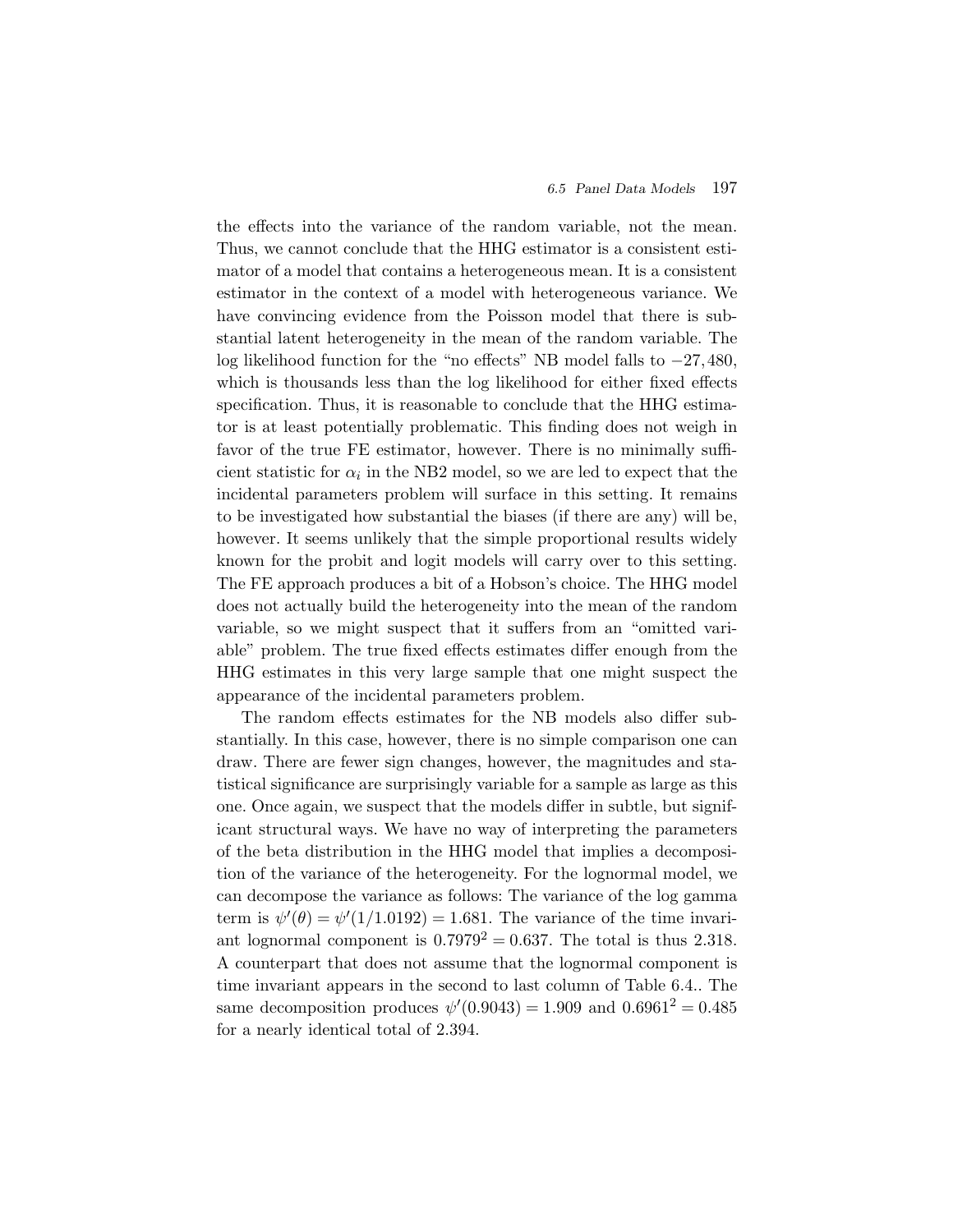# **7 Conclusions**

This study has described several extensions to some familiar models for count data. Each of these extensions has appeared in the received literature. In each case, we have either addded an additional feature to the model or reconciled the existing model with recent applications including:

- 1. The NBP encompassing form for the negative binomial model — Although the NBP model has been proposed at various points (e.g., CT (1986), Winkelmann (2003)) this appears to be the first formal implementation of the model in a parametric specification using the maximum likelihood estimator.
- 2. The lognormal model as an alternative to the log gamma model for unobserved heterogeneity in count data models — This model  $\implies$  peen employed in numerous received applications (e.g.,  $\overline{\text{hmc}}$ e (1982), Greene (1994), Munkin and Trivedi (1997), Terza (1997) and Million (1998)); As noted, e.g., by Million (1998) and Winkelmann (2003), the lognormal mixture model provides a natural specification for unobserved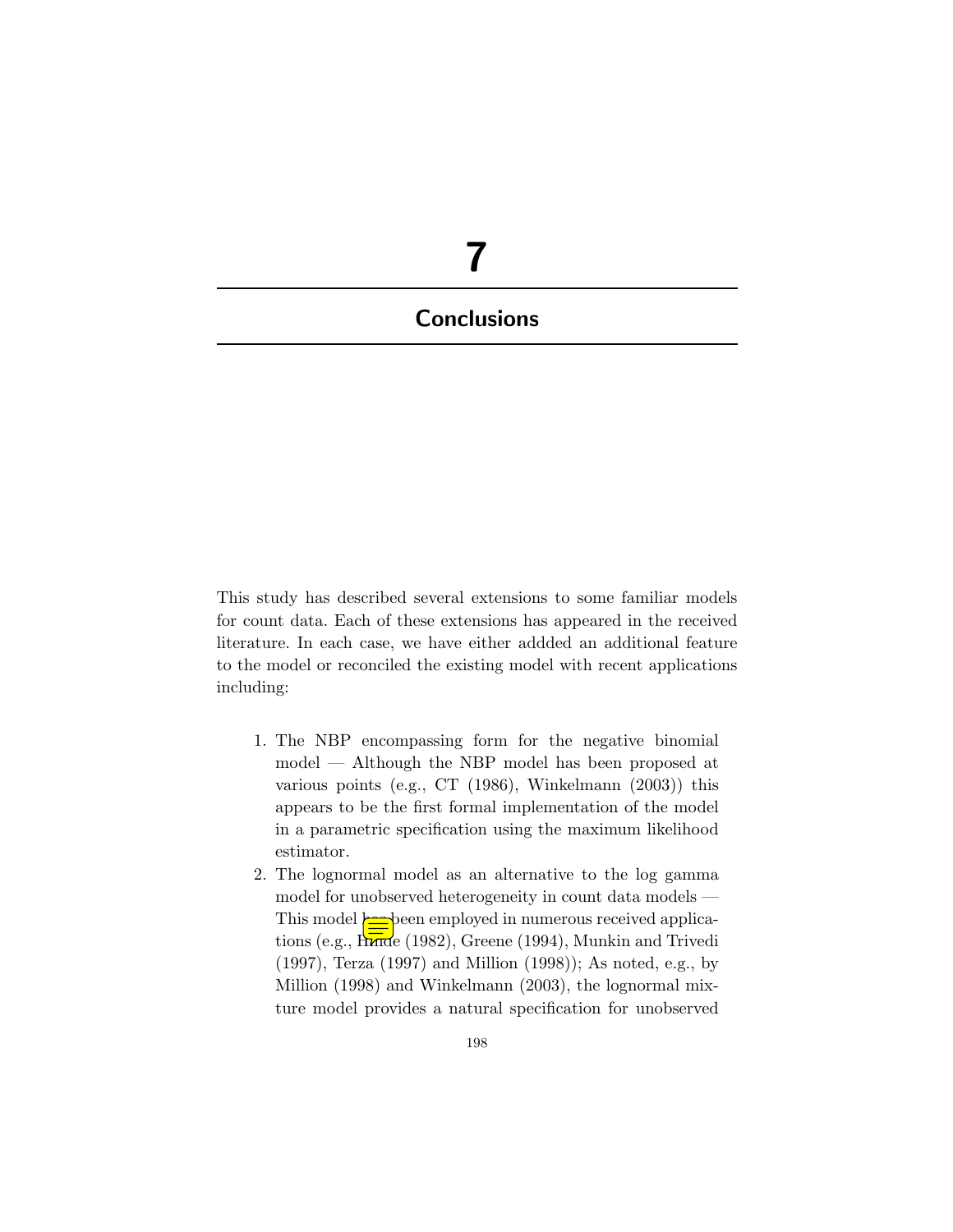heterogeneity. The additional benefit is the flexibility of the model to provide a platform for several useful extensions, particularly for two part models.

- 3. Extensions of some conventional two part models to allow for endogeneity of the participation decision in the first equation. Two part models appear, e.g., in Mullahy (1987) and Van Ourti (2004). With the exception of Van Ourti's, we have not found previous implementations of the two part models that provide for correlation between the two decision variables. In Van Ourti's case, the correlation was essentially accidental, induced by the appearance of the same random effects in the two equations of a panel data model.
- 4. A detailed interpretation of some applications of the bivariate Poisson model.
- 5. Some alternative natural and convenient forms of the widely used forms of panel data models for count data.

We have also applied the techniques in an analysis of a large sample of German households.

The NBP variant of the negative binomial model is a convenient form that provides a means of formalizing the specification choice. Most received applications of the model have used the NB2 form. In a few other cases, such as HHG (1984), the NB1 model is used. In none of the cases, does the presentation provide a formal means of preferring one or the other. The NBP is an encompassing form that is simple to operationalize. In the application here (and in others we have considered), likelihood ratio tests suggest that the NBP form would be preferred to both NB1 and NB2.

The NB has been used for a generation as the standard vehicle for introducing unobserved heterogeneity into loglinear count data models. The vast array of functional forms that appear in the literature, and the NB model itself, have largely been motivated by a desire to accommodate over or underdispersion. In fact, the Poisson form is probably unique in its restriction of the random variable to equidispersion. It is convenient, however, that the NB model also arises as a byproduct of the introduction of a particular form of latent heterogeneity  $-\log$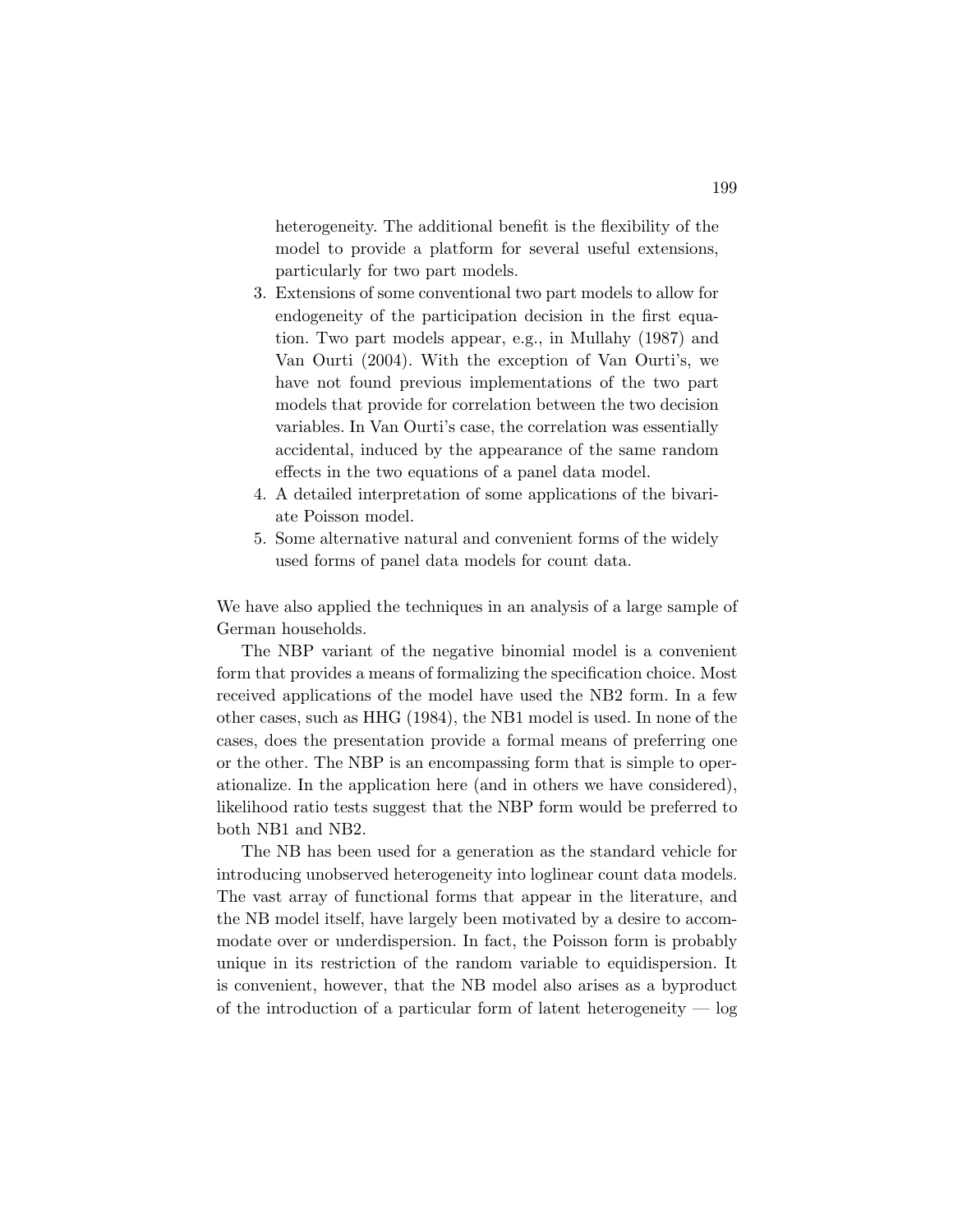#### 200 *Conclusions*

gamma in distribution. A number of authors, e.g., Winkelmann (2003), Million (1998), RWM (2003), Greene (2008a), have suggested that the normal distribution would be a preferable platform on which to build the model. In addition to deriving from a natural assumption about the source of latent heterogeneity, a model based on the normal distribution provides a convenient setting in which to build useful extensions. We developed the methods for accommodating this form of heterogeneity in the count data model — this follows earlier applications such as Greene (1997), Munkin and Trivedi (1999), and RWM (2003). We then extended the lognormal model to several two part models, sample selection, zero inflation and hurdle models, to allow the participation to be endogenous. The development provides a unified framework that will accommodate other similar models with minimal change in the basic template.

One of the recent applications of the methods extended in this paper is in a type of bivariate count model. We found that in these models, the introduction of a "correlation coefficient" into the model within the conditional means provides only a partial indication of the degree of correlation between the outcome variables. We derived the relationship between the structural parameters and the reduced form correlation between the outcome variables in the bivariate Poisson model. In the application carried out in this paper, we find that the estimated correlation coefficient is far higher than the actual correlation of the variables in the model. Moreover, the implied correlation coefficient based on the model estimates, which is a function of the data and thus varies by observation, does a strikingly poor job of reproducing the actual, simple correlation of the outcome variables and, moreover, appears, on average in these data, to be a full order of magnitude less than the simple reported correlation coefficient. This calls into question the precise interpretation of this part of the model and whether this form of correlation is an effective approach to modeling the correlation across related count data outcome variables.

Finally, we examined some aspects of the most familiar forms of fixed and random effects models for count data. As in the earlier models, we find that the lognormal distribution provides a natural method of introducing time invariant heterogeneity into the equation. Like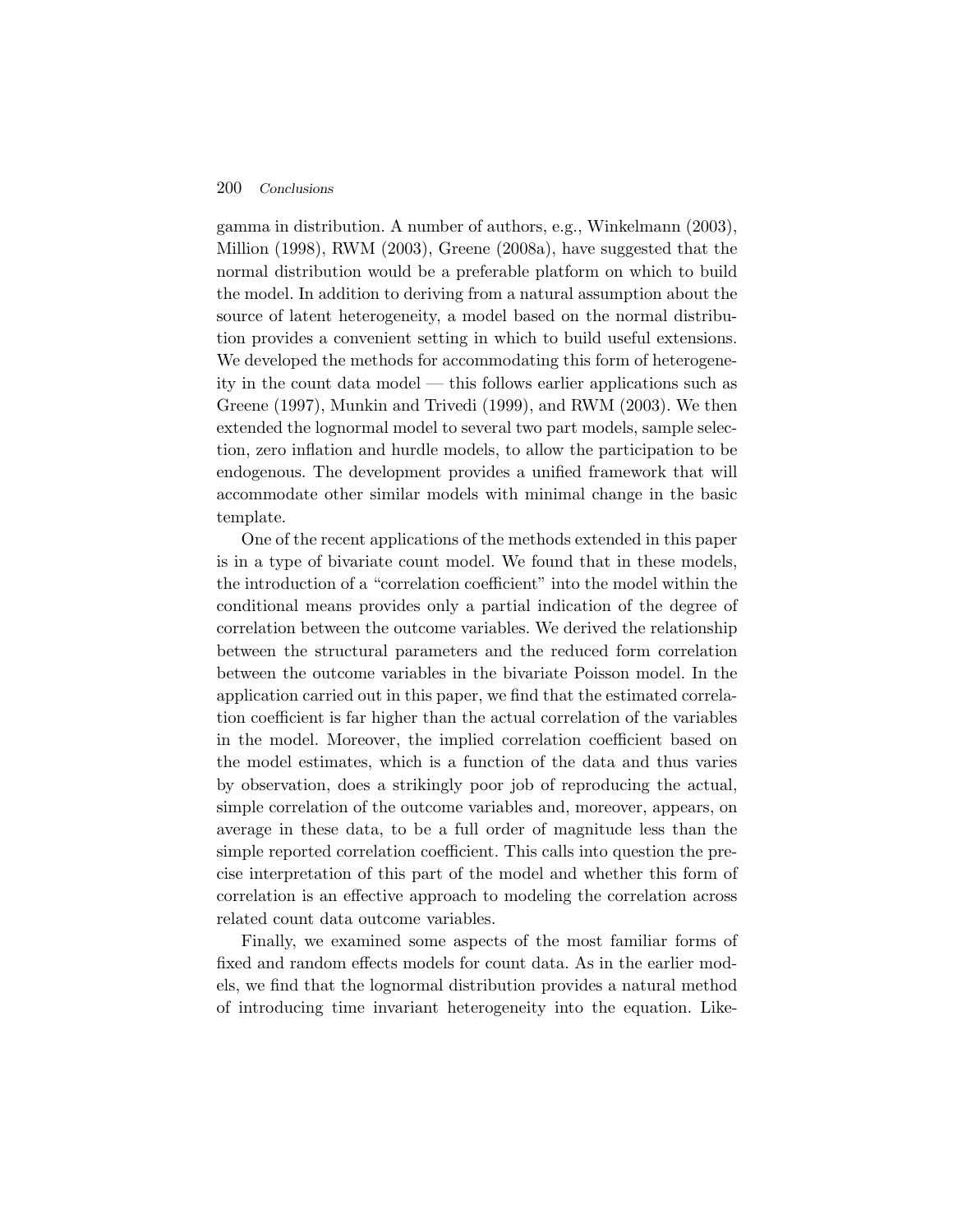wise, we propose an alternative to the HHG fixed effects model. In this case, the results leave a choice to be made, and a point for further research. In the HHG fixed effects NB model, the fixed effects enter the model through the dispersion parameter rather than the conditional mean function. This has the implication that time invariant variables can coexist with the effects. This calls the interpretation of the heterogeneity in the model into question. We propose to apply the direct fixed effects approach suggested in Greene (2004) as an appropriate approach to introducing fixed effects into the NB model. While the proposed approach does parallel the treatment of fixed effects in other received models, like many of them, the specification may also suffer from the incidental parameters problem. In some specific cases, such as binary choice models, the MLE FE estimator has been found to exhibit a significant bias when  $T$  is small (as it is in our application). However, the NB model remains to be examined. As shown in Greene (2004), not all estimators are biased away from zero, and some are (apparently) not biased at all. On the other hand, the HHG model provides a sufficient statistic for the fixed effects, so the estimator in their model would not exhibit an "incidental parameters problem." Because the conditional mean function in the HHG model remains homogeneous, however, one might expect a "left out variable" problem instead. We cannot characterize at this point which specification is likely to be more problematic in terms of the features of the population one is interested in studying. This remains an issue to be studied further.

Finally, the methods developed here were applied to the data set used in RWM (2003). Our results were largely similar to theirs. We do find that on the question of moral hazard — whether the presence of insurance appears positively to influence demand for health services the apparent effect that shows up in the simple models (e.g., a pooled Poisson model) almost completely disappears when latent heterogeneity is formally introduced into the model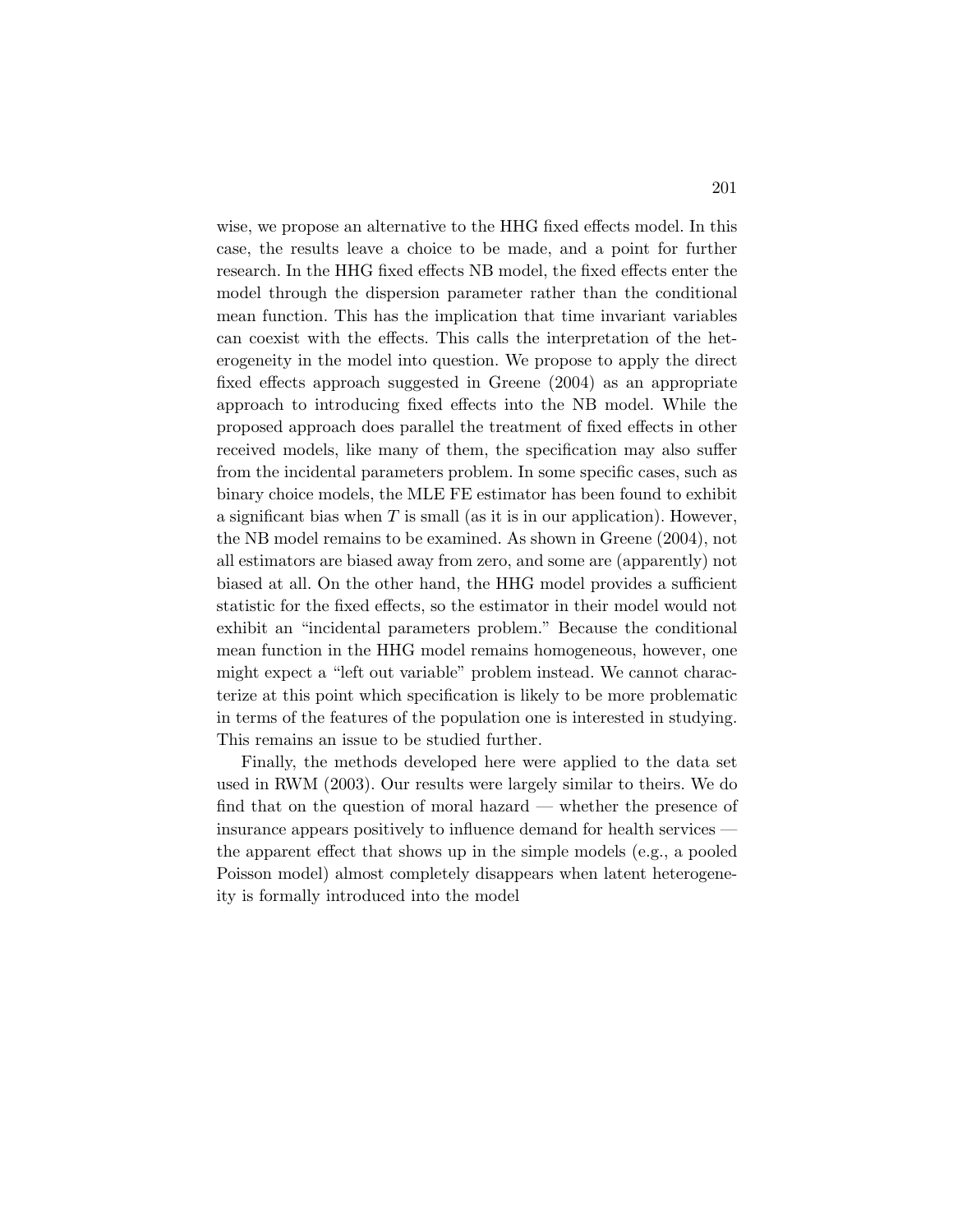# **A**

## **Log Likelihood and Gradient for NBP model**

The Negbin P model is obtained by replacing  $\theta$  in NB2,

$$
\text{Prob}(Y = y_i | \mathbf{x}_i) = \frac{\Gamma(\theta + y_i)}{\Gamma(\theta)\Gamma(1 + y_i)} r_i^{\theta} (1 - r_i)^{y_i}, \tag{A.1}
$$

where

$$
r_i = \theta/(\theta + \lambda_i)
$$

with  $\theta \lambda_i^{P-2}$ . For convenience, let  $Q = P - 2$ . Then, the density is

$$
\text{Prob}(Y = y_i | \mathbf{x}_i) = \frac{\Gamma(\theta \lambda_i^Q + y_i)}{\Gamma(\theta \lambda_i^Q)\Gamma(1 + y_i)} \left(\frac{\theta \lambda_i^Q}{\theta \lambda_i^Q + \lambda_i}\right)^{\theta \lambda_i^Q} \left(\frac{\lambda}{\theta \lambda_i^Q + \lambda_i}\right)^{y_i}.
$$
\n(A.2)

Derivatives of  $\ln L_i$  for the Negbin P model are straightforward, albeit tedious. We obtain them by writing the density as

$$
\ln L_i = \ln \Gamma(y_i + g_i) - \ln \Gamma(g_i) - \ln \Gamma(1 + y_i) + g_i \ln r_i + y_i \ln(1 - r_i),
$$
\n(A.3)

where

$$
g_i = \theta \lambda_i^Q
$$
 and  $w_i = g_i/(g_i + \lambda_i)$ .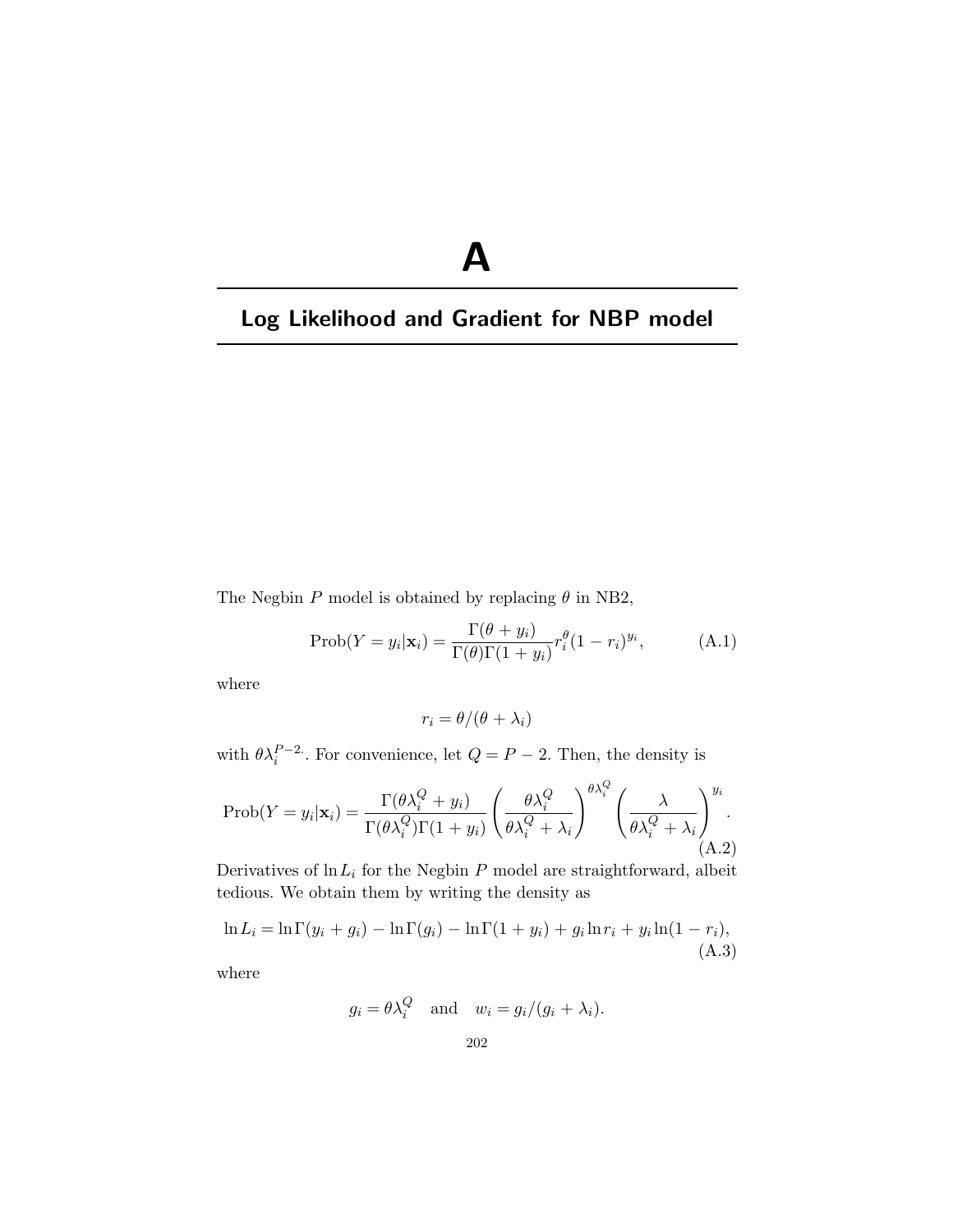Then,

$$
\partial \ln L_i/\partial \lambda_i = [\Psi(y_i + g_i) - \Psi(g_i) + \ln w_i] \partial g_i/\partial \lambda_i \n+ [g_i/w_i - y_i/(1 - w_i)] \partial w_i/\partial \lambda_i \n\partial \ln L_i/\partial \theta = [\Psi(y_i + g_i) - \Psi(g_i) + \ln w_i] \partial g_i/\partial \theta \n+ [g_i/w_i - y_i/(1 - w_i)] \partial w_i/\partial \theta \n\partial \ln L_i/\partial Q = [\Psi(y_i + g_i) - \Psi(g_i) + \ln w_i] \partial g_i/\partial Q \n+ [g_i/w_i - y_i/(1 - w_i)] \partial w_i/\partial Q.
$$
\n(A.4)

The inner parts are:

$$
\partial g_i/\partial \lambda_i = \theta Q \lambda_i^{Q-1} = (Q/\lambda_i) g_i
$$
  
\n
$$
\partial g_i/\partial \theta = \lambda_i^Q = (1/\theta) g_i
$$
  
\n
$$
\partial g_i/\partial Q = \theta \lambda_i^Q log \lambda_i = \ln \lambda_i g_i
$$
  
\n
$$
\partial w_i/\partial \lambda_i = [(Q-1)/\lambda_i] w_i (1 - w_i)
$$
  
\n
$$
\partial w_i/\partial Q = [Q \lambda_i w_i (1 - w_i)]
$$
  
\n(A.5)

Collecting terms, now, let

$$
A_i = [\Psi(y_i + g_i) - \Psi(g_i) + \ln w_i] B_i = [g_i(1 - w_i) - y_i w_i],
$$
 (A.6)

to obtain

$$
\partial \ln L_i / \partial \begin{pmatrix} \lambda_i \\ \theta \\ Q \end{pmatrix} = [A_i + B_i] \begin{pmatrix} Q/\lambda_i \\ 1/\theta \\ \log \lambda_i \end{pmatrix} - B_i \begin{pmatrix} 1/\lambda_i \\ 0 \\ 0 \end{pmatrix}.
$$
 (A.7)

The final element needed is  $\partial \ln L_i / \partial \beta = (\partial \ln L_i / \partial \lambda_i) (\partial \lambda_i / \partial \beta)$ , where  $\partial \ln L_i/\partial \lambda_i$  appears above and  $\partial \lambda_i/\partial \beta = \lambda_i \mathbf{x}_i$ . We use these and the BHHH estimator to compute the maximum likelihood estimates and their asymptotic standard errors for the NBP model. Good starting values for NBP iterative estimator are the NB2 estimates of  $\beta$  and  $\theta$ with  $P = 2(Q = 0)$ .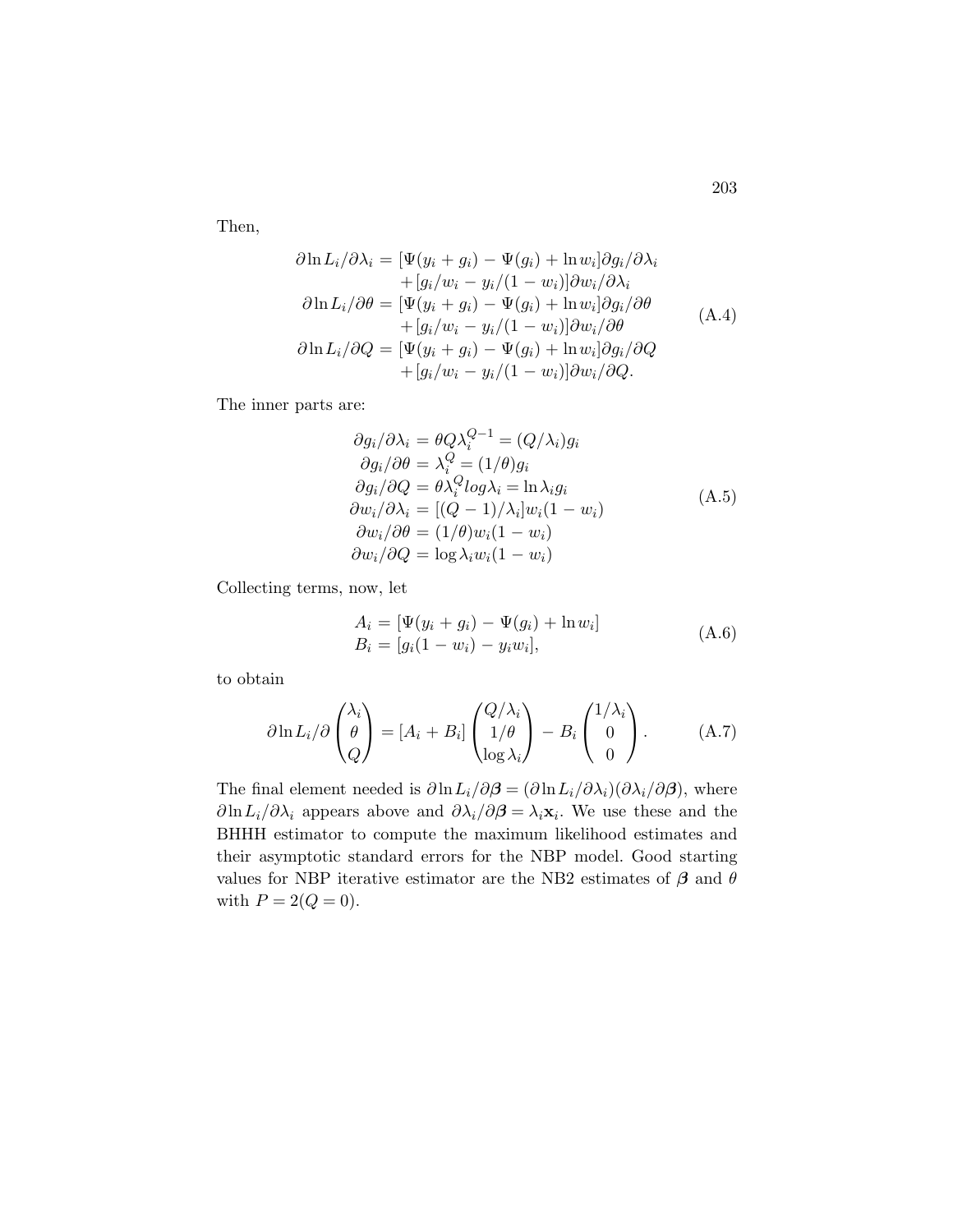## **B**

### **Derivatives of Partial Effects in the Poisson Model with Sample Selection**

The conditional mean function is

$$
E[y_i|\mathbf{x}_i, \mathbf{w}_i, d_i = 1] = \lambda_i \frac{\exp((\rho \sigma)^2/2) \Phi(\rho \sigma + \mathbf{w}_i' \delta)}{\Phi(\mathbf{w}_i' \delta)}
$$
(B.1)

The partial effects are

$$
\frac{\partial E[y_i|\mathbf{x}_i, \mathbf{w}_i]}{\partial \mathbf{x}_i} = \lambda_i \left[ \frac{\exp((\rho \sigma)^2/2) \Phi(\rho \sigma + \mathbf{w}_i' \delta)}{\Phi(\mathbf{w}_i' \delta)} \right] \beta = \mathbf{g}_{\mathbf{x}}
$$
\n
$$
\frac{\partial E[y_i|\mathbf{x}_i, \mathbf{w}_i]}{\partial \mathbf{w}_i} = \lambda_i \left( \frac{\exp((\rho \sigma)^2/2)}{\Phi(\mathbf{w}_i' \delta)} \right)
$$
\n
$$
\times \left[ \phi(\rho \sigma + \mathbf{w}_i' \delta) - \phi(\mathbf{w}_i \delta) \left( \frac{\Phi(\rho \sigma + \mathbf{w}_i' \delta)}{\Phi(\mathbf{w}_i' \delta)} \right) \right] \delta = \mathbf{g}_{\mathbf{w}}.
$$
\n(B.2)

For the variables in the count model,

$$
\frac{\partial \mathbf{g}_{\mathbf{x}}}{\partial(\alpha,\boldsymbol{\beta}')} = \lambda_i \left[ \frac{\exp((\rho \sigma)^2/2) \Phi(\rho \sigma + \mathbf{w}_i' \boldsymbol{\delta})}{\Phi(\mathbf{w}_i' \boldsymbol{\delta})} \right] [\mathbf{0} \ \mathbf{I}] + \mathbf{g}_{\mathbf{x}}(1,\mathbf{x}_i')
$$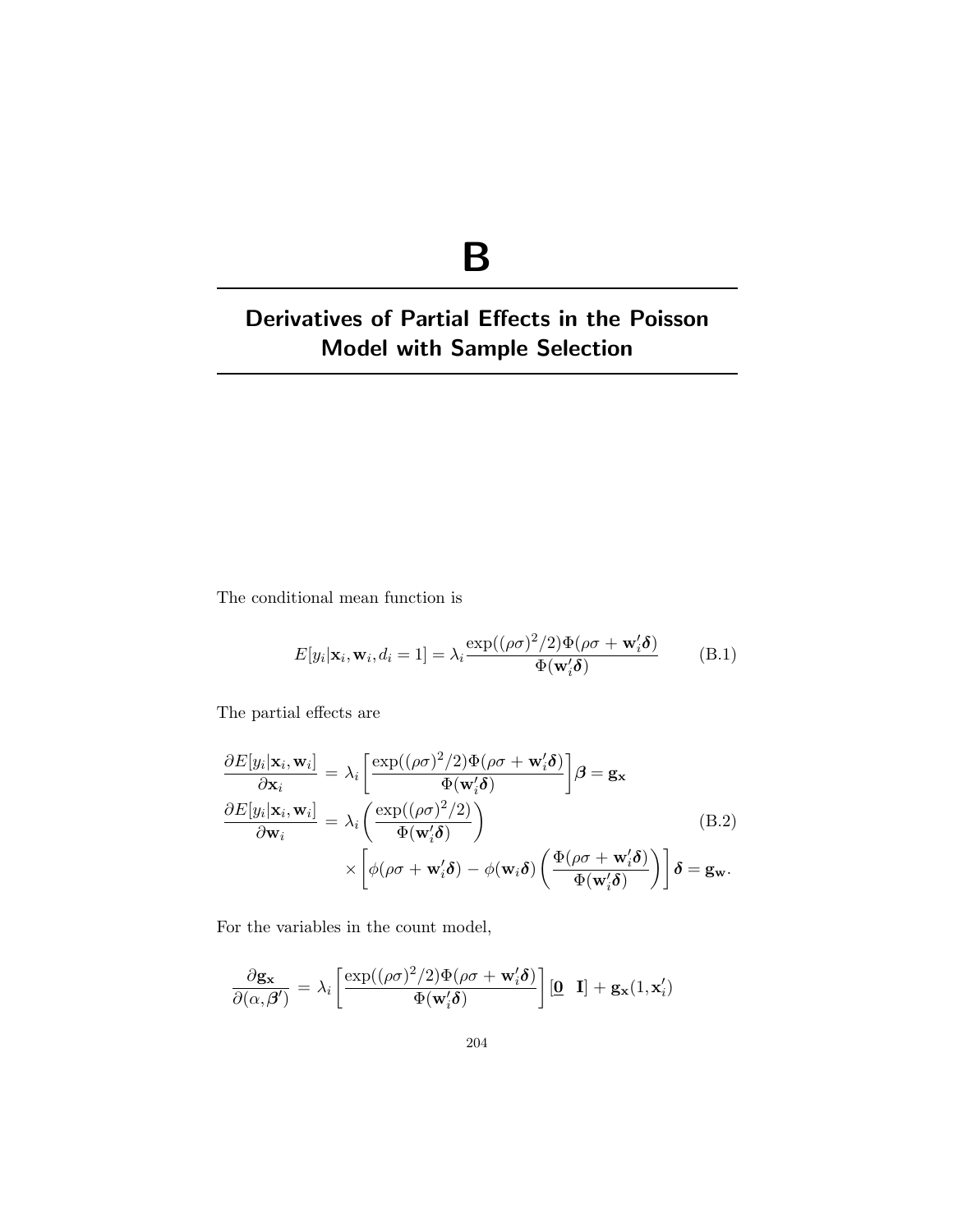$$
\frac{\partial \mathbf{g}_{\mathbf{x}}}{\partial \rho} = \mathbf{g}_{\mathbf{x}} \left[ \rho \sigma^2 + \sigma \frac{\phi(\rho \sigma + \mathbf{w}_i' \boldsymbol{\delta})}{\Phi(\rho \sigma + \mathbf{w}_i' \boldsymbol{\delta})} \right]
$$
(B.3)

$$
\frac{\partial \mathbf{g}_{\mathbf{x}}}{\partial \sigma} = \frac{\partial \mathbf{g}_{\mathbf{x}}}{\partial \rho} \frac{\rho}{\sigma}
$$

$$
\frac{\partial \mathbf{g}_{\mathbf{x}}}{\partial \delta'} = \lambda_i \exp(\rho \sigma)^2 \left[ \frac{\phi(\rho \sigma + \mathbf{w}_i' \delta)}{\Phi(\mathbf{w}_i' \delta)} - \frac{\Phi(\rho \sigma + \mathbf{w}_i' \delta) \phi(\mathbf{w}_i' \delta)}{\left[\Phi(\mathbf{w}_i' \delta)\right]^2} \right] \beta \mathbf{w}'
$$

For the variables in the selection equation,

$$
\frac{\partial \mathbf{g}_{\mathbf{w}}}{\partial(\alpha, \beta')} = \mathbf{g}_{\mathbf{w}}(1, \mathbf{x}_{i}')
$$
\n
$$
\frac{\partial \mathbf{g}_{\mathbf{w}}}{\partial \rho} = \mathbf{g}_{\mathbf{w}} \rho \sigma^{2} - \lambda_{i} \left( \frac{\exp((\rho \sigma)^{2}/2)}{\Phi(\mathbf{w}_{i}^{\prime} \delta)} \right)
$$
\n
$$
\times \left[ (\rho \sigma + \mathbf{w}_{i}^{\prime} \delta) \phi(\rho \sigma + \mathbf{w}_{i}^{\prime} \delta) + \phi(\mathbf{w}_{i}^{\prime} \delta) \frac{\phi(\rho \sigma + \mathbf{w}_{i}^{\prime} \delta)}{\Phi(\mathbf{w}_{i}^{\prime} \delta)} \right] \sigma \delta
$$
\n
$$
\frac{\partial \mathbf{g}_{\mathbf{w}}}{\partial \sigma} = \frac{\partial \mathbf{g}_{\mathbf{w}}}{\partial \rho} \frac{\rho}{\sigma}
$$
\n
$$
\frac{\partial \mathbf{g}_{\mathbf{w}}}{\partial \delta'} = -\frac{\phi(\mathbf{w}_{i}^{\prime} \delta)}{\phi(\mathbf{w}_{i}^{\prime} \delta)} \mathbf{g}_{\mathbf{w}} \mathbf{w}_{i}^{\prime} + \lambda_{i} \exp(\rho \sigma)^{2}
$$
\n
$$
\left[ -(\rho \sigma + \mathbf{w}_{i}^{\prime} \delta) \phi(\rho \sigma + \mathbf{w}_{i}^{\prime} \delta) + \frac{\phi(\mathbf{w}_{i}^{\prime} \delta) \phi(\rho \sigma + \mathbf{w}_{i}^{\prime} \delta)}{\Phi(\mathbf{w}_{i}^{\prime} \delta)} \right]
$$
\n
$$
\times \left[ + (\mathbf{w}_{i}^{\prime} \delta) \phi(\mathbf{w}_{i}^{\prime} \delta) \frac{\Phi(\rho \sigma + \mathbf{w}_{i}^{\prime} \delta)}{\Phi(\mathbf{w}_{i}^{\prime} \delta)} \right] \delta \mathbf{w}_{i}^{\prime}
$$

205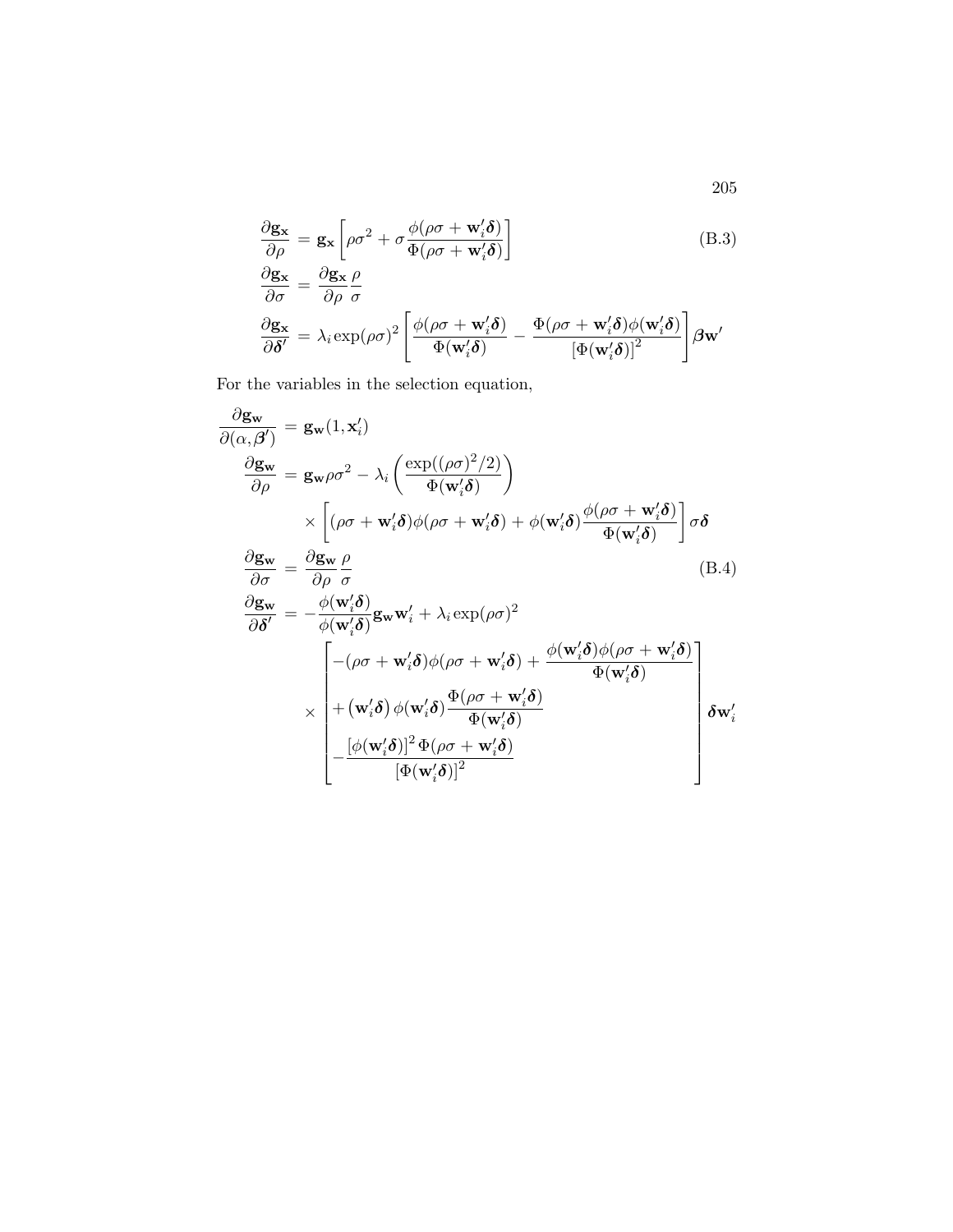# **C**

## **Derivatives of Partial Effects of ZIP Model with Endogenous Zero Inflation**

Let 
$$
A(\varepsilon_i) = \frac{(\mathbf{w}_i' \delta + \rho \varepsilon_i)}{\sqrt{1 - \rho^2}}
$$
 and  $\Delta = \frac{1}{\sqrt{1 - \rho^2}}$ . The partial effects are  
\n
$$
\partial E[y_i | \mathbf{x}_i, \mathbf{w}_i] / \partial \mathbf{x}_i = \lambda_i \beta \int_{-\infty}^{\infty} \Phi[A(\varepsilon_i)] \exp(\sigma \varepsilon_i) \phi(\varepsilon_i) d\varepsilon_i = \mathbf{g}_\mathbf{x}.
$$
\n
$$
\partial E[y_i | \mathbf{x}_i, \mathbf{w}_i] / \partial \mathbf{w}_i = \lambda_i \Delta \delta \left\{ \int_{-\infty}^{\infty} \phi[A(\varepsilon_i)] \exp(\sigma \varepsilon_i) \phi(\varepsilon_i) d\varepsilon_i \right\} = \mathbf{g}_\mathbf{w}.
$$
\n(C.1)

The derivatives are

$$
\frac{\partial \mathbf{g}_{\mathbf{x}}}{\partial(\alpha, \beta')} = \mathbf{g}_{\mathbf{x}}(1, \mathbf{x}_{i}') + \lambda_{i} [\mathbf{0} \quad \mathbf{I}] \int_{-\infty}^{\infty} \Phi[A(\varepsilon_{i})] \exp(\sigma \varepsilon_{i}) \phi(\varepsilon_{i}) d\varepsilon_{i}
$$

$$
\frac{\partial \mathbf{g}_{\mathbf{x}}}{\partial \sigma} = \lambda_{i} \beta \int_{-\infty}^{\infty} \Phi[A(\varepsilon_{i})] \varepsilon_{i} \exp(\sigma \varepsilon_{i}) \phi(\varepsilon_{i}) d\varepsilon_{i}
$$

$$
\frac{\partial \mathbf{g}_{x}}{\partial \delta'} = \lambda_{i} \beta \mathbf{w}_{i}' \Delta \int_{-\infty}^{\infty} \phi[A(\varepsilon_{i})] \exp(\sigma \varepsilon_{i}) \phi(\varepsilon_{i}) d\varepsilon_{i}
$$

$$
\frac{\partial \mathbf{g}_{\mathbf{x}}}{\partial \rho} = \lambda_{i} \beta \Delta \int_{-\infty}^{\infty} \phi[A(\varepsilon_{i})] \exp(\sigma \varepsilon_{i}) [\varepsilon_{i} - \rho \Delta^{2} A(\varepsilon_{i})] \phi(\varepsilon_{i}) d\varepsilon_{i}
$$

$$
\frac{\partial \mathbf{g}_{\mathbf{w}}}{\partial(\alpha, \beta')} = \mathbf{g}_{\mathbf{w}}(1, \mathbf{x}_{i}')
$$
(C.2)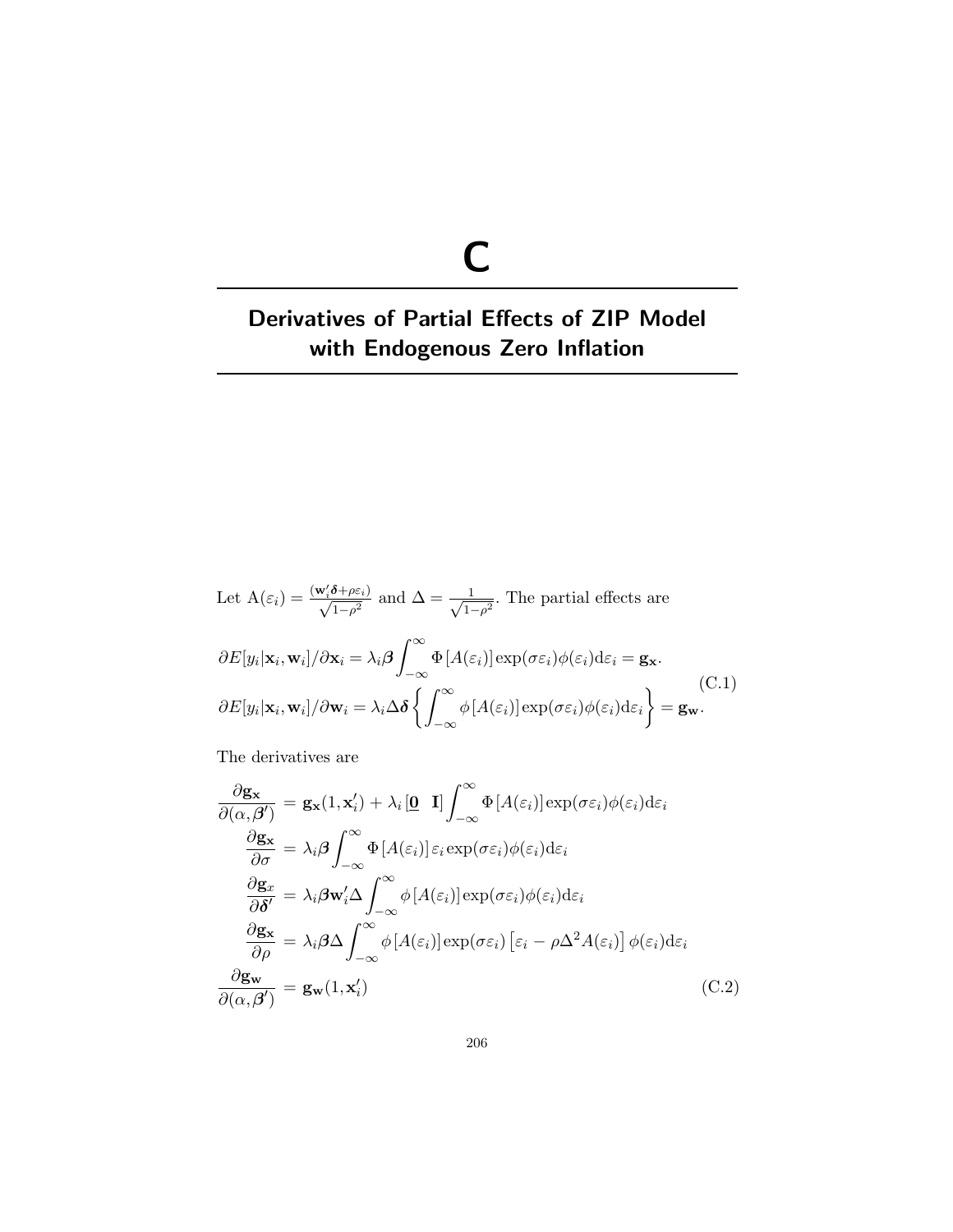$$
\frac{\partial \mathbf{g}_{\mathbf{w}}}{\partial \sigma} = \lambda_i \Delta \left\{ \int_{-\infty}^{\infty} \phi \left[ A(\varepsilon_i) \right] \varepsilon_i \exp(\sigma \varepsilon_i) \phi(\varepsilon_i) d\varepsilon_i \right\}
$$

$$
\frac{\partial \mathbf{g}_{\mathbf{w}}}{\partial \delta'} = \lambda_i \delta \mathbf{w}' \Delta_i^2 \left\{ \int_{-\infty}^{\infty} -A(\varepsilon_i) \phi \left[ A(\varepsilon_i) \right] \exp(\sigma \varepsilon_i) \phi(\varepsilon_i) d\varepsilon_i \right\}
$$

$$
\frac{\partial \mathbf{g}_{\mathbf{w}}}{\partial \sigma} = \mathbf{g}_{\mathbf{w}} \rho \Delta^2 + \lambda_i \delta \Delta^2
$$

$$
\times \left\{ \int_{-\infty}^{\infty} -A(\varepsilon_i) \phi \left[ A(\varepsilon_i) \right] \left[ \varepsilon_i - \rho \Delta^2 A(\varepsilon_i) \right] \exp(\sigma \varepsilon_i) \phi(\varepsilon_i) d\varepsilon_i \right\}
$$

These must be approximated either by quadrature or by simulation. If  $\rho$  equals zero, then most of the preceding vanishes. The conditional mean is  $= \lambda_i \Phi(\mathbf{w}_i' \mathbf{\delta}) \exp(\sigma^2/2)$  and the partial effects are

$$
\mathbf{g}_{\mathbf{x}} = \lambda_i \beta \Phi(\mathbf{w}_i' \delta) \exp(\sigma^2/2),
$$
  
\n
$$
\frac{\partial \mathbf{g}_{\mathbf{x}}}{\partial(\alpha, \beta', \sigma)} = \mathbf{g}_{\mathbf{x}}(1, \mathbf{x}_i', \sigma),
$$
  
\n
$$
\frac{\partial \mathbf{g}_{\mathbf{x}}}{\partial \delta'} = \lambda_i \beta \mathbf{w}_i' [\phi(\mathbf{w}_i' \delta) \exp(\sigma^2/2)]
$$
  
\n
$$
\mathbf{g}_{\mathbf{w}} = \lambda_i \delta \phi(\mathbf{w}_i' \delta) \exp(\sigma^2/2),
$$
  
\n
$$
\frac{\partial \mathbf{g}_{\mathbf{w}}}{\partial(\alpha, \beta', \sigma)} = \mathbf{g}_{\mathbf{w}}(1, \mathbf{x}_i', \sigma),
$$
  
\n
$$
\frac{\partial \mathbf{g}_{\mathbf{w}}}{\partial \delta'} = -\mathbf{g}_{\mathbf{w}} \mathbf{w}_i' (\mathbf{w}_i' \delta) + \lambda_i \phi(\mathbf{w}_i' \delta) \exp(\sigma^2/2) \mathbf{I}
$$
\n(11)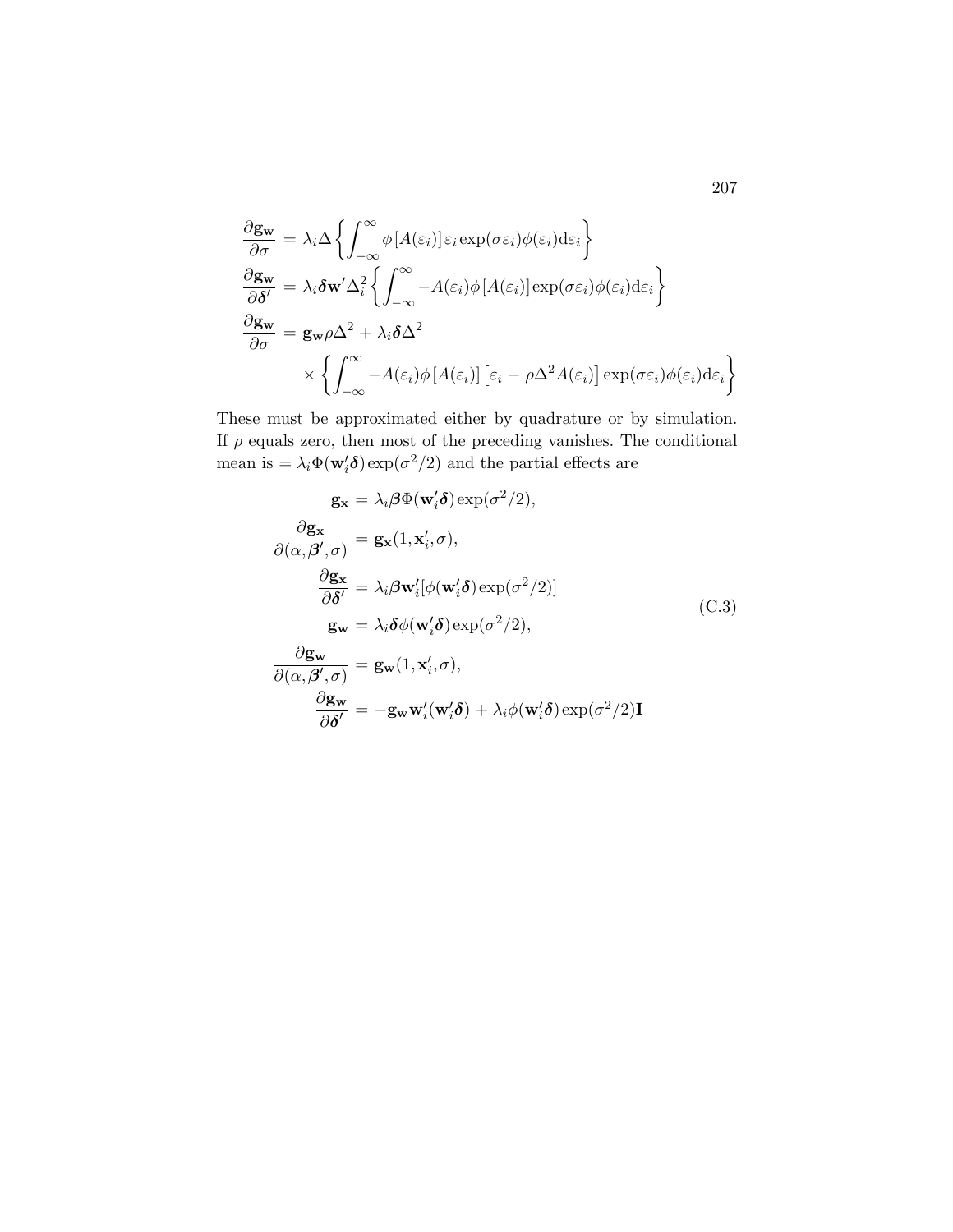## **D**

### **Derivatives of Partial Effects in Hurdle Models**

We assume that the hurdle equation is a probit model. Adaptation to a logit hurdle equation requires substitution of  $\Lambda(\mathbf{w}_i^{\prime}\boldsymbol{\delta})$  $\text{for} \quad \Phi(\mathbf{w}_i'\boldsymbol{\delta}), \{\Lambda(\mathbf{w}_i'\boldsymbol{\delta})[1-\Lambda(\mathbf{w}_i'\boldsymbol{\delta})]\} \quad \text{for} \quad \phi(\mathbf{w}_i'\boldsymbol{\delta}) \quad \text{and} \quad [1-2\Lambda(\mathbf{w}_i'\boldsymbol{\delta})]$  $\{\Lambda(\mathbf{w}'_i\boldsymbol{\delta})[1-\Lambda(\mathbf{w}'_i\boldsymbol{\delta})]\}\$  for  $-(\mathbf{w}'_i\boldsymbol{\delta})\phi(\mathbf{w}'_i\boldsymbol{\delta})]$  in what follows. The conditional mean is

$$
E[y_i|\mathbf{x}_i, \mathbf{w}_i] = \frac{\Phi(w_i'\boldsymbol{\delta})\lambda_i}{[1 - \exp(-\lambda_i)]}.
$$
 (D.1)

The partial effects are

$$
\partial E[y_i|\mathbf{x}_i, \mathbf{w}_i, d_i] / \partial \mathbf{x}_i = \frac{\Phi(\mathbf{w}_i' \boldsymbol{\delta})}{[1 - \exp(-\lambda_i)]} \left( 1 - \frac{\lambda_i \exp(-\lambda_i)}{1 - \exp(-\lambda_i)} \right) \lambda_i \boldsymbol{\beta} = \mathbf{g}_{\mathbf{x}}
$$

$$
\partial E[y_i|\mathbf{x}_i, \mathbf{w}_i, d_i] / \partial \mathbf{w}_i = \frac{\phi(\mathbf{w}_i' \boldsymbol{\delta})}{[1 - \exp(-\lambda_i)]} \lambda_i \boldsymbol{\delta} = \mathbf{g}_{\mathbf{w}}.
$$
(D.2)

The derivatives are cumbersome. We proceed as follows: Write

$$
c(\lambda_i) = \lambda_i/[1 - \exp(-\lambda_i)].
$$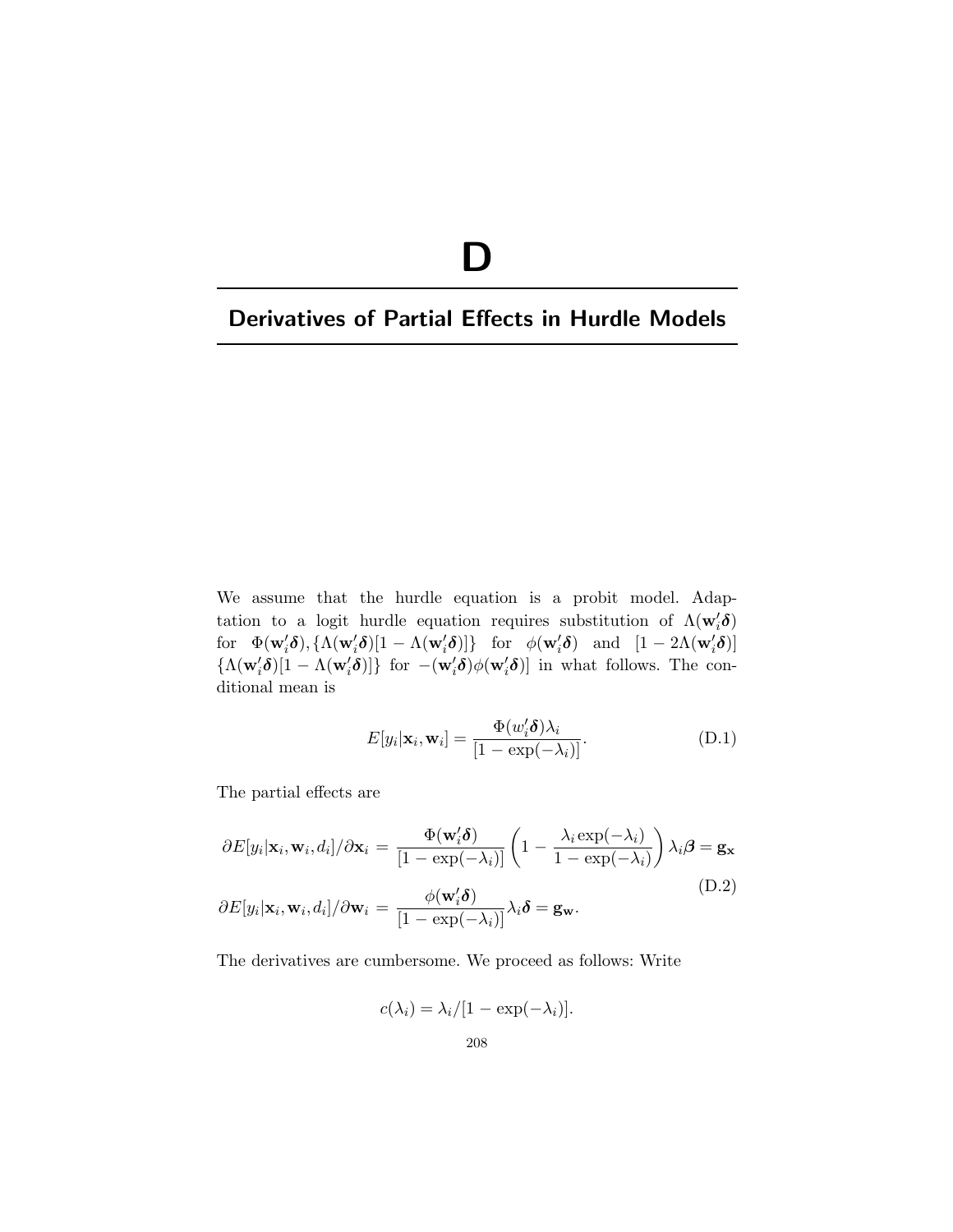Then

$$
dc(\lambda_i)/d\lambda_i = c'(\lambda_i)
$$
  
\n
$$
= (1/\lambda_i)\{c(\lambda_i) - \exp(-\lambda_i)[c(\lambda_i)]^2\},
$$
  
\n
$$
d^2c(\lambda_i)/d\lambda_i^2 = c''(\lambda_i)
$$
  
\n
$$
= -(1/\lambda_i)c'(\lambda_i) + (1/\lambda_i)[c'(\lambda_i) - 2c(\lambda_i)c'(\lambda_i)\exp(-\lambda_i)]
$$
  
\n
$$
= -(2/\lambda_i)c(\lambda_i)c'(\lambda_i)\exp(-\lambda_i)
$$
  
\n
$$
\partial c(\lambda_i)/\partial \mathbf{x}_i = c'(\lambda_i)(\partial \lambda_i/\partial \mathbf{x}_i) = c'(\lambda_i)\lambda_i\beta.
$$
\n(D.3)

Thus,

$$
E[y_i|\mathbf{x}_i, \mathbf{w}_i] = \Phi(\mathbf{w}_i'\delta)c(\lambda_i)\beta,
$$
  
\n
$$
\mathbf{g}_\mathbf{x} = \Phi(\mathbf{w}_i'\delta)c'(\lambda_i)\lambda_i\beta,
$$
  
\n
$$
\mathbf{g}_\mathbf{w} = \phi(\mathbf{w}_i'\delta)c(\lambda_i)\delta.
$$
 (D.4)

Then,

$$
\frac{\partial \mathbf{g}_{\mathbf{x}}}{\partial(\alpha, \beta')} = \Phi(\mathbf{w}_{i}^{\prime} \boldsymbol{\delta}) \lambda_{i} \{ [c^{\prime}(\lambda_{i}) + \lambda_{i} c^{\prime\prime}(\lambda_{i})] \boldsymbol{\beta}(1, x_{i}^{\prime}) + c^{\prime}(\lambda_{i})] \underline{\mathbf{0}} \mathbf{I} ] \},
$$
\n
$$
\frac{\partial \mathbf{g}_{\mathbf{x}}}{\partial \boldsymbol{\delta}^{\prime}} = \phi(\mathbf{w}_{i}^{\prime} \boldsymbol{\delta}) c^{\prime}(\lambda_{i}) \lambda_{i} \boldsymbol{\beta} \mathbf{w}_{i}^{\prime},
$$
\n
$$
\frac{\partial \mathbf{g}_{\mathbf{w}}}{\partial(\alpha, \beta')} = \phi(\mathbf{w}_{i}^{\prime} \boldsymbol{\delta}) c^{\prime}(\lambda_{i}) \lambda_{i} \boldsymbol{\delta}(1, \mathbf{x}_{i}^{\prime}),
$$
\n
$$
\frac{\partial \mathbf{g}_{\mathbf{w}}}{\partial \boldsymbol{\delta}^{\prime}} = -(\mathbf{w}_{i}^{\prime} \boldsymbol{\delta}) \phi(\mathbf{w}_{i}^{\prime} \boldsymbol{\delta}) c(\lambda_{i}) \lambda_{i} \boldsymbol{\delta} \mathbf{w}_{i}^{\prime}.
$$
\n(D.5)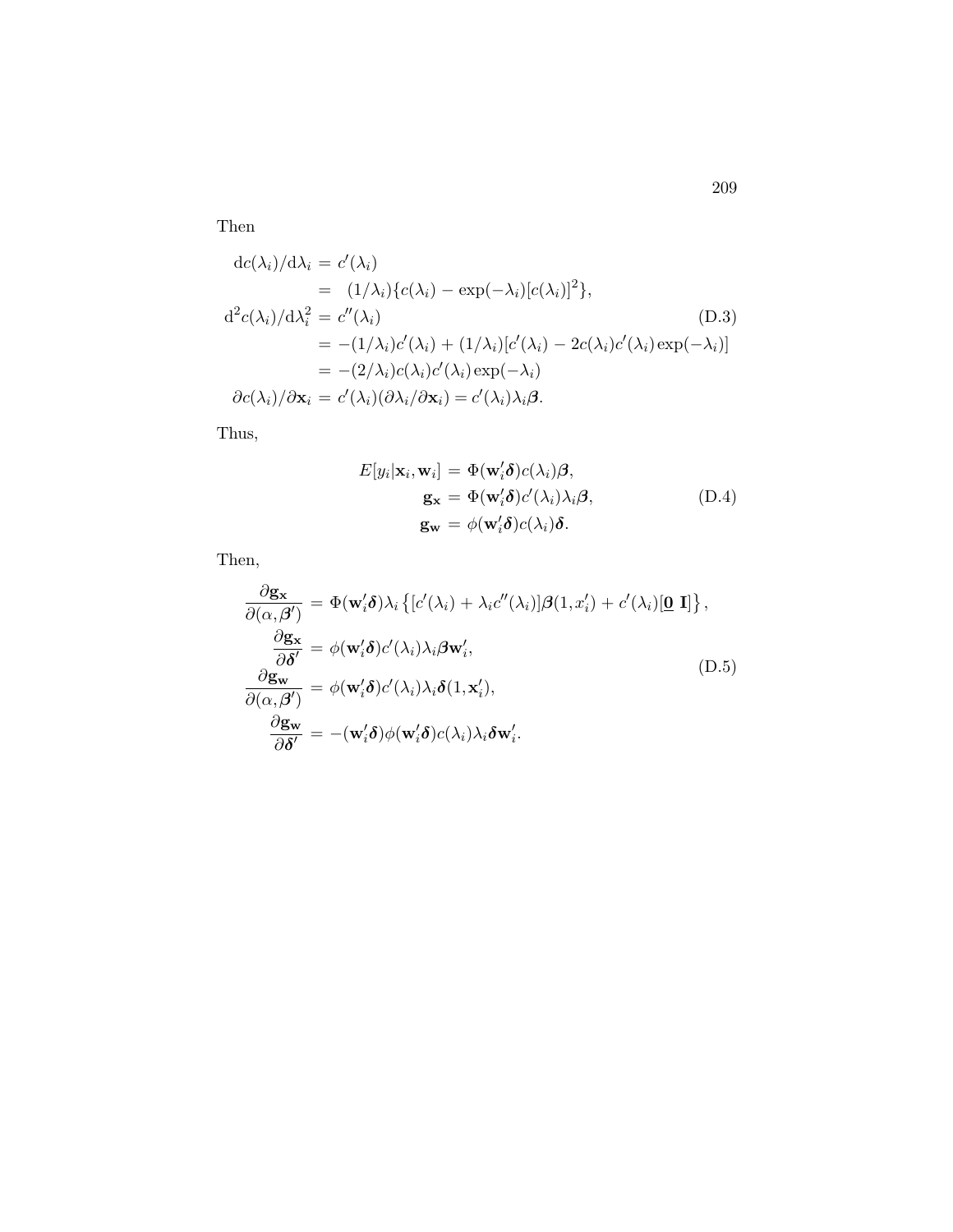## **E**

## **Partial Effects and Derivatives of Partial Effects in Hurdle Models with Endogenous Participation**

The conditional mean is

$$
E[y_i|\mathbf{x}_i, \mathbf{w}_i] = \int_{-\infty}^{\infty} \Phi\!\left(\frac{\mathbf{w}_i'\delta + \rho \varepsilon_i}{\sqrt{1 - \rho^2}}\right) \frac{[\exp(\sigma \varepsilon_i)\lambda_i]}{[1 - \exp(-\exp(\sigma \varepsilon_i)\lambda_i)]} \phi(\varepsilon_i) d\varepsilon_i.
$$
\n(E.1)

For convenience, let

$$
A(\varepsilon_i) = \frac{(\mathbf{w}_i' \boldsymbol{\delta} + \rho \varepsilon_i)}{\sqrt{1 - \rho^2}}
$$
  
\n
$$
h_i = \exp(\sigma \varepsilon_i)
$$
 (E.2)

so that

$$
\partial h_i/\partial \sigma = \varepsilon_i h_i.
$$

Let

$$
u_i = h_i \lambda_i, \quad \partial u_i / \partial \lambda_i = h_i = \exp(\sigma \varepsilon_i), \quad \partial u_i / \partial \sigma = \varepsilon_i u_i, \quad (E.3)
$$

and

$$
a_i = a(u_i) = \frac{h_i \lambda_i}{[1 - \exp(-h_i \lambda_i)]} = \frac{u_i}{1 - \exp(-u_i)}.
$$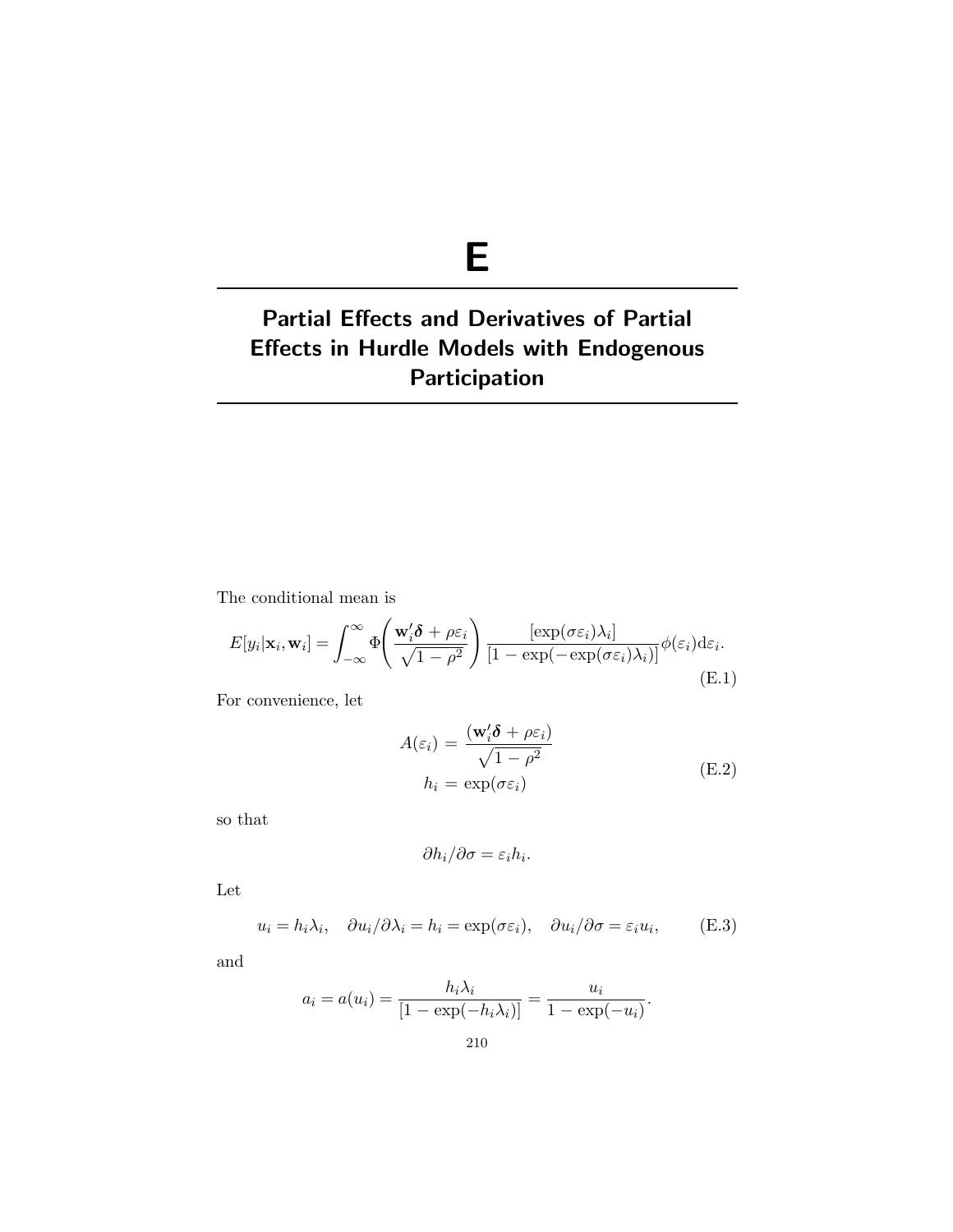Then

$$
a'_{i}(u_{i}) = \frac{da(u_{i})}{du_{i}} = \frac{a_{i}}{u_{i}} (1 - a_{i} \exp(-u_{i})),
$$
  
\n
$$
a''_{i}(u_{i}) = \frac{d^{2}a(u_{i})}{du_{i}^{2}} = \frac{a_{i} \exp(-u_{i})}{u_{i}} (a_{i}^{2} - 2a'_{i}),
$$
  
\n
$$
\frac{\partial a(u_{i})}{\partial \sigma} = \varepsilon_{i} u_{i} a'_{i},
$$
  
\n
$$
\frac{\partial^{2}a(u_{i})}{\partial \lambda_{i}} = h_{i} a'_{i},
$$
  
\n
$$
\frac{\partial^{2}a(u_{i})}{\partial \sigma^{2}} = \varepsilon_{i}(\varepsilon_{i} u_{i} a'_{i} + \varepsilon_{i} u_{i} u_{i} a''_{i}) = \varepsilon_{i}^{2} u_{i} (a'_{i} + u_{i} a''_{i}),
$$
  
\n
$$
\frac{\partial^{2}a(u_{i})}{\partial \lambda_{i}^{2}} = h_{i}^{2} a''_{i},
$$
  
\n
$$
\frac{\partial^{2}a(u_{i})}{\partial \lambda_{i} \partial \sigma} = \varepsilon_{i} h_{i} a'_{i} + h_{i} a''_{i} \varepsilon_{i} u_{i} = \varepsilon_{i} h_{i} (a'_{i} + u_{i} a''_{i}).
$$
  
\n(Exponential)

The conditional mean function is

$$
E[y_i|\mathbf{x}_i, \mathbf{w}_i] = \int_{-\infty}^{\infty} \Phi[A(\varepsilon_i)] a(u_i) \phi(\varepsilon_i) d\varepsilon_i
$$
 (E.5)

and the partial effects are

$$
\frac{\partial E[y_i|\mathbf{x}_i, \mathbf{w}_i]}{\partial \mathbf{x}_i} = \left\{ \int_{-\infty}^{\infty} \Phi[A(\varepsilon_i)] (a'(u_i)h_i) \phi(\varepsilon_i) d\varepsilon_i \right\} \lambda_i \boldsymbol{\beta} = \mathbf{g}_{\mathbf{x}},
$$
\n
$$
\frac{\partial E[y_i|\mathbf{x}_i, \mathbf{w}_i]}{\partial \mathbf{w}_i} = \left\{ \int_{-\infty}^{\infty} \phi[A(\varepsilon_i)] a(u_i) \phi(\varepsilon_i) d\varepsilon_i \right\} \left( \frac{1}{\sqrt{1 - \rho^2}} \right) \boldsymbol{\delta} = \mathbf{g}_{\mathbf{w}}.
$$
\n(E.6)

Let  $\Delta = 1/\sqrt{1-\rho^1}$  The derivatives are

$$
\frac{\partial \mathbf{g}_{\mathbf{x}}}{\partial(\alpha,\beta')} = \left\langle \left\{ \int_{-\infty}^{\infty} \Phi\left[A(\varepsilon_i)\right] \left(a''(u_i) h_i^2 \lambda_i\right) \phi(\varepsilon_i) d\varepsilon_i \right\} \lambda_i \beta + \mathbf{g}_{\mathbf{x}} \right\rangle (1, \mathbf{x}_i')
$$

$$
+ \left\{ \int_{-\infty}^{\infty} \Phi\left[A(\varepsilon_i)\right] \left(a'(u_i) h_i\right) \phi(\varepsilon_i) d\varepsilon_i \right\} \lambda_i \left[\mathbf{0} \mathbf{I}\right]
$$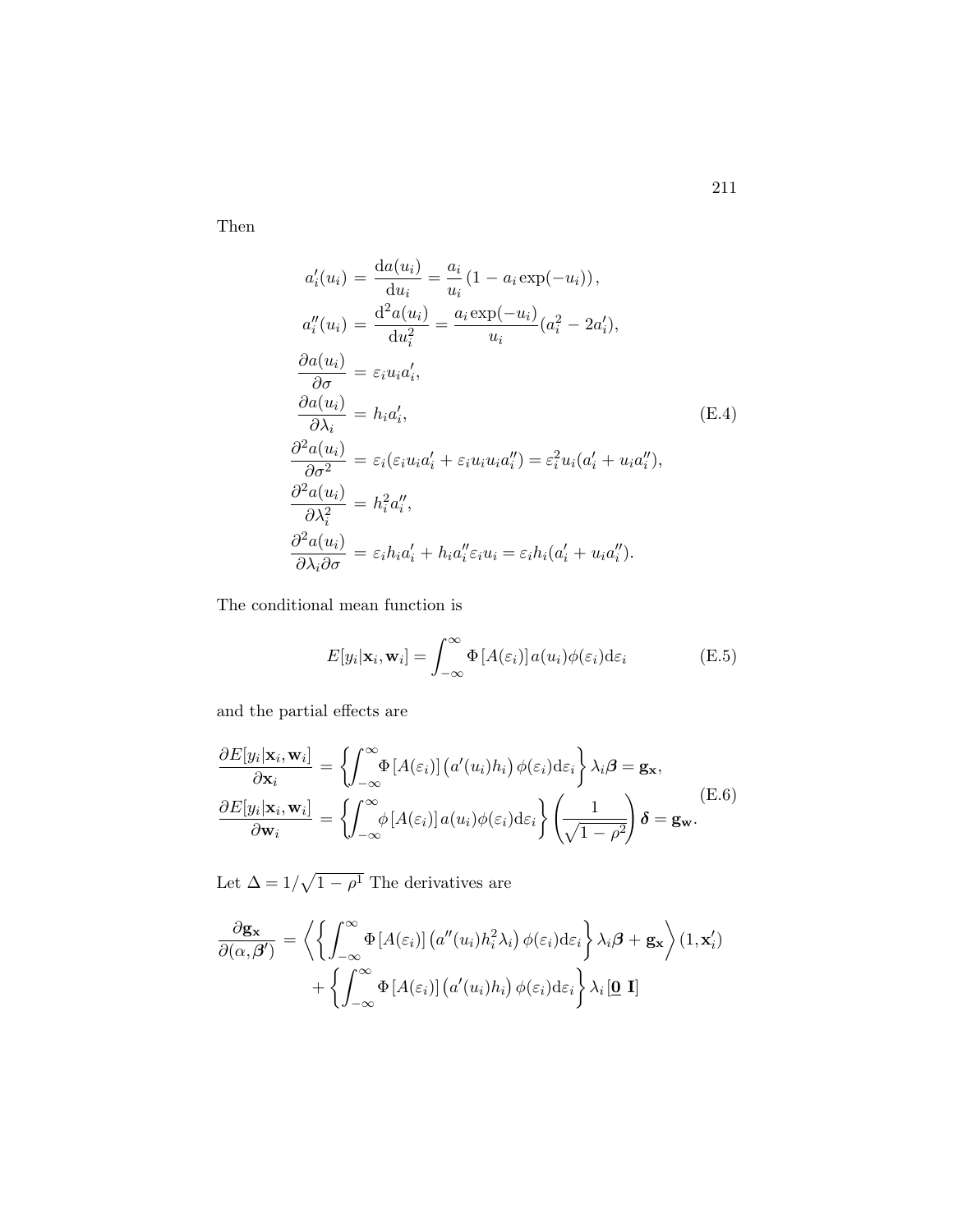### 212 *Partial Effects and Derivatives in Hurdle Models*

$$
\frac{\partial \mathbf{g}_{\mathbf{x}}}{\partial \sigma} = \left\{ \int_{-\infty}^{\infty} \Phi\left[A(\varepsilon_{i})\right] \varepsilon_{i} h_{i} \left(a'(u_{i}) + a''_{i}(u_{i}) u_{i}\right) \phi(\varepsilon_{i}) d\varepsilon_{i} \right\} \lambda_{i} \beta
$$
\n
$$
\frac{\partial \mathbf{g}_{\mathbf{x}}}{\partial \delta} = \left\{ \int_{-\infty}^{\infty} \phi\left[A(\varepsilon_{i})\right] \left(a'(u_{i}) h_{i}\right) \phi(\varepsilon_{i}) d\varepsilon_{i} \right\} \Delta \lambda_{i} \beta \mathbf{w}'_{i} \qquad (E.7)
$$
\n
$$
\frac{\partial \mathbf{g}_{\mathbf{x}}}{\partial \rho} = \left\{ \int_{-\infty}^{\infty} \phi\left[A(\varepsilon_{i})\right] \left(\varepsilon_{i} - \rho \Delta\left[A(\varepsilon_{i})\right]\right) \left(a'(u_{i}) h_{i}\right) \phi(\varepsilon_{i}) d\varepsilon_{i} \right\} \Delta \lambda_{i} \beta
$$
\n
$$
\frac{\partial \mathbf{g}_{\mathbf{w}}}{\partial(\alpha, \beta')} = \left\{ \int_{-\infty}^{\infty} \phi\left[A(\varepsilon_{i})\right] \left(a'(u_{i}) h_{i}\right) \phi(\varepsilon_{i}) d\varepsilon_{i} \right\} \lambda_{i} \Delta \delta(1, \mathbf{x}'_{i})
$$
\n
$$
\frac{\partial \mathbf{g}_{\mathbf{w}}}{\partial \sigma} = \left\{ \int_{-\infty}^{\infty} \phi\left[A(\varepsilon_{i})\right] \left(a'(u_{i}) \varepsilon_{i} u_{i}\right) \phi(\varepsilon_{i}) d\varepsilon_{i} \right\} \Delta \delta
$$
\n
$$
\frac{\partial \mathbf{g}_{\mathbf{w}}}{\partial \delta'} = \left\{ \int_{-\infty}^{\infty} -\left[A(\varepsilon_{i})\right] \phi\left[A(\varepsilon_{i})\right] a(u_{i}) \phi(\varepsilon_{i}) d\varepsilon_{i} \right\} \Delta^{2} \delta \mathbf{w}'_{i}
$$
\n
$$
\frac{\partial \mathbf{g}_{\mathbf{w}}}{\partial \rho} = \left\{ \int_{-\infty}^{\
$$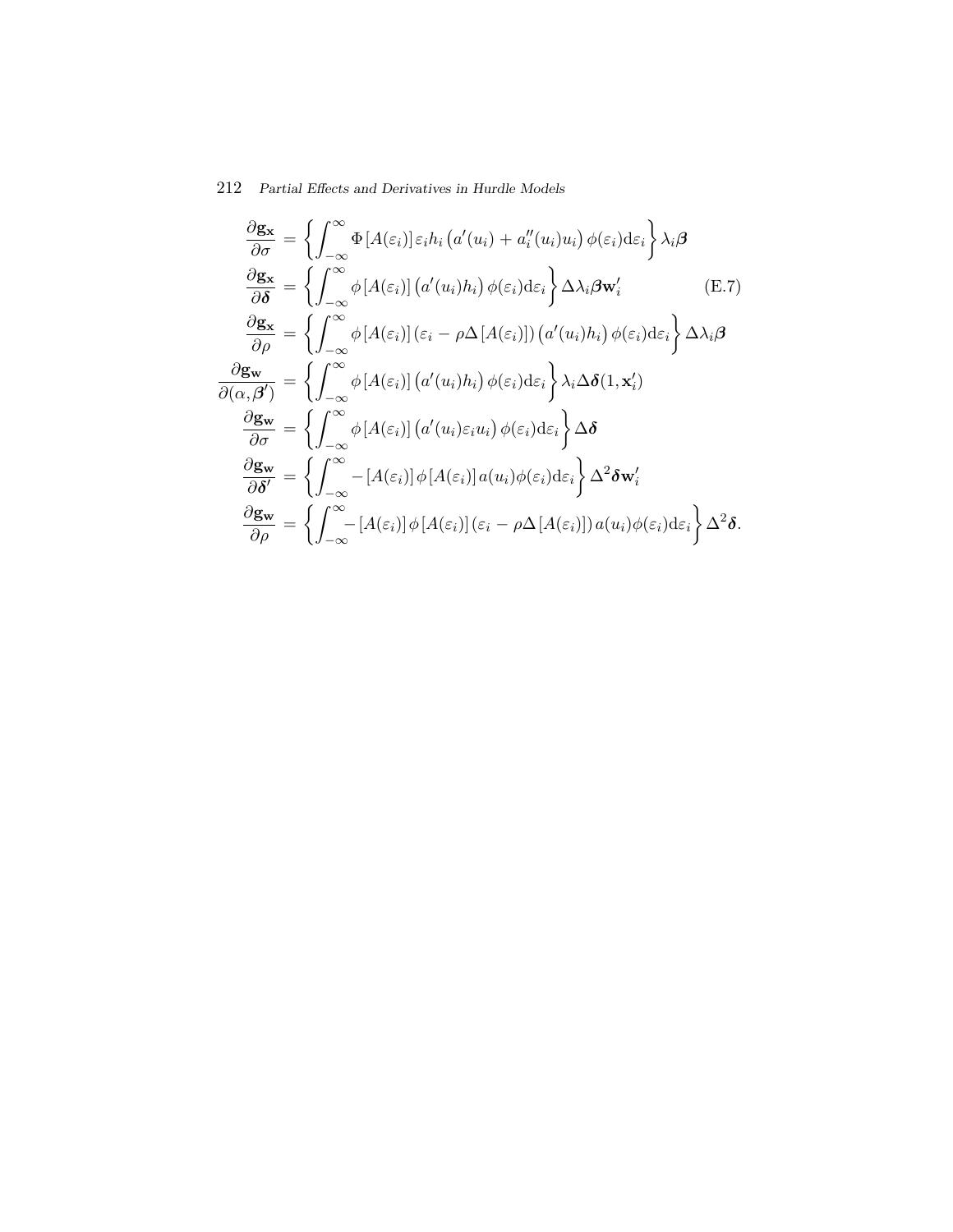- Abramovitz, M. and I. Stegun (1971), *Handbook of Mathematical Functions*. New York: Dover Press.
- Aigner, D., K. Lovell, and P. Schmidt (1977), 'Formulation and estimation of stochastic frontier production function models'. *Journal of Econometrics* **6**, 21–37.
- Allison, P. (2000), 'Problems with fixed-effects negative binomial models'. Manuscript, Department of Sociology, University of Pennsylvania.
- Allison, P. and R. Waterman (2002), 'Fixed-effects negative binomial regression models'. Manuscript, Department of Sociology, University of Pennsylvania.
- Amid, A. (1978), 'A note on the moments of the generalized negative binomial distribution and on certain properties of the distribution'. *SIAM Journal of Applied Mathematics* **34**(2), 223–224.
- Asplund, M. and R. Sandin (1999), 'The number of firms and production capacity in relation to market size'. *The Journal of Industrial Economics* **47**(1), 69–85.
- Bago d'Uva, T. (2006), 'Latent class models for utilisation of health care'. *Health Economics* **15**, 329–343.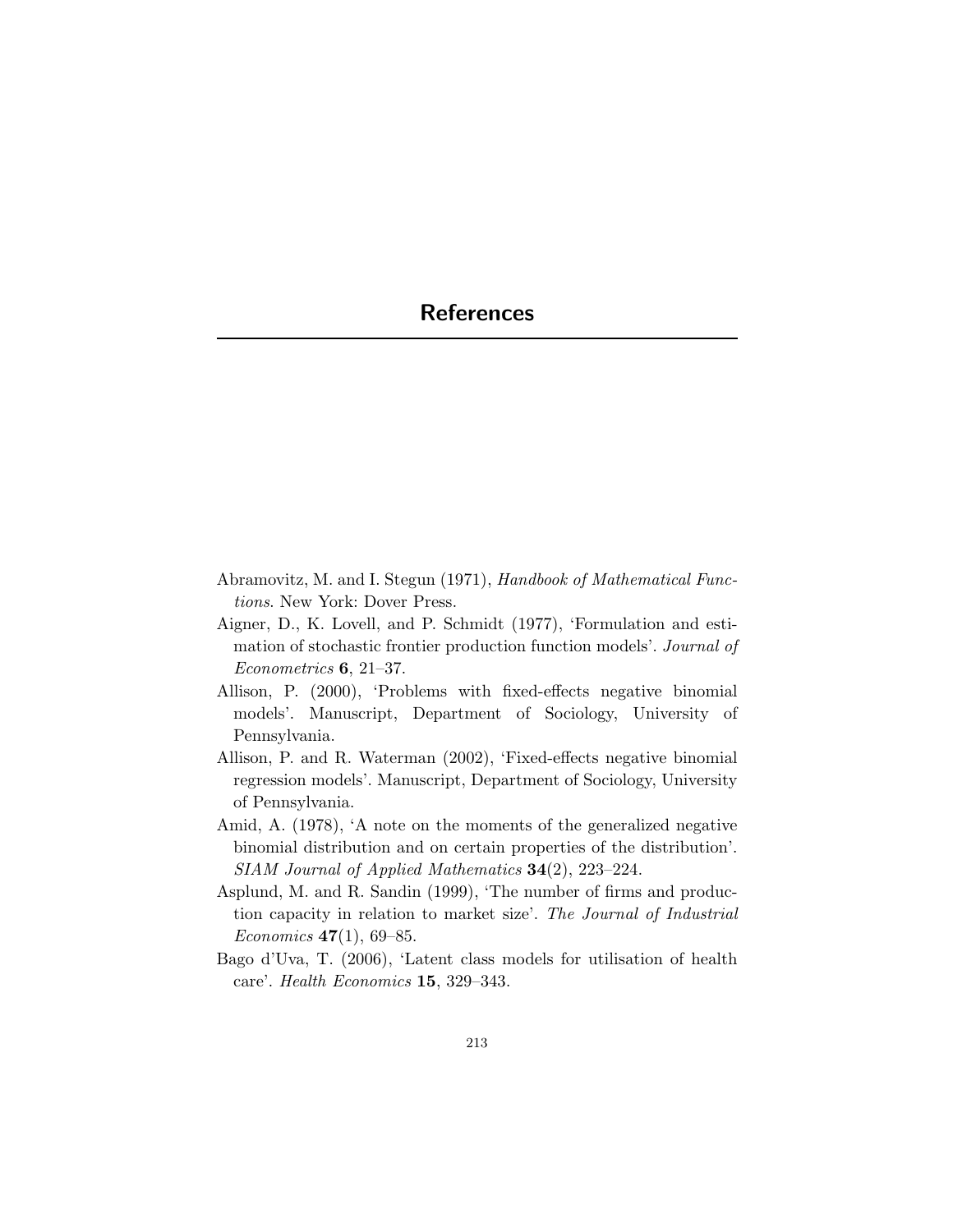- Bulmer, M. (1974), 'On fitting the poisson lognormal distribution to species-abundance data'. *Biometrics* **30**, 101–110.
- Butler, J. and R. Moffitt (1982), 'A computationally efficient quadrature procedure for the one factor multinomial probit model'. *Econometrica* **50**, 761–764.
- Cameron, A. and P. Trivedi (1986), 'Econometric models based on count data: Comparisons and applications of some estimators and tests'. *Journal of Applied Econometrics* **1**, 29–54.
- Cameron, C. and P. Trivedi (1998), *Regression Analysis of Count Data*. New York: Cambridge University Press.
- Cameron, C. and P. Trivedi (2005), *Microeconometrics: Methods and Applications*. Cambridge: Cambridge University Press.
- Clark, A. and F. Etile (2006), 'Don't give up on me baby: Spousal correlation in smoking behaviours'. *Journal of Health Economics* **25**, 958–978.
- Clark, A., F. Etile, F. Postel-Vinay, C. Senik, and K. van Straeten (2005), 'Heterogeneity in reported well being: Evidence from twelve European countries'. *The Economic Journal* **115**, C118–C132.
- Deb, P. and P. Trivedi (1997), 'Demand for medical care by the elderly: A finite mixture approach'. *Journal of Applied Econometrics* **12**(3), 313–336.
- Econometric Software Inc. (2003), 'LIMDEP Version 8.0 and NLOGIT Version 3.0'. Plainview, New York.
- Econometric Software Inc. (2007), 'LIMDEP Version 9.0 and NLOGIT Version 4.0'. Plainview, New York.
- Freedman, D. (2006), 'On the so-called "Huber Sandwich Estimator" and "Robust Standard Errors"'. *The American Statistician* **60**(4), 299–302.
- Geil, P., A. R. M. Rotte, and K. Zimmermann (1997), 'Economic incentives and hospitalization in Germany'. *Journal of Applied Econometrics* **12**(3), 295–312.
- Gourieroux, C. and A. Monfort (1996), *Simulation-Based Methods Econometric Methods*. Oxford: Oxford University Press.
- Gourieroux, C., A. Monfort, and A. Trognon (1984), 'Pseudo maximum likelihood methods: Applications to poisson models'. *Econometrica* **52**, 701–720.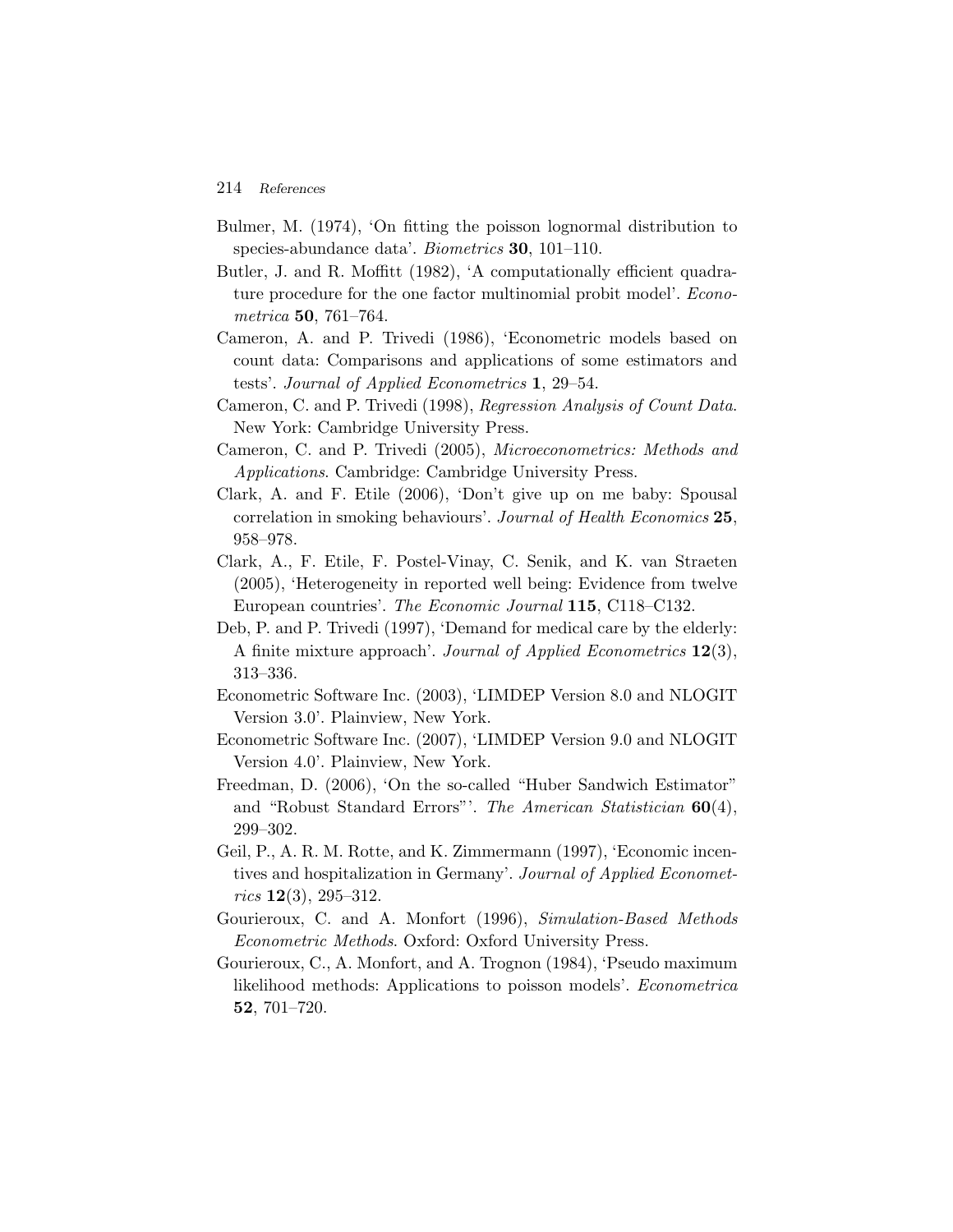- Greene, W. (1994), 'Accounting for excess zeros and sample selection in poisson and negative binomial regression models'. Working Paper No. EC-94-10, Department of Economics, Stern School of Business, New York University.
- Greene, W. (1995), 'Sample selection in the poisson regression model'. Working Paper EC-95-06, Department of Economics, Stern School of Business, New York University.
- Greene, W. (1997), 'FIML estimation of sample selection models for count data'. Working Paper EC-97-02, Department of Economics, Stern School of Business, New York University.
- Greene, W. (2004), 'The behavior of the fixed effects estimator in nonlinear models'. *The Econometrics Journal* **7**(1), 98–119.
- Greene, W. (2006), 'A general approach to incorporating "Selectivity" in a model'. Working Paper EC-06-10, Department of Economics, Stern School of Business, New York University.
- Greene, W. (2007), 'LIMDEP 9.0 Reference Guide'. Econometric Software, Inc., Plainview.
- Greene, W. (2008a), *Econometric Analysis*. 6th edition. Prentice Hall: Englewood Cliffs.
- Greene, W. (2008b), 'The econometric approach to efficiency analysis'. In: H. Fried, C. A. K. Lovell, and S. Schmidt (eds.): *The Measurement of Productive Efficiency*. 2nd edition, Oxford University Press (forthcoming).
- Greene, W., M. Harris, B. Hollingsworth, and P. Maitra (2007), 'A bivariate latent class correlated generalized ordered probit model with an application to modeling observed obesity levels'. Department of Econometrics, Monash University, Melbourne, manuscript.
- Hall, D. B. (2000), 'Zero inflated poisson and binomial regression with random effects: A case study'. *Biometrics* **56**, 1030–1039.
- Hausman, J., B. Hall, and Z. Griliches (1984), 'Economic models for count data with an application to the patents–R&D relationship'. *Econometrica* **52**, 909–938.
- Heckman, J. (1979), 'Sample selection bias as a specification error'. *Econometrica* **47**, 153–161.
- Heilbron, D. (1994), 'Zero altered and other regression models for count data with added zeros'. *Biometrical Journal* **36**, 531–547.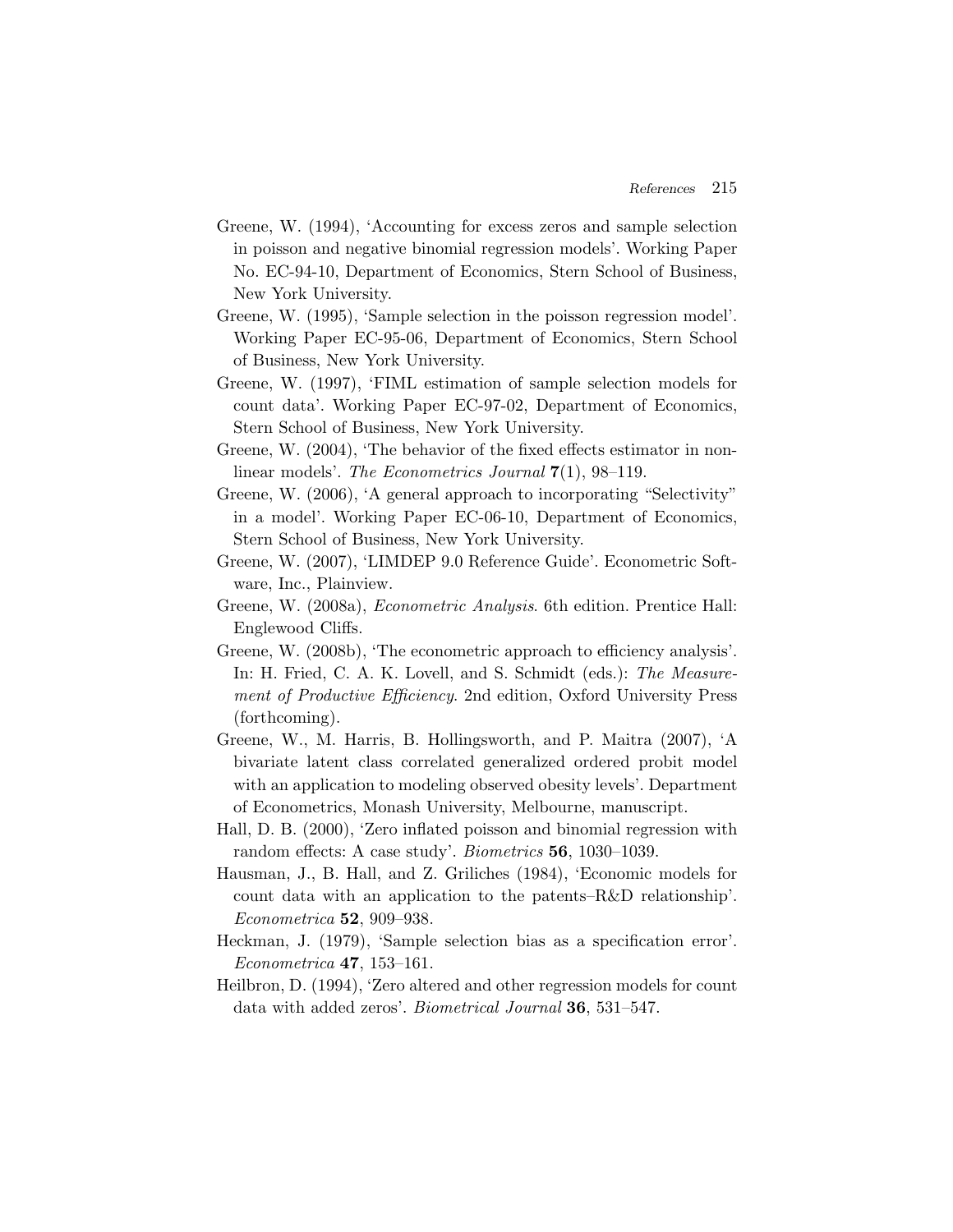- Hilbe, J. M. (2007), *Negative Binomial Regression*. Cambridge, UK: Cambridge University Press.
- Hinde, J. (1982), 'Compound poisson regression models'. In: R. Gilchrist (ed.): *GLIM, 1982: Proceedings of the International Conference on Generalized Linear Models*. Berlin: Springer.
- Hur, K. (1998), 'A random effects zero inflated poisson regression model for clustered extra — zero counts'. Dissertation, Dartmouth Medical School.
- Jain, C. and P. Consul (1971), 'A generalized negative binomial distribution'. *SIAM Journal of Applied Mathematics* **21**(4), 501–503.
- Jochmann, M. and R. Leon-Gonzalez (2004), 'Estimating the demand for health care with panel data: A semiparametric bayesian approach'. *Health Economics* **13**, 1003–1014.
- Jones, A. (2000), 'Health econometrics'. In: A. J. Culyer and J. P. Newhouse (eds.): *Handbook of Health Economics*, Vol. 1. Elsevier, pp. 265–344.
- Jung, R. and R. Winkelmann (1993), 'Two aspects of labor mobility: A bivariate poisson regression approach'. *Empirical Economics* **18**, 543–556.
- Karlis, D. and I. Ntzoufras (2003), 'Analysis of sports data by using bivariate poisson models'. *Journal of the Royal Statistical Society: Series D (The Statistician)* **52**(3), 381–393.
- King, G. (1989), 'A seemingly unrelated poisson regression model'. *Sociological Methods and Research* **17**(3), 235–255.
- Kocherlakota, S. and K. Kocherlakota (1992), *Bivariate Discrete Distributions*. New York: Marcel Dekker.
- Krinsky, I. and L. Robb (1986), 'On approximating the statistical properties of elasticities'. *Review of Economics and Statistics* **68**(4), 715–719.
- Lambert, D. (1992), 'Zero-inflated poisson regression, with an application to defects in manufacturing'. *Technometrics* **34**(1), 1–14.
- Lancaster, T. (2000), 'The incidental parameters problem since 1948'. *Journal of Econometrics* **95**(2), 391–414.
- McLachlan, G. and D. Peel (2000), *Finite Mixture Models*. New York: John Wiley and Sons.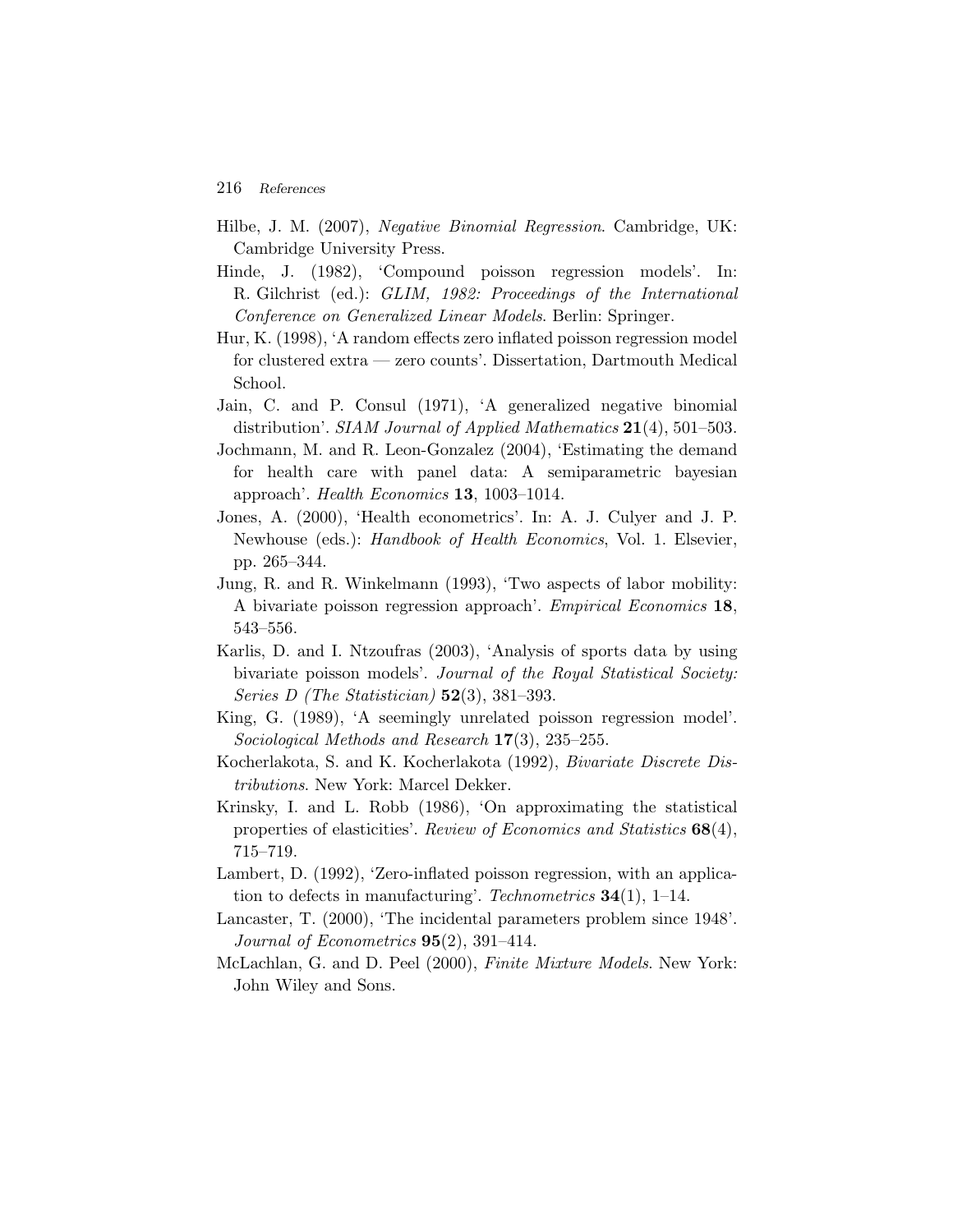- Million, A. (1998), 'Models for correlated count data'. Unpublished dissertation, University of Munich.
- Mullahy, J. (1986), 'Specification and testing of some modified count data models'. *Journal of Econometrics* **33**, 341–365.
- Munkin, M. and P. Trivedi (1999), 'Simulated maximum likelihood estimation of multivariate mixed-poisson regression models, with application'. *Econometrics Journal* **2**, 29–49.
- Murphy, K. and R. Topel (1985), 'Estimation and inference in two step econometric models'. *Journal of Business and Economic Statistics* **3**, 370–379. Reprinted, 20, 2002, pp. 88–97.
- Neyman, J. and E. Scott (1948), 'Consistent estimates based on partially consistent observations'. *Econometrica* **16**, 1–32.
- Pielou, E. (1969), *An Introduction to Mathematical Ecology*. New York: John Wiley and Sons.
- Preston, F. (1948), 'The commonness and rarity of species'. *Ecology* **9**, 254–283.
- Riphahn, R., A. Wambach, and A. Million (2003), 'Incentive effects in the demand for health care: A bivariate panel count data estimation'. *Journal of Applied Econometrics* **18**(4), 387–405.
- Rose, C., W. Martin, K. Wannemuehler, and B. Plikaytis (2006), 'On the use of zero-inflated and hurdle models for modeling vaccine adverse event count data'. *Journal of Biopharmaceutical Statistics* **16**(4), 463–481.
- Stata (2006), Stata User's Guide, Version 9. College Station, TX: Stata Press.
- Terza, J. (1985), 'A tobit type estimator for the censored poisson regression model'. *Economics Letters* **18**, 361–365.
- Terza, J. (1998), 'Estimating count data models with endogenous switching: Sample selection and endogenous treatment effects'. *Journal of Econometrics* **84**(1), 129–154.
- Train, K. (2003), *Discrete Choice Models with Simulation*. Cambridge: Cambridge University Press.
- Van Ourti, T. (2004), 'Measuring horizontal inequity in belgian health care using a gaussian random effects two part count model'. *Health Economics* **13**, 705–724.